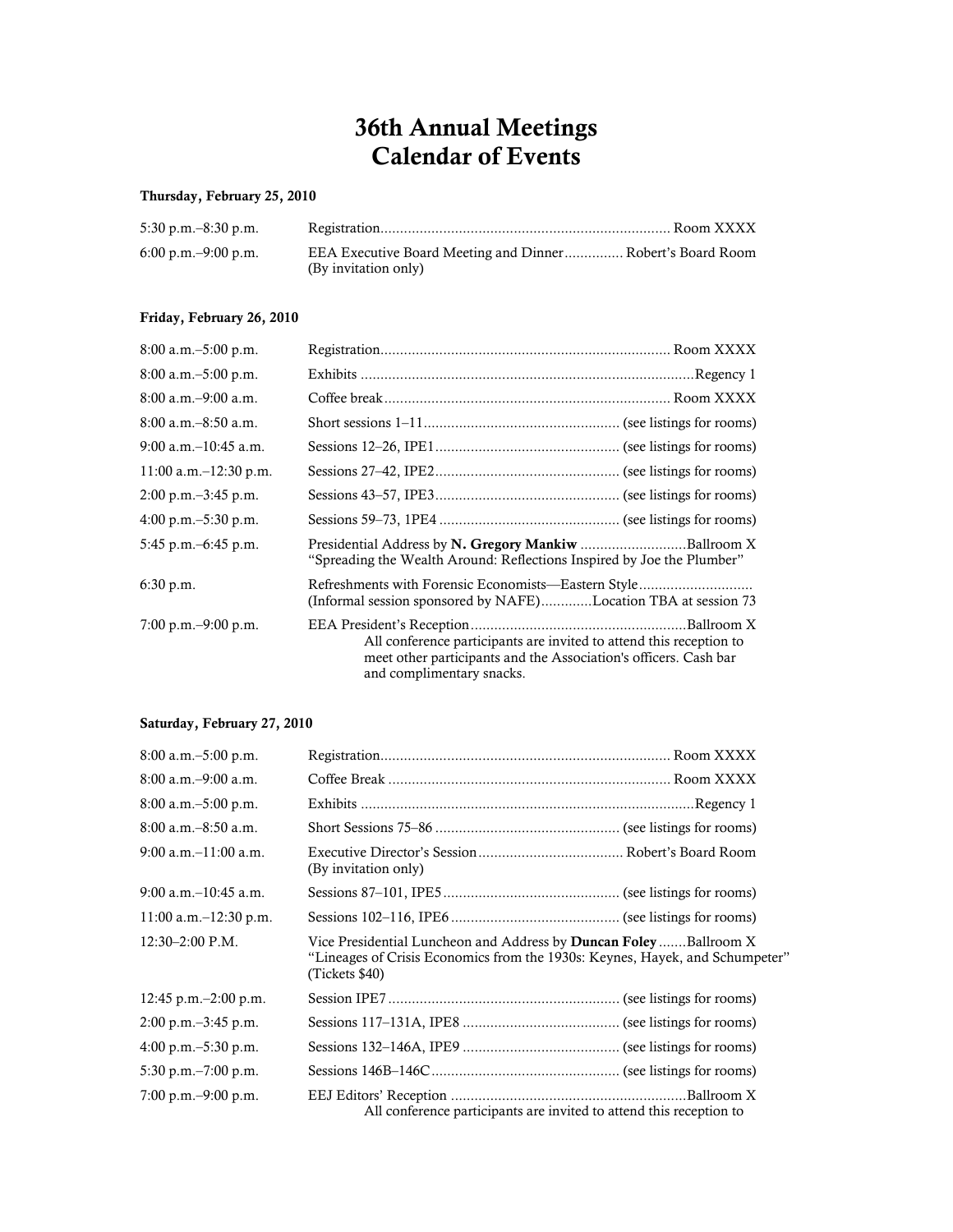meet other participants and the Association's officers. Cash bar and complimentary snacks.

# Sunday February 28, 2010

| $7:30$ a.m. $-9:00$ a.m.   | Omicron Delta Epsilon Chapter Advisors Breakfast Meeting |  |
|----------------------------|----------------------------------------------------------|--|
| $8:00$ a.m. $-11:00$ a.m.  |                                                          |  |
| $8:00$ a.m. $-9:00$ a.m.   |                                                          |  |
| $8:00$ a.m. $-3:00$ p.m.   |                                                          |  |
| $8:30$ a.m. $-10:00$ a.m.  |                                                          |  |
| $9:00$ a.m. $-10:15$ a.m.  |                                                          |  |
| $9:00$ a.m. $-10:30$ a.m.  |                                                          |  |
| $10:15$ a.m. $-11:45$ a.m. |                                                          |  |
| $11:00$ a.m. $-12:30$ p.m. |                                                          |  |
| Noon $-1:30$ p.m.          |                                                          |  |
| $1:45$ p.m. $-3:15$ p.m.   |                                                          |  |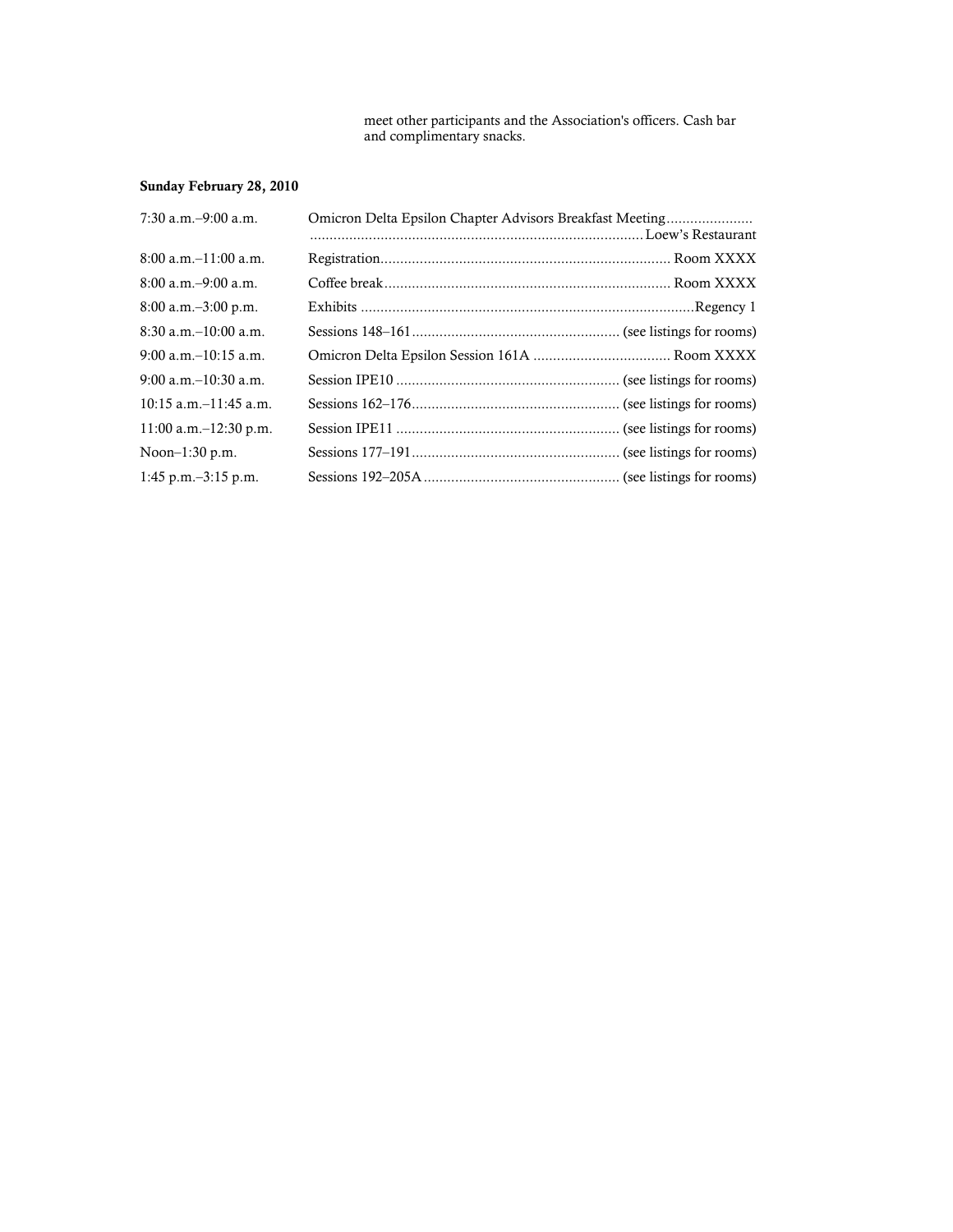# ETIQUETTE AND ABSENTEEISM

The listings in this Program were the most accurate available when we went to press. The addendum sheet provided contains most of the changes that occurred thereafter. Some persons who are on the program, in spite of their best intentions and efforts, may not be able to make it to the Conference or make it in time for their session(s). If the Chair of a session does not arrive, the discussant or presenter of the first paper should assume the responsibility of the Chair.

Most sessions run for a period of 90 or 105 minutes, except for those at 8 a.m., which are 50 minutes. Normally authors get 12–15 minutes each to summarize their papers and the discussants get up to 5 minutes each to make their comments. It is the responsibility of the session Chair to see that each participant receives the allotted time. It is most important that the first presenter holds to the time constraint for the sake of later presenters.

# USER'S GUIDE

How to find your session(s) in this program:

- 1. Please turn to the index near the end of the booklet.
- 2. Find your name in the alphabetical listing.
- 3. Note the session number(s) after your name.
- 4. Look up the session(s) by number to find days, times, and room locations.

# SESSIONS LISTED BY SPONSORING ORGANIZATIONS

Organization Session Number(s)

| Committee on the Status of Women in the Economics Profession (CSWEP) 29, 61, 149 |  |
|----------------------------------------------------------------------------------|--|
|                                                                                  |  |
| European Union-European Monetary Union (EU-EMU) Working Group  28, 44, 60, 88    |  |
|                                                                                  |  |
|                                                                                  |  |
|                                                                                  |  |
|                                                                                  |  |
|                                                                                  |  |
|                                                                                  |  |
|                                                                                  |  |
| Union for Radical Political Economics (URPE)                                     |  |
|                                                                                  |  |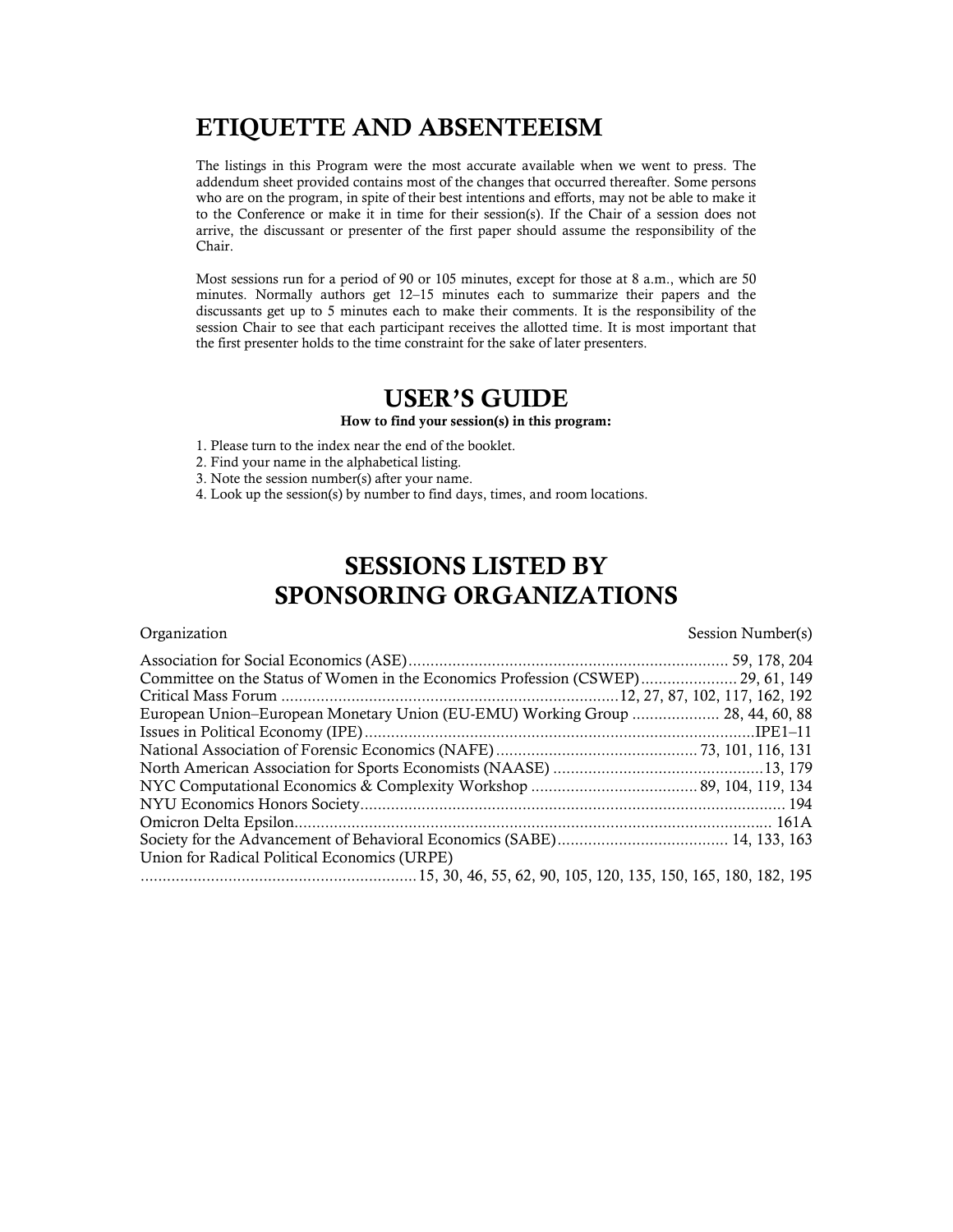### SESSIONS LISTED BY JEL CODE

(NOTE: Some sessions are listed under more than one category.)

### A. General Economics and Teaching

19, 42, 48, 80, 103, 107, 123, 131A, 167

### B. Methodology and History of Economic Thought

1, 2, 12, 15, 20, 27, 30, 38, 55, 87, 120, 122, 137, 153, 160, 165, 178, 191, 195

### C. Mathematical and Quantitative Methods

5, 21, 36, 52, 71, 87, 89, 96, 104, 111, 119, 125, 126, 127, 132, 134, 141, 145, 156, 193

### D. Microeconomics

2, 3, 5, 7, 11, 14, 43, 56, 68, 75, 76A, 80, 81, 82, 83, 87, 90, 102, 104, 105, 117, 132, 146C, 151, 165, 181, IPE7

### E. Macroeconomics and Monetary Economics

 1, 5, 23, 24, 47, 49, 54, 64, 70, 78, 86, 92, 93, 98, 113, 122, 128, 130, 135, 137, 143, 157, 158, 160, 161A, 163, 168, 172, 173, 182, 183, 187, 188, 192, 195, 202, 203, 204, IPE9, IPE10

### F. International Economics

 2, 4A, 16, 28, 31, 39, 44, 60, 63, 71, 84A, 85, 88, 91, 99, 106, 113, 114, 117, 119, 121, 129, 136, 144, 151, 152, 159, 162, 165, 174, 189, 193, IPE4

### G. Financial Economics

8, 25, 40, 63, 72, 81, 91, 100, 102, 106, 115, 117, 119, 121, 134, 135, 136, 166, 175, 190, 192

### H. Public Economics

8, 18, 26, 41, 43, 77, 79, 81, 102, 117, 133, 146C, 151, 161A, 163, 177, 181

### I. Health, Education, and Welfare

2, 3, 22, 29, 37, 43, 53, 59, 61, 62, 69, 80, 97, 112, 142, 146C, 149, 154, 155, 169, 171, 181, 184, 186, 194, 199

### J. Labor and Demographic Economics

14, 17, 30, 32, 35, 46, 51, 62, 67, 75, 95, 110, 125, 132, 140, 149, 155, 170, 185, 196, 200, IPE1, IPE2, IPE8

### K. Law and Economics

73, 82, 101, 116, 131, 146B, 166, 193, 198

### L. Industrial Organization

3, 5, 7, 56, 68, 79, 82, 83, 89, 133, 146B, 146C, 162, 181, IPE5, IPE6

### M. Business Economics

68, 76A, 83, 162

### N. Economic History

75, 77, 107, 117, 122, 124, 137, 160, 191, 192, 193, 201

O. Economic Development, Technological Change, and Growth 31, 32, 33, 46, 50, 64, 65, 66, 68, 77, 109, 122, 137, 160, 166

### P. Economic Systems

12, 27, 34, 77, 87, 94, 102, 108, 117, 138, 162, 192, 197

- Q. Agricultural and Natural Resource Economics (includes Environment) 1, 27, 43, 118, 124, 139, 148, 150, 162, 176, 180, 194, IPE3, IPE11
- R. Urban, Rural, and Regional Economics (includes Transportation) 17, 57, 146A, 161
- Z. Other Special Topics (Cultural Economics, Philanthropy) 179, 201, 205A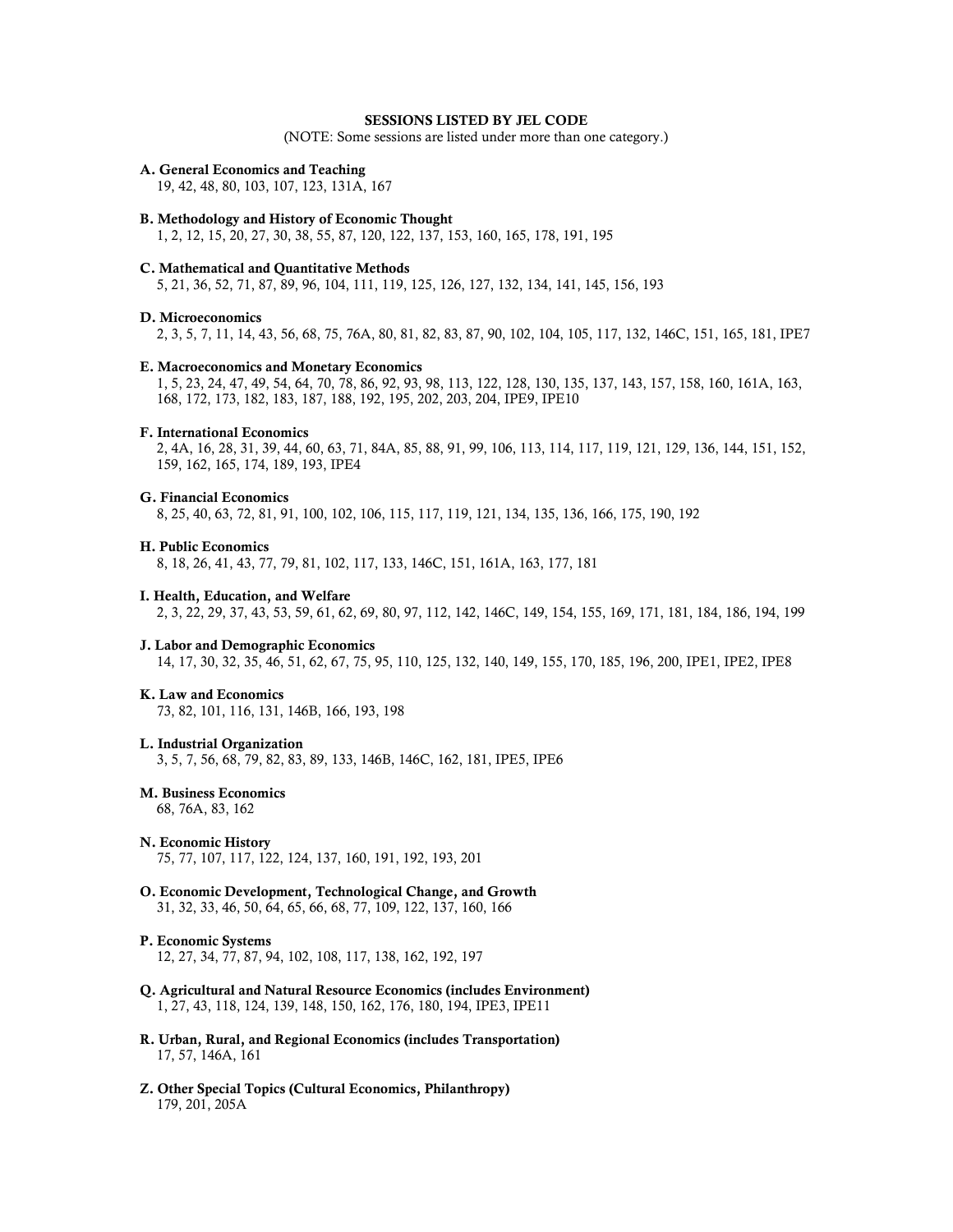### [1] ENERGY ECONOMICS AND SUSTAINABILITY (JEL Codes E, B, Q)

Session chair: Ilter Bakkal, Bridgewater State College (ibakkal@bridgew.edu)

Dynamic Linkages between Oil Prices and Stock Prices Jae-Kwang Hwang, Virginia State University

Green Consumerism: A Path to Sustainability? Paula Cole, University of Denver; Valerie Kepner, King's College

Discussant: J. Barkley Rosser, Jr., James Madison University; Jui-Chi Huang, Pennsylvania State University–Berks

<Room 2> <Friday, February 26, 8:00 a.m.>

[2] EDUCATION ECONOMICS (JEL Codes D, I, B, F) Session chair: Dadak Casimir, Hollins University

Education and Democratic Preferences Alberto Chong, IADB; Mark Gradstein, Ben Gurion University

Education, Institutions, Migration, Trade, and the Development of Talent Dhimitri Qirjo, Florida International University

Discussant: Mingming Zheng, University of Kansas

<Room 3> <Friday, February 26, 8:00 a.m.>

[3] ECONOMICS OF GENERATION X (JEL Codes D, I, L) Session chair: Sunita Mondal, Slippery Rock University

College Students' Video-Gaming Behavior Hyungna Oh, West Virginia University

The Effect of the Internet on Music Sales Sunita Mondal, Slippery Rock University

Discussant: Jason Patalinghug, University of Connecticut (jpatalinghug@gmail.com)

<Room 4> <Friday, February 26, 8:00 a.m.>

### [4A] MODELING APPLICATIONS (JEL Code F) Session chair: Antonio Carlos Macedo e Silva

Revisiting "New Cambridge": The Three Financial Balances in a General Stock-Flow Consistent Applied Modeling Strategy Antonio Carlos Macedo e Silva

Analyzing and Forecasting Tourism Demand for China Fong-Lin Chu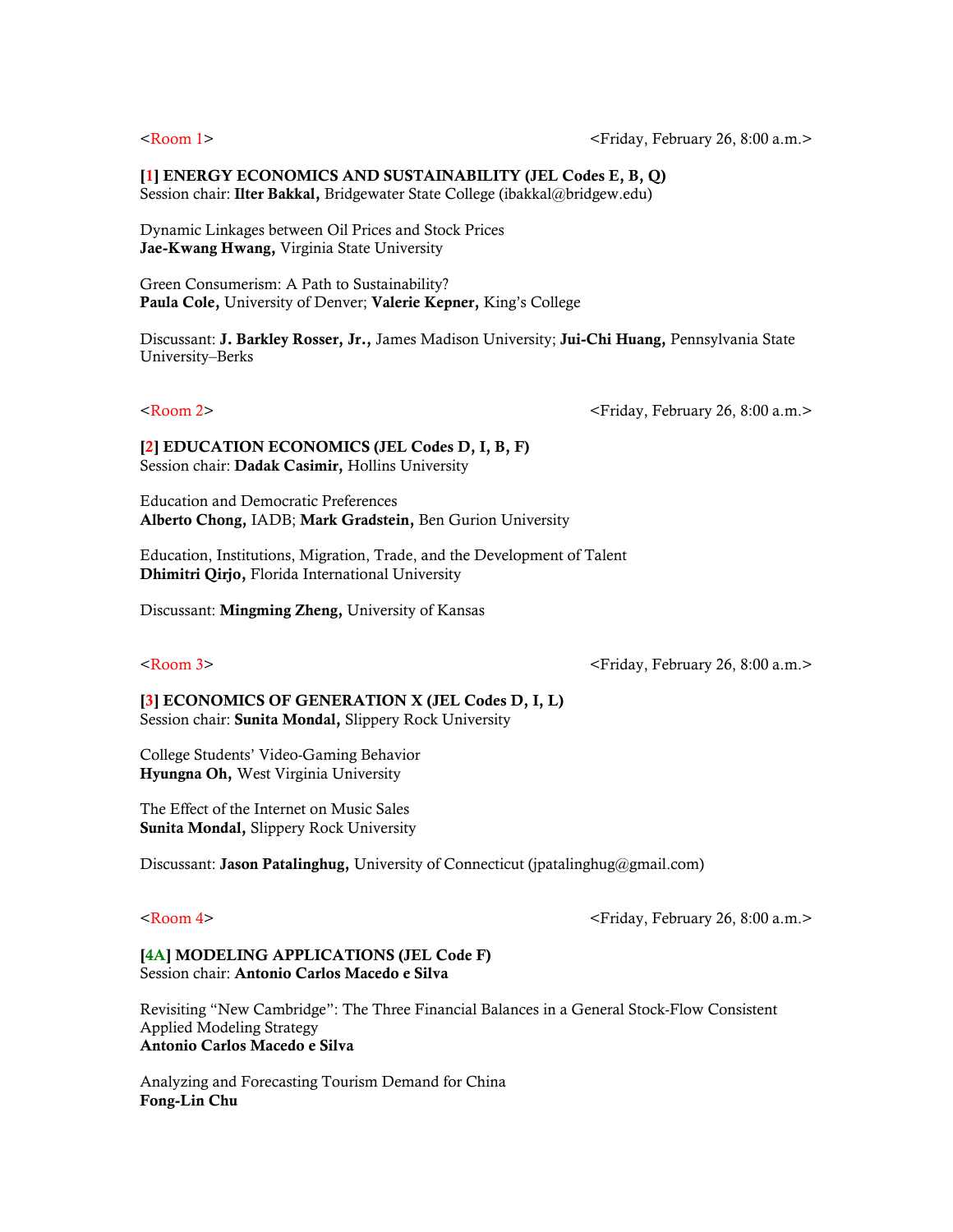Discussant: Kristin Kucsma, Tinari Economics Group (kkucsma@tinarieconomics.com)

<Room 5> <Friday, February 26, 8:00 a.m.>

### [5] OUTSOURCING AND DECLINE IN MANUFACTURING (JEL Codes C, E, D, L) Session chair: Alessio Moro, University of Cagliari

The Structural Transformation between Manufacturing and Services and the Decline in the U.S. GDP Volatility Alessio Moro, University of Cagliari

The Price–Marginal Cost Markup and Its Determinants in U.S. Manufacturing Sandeep Mazumder

Discussant: Thomas W. Synnott, Cooper Union

<Room 7> <Friday, February 26, 8:00 a.m.>

[7] INCOME, PRICES, AND WEALTH (JEL Codes L, D) Session chair: Ying Zhao, CUNY–Queens College

Why Are Prices Falling Fast? Empirical Modeling of Dynamic Equilibria in New Consumer Durable-Goods Markets Ying Zhao, CUNY–Queens College

On Existence of Pure Strategy Equilibrium with Endogenous Income Soumyanetra Munshi, Indian Institute of Management–Bangalore

Discussant: Khalid Mehtabdin, The College of Saint Rose (mehtabdk@strose.edu)

<Room 8> <Friday, February 26, 8:00 a.m.>

### [8] FINANCIAL MELTDOWN (JEL Codes G, H) Session chair: Constance Crawford, Ramapo College of New Jersey

Estimating J. P. Morgan Chase's Profits from the Madoff Repos Linius Wilson

The Federal Reserve…Is It the Biggest Scam in History as Many Claim? Corinne Crawford; Constance Crawford, Ramapo College of New Jersey

Discussion among participants

<Room 12> <Friday, February 26, 8:00 a.m.>

[11] HOUSING (JEL Code D) Session chair: Sheng Guo, Florida International University

Collaterality and the Housing Wealth Effect Sheng Guo, Florida International University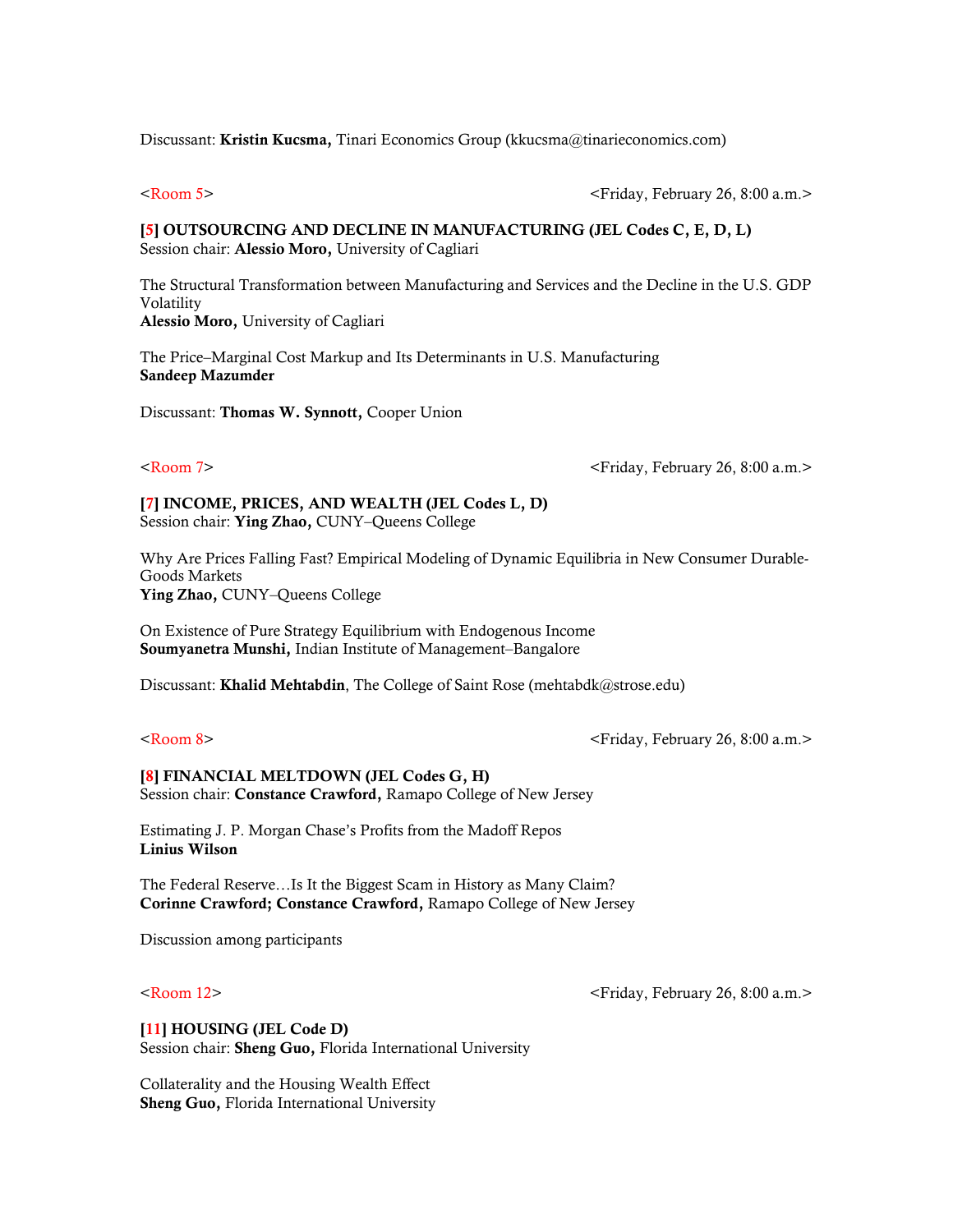Suburbanization and Residential Segregation Boishampayan Chatterjee, Clark University (bochatterjee@clarku.edu)

Discussion among participants

<Room 1> <Friday, February 26, 9:00 a.m.>

# [12] CAPITAL AS POWER I: TOWARD A NEW COSMOLOGY OF CAPITALISM (JEL Codes P, B) First of Seven Sessions Sponsored by the Critical Mass Forum (http://www.yorku.ca/cmass/forum/)

Session organizer: **Jonathan Nitzan**, York University (nitzan@yorku.ca) Session chair: Joe Francis, London School of Economics and Political Science (joefrancis505@gmail.com)

Capital as Power: Toward a New Cosmology of Capitalism Shimshon Bichler, Israel (tookie@barak.net.il); Jonathan Nitzan, York University (nitzan@yorku.ca)

Discussant: Gilbert L. Skillman, Wesleyan University (gskillman@wesleyan.edu)

<Room 3> < Friday, February 26, 9:00 a.m.>

# [14] INCOME STREAMS AND TIME REQUIREMENTS, SUNK COST AND COMMITMENT, RISK AND IMPULSIVITY, AND JUMP BIDDING IN TAKEOVER AUCTIONS (JEL Codes D, J)

First of Three Sessions Sponsored by the Society for the Advancement of Behavioral Economics (SABE)

Session organizer and chair: Bijou Yang Lester, Drexel University (lesterby@drexel.edu)

Income Streams and Time Requirements: Preferences over Sequences of Job Attributes John Smith, Rutgers University (smithj@camden.rutgers.edu)

Are Sunk Cost and Equivocality Effects Interactive or Additive? An Experimental Investigation Bess J. Puvathingal, Temple University; Donald A. Hantula, Temple University (hantula@temple.edu)

Consumer Choices of Women in Residential Drug Treatment: An Analysis of Risk and Impulsivity MaryLouise E. Kerwin, Rowan University (kerwin@rowan.edu); Maren D. Woodside, Temple University (tua76993@temple.edu); Donald A. Hantula, Temple University (hantula@temple.edu)

Jump Bidding in Takeover Auctions: An Experimental Study Yuri Khoroshilov, University of Ottawa (khoroshilov@telfer.uottawa.ca)

Discussants: Yuri Khoroshilov, University of Ottawa (khoroshilov@telfer.uottawa.ca); Donald A. Hantula, Temple University (hantula@temple.edu); Bess J. Puvathingal, Temple University (bpuvathingal@temple.edu); John Smith, Rutgers University (smithj@camden.rutgers.edu)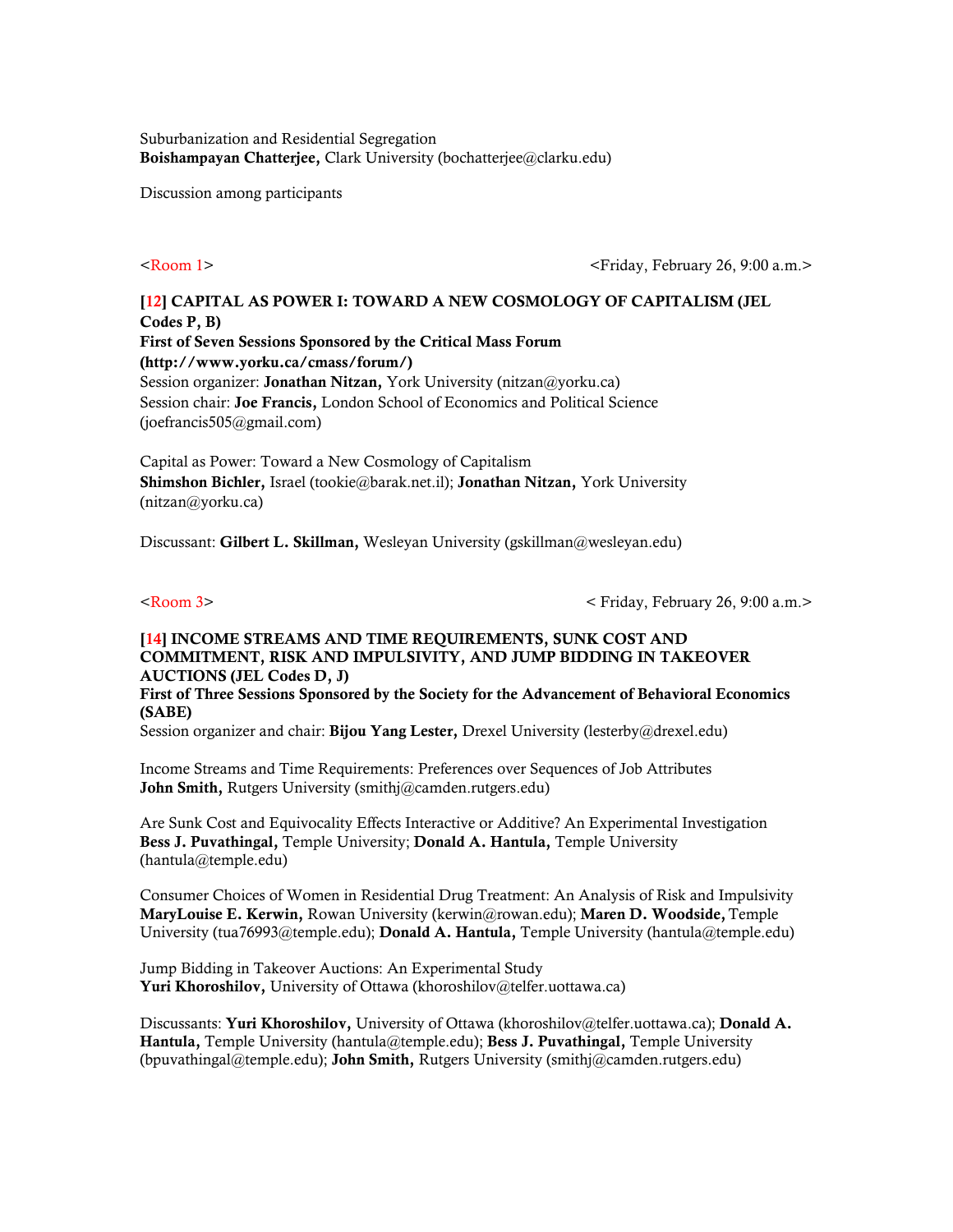### [15] MARXIST THEORY AND METHODOLOGY I. EPISTEMOLOGY AND OVERDETERMINATION: POSTMODERN MARXISM AND ITS CRITIQUES (JEL Code B) First of Fourteen Sessions Sponsored by the Union for Radical Political Economics (URPE) Session organizers: **Xiao Jiang,** The New School for Social Research (jianx409@newschool.edu); Iren Levina, University of Massachusetts–Amherst, (ilevina@econs.umass.edu) Session chair: Xiao Jiang, The New School for Social Research (jianx409@newschool.edu)

Marx After the Letter: A Simple Lacanian Approach to Real Money Joseph T. Rebello, University of Massachusetts–Amherst (jrebello@econs.umass.edu)

Causation and Constitutivity: A Critical Appraisal of Marxian Overdetermination Mark Silverman, University of Massachusetts–Amherst (mark.silverman2@gmail.com)

Oversimplification of Overdetermination: A Critique of Overdeterminist Marxism Hyun Woong Park, University of Massachusetts–Amherst (parkhw@econs.umass.edu)

Epistemological Categories in Marx: Is It Really Necessary to Start from Some Micro-Foundations? Pedro E. Cadenas F., The New School for Social Research (cadep253@newschool.edu)

Discussants: Xiao Jiang, The New School for Social Research (jianx409@newschool.edu); Johann Jaeckel, The New School for Social Research (johann.jaeckel@gmail.com); Cameron Weber, The New School for Social Research (weberc49@newschool.edu); Aleksandr V. Gevorkyan, The New School for Social Research (avgevorkyan@yahoo.com)

<Room 5> <Friday, February 26, 9:00 a.m.>

### [16] INTERNATIONAL FINANCIAL ISSUES I (JEL Code F)

Session organizer and chair: Theologos Homer Bonitsis, New Jersey Institute of Technology (bonitsis@adm.njit.edu)

Currency Depreciation, Imperfect Capital Mobility, and Foreign Debt in a Developing Economy Mark Assibey-Yeboah, Ghana Institute of Management & Public Administration (massibey@yahoo.edu); **Sushanta K. Mallick,** University of London (s.k.mallick@qmul.ac.uk); Mohammed Mohsin, University of Tennessee (mmohsin@utk.edu)

Asian Imports and Freight Rates of Bulk Carriers: An Econometric Analysis Eleftherios Thalassinos, University of Piraeus (thalassi@unipi.gr); Evangelos Politis, University of Piraeus (evpoliti@uth.gr)

The Current Financial Crisis and Its Impact on the Performance Indicators of Selected Countries: An Empirical Analysis

Eleftherios Thalassinos, University of Piraeus (thalassi@unipi.gr); Mirela Pintea, Babe-Bolyai University (mirela.pintea@econ.ubbcluj.ro); Raiu Patricia Iulia, Babe-Bolyai University (patricia.ratiu@econ.ubbcluj.ro)

Discussion among participants

<Room 6> <Friday, February 26, 9:00 a.m.>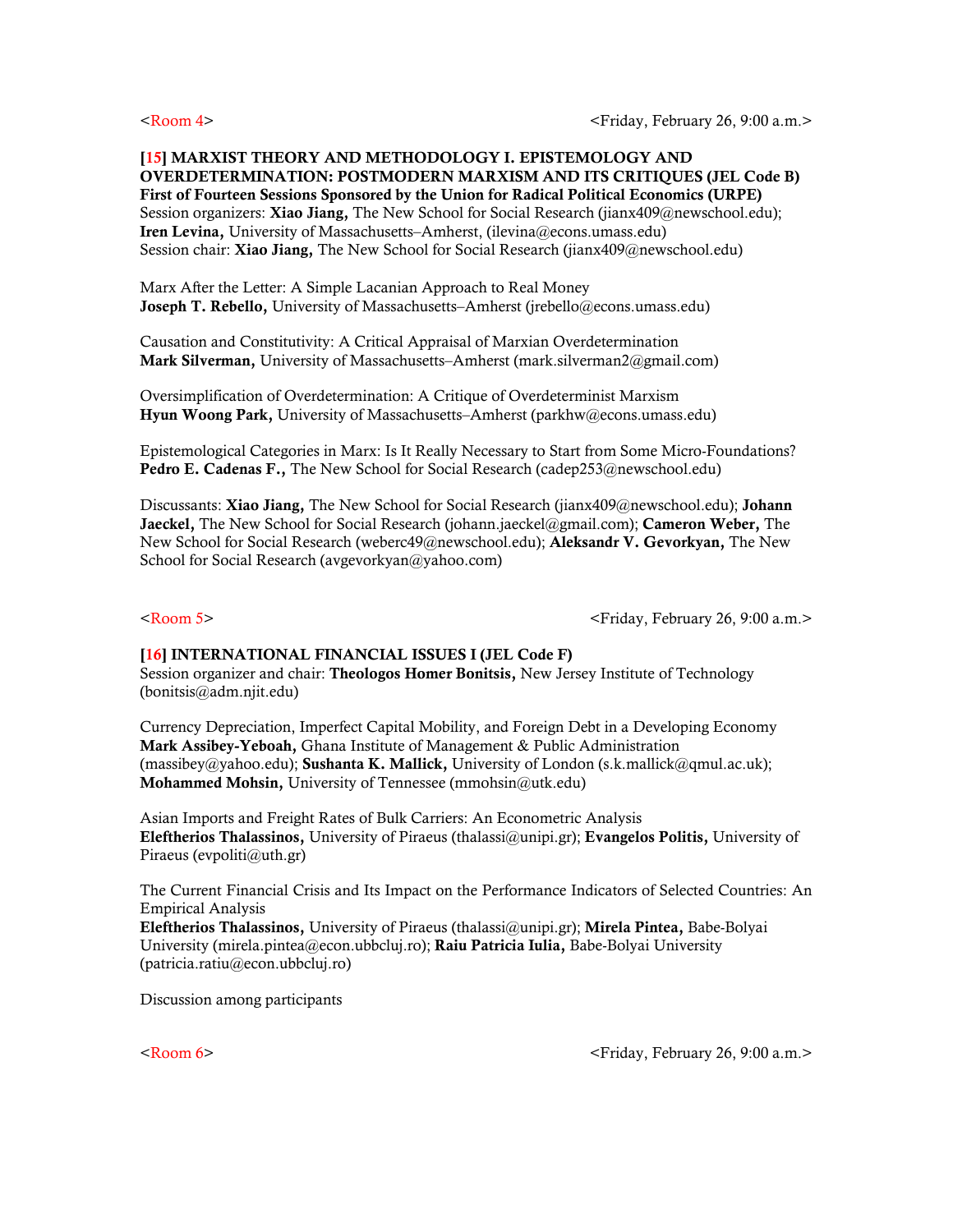### [17] IMMIGRANT AND MINORITY HOUSING (JEL Codes R, J)

Session organizer and chair: **Kusum Mundra**, Rutgers University–Newark (kmundra@andromeda.rutgers.edu)

The Effect of Changes in Attractiveness of U.S. Metropolitan Areas to Low-Skilled Immigrants on Rental and Housing Values Linda Bailey, CUNY–Baruch College (linda.bailey@baruch.cuny.edu)

Immigrants and Minorities Time to Home Ownership, Housing Cost, and Housing Quality through the Recent U.S. Housing Boom and Bust Kusum Mundra, Rutgers University–Newark (kmundra@andromeda.rutgers.edu)

When the Paths Diverge, Which Ones Lead to Ruin? Variation in Outcomes of Distressed Mortgage Borrowers Michael Gedal, NYU–Furman Center (michael.gedal@nyu.edu)

Discussant: Carl Shu-Ming Lin, Rutgers University–New Brunswick (slin@economics.rutgers.edu)

<Room 7> <Friday, February 26, 9:00 a.m.>

[18] CRISIS AND GOVERNMENT RESPONSE (JEL Code H) Session organizer and chair: Y. J. Yoon, George Mason University (yyoon@.gmu.edu)

Currency Crisis and Monetary Policy Rules M. Kato, Howard University (mkato@howard.edu); W. Semmler, The New School for Social Research (semmlerw@newschool.edu)

War and Economic Growth Jin Woo Kim, Binghamton University (jkim28@binghamton.edu)

Growth of Social Security Youngshin Kim, George Mason University (ykimx@gmu.edu)

Bailouts and Bankruptcies Y. J. Yoon, George Mason University (yyoon@.gmu.edu)

Discussion among participants

<Room 8> <Friday, February 26, 9:00 a.m.>

[19] ACADEMIA: STANDARDS AND REALITIES (JEL Code A) Session chair: Lisa Daniels, Washington College

Promotion and Tenure Standards at Economics Departments in American Colleges and Universities Michael A. McPherson, University of North Texas (mcpherson@unt.edu)

Economics of Higher Education in New Jersey Alexandre Olbrecht, Ramapo College of New Jersey (aolbrech@ramapo.edu); Steven Bloom, Ramapo College of New Jersey

Defining Reality in Social Sciences: The Role of Fact and Experience Peggy Dalton, Frostburg State University (pdalton@frostburg.edu)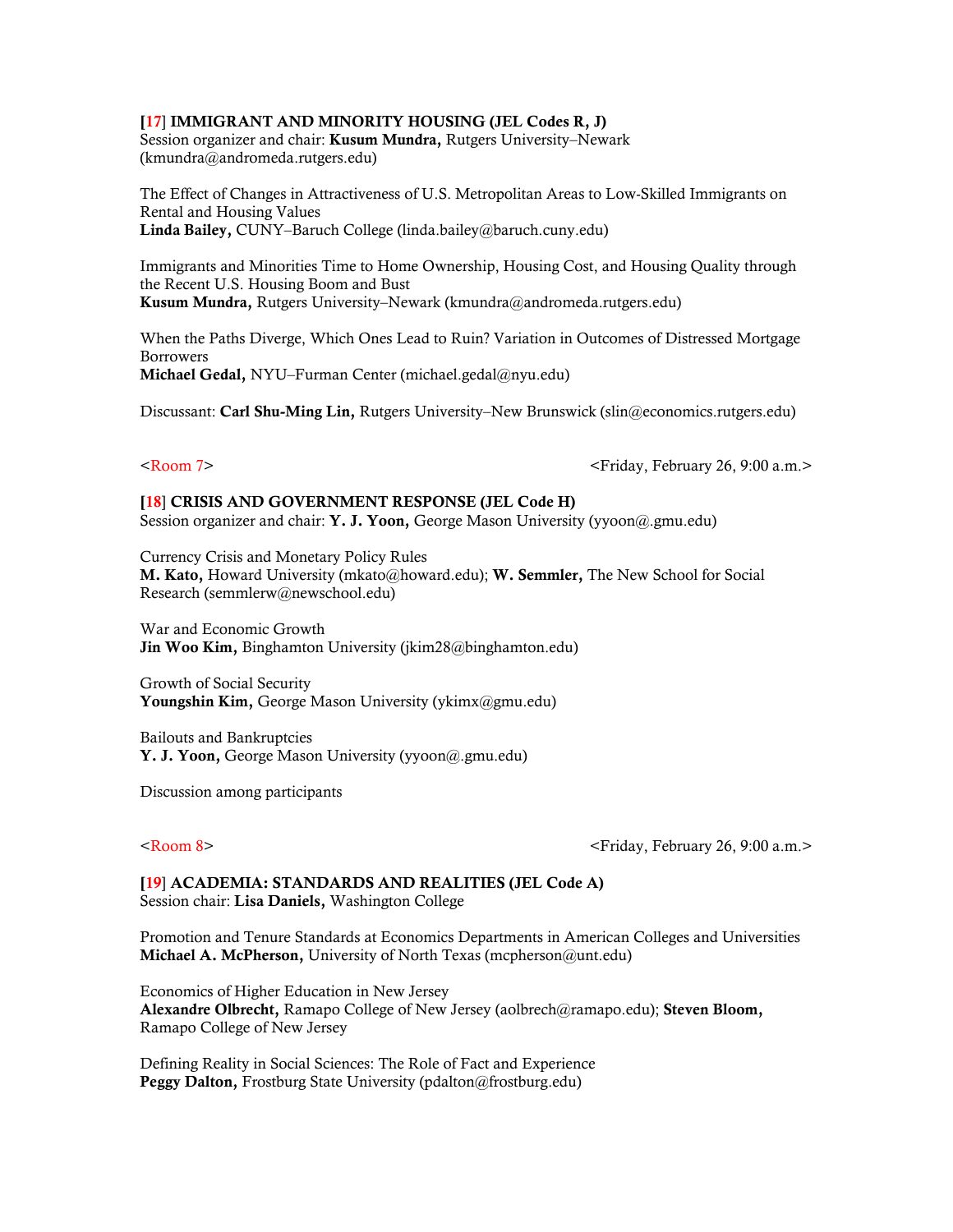Discussant: Michael A. McPherson, University of North Texas (mcpherson@unt.edu)

<Room 9> <Friday, February 26, 9:00 a.m.>

### [20] HISTORY OF ECONOMIC THOUGHT (JEL Code B) Session chair: William T. Ganley, Buffalo State College

Chairman Bernanke Meets J. Pierpont Morgan: The Panics of 1907 and 2008 William T. Ganley, Buffalo State College

The Firm in Economic Thought Nina Shapiro, Saint Peter's College

The Onset of Mainstream Economics Ronald Calitri, John Jay College of Criminal Justice

From Oikos-Nomos to Econometrics: Has the Nature of Economics Changed? Luis Veuthey (lveuthey@cee.uned.es)

Discussants: Tom Tolin, West Chester University; Ilter Bakkal, Bridgewater State College (ibakkal@bridgew.edu)

<Room 10> <Friday, February 26, 9:00 a.m.>

### [21] PERSONAL CHOICE (JEL Code C) Session chair: David M. Zimmer, Western Kentucky University

On the Optimality of a Duty-to-Rescue Rule and the Bystander Effect Bertrand Crettez, Pantheon-Assas University; Regis Deloche, Paris Descartes University

Is Binge Drinking Normal? Lori B. Anderson, Binghamton University Michael S. Delgado, Binghamton University

Intertemporal Persistence in Health Care Spending and Utilization: The Role of Insurance David M. Zimmer, Western Kentucky University

Discussant: Raphaele Chappe, The New School for Social Research

<Room 11> <Friday, February 26, 9:00 a.m.>

[22] PERFORMANCE AND OUTCOMES IN HIGHER EDUCATION (JEL Code I) Session chair: Wei-Chiao Huang, Western Michigan University

Examining the Factors Affecting Research Performance: The EBA Approach Applied to American Top Universities

Wei-Chiao Huang, Western Michigan University; Eric C. Wang, National Chung Cheng University, Taiwan

Recreational Activities among Freshmen and Their Likelihood on Becoming Sophomores Godfrey A. Gibbison, Georgia Southern University; Tracy Ann L. Henry, Georgia Southern University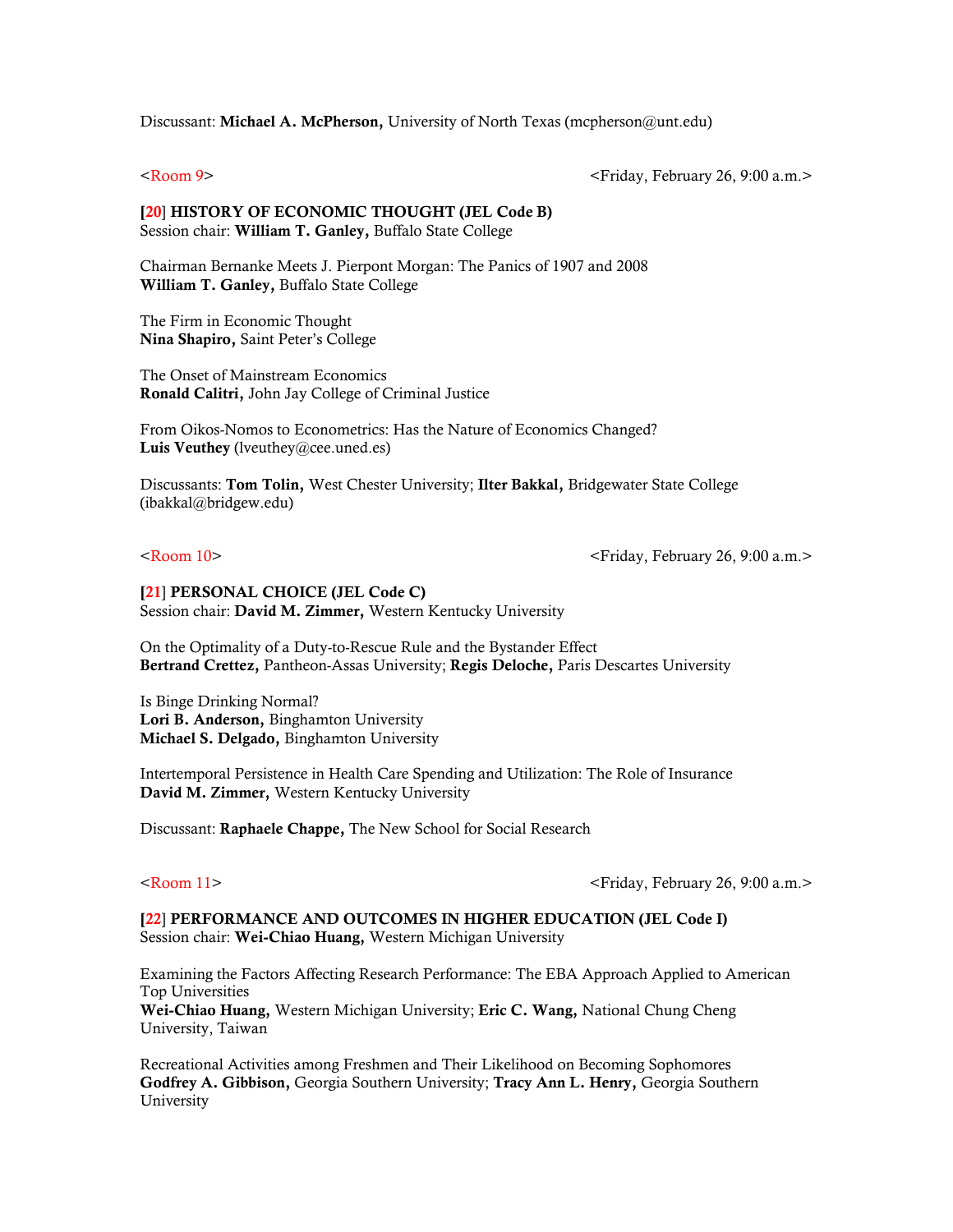The Effects of Learning Styles/Teaching Styles and Student Effort on Student Performance: A Preliminary Analysis

Sylvia D. Clark, Saint John's University (clark1094@aol.com); Craig A. Latshaw, Saint John's University

Differences in Expected Starting Salaries by Gender and Race of Bachelor-Degree Recipients Rhona Free, Eastern Connecticut State University; Jennifer Brown, Eastern Connecticut State University; Maryanne Clifford, Eastern Connecticut State University

Discussant: Alison F. Del Rossi, Saint Lawrence University

<Room 12> <Friday, February 26, 9:00 a.m.>

### [23] INFLATION AND ECONOMIC GROWTH (JEL Code E) Session chair: Unro Lee, University of the Pacific–Stockton, California (ulee@pacific.edu)

Forecasting Inflation for Inflation-Targeted Countries: A Comparison of Predictive Performances of Alternative Inflation Models Unro Lee, University of the Pacific–Stockton, California (ulee@pacific.edu)

Intangible Capital and the Origin of Modern Structural Change Natasha Xingyuan Che, Georgetown University

Aid to Agriculture and Economic Growth: Does It Work? Ozgur Kaya, University of Georgia; Ilker Kaya, American University of Sharjah; Lewell Gunter, University of Georgia

Discussant: Sami Alpanda, Amherst College

<Room 13> <Friday, February 26, 9:00 a.m.>

### [24] CONSUMER CREDIT AND REGULATION (JEL Code E) Session chair: Thomas W. Synnott, Cooper Union

The Financial Instability Hypothesis: A Stochastic Microfoundation Framework Corrado Di Guilmi, University of Technology, Sydney; Carl Chiarella, University of Technology, Sydney

Credit Crunch in a Small Open Economy Michal Brzoza-Brzezina, National Bank of Poland and Warsaw School of Economics; Krzysztof Makarski, National Bank of Poland and Warsaw School of Economics

Demography and Cross-Country Saving-Rate Differences: A New Approach and Evidence Elwin Tobing, Azusa Pacific University

The Impact of Personal Bankruptcy on Labor Supply Decision Tzu-Ying Chen, University of Texas–Austin

Discussion among participants

<Room 14> <Friday, February 26, 9:00 a.m.>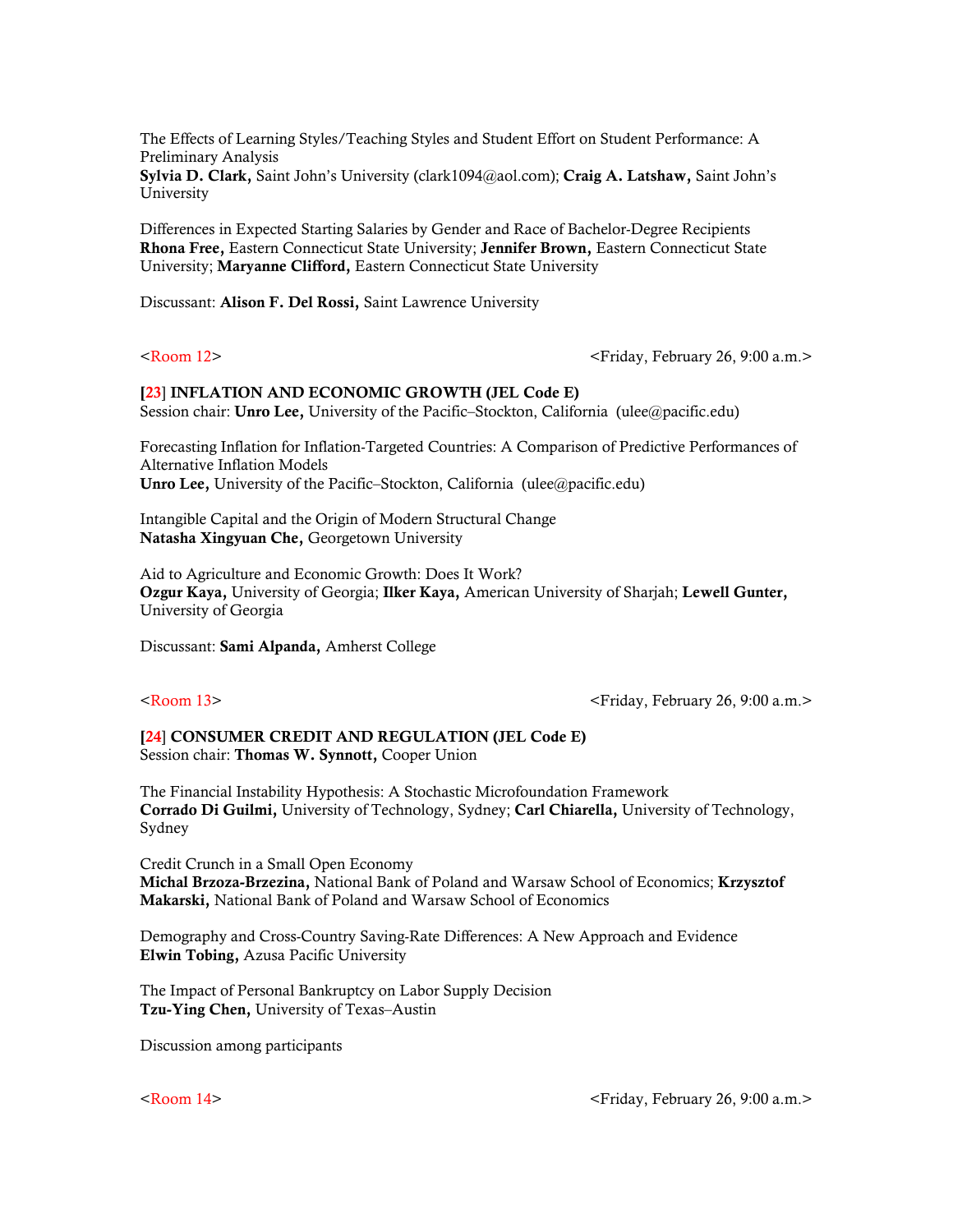### [25] FINANCIAL MARKETS I (JEL Code G)

Session chair: Erik Benrud, Drexel University

Sectoral Growth Effects of United States Mergers and Acquisitions: A Time Series Analysis Esin Cakan, University of New Haven; Nadia Doytch, University of New Haven

A Model of Interest-Rate and Loan Covenant Competition Erik Benrud, Drexel University

Bank Mergers and Degree of Liquidity Risk Taweewan Sidthidet, McGill University, Montreal; Hassan Benchekroun, McGill University, Montreal

Discussant: Ahmet Faruk Aysan, Bogazici University

<Room 16> <Friday, February 26, 9:00 a.m.>

[26] TAXATION INCIDENCE AND EFFECTS (JEL Code H) Session chair: Li Liu, Rutgers University

Optimal Capital Taxation and Consumer Uncertainty Justin Svec, College of the Holy Cross

Passing It On: The Incidence of the Corporate Income Tax under Imperfect Competition Li Liu, Rutgers University; Rosanne Altshuler, Rutgers University

Discussants: Zinnia Mukherjee, University of Connecticut; Bryan D. Buckley, Ursinus College

<Room 17> <Friday, February 26, 9:00 a.m.>

### [IPE1] UNDERGRADUATE STUDENT RESEARCH I: GENDER AND LANGUAGE (JEL Code J)

First of Eleven Sessions Sponsored by Issues in Political Economy (IPE) Session organizers: Steve DeLoach and Tina Das, Elon University; Steve Greenlaw and Andrew Godburn, University of Mary Washington Session chair: Russell W. Boozer, Jr., Elon University

Gender Wage Gap Melissa Hamilton, Skidmore College

The Financial Side of Immorality: An Economic Look into the Factors That Drive Women to Enter into a Life of Prostitution Luca D'Italia, Keene State

Trends in Spanish Women's Labor-Force Participation Kristi Phillips, University of Northern Iowa

The Effects of English as a Second Language on Earnings and Employment Anthony Schreck, University of Northern Iowa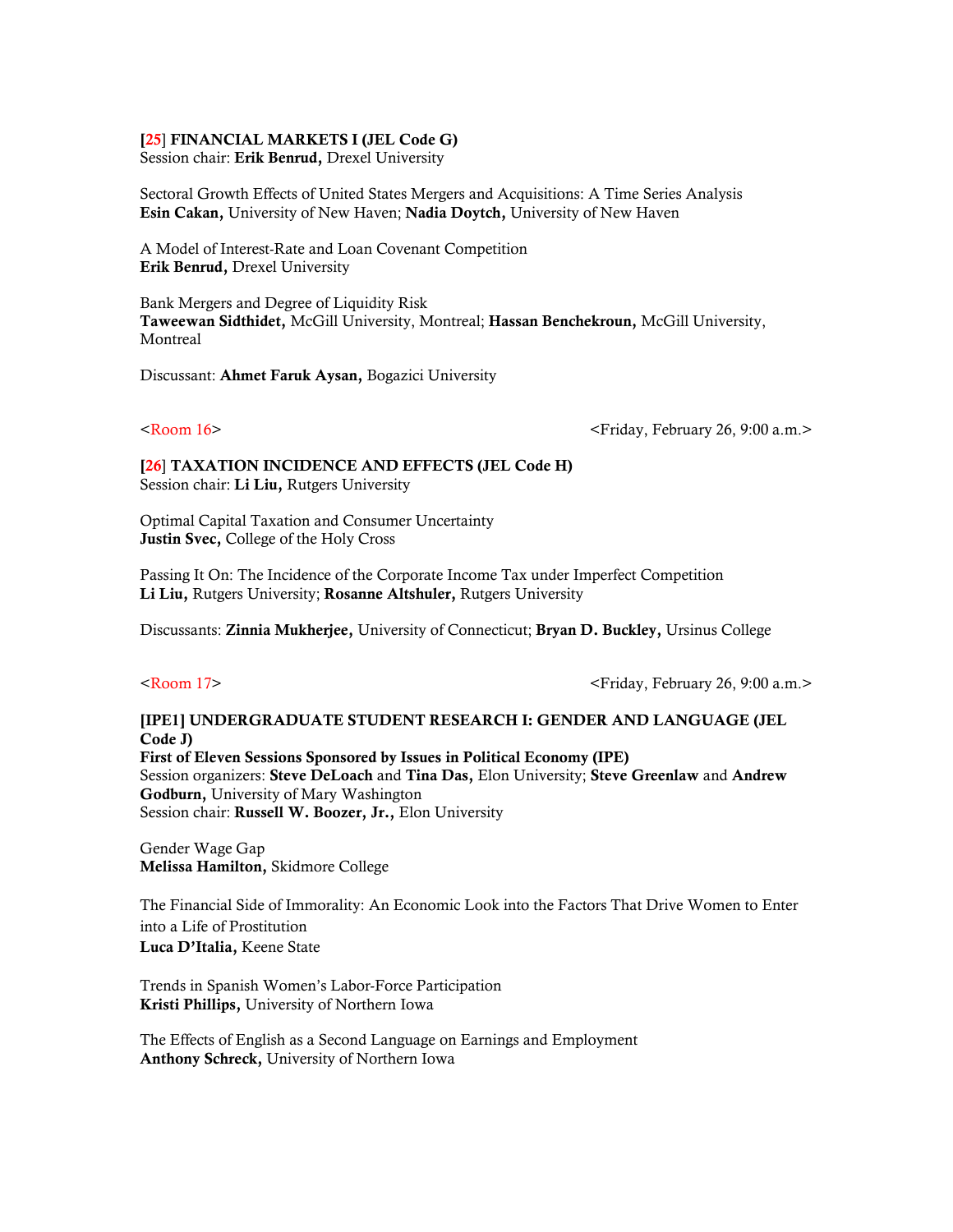Is Less Sex Safer Sex? The Relative Effectiveness of Abstinence-Only vs. Comprehensive Sex Education in Affecting Teen Pregnancy Rates James Gorsuch, Elon University

Discussants: Francis Sanzari, College of the Holy Cross; Alexandra Houseman, University of Northern Iowa; Casey Hall, University of Northern Iowa; Eleanor Graham Meacham, Elon University; Kalen Hutcheson, University of Northern Iowa

<Room 1> <Friday, February 26, 11:00 a.m.>

# [27] CAPITAL AS POWER II: THE QUANTITY OF POWER (JEL Codes P, B, Q) Second of Seven Sessions Sponsored by the Critical Mass Forum (http://www.yorku.ca/cmass/forum/) Session organizer: Jonathan Nitzan, York University (nitzan@yorku.ca) Session chair: Jordan Brennan, York University (jbrennan@yorku.ca)

Rational Control and the Magma of Reality Ulf Martin, Germany (ulfmartin@web.de)

Powering Production and Accumulation: A Biophysical and Financial Analysis of the United States Energy Supply, 1950–2008 Kevin Sutton, York University (ksutton@yorku.ca)

Discussion among participants

<Room 2> <Friday, February 26, 11:00 a.m.>

# [28] THE EUROPEAN UNION (EU) AND THE EASTERN EUROPEAN PROBLEM (JEL Code F)

First of Four Panel Sessions Sponsored by the European Union–European Monetary Union (EU– EMU) Working Group

Session organizer: Richard J. Torz, Saint Joseph's College–New York (rtorz@sjcny.edu) Session chair: Peter Gomori, Saint Francis College (pgomori@stfranciscollege.edu)

Panelists:

Peter Gomori, Saint Francis College (pgomori@stfranciscollege.edu) Pellegrino Manfra, CUNY–Queensborough Community College (pmanfra@qcc.cuny.edu) Richard J. Torz, Saint Joseph's College–New York (rtorz@sjcny.edu) Cathyann Tully, Kean University (ctully@kean.edu)

Discussion among participants

<Room 3> <Friday, February 26, 11:00 a.m.>

## [29] THE ECONOMICS OF OBESITY (JEL Code I) First of Three Sessions Sponsored by the Committee on the Status of Women in the Economics Profession (CSWEP) Session organizer: Susan Averett, Lafayette College (averetts@lafayette.edu) Session chair: Jennifer Kohn, Drew University (jkohn@drew.edu)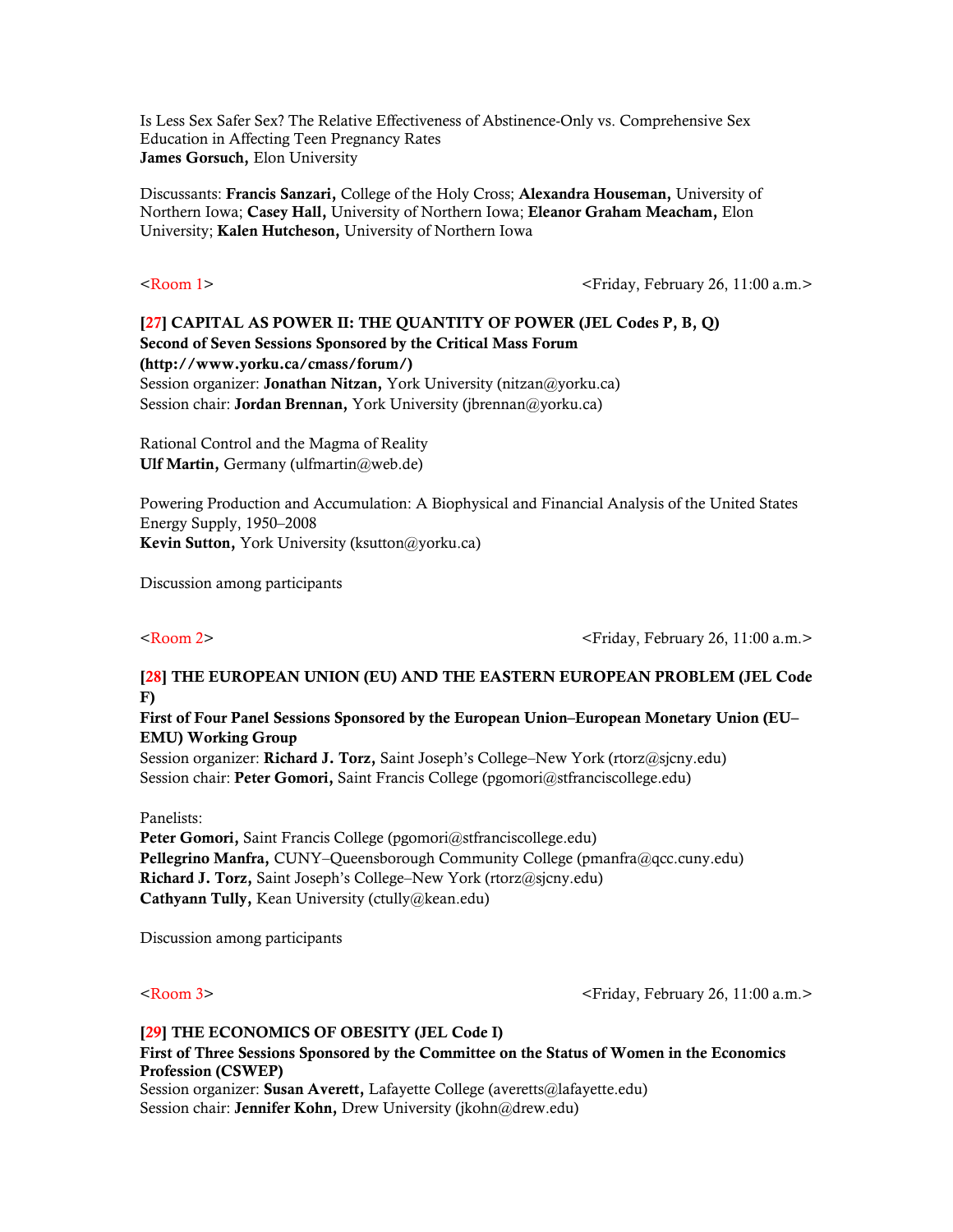The Impact of Knowledge and Diet on Body-Mass Production Kerry Anne McGeary, Drexel University (km98@drexel.edu)

Obesity, Divorce, and Labor Market Outcomes Hannah Spirrison, Rhodes College (spihg@rhodes.edu)

How Do Business Cycles Affect Our Eating Habits? Evidence from the Behavioral-Risk-Factor Surveillance System

Dhaval Dave, Bentley University (ddave@bentley.edu); Inas Rashad Kelly, CUNY–Queens College (inas.kelly@qc.cuny.edu)

Discussants: Suzanne Clain, Villanova University (suzanne.clain@villanova.edu); Shin-Yi Chou, Lehigh University (syc2@lehigh.edu)

<Room 4> <Friday, February 26, 11:00 a.m.>

### [30] MARXIST THEORY AND METHODOLOGY II. CONCEPTUALIZING POWER AND CAPITAL-LABOR RELATIONSHIP (JEL Codes B, J)

Second of Fourteen Sessions Sponsored by the Union for Radical Political Economics (URPE) Session organizers: Xiao Jiang, The New School for Social Research (jianx409@newschool.edu); Iren Levina, University of Massachusetts–Amherst, (ilevina@econs.umass.edu) Session chair: Iren Levina, University of Massachusetts-Amherst, (ilevina@econs.umass.edu)

On Theoretical Foundations of Autonomist Marxism Manaf Qweider, The New School for Social Research (qweim720@newschool.edu)

Fetishism and Power in Heterodox Economic Thought: A Critique of the Efficiency Wage Model **Johann Jaeckel,** The New School for Social Research (johann.jaeckel@googlemail.com)

Karl Marx and the History of Economic Thought: Why the "Labor Theory Of Value"? Cameron M. Weber, The New School for Social Research (weberc49@newschool.edu)

Working Day and Labor Market: A Contribution to Political Economy Aleksandr V. Gevorkyan, The New School for Social Research (avgevorkyan@yahoo.com)

Discussants: Hyun Woong Park, University of Massachusetts–Amherst (parkhw@econs.umass.edu); Iren Levina, University of Massachusetts–Amherst (ilevina@econs.umass.edu); Scott Carter, The University of Tulsa (scott-carter@utulsa.edu); Joseph Rebello, University of Massachusetts–Amherst (jrebello@econs.umass.edu)

<Room 5> <Friday, February 26, 11:00 a.m.>

[31] POVERTY AND GROWTH IN THE UNITED STATES AND AFRICA (JEL Codes O, F) Session organizer: Mina Baliamoune-Lutz, University of North Florida (mbalaimo@unf.edu) Session chair: Chris Johnson, University of North Florida (cjohnson@unf.edu)

Effects of Foreign Aid on Economic Growth Brian W. Sloboda, U.S. Postal Service (brian.w.sloboda@usps.gov)

Social Cohesion, Poverty, and Growth in Africa Mina Baliamoune-Lutz, University of North Florida (mbalaimo@unf.edu)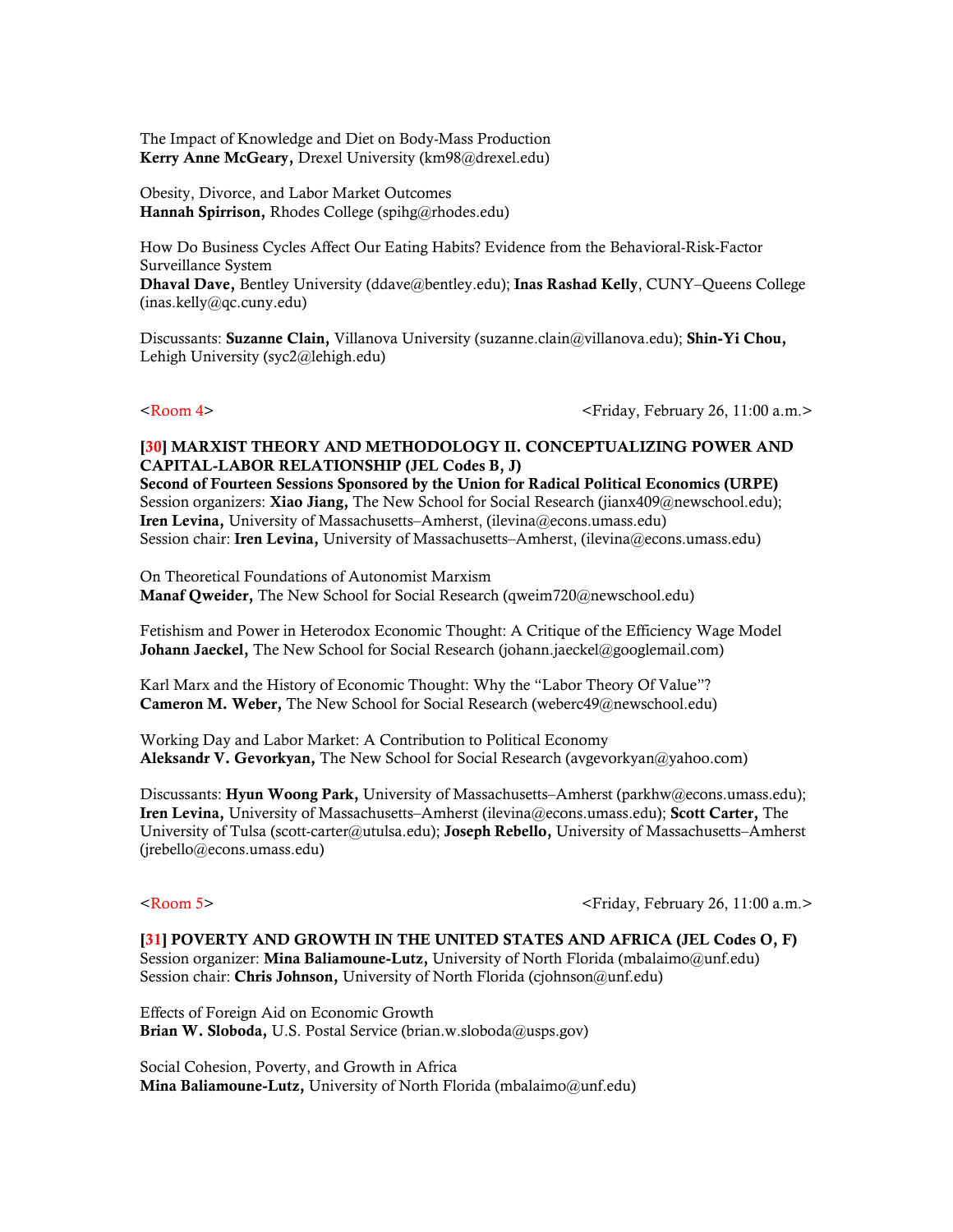Urban Poverty and Economic Growth in a Cross-Section of U.S. Cities Chris Johnson, University of North Florida (ciohnson@unf.edu)

Discussion among participants

<Room 6> <Friday, February 26, 11:00 a.m.>

## [32] ECONOMIC DEVELOPMENT, POVERTY PERSISTENCE, AND THE LABOR MARKET (JEL Codes O, J)

Session organizer and chair: Jonathan Ohn, Bloomsburg University of Pennsylvania (john@bloomu.edu)

Economic Reforms, Human Capital, and Economic Growth in India and South Korea: A Cointegration Analysis

Svitlana Maksymenko, University of Pittsburgh (maks@pitt.edu); Mahbub Rabbani, Ontario Financing Authority

The U.S. Duration Puzzle Revisited: The 1990s and 2000s Jonathan Ohn, Bloomsburg University of Pennsylvania (john@bloomu.edu)

Poverty Persistence and the Market for Migrant Labor: An Analysis Using a Dynamic Binary Response Panel Data Model with an Endogenous Regressor John Giles, Michigan State University and World Bank (jgiles@worldbank.org); Irina Murtazashvili, University of Pittsburgh (irinam@pitt.edu)

Discussion among participants

<Room 7> <Friday, February 26, 11:00 a.m.>

# [33] ISSUES IN DEVELOPMENT ECONOMICS I (JEL Code O) Session organizer and chair: Matias Vernengo, University of Utah (vernengo@economics.utah.edu)

Energy Fragility in Developing Economies Stephen C. Bannister, University of Utah (steve.bannister@gmail.com)

What Lies Beneath: A Case for Disaggregate Analysis in Evaluating Structural Policy Shifts Suranjana Nabar-Bhaduri, University of Utah (suranjananb@gmail.com)

The Effect of Home-Country Gender Status on Labor Market Success of Immigrants Yunsun Huh, University of Utah ([yunsunhuh@yahoo.com\)](mailto:yunsunhuh@yahoo.com)

Pay Inequality in Turkey in the Neo-Liberal Era, 1980–2001 Adem Y. Elveren, Kahramanmaras Sutcu Imam University [\(ademyavuzelveren@gmail.com\)](mailto:ademyavuzelveren@gmail.com)

Discussants: Nathan Cline, University of Utah [\(nathaniel.cline@utah.edu](mailto:nathaniel.cline@utah.edu)); Kirsten Ford, University of Utah (kirsten.ford@economics.utah.edu); **Matt Chang,** South Dakota State University (kuoliang.chang@sdstate.edu); Nathan Perry, University of Utah ([perry@economics.utah.edu\)](mailto:perry@economics.utah.edu)

<Room 8> <Friday, February 26, 11:00 a.m.>

[34] PUBLIC POLICIES AND ECONOMIC DEVELOPMENT (JEL Code P) Session chair: Hasan Faruq, Xavier University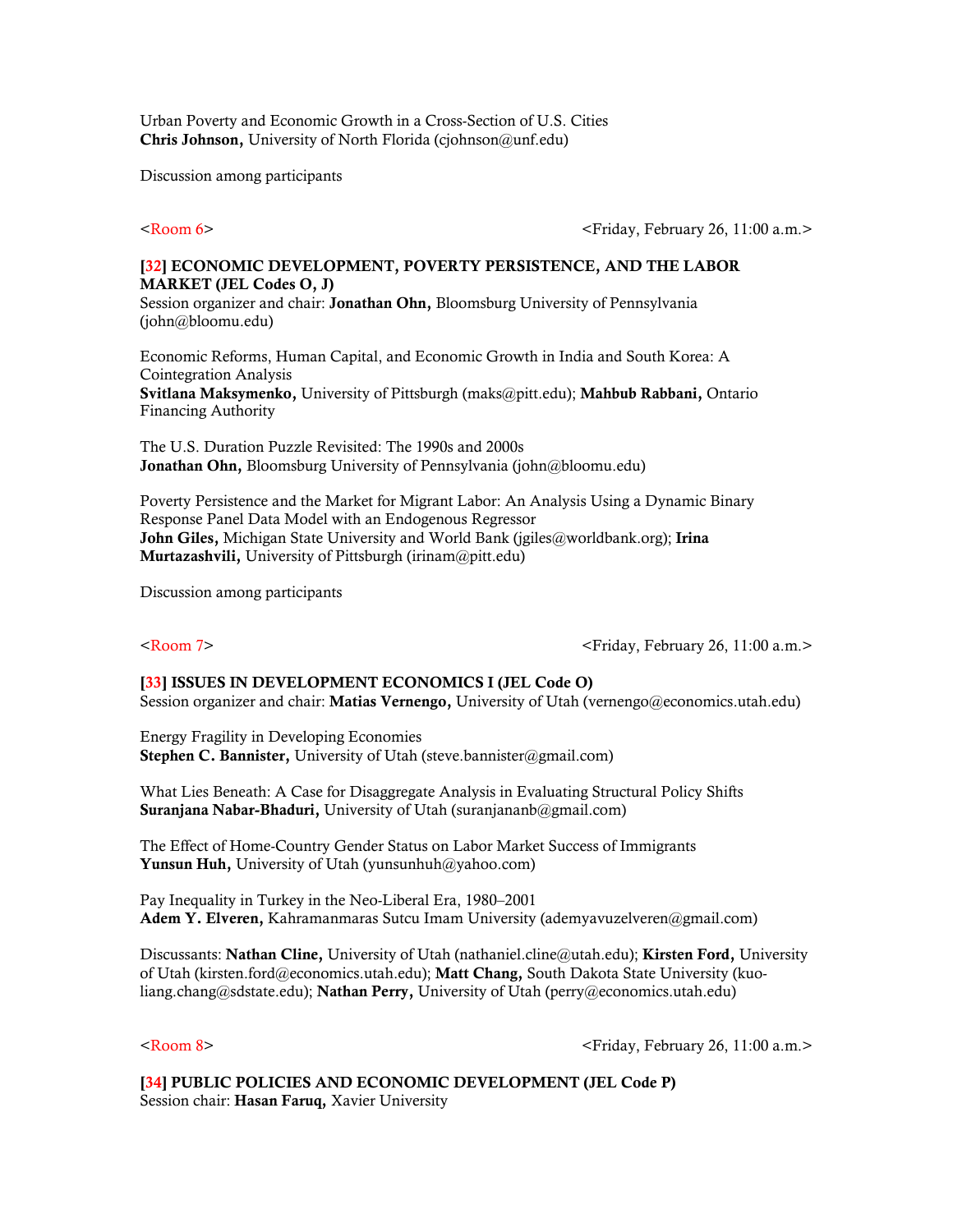The Effects of Social and Political Institutions on Firm Performance Hasan Faruq, Xavier University

Industrial Linkages vs. Government Policies: Impacts on Firm Performance in Chinese Development Zones Zhining Hu, Gettysburg College; Jianghuai Zheng, Nanjing University, China; Jialing Wang, Slippery Rock University

Two Tales on the Dynamics of Human Capital Accumulation Edinaldo Tebaldi, Bryant University

The Effects of National Heritage on Economic Policies in Poland During the Inter-war Period Dadak Casimir, Hollins University

Discussion among participants

<Room 9> <Friday, February 26, 11:00 a.m.>

### [35] ISSUES IN LABOR SUPPLY (JEL Code J)

Session chair: Neil Longley, University of Massachusetts–Amherst

Labor Supply in the U.S. Professional Sports Industry: Measuring and Explaining Comparative Advantages Across States Neil Longley, University of Massachusetts–Amherst; Mark Groza, University of Massachusetts– Amherst

The Effect of Wage Insurance on Labor Supply: A Test for Income Effects Henry R. Hyatt, U.S. Census Bureau

Measuring the U.S. Labor-Market Performance of Mexican Workers in the Presence of Network **Effects** Gihoon Hong, University of Virginia

Discouraged Workers and Taxes: An Empirical Analysis of the U.S. Amyaz Moledina, The College of Wooster; Russell Ormiston, The College of Wooster

Discussant: Matthew Parrett, Bridgewater State College

<Room 10> <Friday, February 26, 11:00 a.m.>

[36] AUTO AND ENERGY TECHNOLOGY (JEL Code C) Session chair: Valentina Kachanovskaya, University of Arizona

Primary Seat Belt Laws and Offsetting Behavior: Empirical Evidence from Individual Accident Data Yong-Kyun Bae, Hood College

The Effects of Automobile Recalls on the Severity of Accidents Yong-Kyun Bae, Hood College; Hugo Benitez-Silva, Stony Brook University

The Value of Battery Technologies for Sustainable Energy Development Gautam Gowrisankaran, University of Arizona; Valentina Kachanovskaya, University of Arizona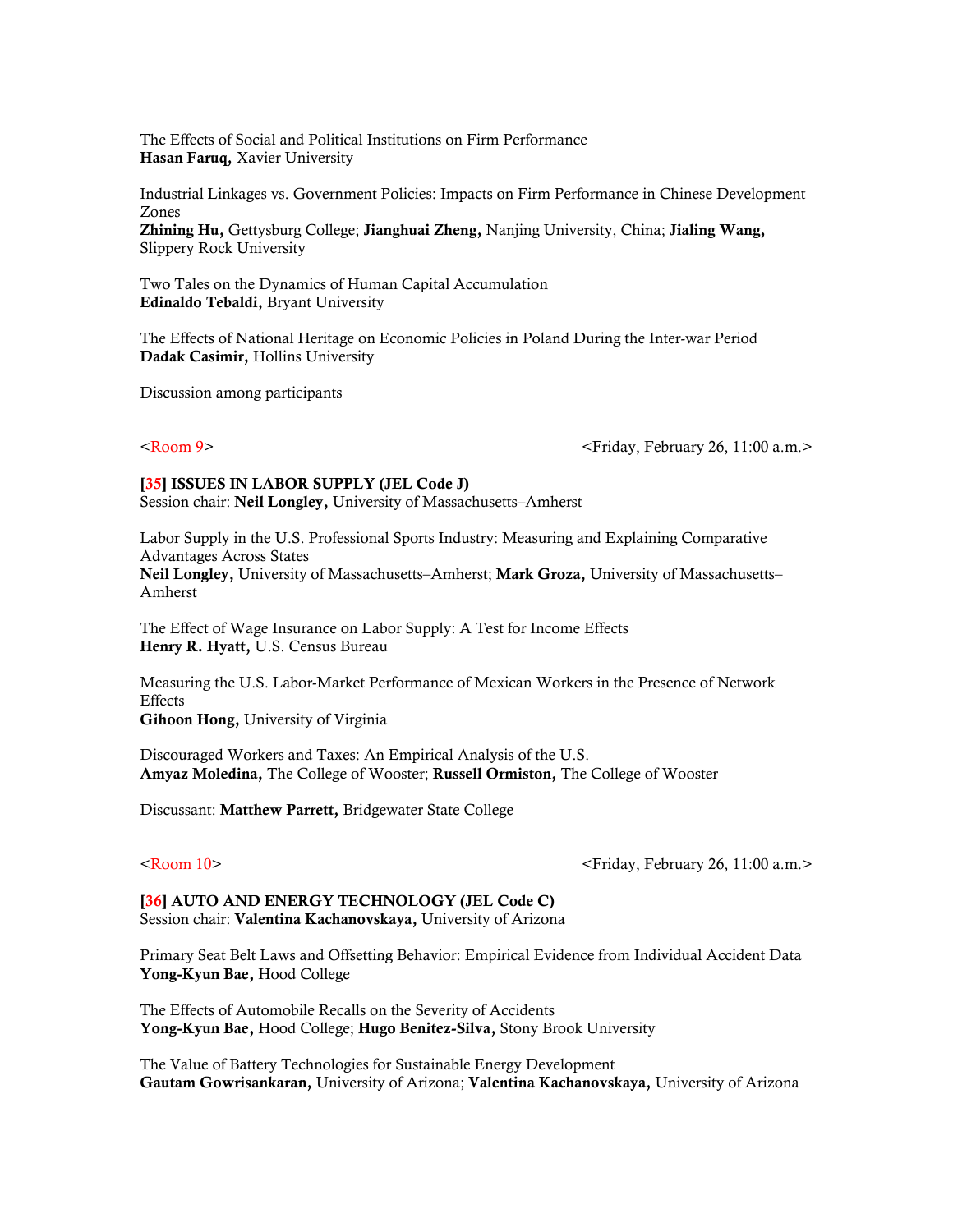Discussants: David Zimmer, Western Kentucky University; Joao Macieira, Virginia Tech

<Room 11> <Friday, February 26, 11:00 a.m.>

[37] INCOME AND INTERGENERATIONAL DISTRIBUTION TOPICS (JEL Code I) Session chair: Udaya Wagle, Western Michigan University (udaya.wagle@wmich.edu)

The Role of Inequality in Poverty Reduction: Evidence from High-Income and Developing Countries Udaya Wagle, Western Michigan University (udaya.wagle@wmich.edu)

Income Convergence Among the States: Cross-Section and Time Series Evidence Jac C. Heckelman, Wake Forest University; Allin Cottrell, Wake Forest University

Two Essays on Intergenerational Linkage Aoki Takaaki, SUNY–Buffalo

Intergenerational Transfers in the Long-Term Care Market Mónika López Anuarbe, Connecticut College

Discussion among participants

<Room 12> <Friday, February 26, 11:00 a.m.>

### [38] EMPIRICS OF THE FALLING RATE OF PROFIT (JEL Code B)

Session organizer: Deepankar Basu, University of Massachusetts–Amherst (dbasu@umass.edu) Session chair: Duncan Foley, The New School University (foleyd@newschool.edu)

Capital Accumulation and the Rate of Profit Erdogan Bakir, Bucknell University (eb035@bucknell.edu)

Technical Change and the Limits to Growth in Marx: In What Ways Could the FRoP Be Avoided? Laura Carvalho, The New School University (decarvalho.laura@gmail.com)

Time Series of the Profit Rate in G7 Countries Daniele Tavani, Colorado State University (d.tavani@gmail.com)

Is There a Tendency for the General Rate of Profit to Fall over Time? An Econometric Analysis Deepankar Basu, University of Massachusetts–Amherst (dbasu@umass.edu)

Discussants: Duncan Foley, The New School University (foleyd@newschool.edu); Hasan Cömert, University of Massachusetts–Amherst (hcomert@gmail.com); Deepankar Basu, University of Massachusetts–Amherst (dbasu@umass.edu)

<Room 13> <Friday, February 26, 11:00 a.m.>

### [39] EXCHANGE RATES I (JEL Code F)

Session chair: Khalid Mehtabdin, The College of Saint Rose (mehtabdk@strose.edu)

Asymmetric Effects of Exchange-Rate Uncertainty and Financial Development on South-South and South-North Trade

Mustafa Caglayan, University of Sheffield; Firat Demir, University of Oklahoma; Omar S. Dahi, Hampshire College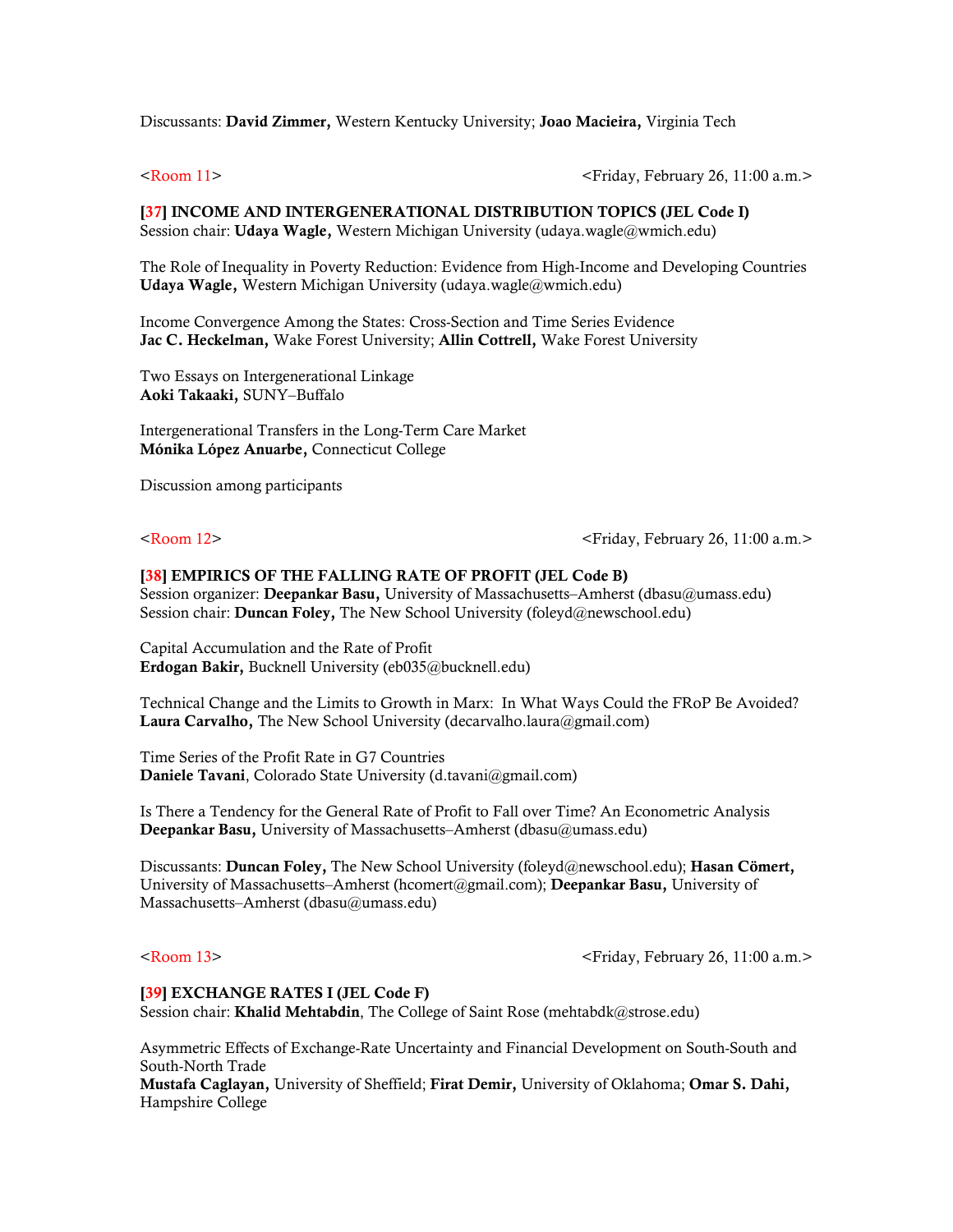Manufacturing Firm Growth under Exchange Rate Shocks: Does Access to Domestic or Foreign Capital Markets Matter? Firat Demir, University of Oklahoma

Monetary Policy Transition through Risk? Testing the Hypothesis William F. Lott, University of Connecticut

Discussant: Chunming Yuan, University of Maryland–Baltimore County

<Room 14> <Friday, February 26, 11:00 a.m.>

[40] OPTIMAL CONTRACTS AND EFFICIENT MARKETS (JEL Code G) Session chair: Kyoung Jin Choi, Washington University-St. Louis

Optimal Contracts and Firm Dynamics Kyoung Jin Choi, Washington University–St. Louis

Financial Liberalization and Dynamics of International Stock Prices: Long Memory or Unit Root? Esin Cakan, University of New Haven; Zeynel Abidin Ozdemir, Gazi University, Ankara

Frictions, Heterogeneous Preferences, and International Consumption Risk Sharing Meixin Guo, University of California–Davis (mxguo@ucdavis.edu)

Discussion among participants

<Room 16> <Friday, February 26, 11:00 a.m.>

# [41] EFFECTS OF GOVERNMENT REGULATION (JEL Code H)

Session chair: Kyle Kretschman, University of Texas–Austin

Economic Impact of the TED Regulation: A U.S. Approach to Reduce Stochastic Sea Turtle Bycatch Zinnia Mukherjee, University of Connecticut

Who Supports Campaign Finance Reform? Bryan D. Buckley, Ursinus College

U.S. Congressional Vote Empirics: A Discrete Choice Model of Voting Kyle Kretschman, University of Texas–Austin; Nick Mastronardi, United States Air Force Academy

Discussant: Justin Svec, College of the Holy Cross

<Room 17> <Friday, February 26, 11:00 a.m.>

## [IPE2] UNDERGRADUATE STUDENT RESEARCH II: EDUCATION AND YOUTH (JEL Code J)

Second of Eleven Sessions Sponsored by Issues in Political Economy (IPE) Session organizers: Steve DeLoach and Tina Das, Elon University; Steve Greenlaw and Andrew Godburn, University of Mary Washington Session chair: Andrew Godburn, University of Mary Washington

The Effect of Having a Disabled Sibling on Youth Outcomes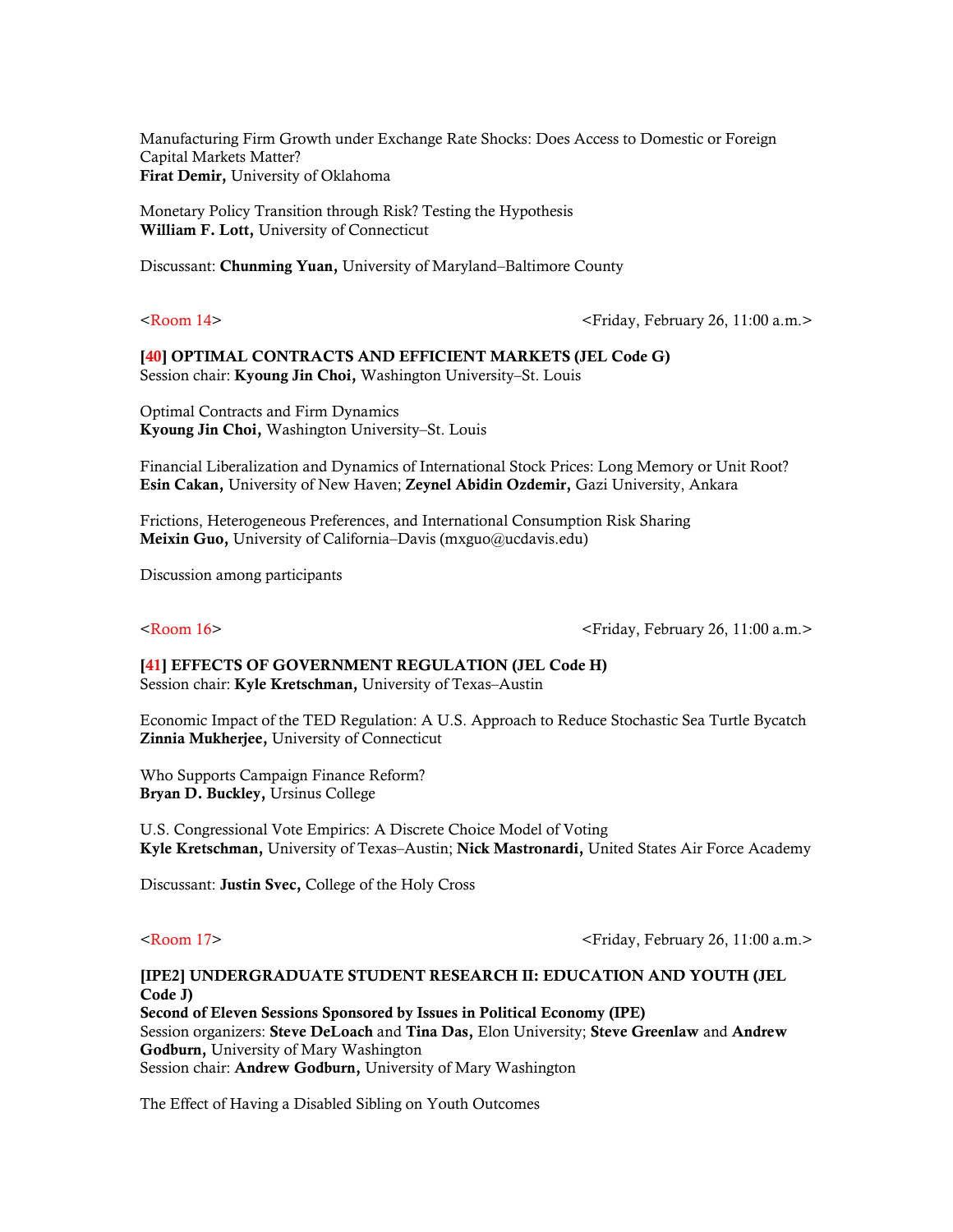Kevin Golembiewski, College of the Holy Cross

The Impact of Casinos on High School Dropout Rates in Minnesota Brieanna Hoban, Minnesota State University–Moorhead

The Education in Economics: Course Redesign of Economics 101 Micha Owens, Buffalo State College

A Study on the Factors that Affect Acceptance into Texas M.D. Programs Ashley Tharayil, Austin College

Discussants: John Thomas Fairley, Elon University; Thanh Bui, Smith College; Kamran Ahmed, Austin College; Laura Krauss, Manhattanville College

<Large ballroom> <Friday, February 26, 11:00 a.m.>

[42] HOW TO IMPROVE YOUR CHANCES OF GETTING PUBLISHED (JEL Code A) Session organizer and chair: Steven Pressman, Monmouth University, Co-editor of the *Review of Political Economy*, Associate Editor of the *Eastern Economic Journal* (pressman@monmouth.edu)

### Presenters:

Shoshana Grossbard, San Diego State University, Editor of the *Review of Economics of the Household* (sgrossba@sdsu.edu)

Fred Lee, University of Missouri–Kansas City, Editor of the *American Journal of Economics and Sociology* (leefs@umkc.edu)

Barkley Rosser, Jr., James Madison University, Editor of the *Journal of Economic Behavior and Organization* (rosserjb@jmu.edu)

Following brief presentations, the editors will respond to questions from the audience.

<Room 1> <Friday, February 26, 2:00 p.m.>

# [43] BENEFITS, COSTS, AND WELFARE EFFECTS OF CARBON-MITIGATION STRATEGIES AND OTHER CLIMATE-CHANGE POLICIES: INCORPORATING NONMARKET, SECONDARY, AND MACROECONOMIC IMPACTS (JEL Codes D, H, I, Q) Session organizer and chair: Brett Gelso, Booz Allen Hamilton (gelso brett@bah.com)

A Monte Carlo Simulation of Greenhouse Gas (GHG) Emissions in 100 of the Largest U.S. Metropolitan Areas: New Evidence from the Economic Downturn Victoria Adams, Booz Allen Hamilton (adams victoria@bah.com); Brett Gelso, Booz Allen Hamilton (gelso\_brett@bah.com)

Estimating the Human-Health Benefits of Cap and Trade Programs and Other Emissions Policies Using Non-market Valuation Brett Gelso, Booz Allen Hamilton (gelso brett@bah.com)

A Stylized Depiction of a Socially Optimal Electric-Vehicle Automobile Policy: Macroeconomic Impacts of Emission-Reduction Strategies with Command and Control Instruments Jennifer D. Li, Booz Allen Hamilton (li\_jennifer@bah.com)

The Balancing Act: Climate Change, Energy Security, and the U.S. Economy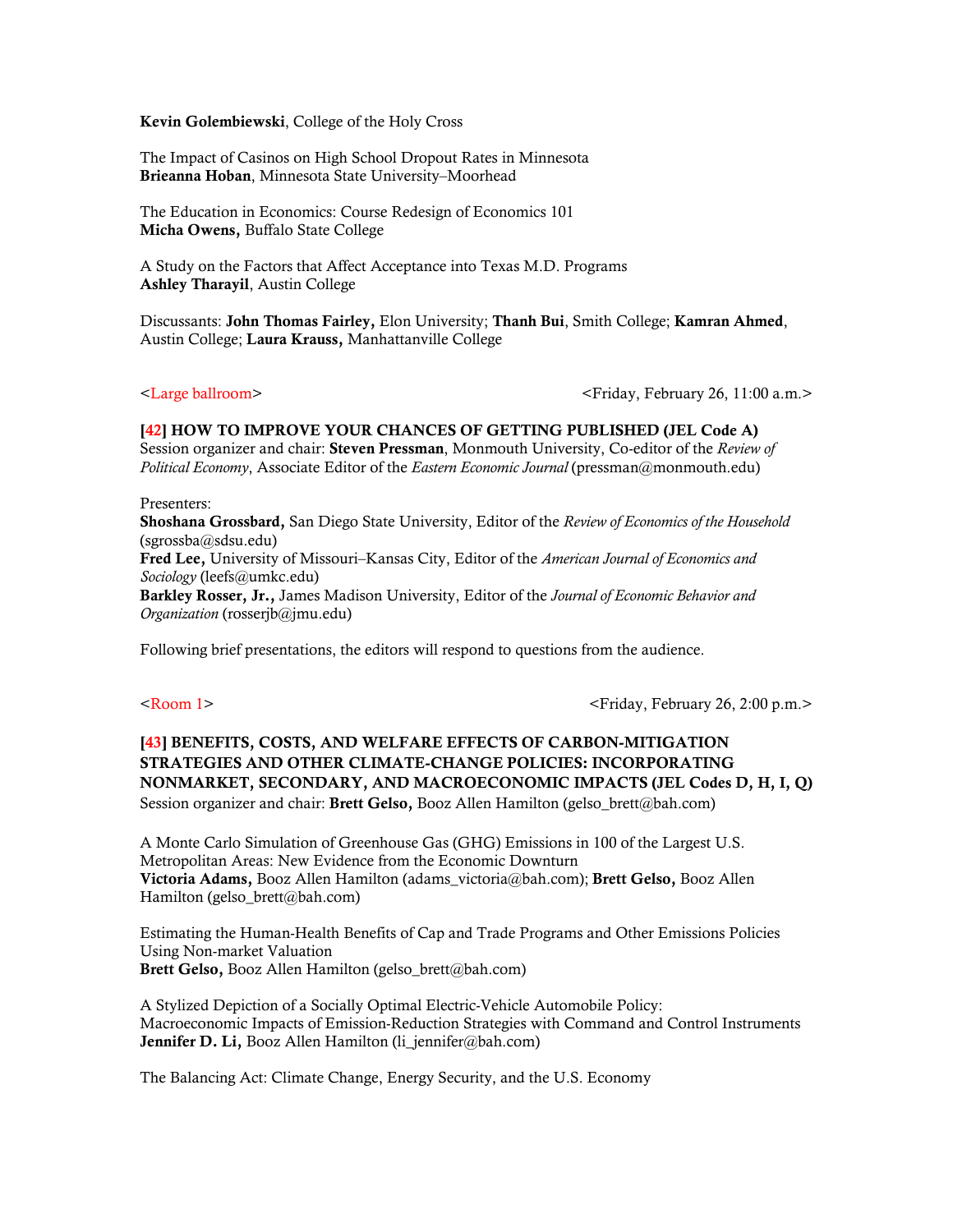Brendan Fitzpatrick, Keybridge Research, LLC (bfitzpatrick@keybridgeresearch.com); Adam Karson, Keybridge Research, LLC (akarson@keybridgeresearch.com); Mark W. McNulty, Keybridge Research, LLC (mmcnulty@keybridgeresearch.com)

Discussants: Brett Gelso, Booz Allen Hamilton (gelso brett@bah.com); Victoria Adams, Booz Allen Hamilton (adams victoria@bah.com); Jennifer D. Li, Booz Allen Hamilton (li jennifer@bah.com); Adam Karson, Keybridge Research, LLC (akarson@keybridgeresearch.com)

<Room 2> <Friday, February 26, 2:00 p.m.>

# [44] THE EUROPEAN UNION (EU) AND HEALTH-CARE ISSUES (JEL Code F) Second of Four Panel Sessions Sponsored by the European Union–European Monetary Union (EU–EMU) Working Group

Session organizer: Richard J. Torz, Saint Joseph's College–New York (rtorz@sjcny.edu) Session chair: Mary Helen McSweeney-Feld, Iona College (mmcsweeneyfeld@iona.edu)

Panelists:

Peter Gomori, Saint Francis College (pgomori@stfranciscollege.edu) Pellegrino Manfra, CUNY–Queensborough Community College (pmanfra@qcc.cuny.edu) Mary Helen McSweeney-Feld, Iona College (mmcsweeneyfeld@iona.edu)

Discussion among participants

 $\leq$ Room 3>  $\leq$ Friday, February 26, 2:00 p.m.>

## [45A] GEONOMICS: EXAMINING THE BUBBLE FROM THE GROUND RENT UP (JEL Code R)

Session organizer: Jeffrey J. Smith, Forum on Geonomics (jjs@geonomics.org) Session chair: Lindy Davies, Henry George Institute

Are Job-full Recoveries Passé? Must Spending More for Land Mean Less for Goods and Services? Bill Batt, New York Legislature Tax Advisor, ret.

Permanent Bailouts? If Economies Are Not Stable, Should an Income Floor Be? Cay Hehner, Henry George School of Social Science

Rent: How Much? Are the Value of Land and the Health of Land in Opposition? Jeffrey J. Smith, Forum on Geonomics (jjs@geonomics.org)

Back to the Future: The Return of High Density John Sorrentino, Temple University

Discussants: Mary Cleveland, Columbia University (mc2264@columbia.edu); Alanna Hartzok, Earthrights Institute (earthrts@pa.net); Fred Foldvary, Santa Clara University (fred@foldvary.net); Ed Dodson, Fannie Mae, ret.

<Room 4> <Friday, February 26, 2:00 p.m.>

[46] MIGRATION, THE REAL WAGE, THE LABOR MARKET, AND DEVELOPMENT (JEL Codes O, J)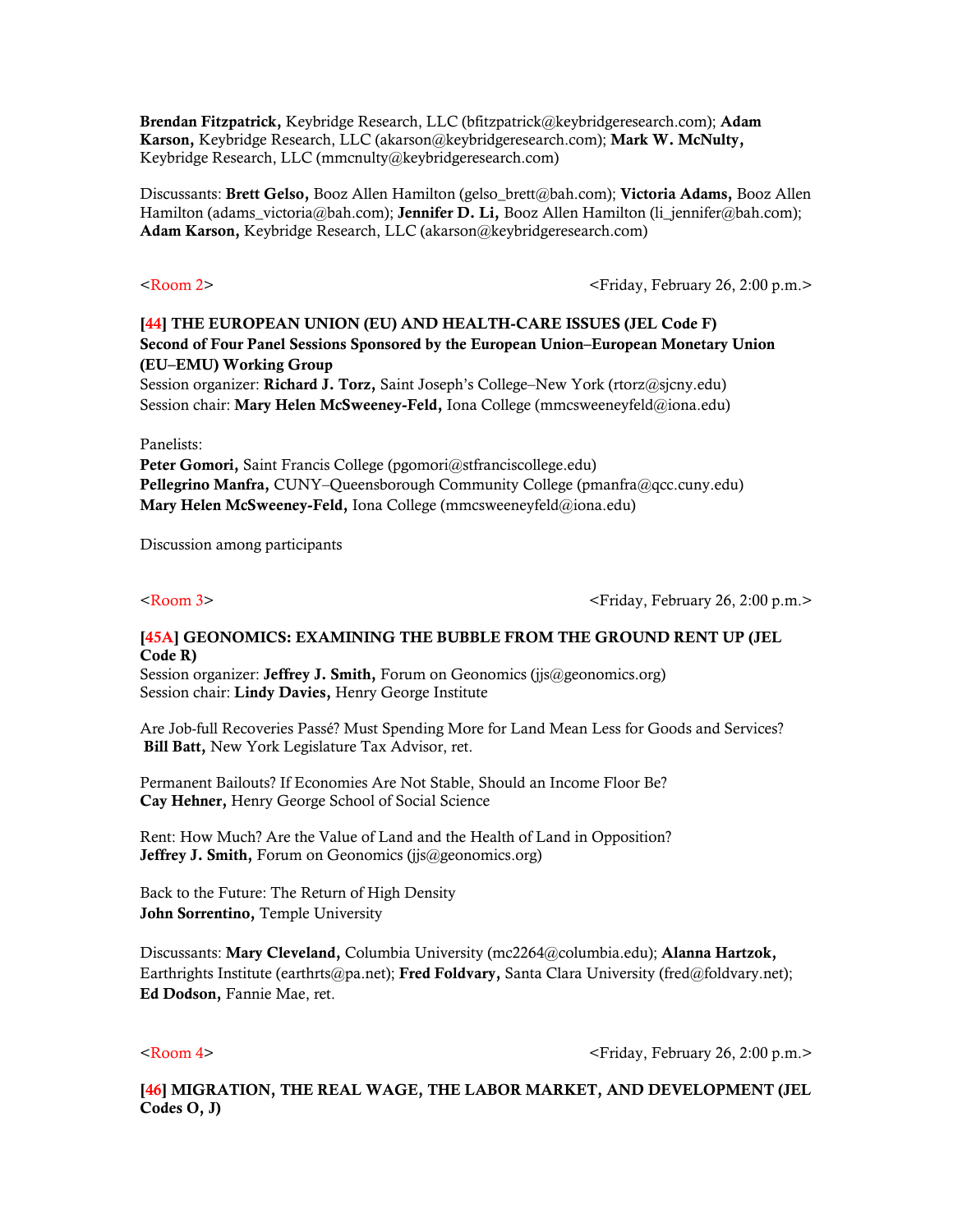Third of Fourteen Sessions Sponsored by the Union for Radical Political Economics (URPE) Session organizers: Hasan Cömert, University of Massachusetts–Amherst (hcomert@gmail.com); Scott Carter, The University of Tulsa (scott-carter@utulsa.edu) Session chair: Leanne Usher, CUNY–Queens College (leanne.ussher@qc.cuny.edu)

How Migration Affects the Inequality in Developing Countries: A Critique of the Kuznets Curve Cem Oyvat, University of Massachusetts–Amherst (coyvat@gmail.com)

The Real-Wage Rate and Economic Performance in Colombia: A Demand-Led Growth Perspective Osmar Loiaza, Universidad de Antioquia, Colombia (osmarllq@yahoo.com)

The Crisis-Driven Development Conundrum Luis F. Brunstein, Georgetown University (lfb23@georgetown.edu)

Labor-Market Institutions, the Cost of Job Loss, and the Phillips Curve Aaron Pacitti, Siena College (apacitti@siena.edu)

Discussants: Yasemin Dildar, University of Massachusetts–Amherst (yasemindildar@gmail.com); Leanne Usher, CUNY–Queens College (leanne.ussher@qc.cuny.edu); Daniele Tavani, Colorado State University (daniele.tavani@colostate.edu), Benan Eres, Ankara University (eres@politics.ankara.edu.tr)

<Room 5> <Friday, February 26, 2:00 p.m.>

### [47] ISSUES IN HOUSING (JEL Code E)

Session organizer and chair: Stephen M. Miller, University of Nevada–Las Vegas (stephen.miller@unlv.edu)

Unit Roots and Structural Change: An Application to the U.S. Housing Markets Giorgio Canarella, University of Nevada–Las Vegas (giorgio.canarella@unlv.edu); Stephen M. Miller, University of Nevada–Las Vegas (stephen.miller@unly.edu); Stephen K. Pollard, California State University (spollar2@calstatela.edu)

Forecasting the U.S. Real Housing Price Index: Structural and Nonstructural Models with and without Fundamentals

Rangan Gupta, University of Pretoria (rangan.gupta@up.ac.za); Alain Kabundi, University of Johannesburg (akabundi@uj.ac.za); Stephen M. Miller, University of Nevada–Las Vegas (stephen.miller@unlv.edu)

Optimal Tenure Choice and Housing Investment over the Life Cycle Andra Ghent, CUNY–Baruch College (andra.ghent@baruch.cuny.edu)

Discussants: Andra Ghent, CUNY–Baruch College (andra.ghent@baruch.cuny.edu); Giorgio Canarella, University of Nevada–Las Vegas (giorgio.canarella@unlv.edu); Stephen M. Miller, University of Nevada–Las Vegas (stephen.miller@unlv.edu)

 $\leq$ Room 6>  $\leq$ Friday, February 26, 2:00 p.m.>

[48] MACROECONOMIC THEORY AND MACROECONOMIC PEDAGOGY: RE-THINKING UNDERGRADUATE MACROECONOMICS INSTRUCTION (JEL Code A) Session organizer and chair: Mark Setterfield, Trinity College (mark.setterfield@trincoll.edu)

A Simple and Teachable Macroeconomic Model with Endogenous Money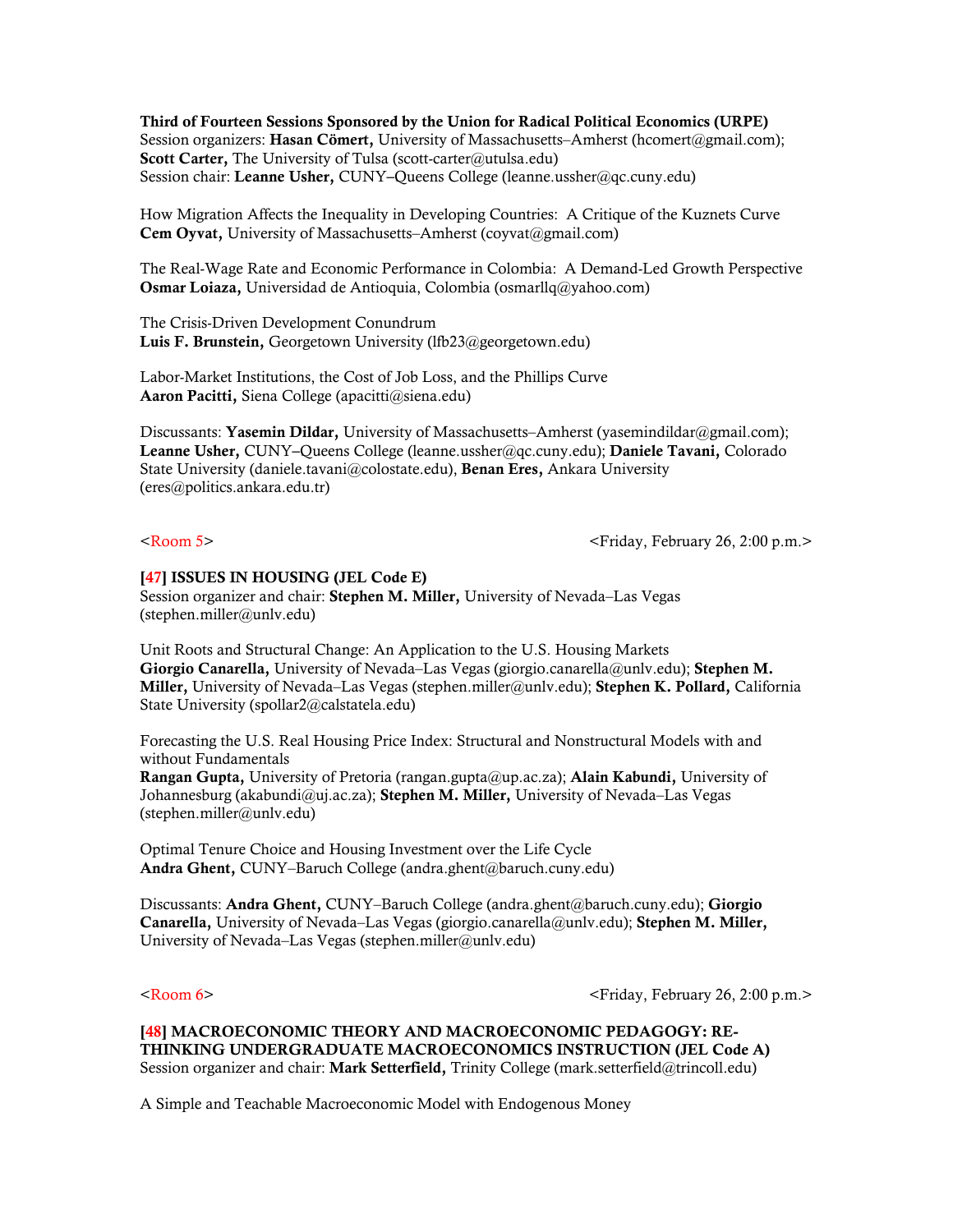Mark Setterfield, Trinity College (mark.setterfield@trincoll.edu); Giuseppe Fontana, University of Leeds, UK (gf@lubs.leeds.ac.uk)

The New Consensus Model and a Simple Post-Keynesian Alternative John Smithin, York University, Canada (jsmithin@yorku.ca)

Institutions, Expectations, and Aggregate Demand Jesus Ferreiro, Universidad del Pais Vasco, Spain (jesus.ferreiro@ehu.es); Felipe Serrano, Universidad del Pais Vasco, Spain (felipe.serrano@ehu.es)

Teaching Macroeconomics When Endogeneity of Money Is Treated Seriously Malcolm Sawyer, University of Leeds, UK (m.c.sawyer@lubs.leeds.ac.uk)

Discussant: Andre R. Neveu, James Madison University (neveuax@jmu.edu)

<Room 7> <Friday, February 26, 2:00 p.m.>

# [49] DEBT AND LIQUIDITY GROWTH AND THE OUTLOOK FOR INTEREST RATES (JEL Code E)

Session organizer and chair: Thomas W. Synnott, Cooper Union (w1wnr@aol.com)

Inflationary Expectations, 1965–1980 Thomas W. Synnott, Cooper Union (w1wnr@aol.com)

Outlook for Interest Rates **Robert T. McGee, U.S. Trust/Bank of America (robert mcgee@ustrust.com)** 

Will Treasury Debt Become an Excessive Burden? Leonard J. Santow, Griggs and Santow (griggs@nyct.net)

The Continuing Inflation Threat Francis H. Schott, Equitable Life Insurance Co. (fhsandbws@aol.com)

Discussion among participants

<Room 8> <Friday, February 26, 2:00 p.m.>

### [50] SUSTAINABLE GROWTH (JEL Code O) Session chair: **John Angle**, Inequality Process Institute

The Kuznets Curve and the Inequality Process

John Angle, Inequality Process Institute; Francois Nielsen, University of North Carolina; Enrico Scalas, East Piedmont University, Italy

An Inquiry of Factors Affecting the Efficient Use of R&D Funds Mohammad Ashraf, University of North Carolina–Pembroke

Climate Policies and Structural Change: Employment and Output Effects of Sustainable Growth Stefan Mittnik, University of Munich, Germany; Willi Semmler, The New School for Social Research; Mika Kato, Howard University; Daniel Samaan, The New School for Social Research

A Co-evolutionary Dynamics of Technological Change and Financial Fragility in a Complex System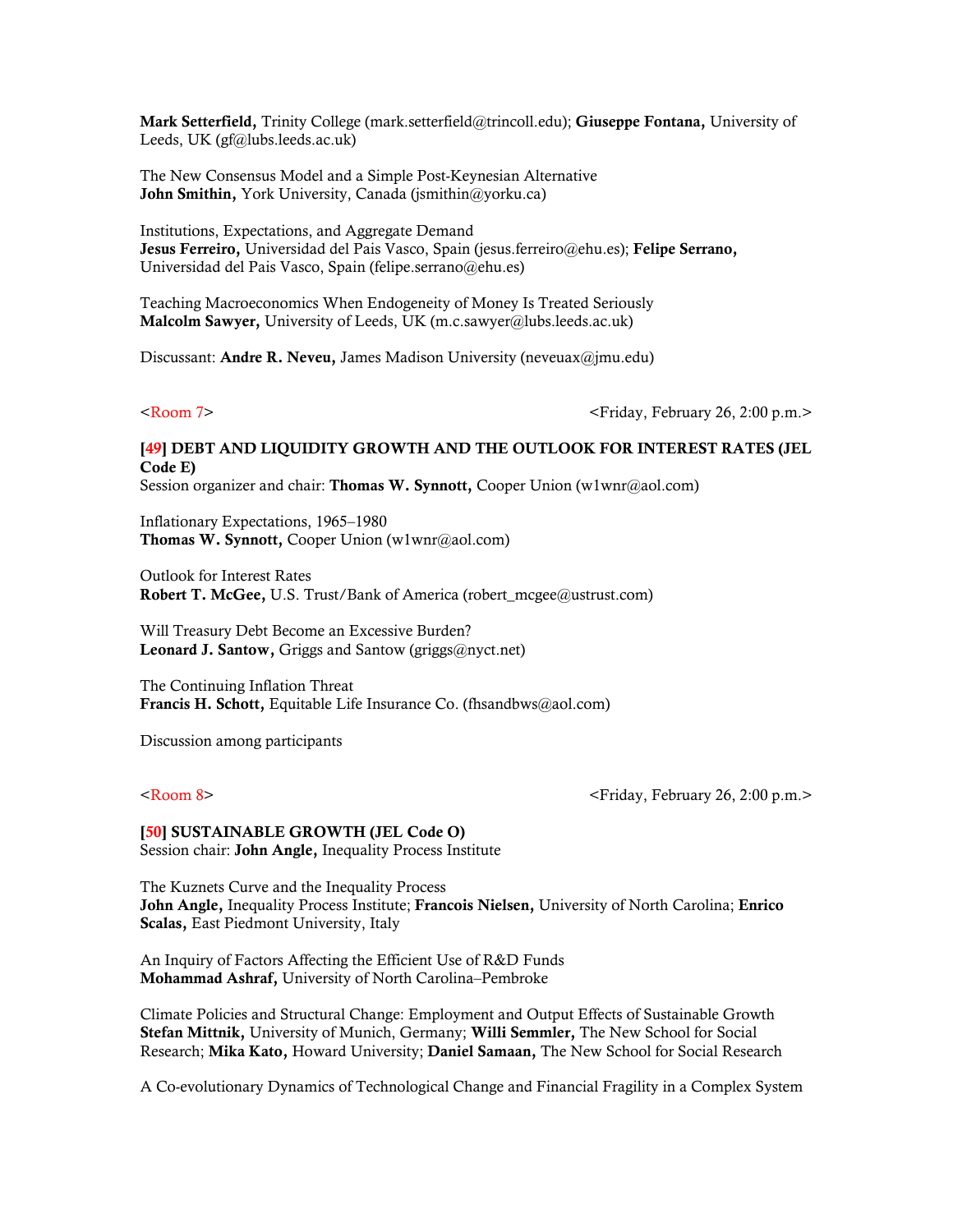Gilberto Tadeu Lima, University of São Paulo, Brazil; Hermes Yukio Higachi, State University of Ponta Grossa, Brazil

Discussants: Ozgur Kaya, University of Georgia; Abhijit Sharma, Bradford University

<Room 9> <Friday, February 26, 2:00 p.m.>

### [51] JOB SATISFACTION AND REWARDS (JEL Code J) Session chair: Tavis Barr, Long Island University

Evaluation of Subjective Job-Satisfaction Measures Tavis Barr, Long Island University

Job Satisfaction, Worker Control, and the Intra-Firm Wage Distribution Michael Carr, University of Massachusetts–Boston; Phil Mellizo, University of Massachusetts– Amherst

The Effect of Supervisor-Employee Age, Gender, and Race Differences on Employees' Job Satisfaction Ceren Ertan Yoruk, Northeastern University

Incentive Effects in Asymmetric Tournaments: Empirical Evidence from the German Hockey League Michael Stegh, University of Cologne; Petra Nieken, University Bonn

Discussant: **Janet Spitz,** College of Saint Rose (spitzj@mail.strose.edu)

<Room 10> <Friday, February 26, 2:00 p.m.>

[52] INTERNATIONAL AND GLOBAL ECONOMICS I (JEL Code C) Session chair: Francis Kemegue, Pretoria University

Stumbling Blocs to Free Trade: Farsighted, Asymmetric Networks James Lake, Johns Hopkins University

Smooth Transition Approach to Feldstein and Horioka Puzzle in a Panel of Developing Countries Francis Kemegue, Pretoria University

Does PPP Hold Globally? Serial Correlation Is More than You Think Mingming Zheng, University of Kansas.

Unemployment and Common Smooth Transition Trends in Central and Eastern European Countries Juan Carlos Cuestas and Javier Ordonez

Reduction of Regional Disparities: Objective of the Economic and Social Cohesion Diana-Mihaela Pociovalisteanu, Constantin Brancusi University (dianap@utgjio.ro); Eleftherios Thalassinos, University of Piraeus (thalassi@unipi.gr)

Discussion among participants

<Room 11> <Friday, February 26, 2:00 p.m.>

[53] ELEMENTARY-SCHOOL POLICY CHOICES (JEL Code I)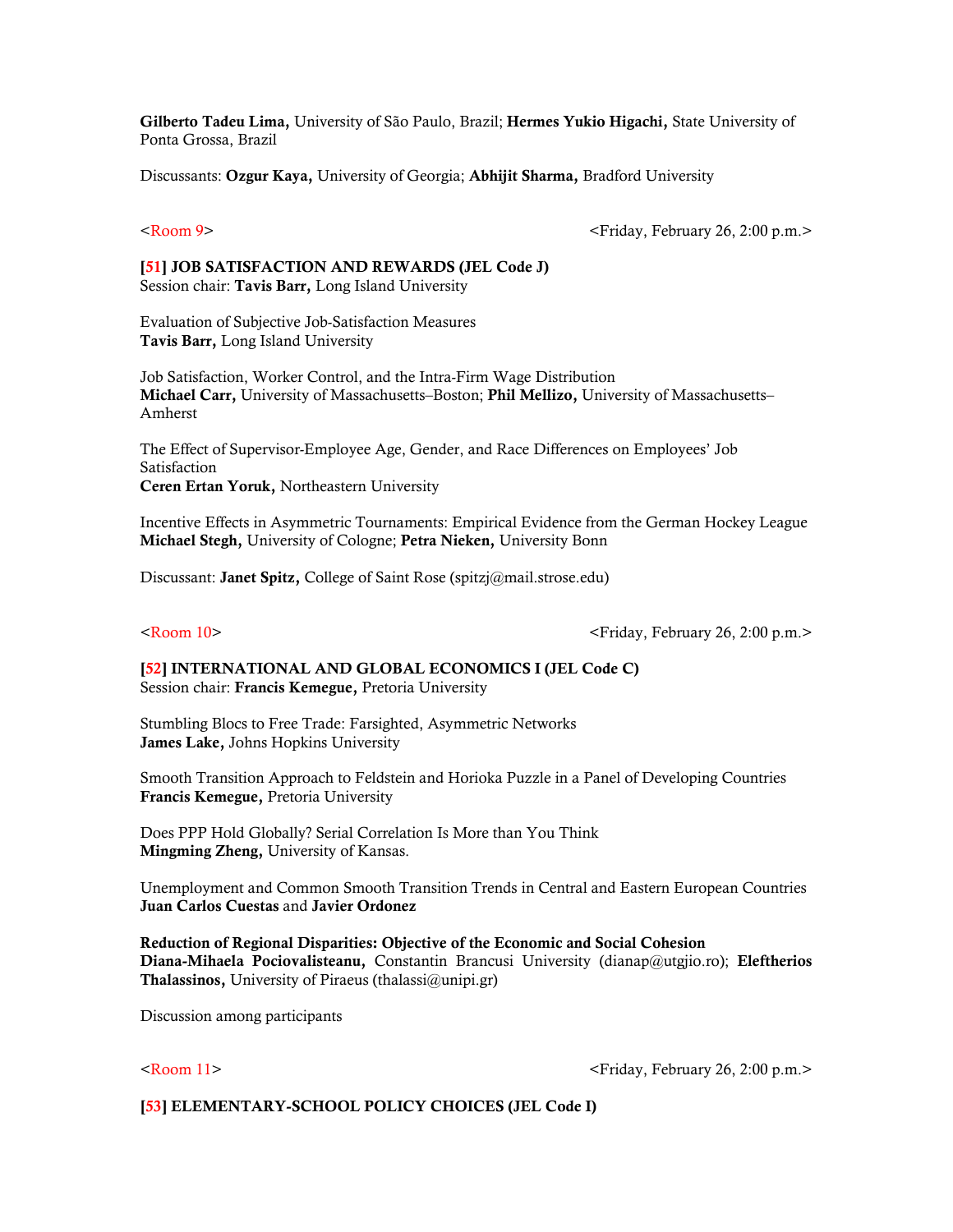Session chair: Sara Bothun, Skidmore College

Zero Returns to Primary Education in Sub-Saharan Africa: A Propensity Score Matching Approach Sara Bothun, Skidmore College

Participation in Massachusetts' Open Enrollment Program: Winners and Losers Soma Ghosh, Albright College

Contrasting Rawlsian Improvements with Pareto Efficiency: A Study of Resource Distributions in New Jersey Public Elementary Schools Tom Tolin, West Chester University

Discussant: Tracy Ann L. Henry, Georgia Southern University

<Room 12> <Friday, February 26, 2:00 p.m.>

[54] MONETARY POLICY I (JEL Code E) Session chair: Yasser Fahmy, University of Alberta–Augustana

Monetary Policy and Stock Price Dynamics with Limited Asset Market Participation Marco Airaudo, Drexel University

On the U.S.–Canadian Monetary Policy Yasser Fahmy, University of Alberta–Augustana

Long-Term Recession Forecasting Using the Yield Curve Jennifer Sabol, Saint Francis University; Edward J. Timmons, Saint Francis University

Discussants: Unro Lee, University of the Pacific–Stockton, California (ulee@pacific.edu); Stuart Glosser, University of Wisconsin–Whitewater

<Room 13> <Friday, February 26, 2:00 p.m.>

### [55] MARXIST THEORY AND METHODOLOGY III. HEGEL-MARX DIALECTICS AND ITS EXTENSIONS (JEL Code B)

Fourth of Fourteen Sessions Sponsored by the Union for Radical Political Economics (URPE) Session organizers: Xiao Jiang, The New School for Social Research (jianx409@newschool.edu); Iren Levina, University of Massachusetts–Amherst, (ilevina@econs.umass.edu) Session chair: Manaf Qweider, The New School for Social Research (qweim720@newschool.edu)

A Critique of the Circulationist Tendencies within the Social Paradigmatic Approach to Marx's Theory of Value

Hyun Woong Park, University of Massachusetts–Amherst, (parkhw@econs.umass.edu)

An Anti-objective Unconcealment of the Power of Money: An Inquiry into Marx's Development of Forms of Value and Beyond Xiao Jiang, The New School for Social Research (jianx409@newschool.edu)

Towards a Dialectical Marxist Theory of Finance Iren Levina, University of Massachusetts–Amherst, (ilevina@econs.umass.edu)

The New Spirit of Marxism: Financial Politics, the Virtual Public, and the Return of a Hegelian Methodology of Resistance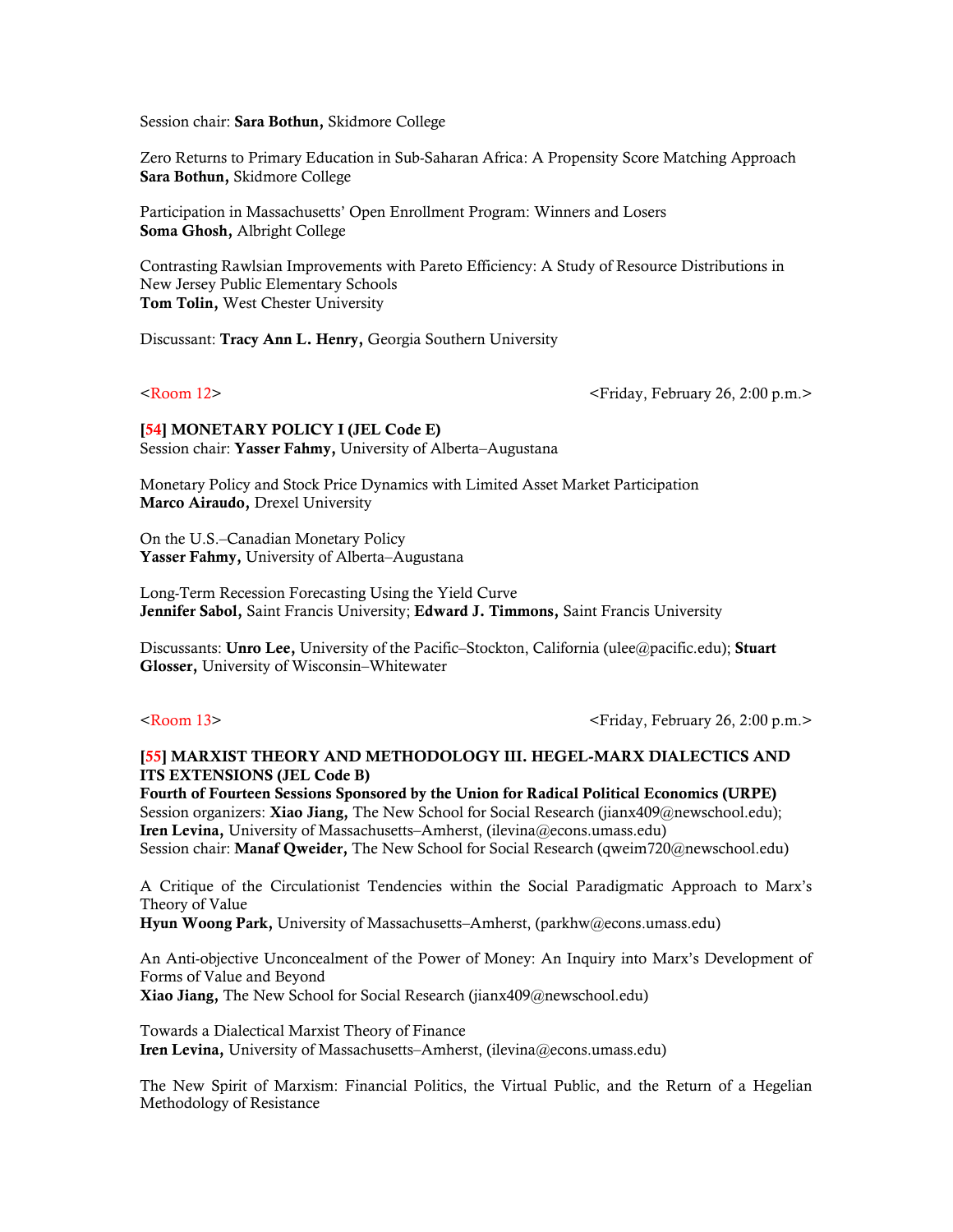Aaron Winslow, Columbia University (awwinslow@gmail.com)

Discussants: Manaf Oweider, The New School for Social Research (qweim720@newschool.edu); Mark Silverman, University of Massachusetts–Amherst (mark.silverman2@gmail.com); Aaron Winslow, Columbia University (awwinslow@gmail.com); Pedro Cadenas F., The New School for Social Research (cadep253@newschool.edu)

<Room 14> <Friday, February 26, 2:00 p.m.>

### [56] ASYMMETRIES AND CARTEL BEHAVIOR (JEL Codes L, D) Session chair: Robert M. Feinberg, American University

An Empirical Investigation of the Determinants of Asymmetric Pricing Marc Remer, Johns Hopkins University

The Determinants of State-Level Antitrust Activity Robert M. Feinberg, American University; Kara M. Reynolds, American University

Monopolistic Competition and Unemployment Fluctuations Ha Dao, University of Quebec–Montreal

Discussion among participants

 $\leq$ Room 16>  $\leq$ Friday, February 26, 2:00 p.m.>

### [57] NEIGHBORHOOD EFFECTS (JEL Code R)

Session chair: Shrawantee Saha, University of New Hampshire

Media Attention, Neighborhood Characteristics, and Environmental Protection Agency's Toxic-Release Inventory Program Shrawantee Saha, University of New Hampshire

Land Prices and Housing Prices: An Analysis with Panel Data Amaia Altuzarra, Universidad del Pais Vasco, Spain; Marisol Esteban, Universidad del Pais Vasco, Spain

Sustainable Urban Gardening and Its Effects on Poverty and Homelessness Derrick Robinson, University of North Florida; Chris Johnson, University of North Florida

Discussant: James N. Marshall, Muhlenberg College (marshall@muhlenberg.edu)

<Room 17> <Friday, February 26, 2:00 p.m.>

### [IPE3] UNDERGRADUATE STUDENT RESEARCH III: ENVIRONMENT AND HEALTH I (JEL Code Q)

Third of Eleven Sessions Sponsored by Issues in Political Economy (IPE) Session organizers: Steve DeLoach and Tina Das, Elon University; Steve Greenlaw and Andrew Godburn, University of Mary Washington Session chair: James W. Gorsuch, Elon University

The Significance of Water Quality to Home Buyers: Hedonic Analysis Using Monthly Measurements Michael Carlson, Austin College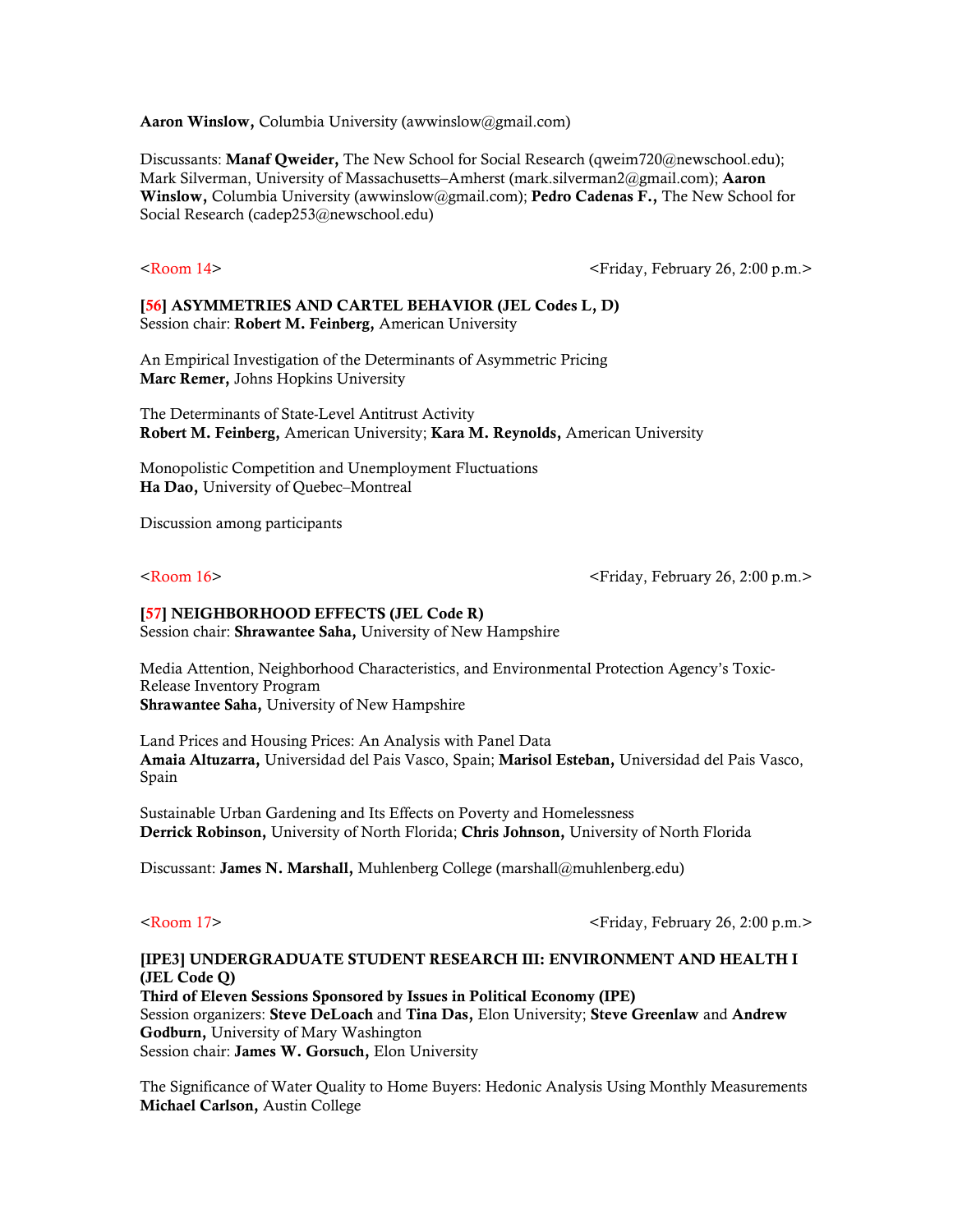Carbon Neutrality in Transportation: An Efficiency Analysis of Smith College's Transportation Policies Rosalie Ray, Smith College

Are Sustainable Cities in the U.S. Cheaper? John Thomas Fairley, Elon University

Handling Hurricane Fatality Data with Care: How Much Does Accuracy Matter? Sarah Campion, Austin College

Economic Value of the Chesapeake Bay: A Contingent Valuation Approach Sarah Ball, University of Mary Washington

Discussants: Joseph Botrell, Minnesota State University–Moorhead; Ashley Tharayil, Austin College; Micha Owens, Buffalo State College; Kevin Golembiewski, College of the Holy Cross; Brieanna Hoban, Minnesota State University–Moorhead

<Room 1> <Friday, February 26, 4:00 p.m.>

### [59] CONSEQUENCES OF THE ECONOMIC DOWNTURN: BEYOND THE USUAL ECONOMICS (JEL Code I)

First of Three Sessions Sponsored by the Association for Social Economics (ASE) Session organizer and chair: Martha Starr, American University (mstarr@american.edu)

Inequality and Its Consequences: The Real Cost of the Economic Crisis Steven Pressman, Monmouth College (pressman@monmouth.edu)

Teaching about the Financial Crisis Deb Figart, Richard Stockton College (deb.figart@stockton.edu)

Who Pays the Price when the Bubble Bursts? Cynthia Bansak, Saint Lawrence University (cbansak@stlawu.edu); Martha Starr, American University (mstarr@american.edu)

Discussant: David George, LaSalle University (george@lasalle.edu)

<Room 2> <Friday, February 26, 4:00 p.m.>

### [60] EUROPEAN UNION (EU) COUNTRY STUDIES (JEL Code F)

### Third of Four Panel Sessions Sponsored by the European Union–European Monetary Union (EU– EMU) Working Group

Session organizer: Richard J. Torz, Saint Joseph's College–New York (rtorz@sjcny.edu) Session chair: John Kallianiotis, University of Scranton (jnk353@scranton.edu)

Panelists:

John Kallianiotis, University of Scranton (jnk353@scranton.edu) Pellegrino Manfra, CUNY–Queensborough Community College (pmanfra@qcc.cuny.edu) Richard J. Torz, Saint Joseph's College–New York (rtorz@sjcny.edu)

Discussion among participants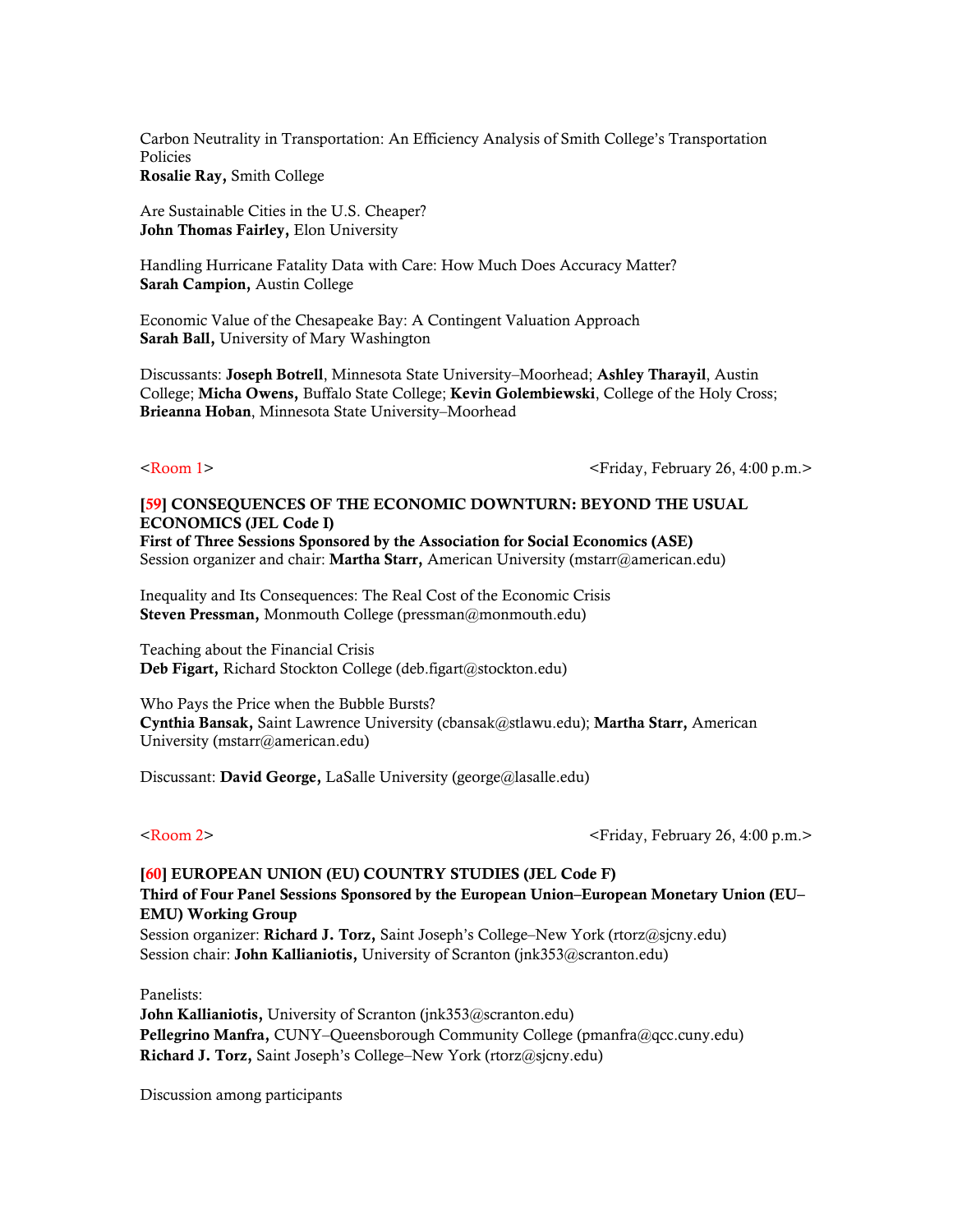### [61] HEALTH ECONOMICS (JEL Code I)

### Second of Three Sessions Sponsored by the Committee on the Status of Women in the Economics Profession (CSWEP)

Session organizer: Susan Averett, Lafayette College (averetts@lafayette.edu) Session chair: Kerry Anne McGeary, Drexel University (km98@drexel.edu)

Disease and Government Size: The Impact of Life Expectancy on Per Capita Government Spending Resul Cesur, Georgia State University (prcrcx@langate.gsu.edu)

A New Look at Managed Care on Health-Care Utilization James Marton, Georgia State University (ecojhm@langate.gsu.edu)

Effects of Welfare Reform on Illicit Drug Use of Adult Women Hope Corman, Rider University (corman@rider.edu); Dhaval Dave, Bentley College (ddave@bentley.edu); Nancy E. Reichman, Princeton University (reichman@princeton.edu)

Can't We Just Live Together? New Evidence on the Effect of Relationship Status on Health Susan Averett, Lafayette College (averetts@lafayette.edu)

What is Health? Jennifer Kohn, Drew University (jkohn@drew.edu)

Discussants: Sarah M. Estelle, Rhodes College (estelles@rhodes.edu); Cheryl Carleton, Villanova University (cheryl.carleton@villanova.edu)

<Room 4> <Friday, February 26, 4:00 p.m.>

### [62] ISSUES IN PUBLIC POLICY (JEL Codes J, I)

Fifth of Fourteen Sessions Sponsored by the [Union for Radical Political Economics](http://www.urpe.org/) (URPE) Session organizers: Hasan Cömert, University of Massachusetts–Amherst (hcomert@gmail.com); Scott Carter, The University of Tulsa (scott-carter@utulsa.edu) Session chair: J. W. Mason, University of Massachusetts–Amherst (jwmasonnyc@gmail.com)

The Optimum Unemployment Rate Marcelo Milan, University of Wisconsin–Parkside (milan@uwp.edu)

Policy Considerations to Guarantee Workers Decent Standard of Living Jeannette Wicks-Lim, Political Economy Research Institute, University of Massachusetts (wickslim@peri.umass.edu)

Distributional Impact of the American Recovery and Reinvestment Act: A Micro-Simulation Approach

Tom Masterson, Levy Economics Institute of Bard College; Ajit Zacharias, Levy Economics Institute of Bard College; Kijong Kim, Levy Economics Institute of Bard College (mastero@levy.org)

Discussants: J. W. Mason, University of Massachusetts–Amherst (jwmasonnyc@gmail.com); Aaron Pacitti, Siena College (apacitti@siena.edu); Zhaochang Peng, University of Massachusetts–Amherst (pengzhaochang@gmail.com)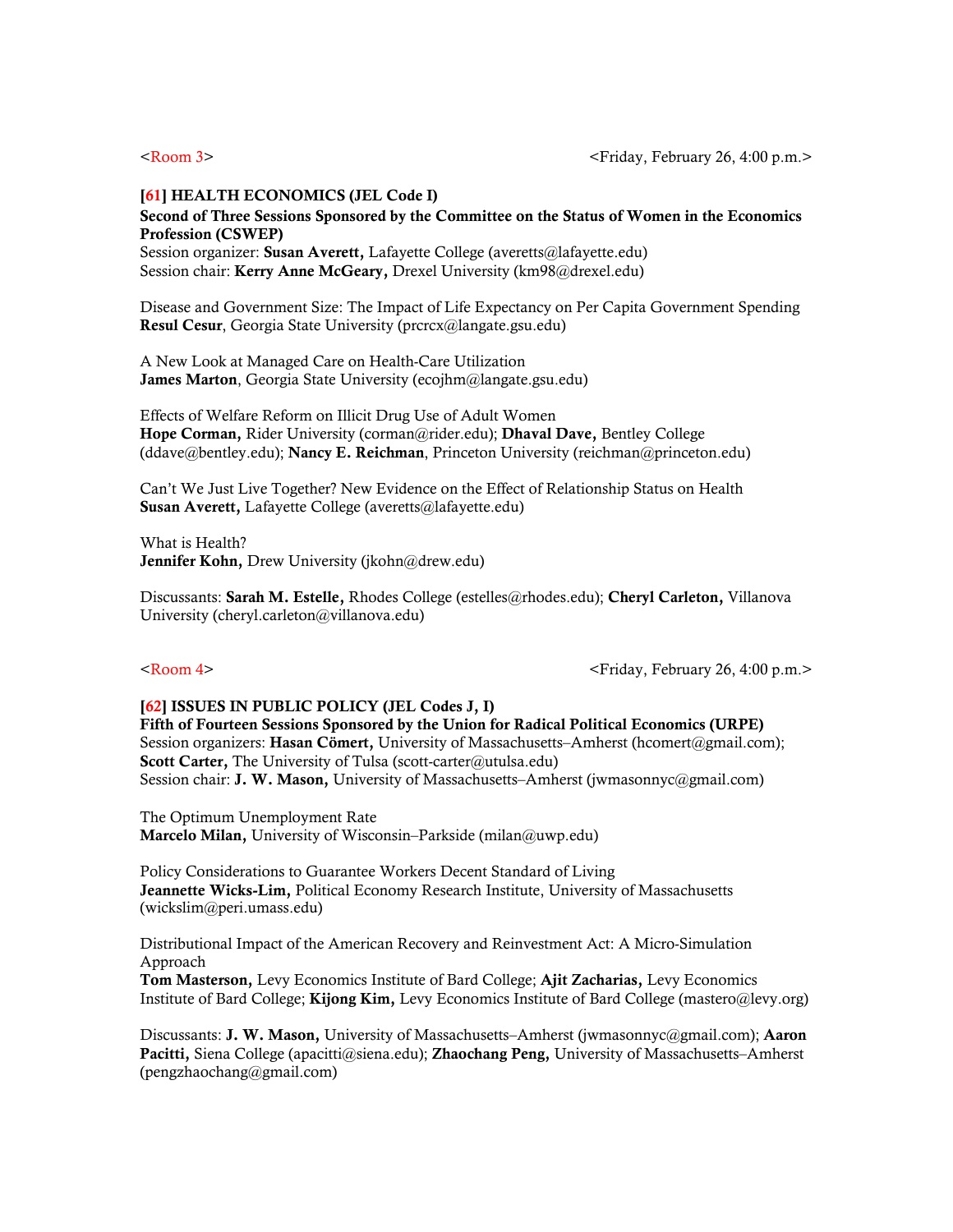### [63] GLOBAL CONSEQUENCES OF THE FINANCIAL CRISIS (JEL Codes F, G)

Session organizer and chair: **Surendra K. Kaushik,** Pace University (skaushik $@$ pace.edu)

Consequences of U.S. Economic Policy Robert Isaak, Pace University (risaak@pace.edu)

Consequences for Business Education in the U.S. Roy Girasa, Pace University (rgirasa@pace.edu)

How Much Can Behavioral Economics Help Us Make Decisions? Devaki Chandra, Berkeley, CA (devakichandra@yahoo.com)

Consequences of the Crisis for India Surendra K. Kaushik, Pace University (skaushik@pace.edu)

Consequences for the Credit Union Industry Raymond H. Lopez, Pace University (rlopez@pace.edu)

Discussion among participants

<Room 6> <Friday, February 26, 4:00 p.m.>

### [64] GROWTH AND CYCLES (JEL Codes O, E)

Session organizer and chair: Peter Skott, University of Massachusetts–Amherst (pskott@econs.umass.edu)

Long-Run Effects of Short-Run Aggregate Demand Fluctuations: A Neoclassical Synthesis Keynesian Approach

Amitava Dutt, Notre Dame University (adutt@nd.edu); Jaime Ros, Notre Dame University (ros@nd.edu)

A Critique of the Neo-Kaleckian Growth Model Thomas Palley, New America Foundation (mail@thomaspalley.org)

Dynamic Patterns of Accumulation and Income Distribution Peter Skott, University of Massachusetts–Amherst (pskott@econs.umass.edu); Ben Zipperer, University of Massachusetts–Amherst (benzipperer@gmail.com)

Discussants: Arslan Razmi, University of Massachusetts–Amherst (arazmi@econs.umass.edu); Robert Blecker, American University (blecker@american.edu); Mario Seccareccia, University of Ottawa (mseccare@uottawa.ca)

<Room 7> <Friday, February 26, 4:00 p.m.>

### [65] ISSUES IN DEVELOPMENT ECONOMICS II (JEL Code O)

Session organizer: Matias Vernengo, University of Utah (vernengo@economics.utah.edu) Session chair: Richard Chapman, Westminster College (dchapman@westminstercollege.edu)

From Capitalism to Socialism and Back: The Case of the Eastern European Countries Fulvia Anca Constatin, University of Utah (fulvia.constatin@economics.utah.edu)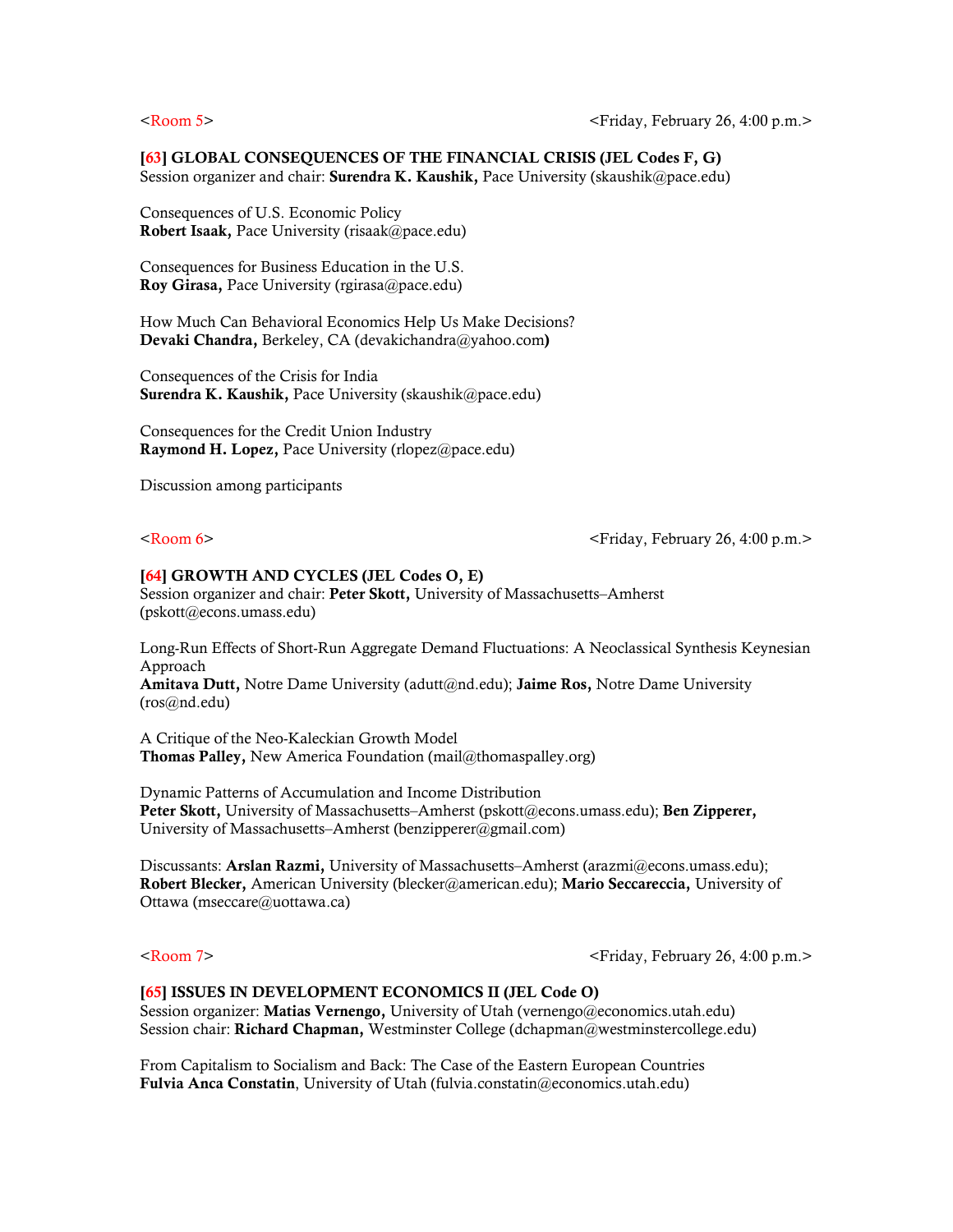Time to Leave, or Can You? Examining the Exiting Decision in the U.S. Farm Community Matt Chang, South Dakota State University (kuo-liang.chang@sdstate.edu); Chiang-Ming Chen, National Chi Nan University, Taiwan

The Persistence of Mainstream Economics in Policy Advice Kirsten Ford, University of Utah (kirsten.ford@economics.utah.edu); Nathan Cline, University of Utah (nathaniel.cline@utah.edu); Matias Vernengo, University of Utah (vernengo@economics.utah.edu)

Monetary Policy Rule in Latin America: A Bayesian Analysis with an A-g Prior Nathan Perry, University of Utah ([perry@economics.utah.edu](mailto:perry@economics.utah.edu))

Discussants: Yunsun Huh, University of Utah (yunsunhuh@yahoo.com); Suranjana Nabar-Bhaduri, University of Utah (suranjananb@gmail.com); Richard Chapman, Westminster College (dchapman@westminstercollege.edu); Stephen C. Bannister, University of Utah (steve.bannister@gmail.com)

<Room 8> <Friday, February 26, 4:00 p.m.>

### [66] TECHNOLOGICAL CHANGE, GROWTH, AND INCOME DISTRIBUTION (JEL Code O)

Session chair: Jason Patalinghug, University of Connecticut

Technology Adoption and Pest-Control Strategies among UK Cereal Farmers: Evidence from Parametric and Nonparametric Count Data Models Abhijit Sharma, Bradford University School of Management, UK; Iain Fraser, University of Kent, UK; Alastair Bailey, University of Kent, UK

Estimation of a Production Function for Philippine Retail Stores Jason Patalinghug, University of Connecticut

The Coase Theorem, Competition, and Autonomous Jurisdictions: Evidence from the Middle Ages Alexander Fink, George Mason University

The Effects of Ports on Regional Economies: Changes in Poverty & Income Distributions Mr. Derrick Robinson, University of North Florida

Discussants: Kpoti Kitissou, Binghamton University; Mohammad Ashraf, University of North Carolina–Pembroke

<Room 9> <Friday, February 26, 4:00 p.m.>

[67] WAGES AND EMPLOYMENT (JEL Code J) Session chair: Darius J. Conger, Ithaca College

The Impact of Changing Earnings Distributions and Household Characteristics on U.S. Income Inequality Trends since 1967 Jeff Larrimore, Cornell University

Empirical Evidence on Wage Polarization: A Panel Analysis Diamando Afxentiou, New York Institute of Technology; Paul Kutasovic, New York Institute of Technology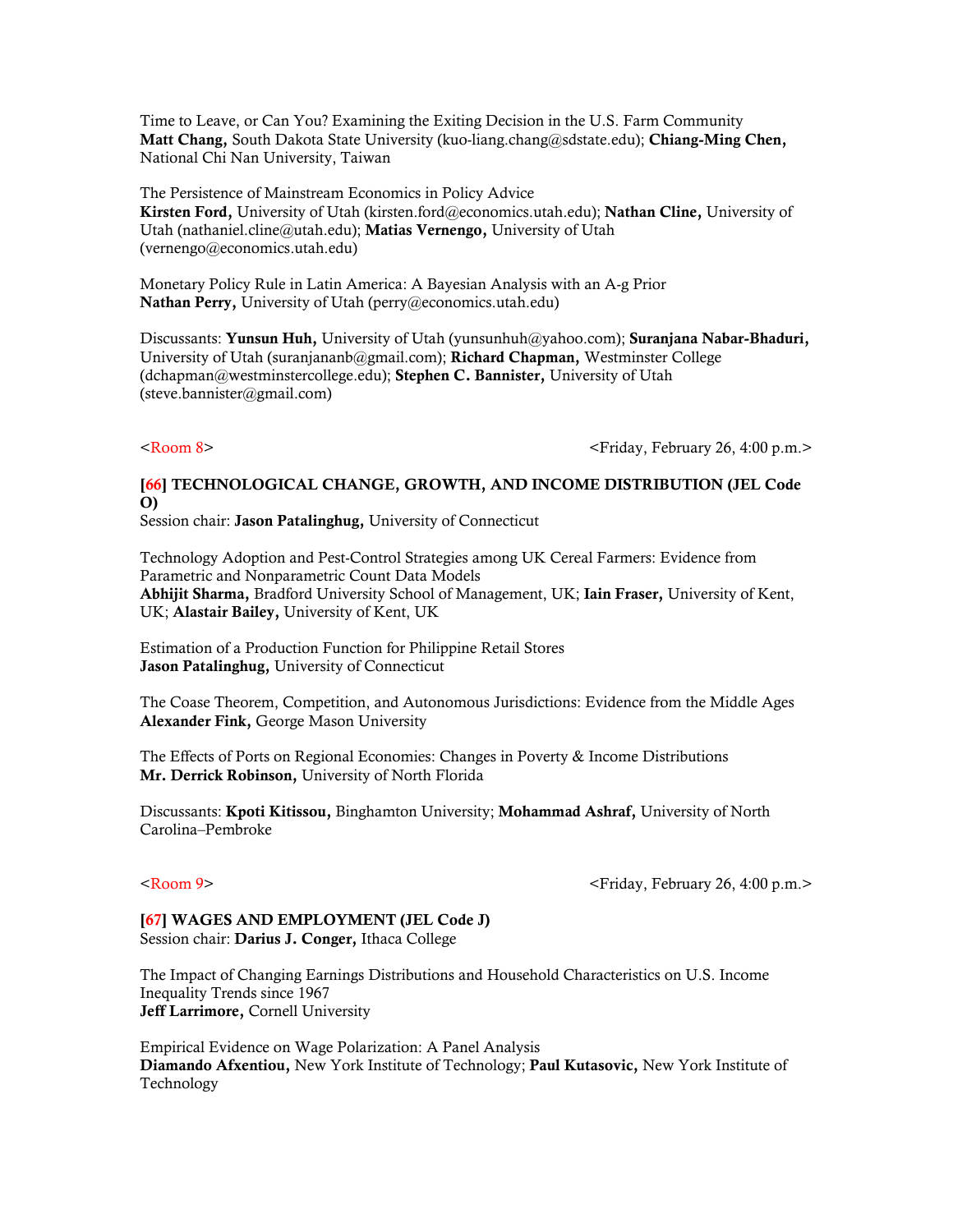What Do Employers Pay For? Unpacking College Major, Experience, and Specific Skills Darius J. Conger, Ithaca College

Wage Growth and Employment Growth: Evidence from Wage Records Frederick Tannery, Slippery Rock University

Discussant: Tavis Barr, Long Island University

<Room 10> <Friday, February 26, 4:00 p.m.>

[68] ENTREPRENEURSHIP AND INNOVATION (JEL Codes L, M, D, O) Session chair: Nicolas Sanchez, College of the Holy Cross

Do Entrepreneurial Goals Matter? Resource Allocation in Newly Established Owner-Managed Firms William Dunkelberg, Temple University; Carmen Moore, Morgan State University; Jonathan Scott, Temple University; William Stull, Temple University

R&D, Patent, and Market Value: Evidence from U.S. R&D–Intensive Firm Data Beom Tai Kim, Binghamton University; Bong Joon Yoon, Binghamton University

Does Market Selection Reward Innovators? R&D, Patents, and Growth in the U.S. Pharmaceutical Industry Mariana Mazzucato, Open University; Pelin Demirel, University of Nottingham

Discussion among participants

<Room 11> <Friday, February 26, 4:00 p.m.>

# [69] HEALTH-CARE SUPPLY DECISIONS (JEL Code I)

Session chair: John R. Bowblis, Miami University

Ownership Conversion and Closure by Nursing Homes after the Balanced Budget Act of 1997 John R. Bowblis, Miami University

Reimbursement and Investment: Why Market Share of For-Profit Hospitals Increased after Prospective Payment Seungchul Lee, Washington State University; Robert E. Rosenman, Washington State University (yamaka@wsu.edu)

Competition, Health Outcomes, and Resource Use in Pennsylvania Hospitals Shin-Yi Chou, Lehigh University; Mary Deily, Lehigh University; Suhui Li, Lehigh University; Yi Lu, Lehigh University

Global Budgets and Provider Incentives: Hospitals' Drug Expenditures in Taiwan Jing Hua Zhang, Lehigh University; Shin-Yi Chou, Lehigh University; Mary Deily, Lehigh University; Hsien-Ming Lien, National Taiwan University

Discussants: Meiying Han, Stony Brook University; D. Patrick Redmon, Xavier University

<Room 12> <Friday, February 26, 4:00 p.m.>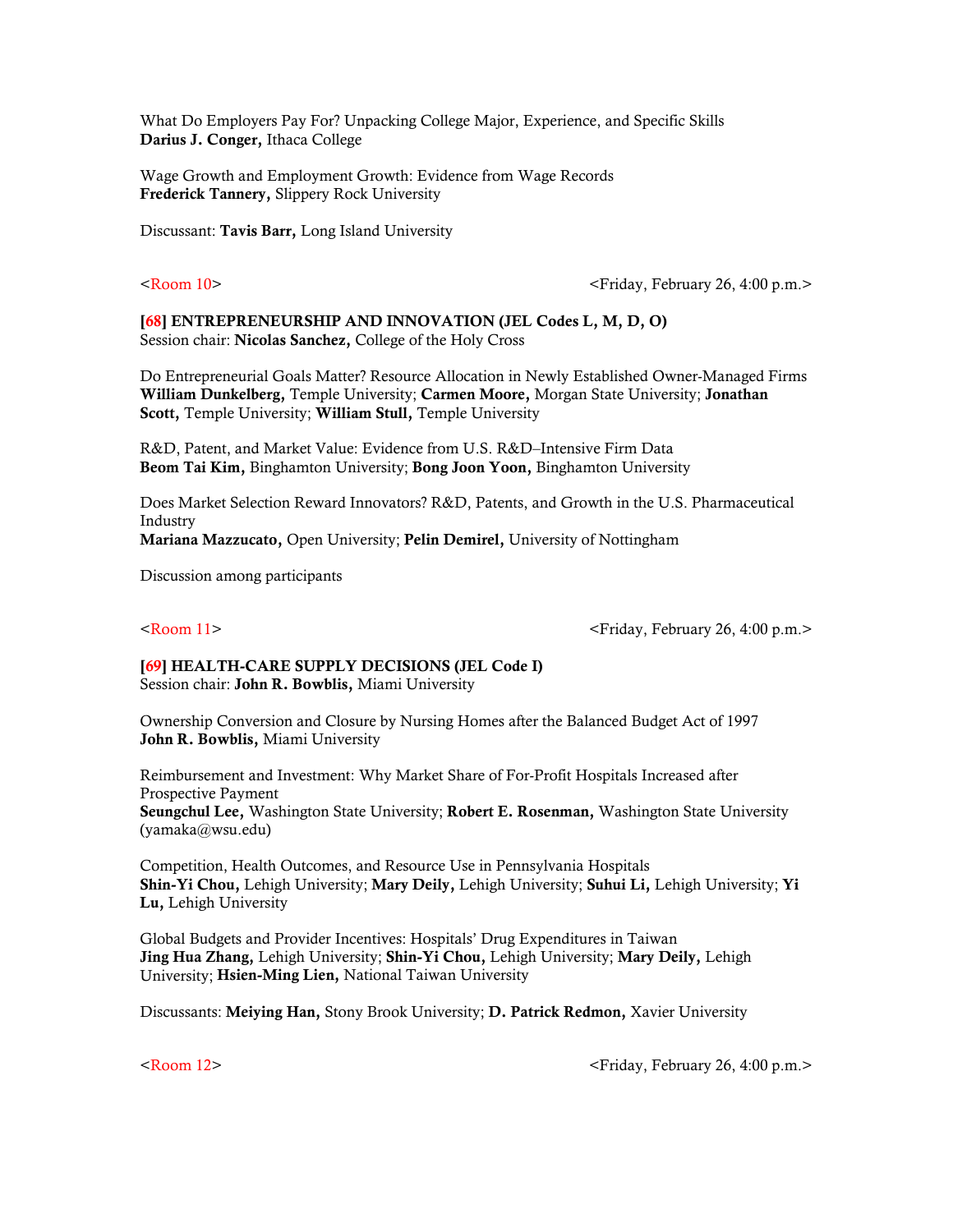### [70] CONTEMPORARY AND HISTORICAL FINANCIAL CRISES (JEL Code E) Session chair: Biru Paksha Paul, SUNY–Cortland

How Far Is the Financial Crisis Responsible for the Great Recession of 2007–09 in the U.S.? Biru Paksha Paul, SUNY–Cortland

Quality of Public Finances and Composition of Public Expenditures: A Cluster Analysis of the Composition of Public Expenditures in the European Union Jesus Ferreiro, Universidad del Pais Vasco (jesus.ferreiro@ehu.es); M. Teresa Garcia del Valle, Universidad del Pais Vasco; Carmen Gomez, Universidad del Pais Vasco

Gross Loan Flows in the Central Money Market during the Great Depression Patrick Van Horn, University of Michigan–Dearborn; Haelim Park, University of California–Irvine

Discussion among participants

<Room 13> <Friday, February 26, 4:00 p.m.>

[71] EXCHANGE RATES II (JEL Codes F, C) Session chair: Chunming Yuan, UMBC

Forecasting Exchange Rates: The Multi-state Markov-Switching Model with Smoothing Chunming Yuan, UMBC

The Exchange Rate and Macroeconomic Determinants: Time-Varying Transitional Dynamics Chunming Yuan, UMBC

The Impact of the Real Exchange-Rate Variability on Non-oil Exports: The Case of Iran Alireza Kazerooni, Tabriz University, Iran; Majid Feshari, Tabriz University, Iran; Mohamad Shaaf, University of Central Oklahoma

Discussant: William F. Lott, University of Connecticut

 $\leq$ Room 14>  $\leq$ Friday, February 26, 4:00 p.m.>

# [72] FINANCIAL CRISIS (JEL Code G)

Session chair: Anton Miglo, University of Bridgeport

Risk-Aversion Spillovers between the Advanced and Emerging Markets During the Global Financial Crisis

Ekin Tokat, TOBB University of Economics and Technology; Hakki Arda Tokat

The Financial Crisis: Lessons Learned in the Suburbs James Leitner, Falcon Management; David Axelrod, Falcon Management

Moral Hazard, Earnings Manipulation, and Incomplete Contracts Anton Miglo, University of Bridgeport

Systemic Risk of LCFI in the 1990s and 2000s Victoria Geyfman, Bloomsburg University of Pennsylvania; Jonathan Ohn, Bloomsburg University of Pennsylvania

Discussant: Lu Tan, Michigan State University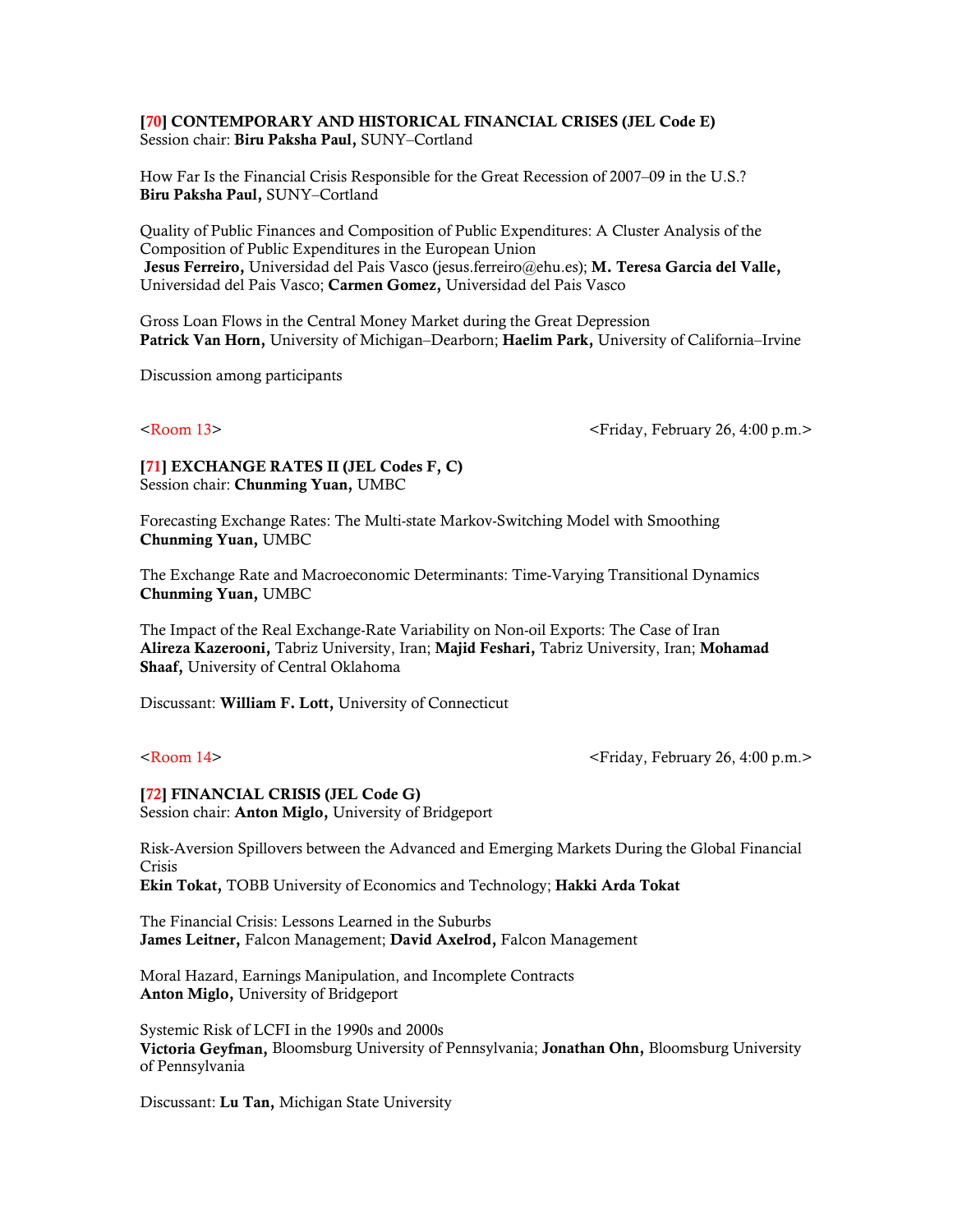[73] TOPICS IN FORENSIC ECONOMICS I: WORK-LIFE EXPECTANCY (JEL Code K) First of Four Sessions Sponsored by the National Association of Forensic Economics (NAFE) Session organizers: David Schap, College of the Holy Cross (dschap@holycross.edu); Marc A. Weinstein, Team Economics, LLC (mweinstein@teameconomics.com) Session chair: Craig Allen, Liberty Mutual Insurance Company (c.allen.fcas@gmail.com)

To Use or Not to Use Bulletin 2254: Work-Life Expectancy Tables in New York State—That Is the Question

Lawrence Spizman, SUNY–Oswego (spizman@oswego.edu)

Why Markov Process Work-Life Expectancy Tables Are Superior to LPE Work-Life Expectancy Tables

Thomas R. Ireland, University of Missouri–St. Louis (ireland@umsl.edu)

The Work-Life Reduction Factor: Practically Incorporating Work-Life Statistics in Damage Analyses

Marc A. Weinstein, Team Economics, LLC (mweinstein@teameconomics.com)

Discussants: Stephen Levinson, Tinari Economics (slevinson@tinarieconomics.com); Arthur A. Eubank, Eubank Economics, Inc. (art@eubankeconomics.com); Robert P. Wolf, Vocational-Economic Consultant (drwolf2@comcast.net)

<Room 17> <Friday, February 26, 4:00 p.m.>

### [IPE4] UNDERGRADUATE STUDENT RESEARCH IV: INTERNATIONAL ISSUES (JEL Code F)

Fourth of Eleven Sessions Sponsored by Issues in Political Economy (IPE) Session organizers: Steve DeLoach and Tina Das, Elon University; Steve Greenlaw and Andrew Godburn, University of Mary Washington Session chair: John Thomas Fairley, Elon University

Migrant-Worker Remittance Payments: Resiliency in Times of Economic Hardship Kevin Garlan, College of Mount Saint Vincent

Education, Economic Development, and Demographic Change in Vietnam Wanlapa Komkai, Westminster College

The Effects of Distance on Immigration Patterns in Asia Russell Boozer, Elon University

Effects of U.S. Macroeconomic Shocks on Individual Euro Area Countries: A Possible Source of Asymmetry Nora Collins and Lauren Sribnick, Furman University

How Will Economies React to the Peak Oil Crisis? Casey McBrien, Keene State

Discussants: Sarah Ball, University of Mary Washington; Sarah Campion, Austin College; Melissa Hunter, Elon University; Rosalie Ray, Smith College; Michael Carlson, Austin College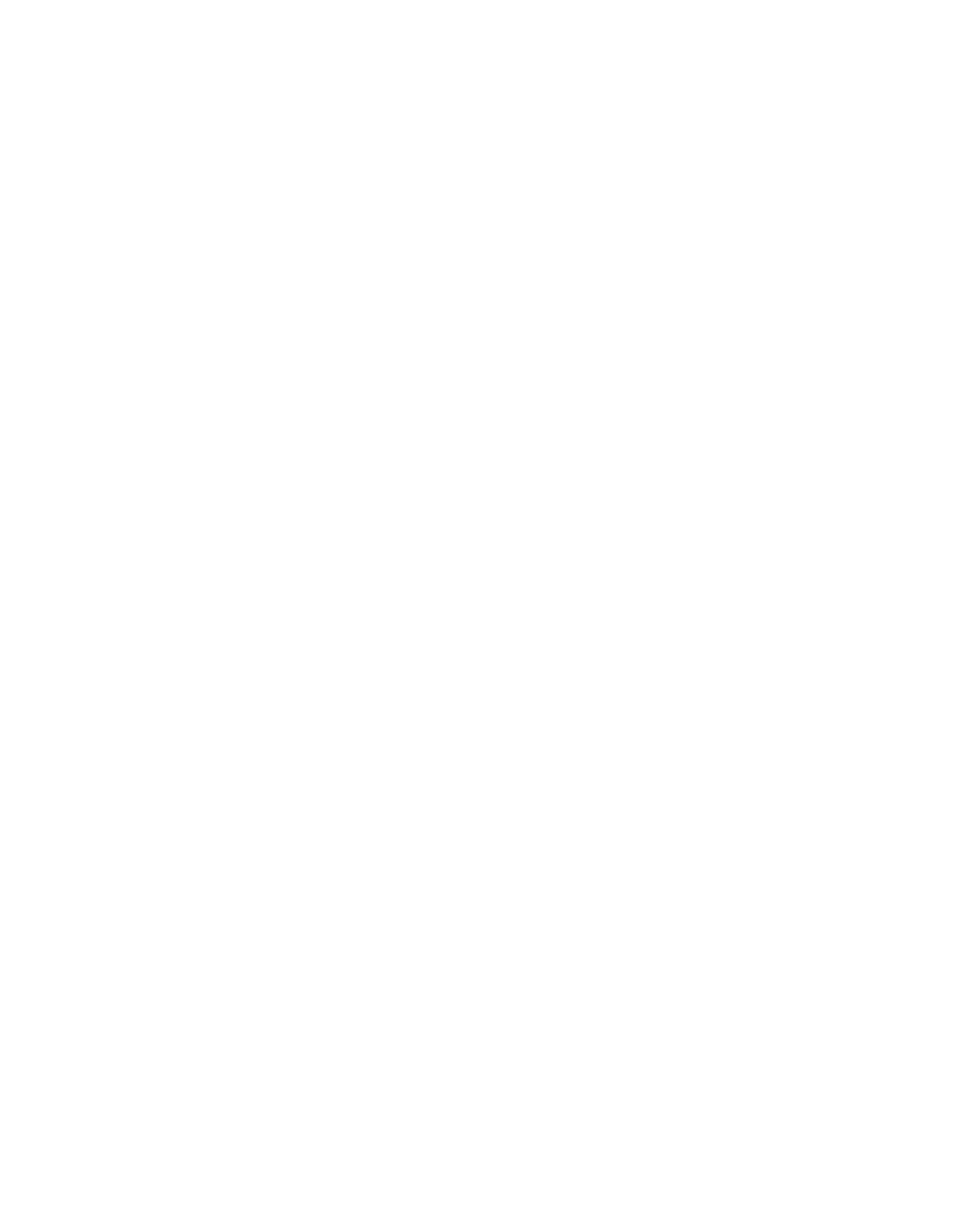## [75] ECONOMICS OF WOMEN (JEL Codes N, D, J)

Session chair: Sanae Tashiro, Rowan University

Partisan Competition and Women's Suffrage in the United States Soumyanetra Munshi, Indian Institute of Management–Bangalore

Are Women More Generous than Men? Evidence from the U.S. Consumer-Expenditure Survey Chu-Ping Lo, National Taiwan University; Sanae Tashiro, Rowan University

Discussant: Nicolas Sanchez, College of the Holy Cross

<Room 4>  $\leq$   $\leq$   $\leq$   $\leq$   $\leq$   $\leq$   $\leq$   $\leq$   $\leq$   $\leq$   $\leq$   $\leq$   $\leq$   $\leq$   $\leq$   $\leq$   $\leq$   $\leq$   $\leq$   $\leq$   $\leq$   $\leq$   $\leq$   $\leq$   $\leq$   $\leq$   $\leq$   $\leq$   $\leq$   $\leq$   $\leq$   $\leq$   $\leq$   $\leq$   $\leq$   $\le$ 

[76A] CORRUPTION AND THE LACK OF ETHICS (JEL Codes D, M) Session chair: Sara T. DeLoughy, Western Connecticut State University (deloughys@wcsu.edu)

The Determinants of Educational Corruption: The Case of Ukraine Philip Shaw, Fairfield University (pshaw@mail.fairfield.edu)

Organizational Values, Ethics, Social Responsibility, and Performance Outcomes: A Preliminary Look at Finance Professionals' Survey Data Sara T. DeLoughy, Western Connecticut State University (deloughys@wcsu.edu); K. Gregory Jin, Western Connecticut State University; Ron Drozdenko, Western Connecticut State University

Discussant: Frederick Tannery, Slippery Rock University

<Room 5>  $\leq$   $\leq$   $\leq$   $\leq$   $\leq$   $\leq$   $\leq$   $\leq$   $\leq$   $\leq$   $\leq$   $\leq$   $\leq$   $\leq$   $\leq$   $\leq$   $\leq$   $\leq$   $\leq$   $\leq$   $\leq$   $\leq$   $\leq$   $\leq$   $\leq$   $\leq$   $\leq$   $\leq$   $\leq$   $\leq$   $\leq$   $\leq$   $\leq$   $\leq$   $\leq$   $\le$ 

[77] CASE STUDIES: CHINA, INDIA, AND SYRIA (JEL Codes H, O, P, N) Session chair: Faruk Eray Duzenli, Denison University

Does Central Authority Make the Right Decision in Assigning Provincial Leaders? Evidence from China Mingqin Wu, University of Hong Kong

The Political Economy of Syrian Economic "Reform": What Is in a Name? Faruk Eray Duzenli, Denison University

Surplus Labor and Surplus Population: An Analysis of the Informal Manufacturing Sector in India Snehashish Bhattacharya, University of Notre Dame and The New School University

Discussant: Dadak Casimir, Hollins University

<Room 6>  $\leq$   $\leq$   $\leq$   $\leq$   $\leq$   $\leq$   $\leq$   $\leq$   $\leq$   $\leq$   $\leq$   $\leq$   $\leq$   $\leq$   $\leq$   $\leq$   $\leq$   $\leq$   $\leq$   $\leq$   $\leq$   $\leq$   $\leq$   $\leq$   $\leq$   $\leq$   $\leq$   $\leq$   $\leq$   $\leq$   $\leq$   $\leq$   $\leq$   $\leq$   $\leq$   $\le$ 

[78] TOPICS IN MACROECONOMICS AND MONETARY ECONOMICS (JEL Code E) Session chair: Marwa Hassan, CUNY–Graduate Center

Is Central-Bank Intervention Effective under Inflation-Targeting Regimes? The Case of Turkey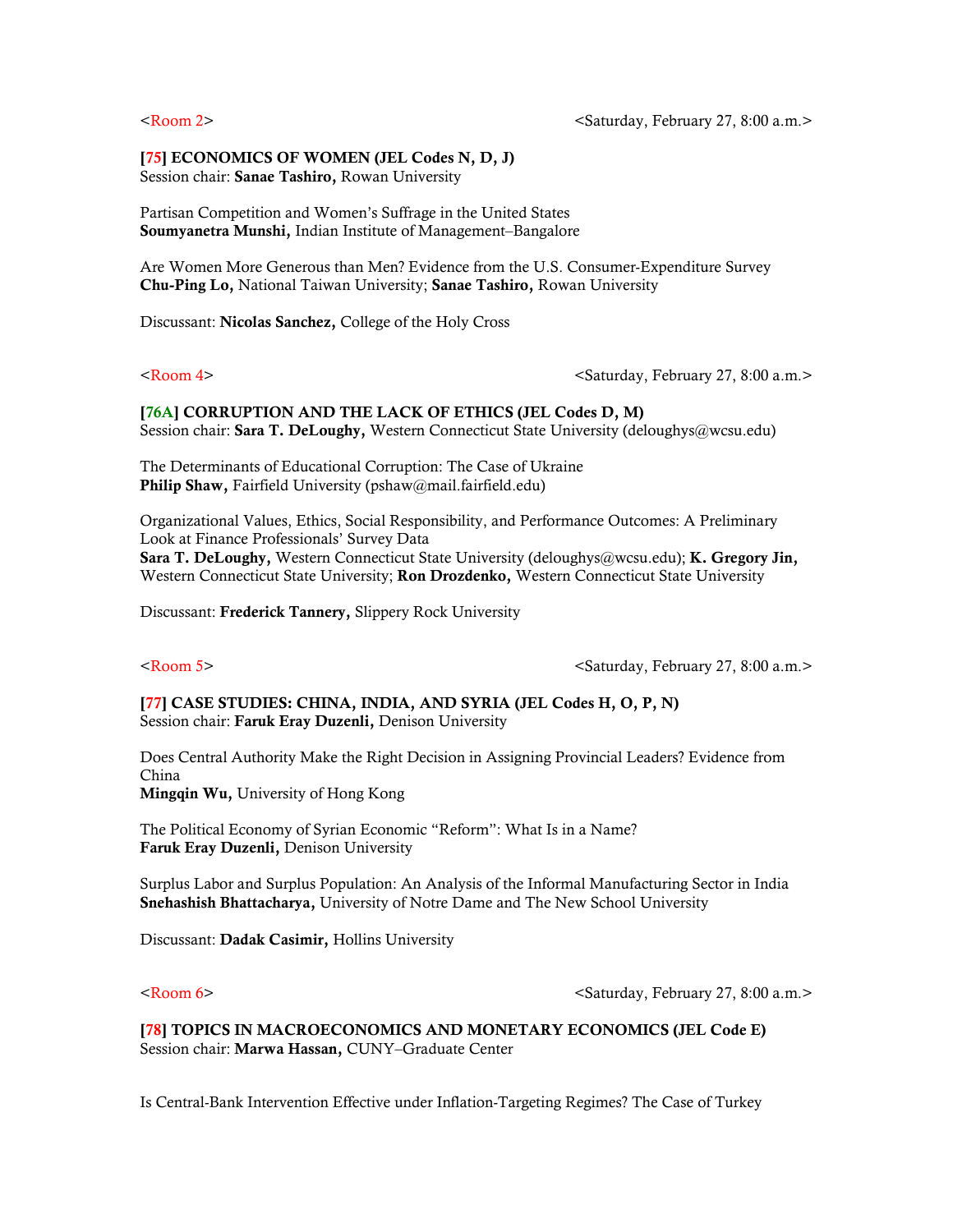Marwa Hassan, CUNY–Graduate Center

Kaleckian Macrodynamics in Times of Globalization: Growth and External Crisis in a Small Open Economy Gabriel Porcile, Federal University of Parana (UFPR) and CNPq; Alexandre Souza, Central Bank, Brazil; Ricardo Viana, Federal University

Discussant: Meixin Guo, University of California-Davis (mxguo@ucdavis.edu)

<Room 7>  $\leq$   $\leq$   $\leq$   $\leq$   $\leq$   $\leq$   $\leq$   $\leq$   $\leq$   $\leq$   $\leq$   $\leq$   $\leq$   $\leq$   $\leq$   $\leq$   $\leq$   $\leq$   $\leq$   $\leq$   $\leq$   $\leq$   $\leq$   $\leq$   $\leq$   $\leq$   $\leq$   $\leq$   $\leq$   $\leq$   $\leq$   $\leq$   $\leq$   $\leq$   $\leq$   $\le$ 

### [79] METHODS OF TRANSPORTATION (JEL Codes L, H) Session chair: Guofang Huang, Johns Hopkins University

Posted Price and Haggling in the Used Car Market Guofang Huang, Johns Hopkins University

Access Pricing with Congestion and Lumpy Infrastructure Investment Ahmed Nasim Sydee, Carleton University, Canada

Quality vs. Quantity in Rolling Stock Procurement: The New Madrid-Barcelona High-Speed Railway Line as a Case Study Fernando Barreiro-Pereira, Universidad Nacional de Educacion a Distancia (UNED)

Transportation and Job Access: A Comparison by Residence Type Chinyere Emmanuel Egbe, CUNY–Medgar Evers College; Avril Kareem George-Robinson, CUNY–Medgar Evers College

Discussant: Chinyere Emmanuel Egbe, CUNY–Medgar Evers College

<Room 8>  $\leq$   $\leq$   $\leq$   $\leq$   $\leq$   $\leq$   $\leq$   $\leq$   $\leq$   $\leq$   $\leq$   $\leq$   $\leq$   $\leq$   $\leq$   $\leq$   $\leq$   $\leq$   $\leq$   $\leq$   $\leq$   $\leq$   $\leq$   $\leq$   $\leq$   $\leq$   $\leq$   $\leq$   $\leq$   $\leq$   $\leq$   $\leq$   $\leq$   $\leq$   $\leq$   $\le$ 

[80] WAGES (JEL Codes A, I, D) Session chair: Julian Schuster, Hamline University (jschuster@gw.hamline.edu)

Recombinant Slave Equilibria and Their Cure: Living-Wage Full Employment Douglas Grote, pastoral psychotherapist

The Welfare Consequences of the Increase in Wage Dispersion with Private Information Yuki Ikeda, Georgetown University

Discussion among participants

<Room 9>  $\leq$ Saturday, February 27, 8:00 a.m.>

### [81] ECONOMIC MODELS (JEL Codes D, G, H) Session chair: Gaoquan Liu, CUNY–Queens College

Optimal Communication Contract under Imperfect Commitment Gaoquan Liu, CUNY–Queens College

Intergenerational Risk Sharing under Continuity Risk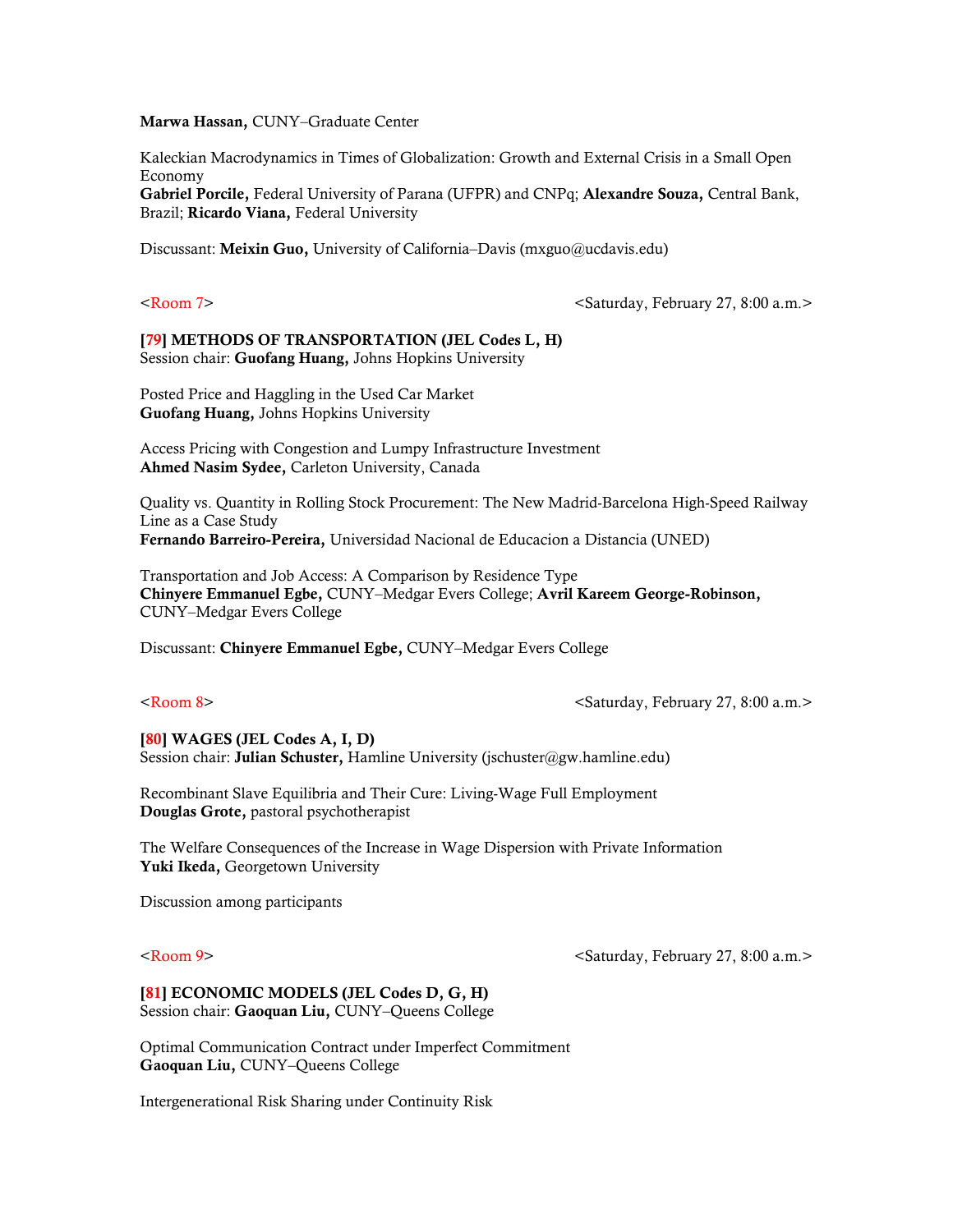### Roel Mehlkopf, Tilburg University

Discussant: Renya Wasson, Villanova University (renya.wasson@gmail.com)

<Room 10> <Saturday, February 27, 8:00 a.m.>

[82] COMPETITION (JEL Codes L, D, K) Session chair: Scott T. Macdonell, University of Texas–Austin

Intermediate Goods Monopoly with Efficiency Concerns Scott T. Macdonell, University of Texas–Austin

A Methodology for the Evaluation of Competition Policy Kai Hueschelrath, ZEW Centre for European Economic Research; Nina Leheyda, ZEW Centre for European Economic Research

Discussant: Derek K. Yonai, Campbell University

<Room 11> <Saturday, February 27, 8:00 a.m.>

[83] MARKET POLICY (JEL Codes D, L, M) Session chair: Jay Squalli, American University of Sharjah

Advertising Expenditure, Enplanement, and Market Concentration Jay Squalli, American University of Sharjah

On the Economics of Competitive Multi-product Retailing: Markup Policy and Vertical Selling Relations Mel Jameson, University of Nevada-Las Vegas

Discussant: Michael A. McPherson, University of North Texas (mcpherson@unt.edu)

<Room 12> <Saturday, February 27, 8:00 a.m.>

## [84A] PROMOTING GROWTH (JEL Code F)

Session chair: Flaubert Mbiekop, Drew University

A General Equilibrium Perspective on Offshoring and Economic Growth Flaubert Mbiekop, Drew University

Gains from Trade: The Impact of International Trade Activity on National Economic Convergence Janet Spitz, College of Saint Rose (spitzj@mail.strose.edu); Tim Kastelle, University of Queensland

Crooked Compass: The Use of Property as a Concept for Guiding Economic Policy Ann Davis, Marist College (ann.davis@marist.edu)

Discussant: Thomas Snyder, Florida International University

 $\leq$ Room 13>  $\leq$ Saturday, February 27, 8:00 a.m.>

[85] FINANCIAL FLOWS (JEL Code F)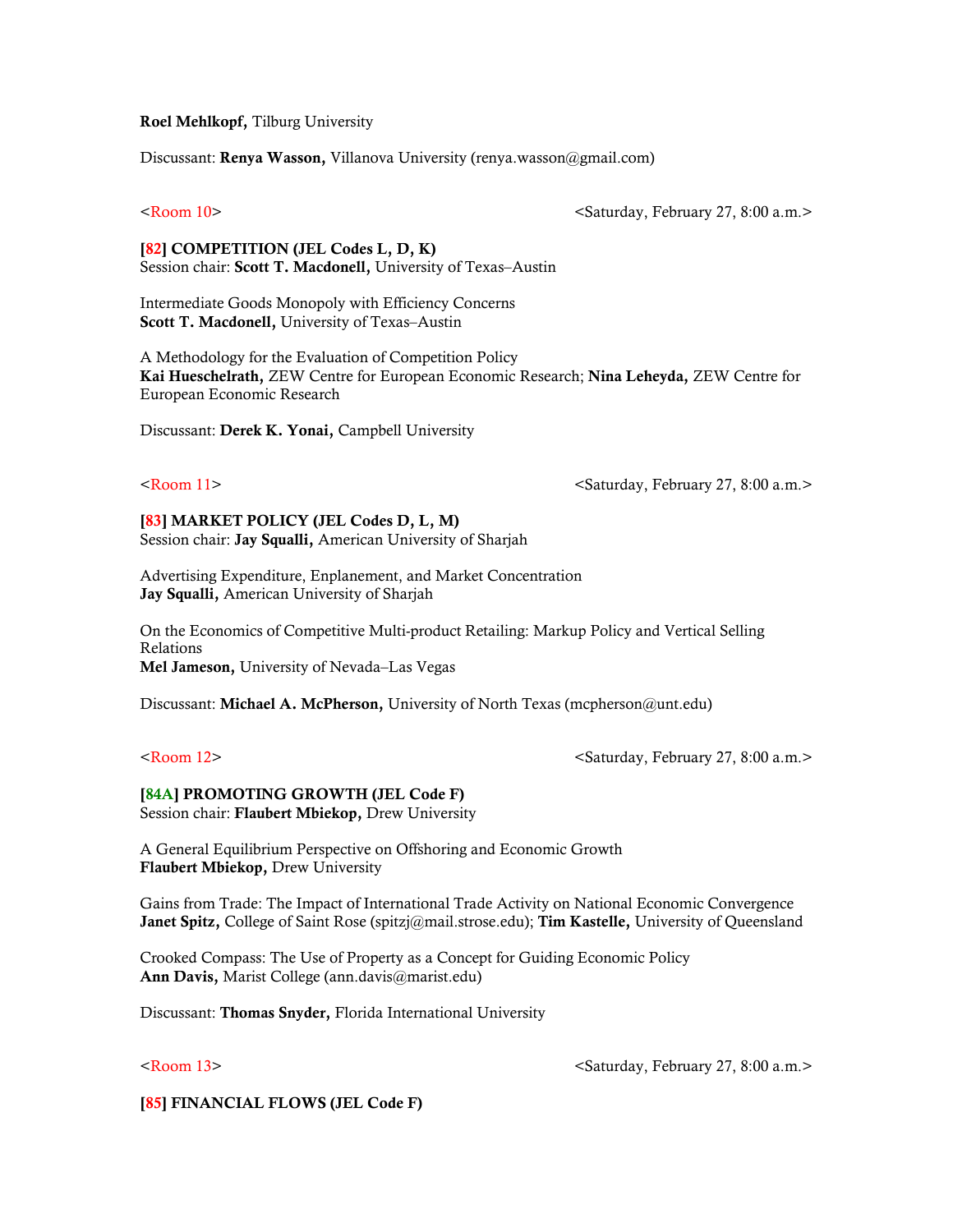Session chair: Raphael Martins, IPE–USP

Effects of Liberalizing Changes in the Capital Account: A Policy-Evaluation Approach Raphael Martins, IPE–USP; Raquel Nadal, IPE–USP; Ricardo Sabbadini, IPE–USP

Determinants of Foreign Portfolio Flows to the United States Joseph J. French, University of Northern Colorado; Nazneen Ahmad, Weber State University

Discussion among participants

<Room 14> <Saturday, February 27, 8:00 a.m.>

## [86] COMPETITIVENESS (JEL Code E)

Session chair: Jui-Chi Huang, Pennsylvania State University–Berks

Competitiveness of Emerging China P. R. Bhatt, Indian Institute of Management–Kozhikode

Competition, Coordination, and Capitalism: An Analysis of Three Problems of Sovereign Wealth Management Daniel Hanson, Grove City College

Discussion among participants

<Room 1>  $\leq$  and  $\leq$  and  $\leq$  and  $\leq$  and  $\leq$  and  $\leq$  and  $\leq$  and  $\leq$  and  $\leq$  and  $\leq$  and  $\leq$  and  $\leq$  and  $\leq$  and  $\leq$  and  $\leq$  and  $\leq$  and  $\leq$  and  $\leq$  and  $\leq$  and  $\leq$  and  $\leq$  and  $\le$ 

# [87] CAPITAL AS POWER III: RETHINKING THE DUALITY OF PRODUCTION AND POWER (JEL Codes P, C, D, B) Third of Seven Sessions Sponsored by the Critical Mass Forum (http://www.yorku.ca/cmass/forum/) Session organizer: Jonathan Nitzan, York University (nitzan@yorku.ca) Session chair: Sean Starrs, York University (sean.starrs@yahoo.ca)

Capital and the Limits to Electoral Redistribution Luis Fernando Medina, University of Virginia (lfm9b@virginia.edu)

Revisiting Marx's Structural Analysis of the Circuit of Capital: Commodification of Labor Power and Subsumption of Labor under Capital Gilbert L. Skillman, Wesleyan University (gskillman@wesleyan.edu)

Discussion among participants

<Room 2> <Saturday, February 27, 9:00 a.m.>

# [88] THE U.S., THE EUROPEAN UNION (EU), AND THE GLOBAL FINANCIAL CRISIS (JEL Code F) Fourth of Four Panel Sessions Sponsored by the European Union–European Monetary Union (EU–EMU) Working Group Session organizer: Richard J. Torz, Saint Joseph's College–New York (rtorz@sjcny.edu)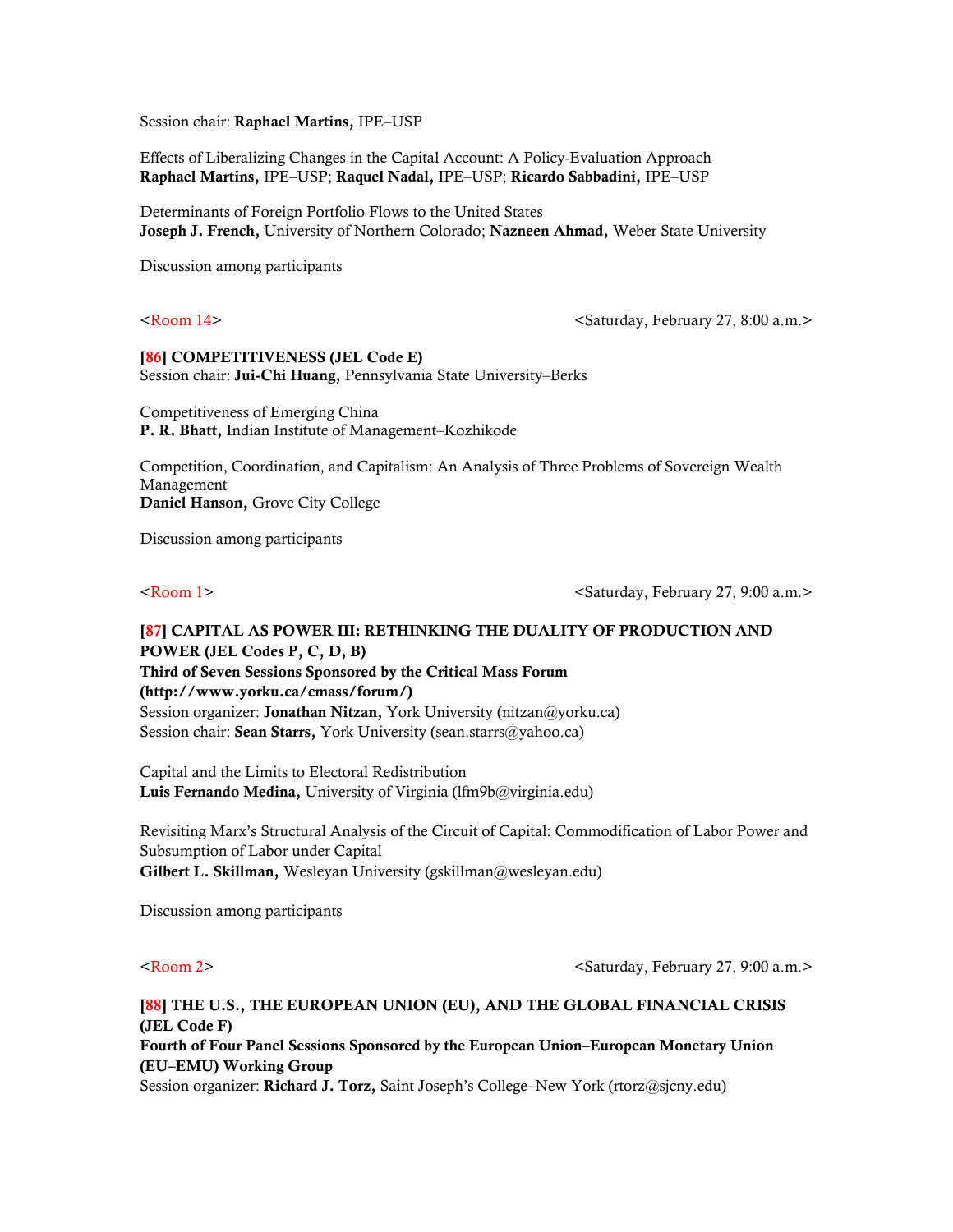Session chair: Pellegrino Manfra, CUNY–Queensborough Community College (pmanfra@qcc.cuny.edu)

Panelists:

John Kallianiotis, University of Scranton (jnk353@scranton.edu) Pellegrino Manfra, CUNY–Queensborough Community College (pmanfra@qcc.cuny.edu) Luis Eduardo-Rivera Solis, Dowling College (riveral@dowling.edu) Richard J. Torz, Saint Joseph's College–New York (rtorz@sjcny.edu)

Discussion among participants

<Room 3> <Saturday, February 27, 9:00 a.m.>

# [89] AGENT-BASED ECONOMICS: MICROECONOMICS AND INDUSTRIAL ORGANIZATION (JEL Codes L, C) First of Four Sessions Sponsored by the NYC Computational Economics & Complexity Workshop (http://nyccompworkshop.org) Session organizer and chair: Troy Tassier, Fordham University (tassier@fordham.edu)

Exploring the Space of Demand Curves and Consumer Rationing Rules Christopher S. Ruebeck, Lafayette College (ruebeckc@lafayette.edu)

The Social Welfare Costs of Fraud: Insights from an Agent-Based Model Abigail Brown, University of Technology, Sydney (abigail.brown@uts.edu.au)

Learning Level-K Play in Noncooperative Games Roger A. McCain, Drexel University (mccainra@drexel.edu)

Public Goods and Rewards in Dynamic Networks Matthias Greiff, University of Bremen (greiff@uni-bremen.de)

Discussant: Markus P. A. Schneider, University of Denver (markus.schneider@du.edu)

<Room 4>  $\leq$ Saturday, February 27, 9:00 a.m. $>$ 

## [90] ROUNDTABLE ON ALTERNATIVE THEORIES OF COMPETITION: THEORY (JEL Code D)

Sixth of Fourteen Sessions Sponsored by the Union for Radical Political Economics (URPE) Session organizers: Jamee K. Moudud, Sarah Lawrence College (jmoudud@slc.edu); Scott Carter, The University of Tulsa (scott-carter@utulsa.edu) Session chair: Cyrus Bina, University of Minnesota–Morris (binac@morris.umn.edu)

The Theory of Innovative Enterprise and the Illogical Monopoly Model William Lazonick, University of Massachusetts–Lowell (william lazonick@uml.edu)

Capitalist Competition and Global Oil: Why Is Mainstream Economic Theory Neither True nor False?

Cyrus Bina, University of Minnesota–Morris (binac@morris.umn.edu)

Oxford Studies in Pricing: A New Interpretation Jamee K. Moudud, Sarah Lawrence College (jmoudud@slc.edu)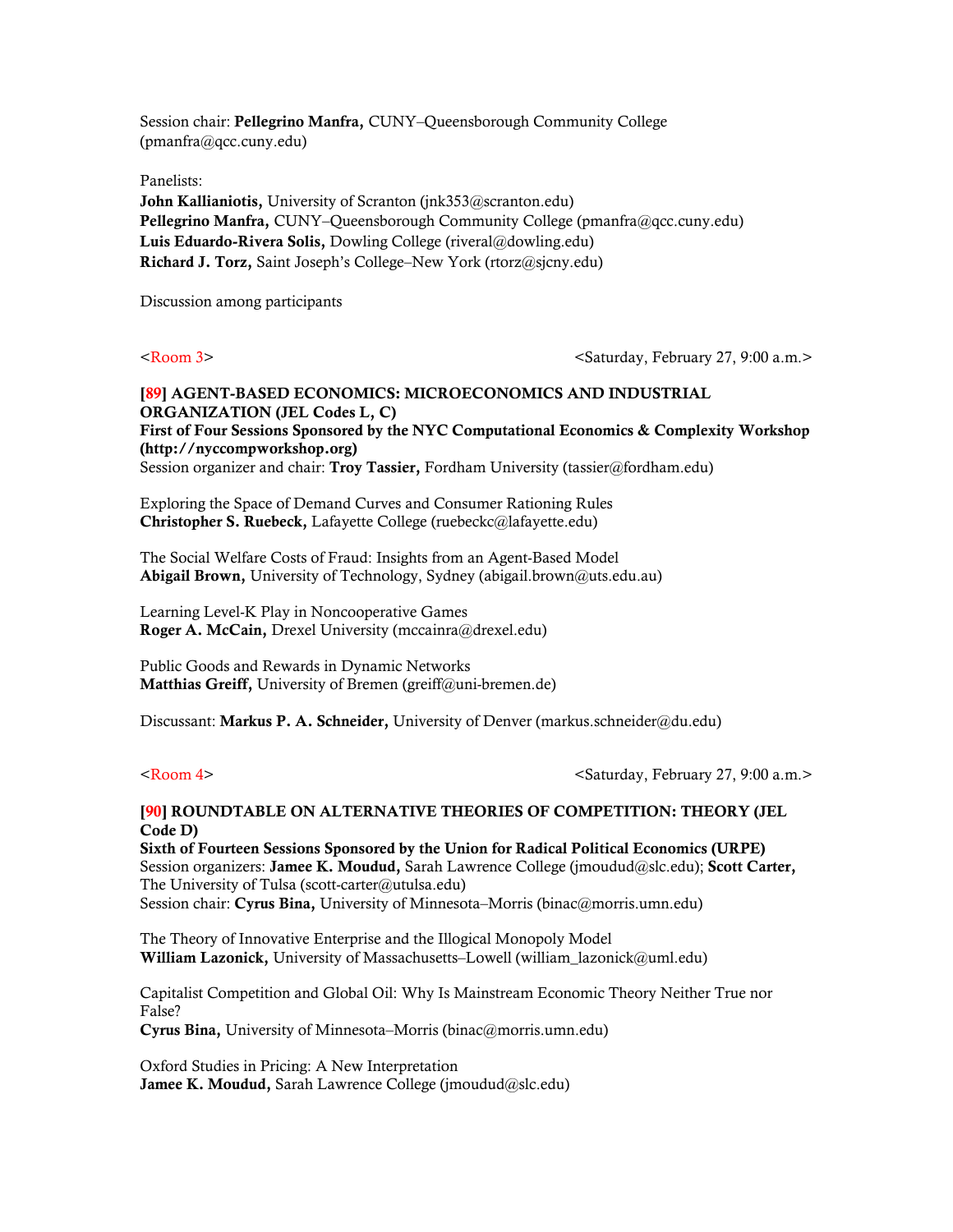Sraffa and the Theory of the Firm: Some Evidence from Sraffa's Unpublished Lecture Notes on the Advanced Theory of Value (1927–1931) Scott Carter, The University of Tulsa (scott-carter@utulsa.edu)

Discussion among participants

<Room 5> <Saturday, February 27, 9:00 a.m.>

## [91] FINANCIAL MARKETS, DEVELOPMENT, AND CORPORATE GOVERNANCE (JEL Codes F, G)

Session organizer: Elena Smirnova, SUNY-Old Westbury (smirnovae@oldwestbury.edu) Session chair: Natalia Smirnova, College of Mount Saint Vincent (natalia.smirnova@mountsaintvincent.edu)

The Impact of the Supreme Court Decision on Differential Taxation of Municipal Bonds Ginette M. McManus, Saint Joseph's University (gmcmanus@sju.edu); Ahmet Tezel, Saint Joseph's University (atezel@sju.edu); Rajneesh Sharma, Saint Joseph's University (rsharma@sju.edu)

Migrant-Worker Remittance Payments: Resiliency in Times of Economic Hardship Kevin C. Garlan, College of Mount Saint Vincent (kgarlan.student@mountsaintvincent.edu)

Asset-Pricing Model with Overlapping Generation and the Housing Market Zhihong Shi, SUNY–Old Westbury (shiz@oldwestbury.edu); Christos Giannikos, CUNY–Baruch College (christos\_giannikos@baruch.cuny.edu)

Executive Compensation of Family-Owned Firms Cary Lange, SUNY–Old Westbury (langec@oldwestbury.edu); Elena Smirnova, SUNY–Old Westbury (smirnovae@oldwestbury.edu); Sun Sha, SUNY–Old Westbury (shasha1989123@hotmail.com)

Discussants: Zhihong Shi, SUNY–Old Westbury (shiz@oldwestbury.edu); Natalia Smirnova, College of Mount Saint Vincent (natalia.smirnova@mountsaintvincent.edu); Rajneesh Sharma, Saint Joseph's University (rsharma@sju.edu)

<Room 6>  $\leq$   $\leq$   $\leq$   $\leq$   $\leq$   $\leq$   $\leq$   $\leq$   $\leq$   $\leq$   $\leq$   $\leq$   $\leq$   $\leq$   $\leq$   $\leq$   $\leq$   $\leq$   $\leq$   $\leq$   $\leq$   $\leq$   $\leq$   $\leq$   $\leq$   $\leq$   $\leq$   $\leq$   $\leq$   $\leq$   $\leq$   $\leq$   $\leq$   $\leq$   $\leq$   $\le$ 

## [92] KEYNESIAN RESPONSES TO THE FINANCIAL CRISIS AND "GREAT RECESSION" (JEL Code E)

Session co-organizers: Mark Setterfield, Trinity College (mark.setterfield@trincoll.edu); Steven Fazzari, Washington University–St. Louis (fazz@wustl.edu) Session chair: Steven Fazzari, Washington University–St. Louis (fazz@wustl.edu)

The U.S. and Global Economies After the Recession Robert Blecker, American University (blecker@american.edu)

Income Inequality and the Roots of the Crisis Mark Setterfield, Trinity College (mark.setterfield@trincoll.edu)

America's Exhausted Paradigm: Macroeconomic Roots of the Crisis Tom Palley, New America Foundation (mail@thomaspalley.com)

"On the Spot" Employment: The Forgotten Keynes Plan Pavlina Tcherneva, Franklin and Marshall College (ptcherne@fandm.edu)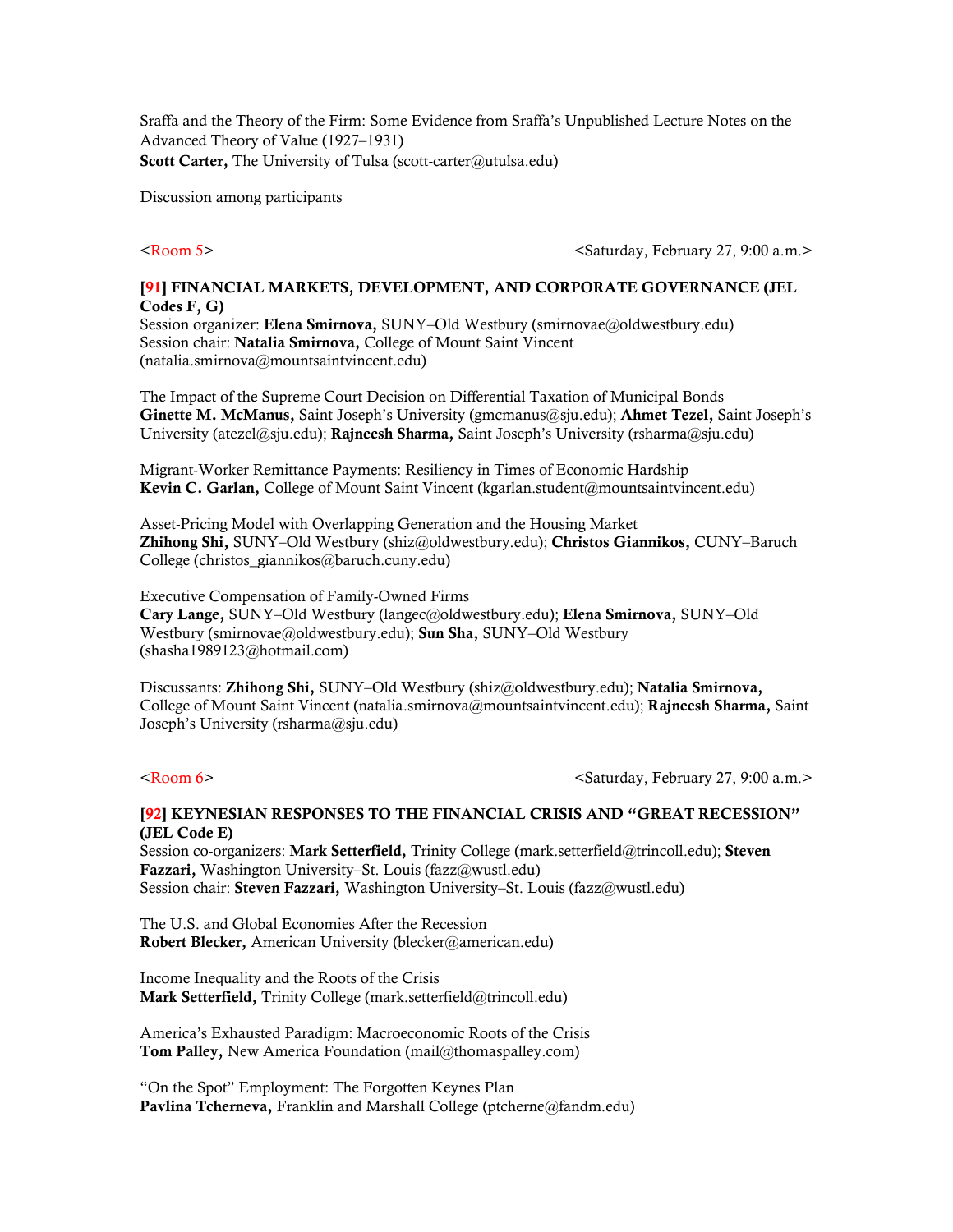Discussion among participants

<Room 7>  $\leq$   $\leq$   $\leq$   $\leq$   $\leq$   $\leq$   $\leq$   $\leq$   $\leq$   $\leq$   $\leq$   $\leq$   $\leq$   $\leq$   $\leq$   $\leq$   $\leq$   $\leq$   $\leq$   $\leq$   $\leq$   $\leq$   $\leq$   $\leq$   $\leq$   $\leq$   $\leq$   $\leq$   $\leq$   $\leq$   $\leq$   $\leq$   $\leq$   $\leq$   $\leq$   $\le$ 

## [93] U.S. MONETARY POLICY: THEORY AND EVIDENCE (JEL Code E) Session organizer and chair: Marc Tomljanovich, Drew University (mtomljan@drew.edu)

PCEPI and CPI Inflation Links Julie Smith, Lafayette College (smithjk@lafayette.edu)

Monetary-Policy Surprises and Commodity-Price Responses Dean Scrimgeour, Colgate University (dscrimgeour@colgate.edu)

Ben and Ted's Excellent Adventure: The Impact of FOMC Actions on Risk Premiums Marc Tomljanovich, Drew University (mtomljan@drew.edu)

Where Is the Fed (in the Distribution of Forecasters)? Ed Gamber, Lafayette College (gambere@lafayette.edu)

Discussants: Roisin O'Sullivan, Smith College (rosulliv@email.smith.edu); Ed Gamber, Lafayette College (gambere@lafayette.edu); Dean Scrimgeour, Colgate University (dscrimgeour@colgate.edu); Shannon Mudd, Ursinus College (smudd@ursinus.edu)

<Room 8>  $\leq$  a.m.>

[94] DEVELOPING COUNTRIES: INFLATION, DEBT, AND FDI (JEL Code P) Session chair: Noha Emara, Rutgers University

Inflation Volatility, Financial Institutions, and Sovereign Debt Rating Noha Emara, Rutgers University

Returns to Microfinance Borrowing in Bangladesh: Identification via Conditional Second Moments Elizabeth Schroeder, Georgetown University

Is the Impact Really That High? The Effect of FDI in Transition Jan Hagemejer, National Bank of Poland and University of Warsaw; Joanna Tyrowicz, National Bank of Poland and University of Warsaw

Discussant: Edinaldo Tebaldi, Bryant University

<Room 9>  $\leq$   $\leq$   $\leq$   $\leq$   $\leq$   $\leq$   $\leq$   $\leq$   $\leq$   $\leq$   $\leq$   $\leq$   $\leq$   $\leq$   $\leq$   $\leq$   $\leq$   $\leq$   $\leq$   $\leq$   $\leq$   $\leq$   $\leq$   $\leq$   $\leq$   $\leq$   $\leq$   $\leq$   $\leq$   $\leq$   $\leq$   $\leq$   $\leq$   $\leq$   $\leq$   $\le$ 

## [95] WOMEN IN THE LABOR MARKET I (JEL Code J)

Session chair: Yuko Nozaki, Hiroshima University, Japan

The Labor Market for Women During 3 Crises: WWI, The Great Depression, and WWII Dina Shatnawi, University of Arizona; Alec Smith, California Institute of Technology; Price Fishback, University of Arizona

Wage Penalty Associated to Late Motherhood in Japan Yuko Nozaki, Hiroshima University, Japan; Nobutaka Fukuda, Aoyama Gakuin University, Japan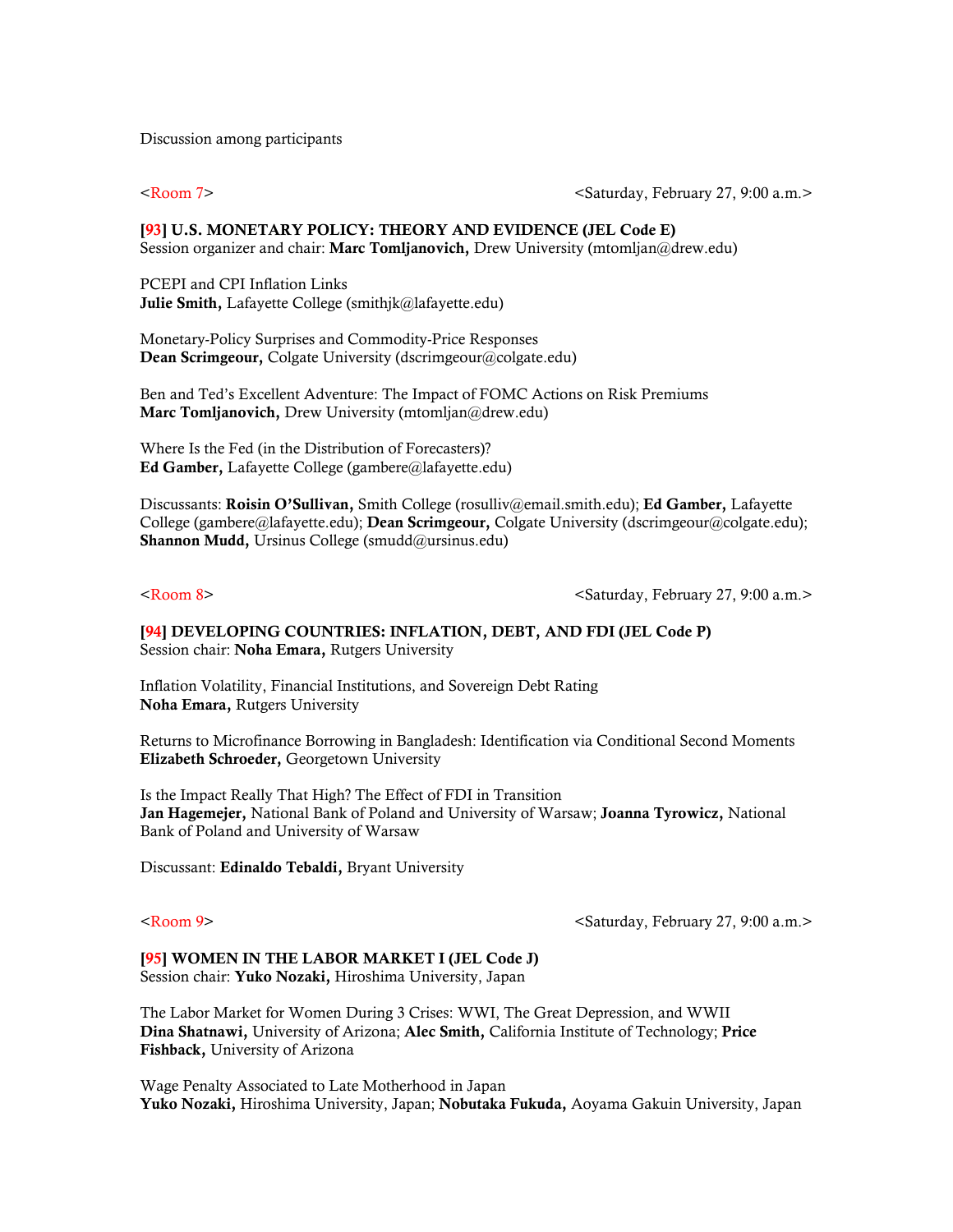The Effect of Parental Leave on Female Employment: Evidence from State Policies Sunita Mondal, Slippery Rock University; Ana Espinola-Arredondo, Washington State

Discussant: Darius Conger, Ithaca College

<Room 10> <Saturday, February 27, 9:00 a.m.>

[96] U.S. MARKETS (JEL Code C) Session chair: Arav Ouandlous, Savannah State University

Technology-Based Grouping on U.S. Banks Ling Liu, Binghamton University

Is the Hedge Fund Industry a Giant Ponzi Scheme? Willi Semmler, The New School for Social Research; Raphaele Chappe, The New School for Social Research

Nonlinearity in the Commodity Futures Market John Barkoulas, Georgia Southern University; Aray Ouandlous, Savannah State University

Discussion among participants

<Room 11> <Saturday, February 27, 9:00 a.m.>

## [97] ASSESSING HEALTH CARE DELIVERY EFFECTS (JEL Code I) Session chair: D. Patrick Redmon, Xavier University

Medical Expenditures and the Returns to Health: Does Age Matter? Meiying Han, Stony Brook University; John A. Rizzo, Stony Brook University

The Relative Cost of Treating Poor Patients in an Outpatient Setting D. Patrick Redmon, Xavier University

Workplace Vaccination and Other Factors' Impact on Influenza-Vaccination Decision among Employees in Israel Shosh Shahrabani, Emek Yezreel College; Uri Benzion, Ben-Gurion University

Public Spending, Governance, and Stronger Child Health Outcomes: Revisiting the Links Ronald U. Mendoza, UNICEF; Bingjie Hu, University of Maryland

Discussants: John R. Bowblis, Miami University; Yi Lu, Lehigh University

<Room 12> <Saturday, February 27, 9:00 a.m.>

### [98] ECONOMIC GROWTH AND DEVELOPMENT (JEL Code E)

Session chair: Andrea Fracasso, University of Trento, Italy (andrea.fracasso@unitn.it)

The Evolution of the Sino-American Codependency: Modeling a Regime Switch in a Growth Setting Luigi Bonatti, University of Trento, Italy; Andrea Fracasso, University of Trento, Italy

Effects of U.S. Macroeconomic Shocks on Individual Euro-Area Countries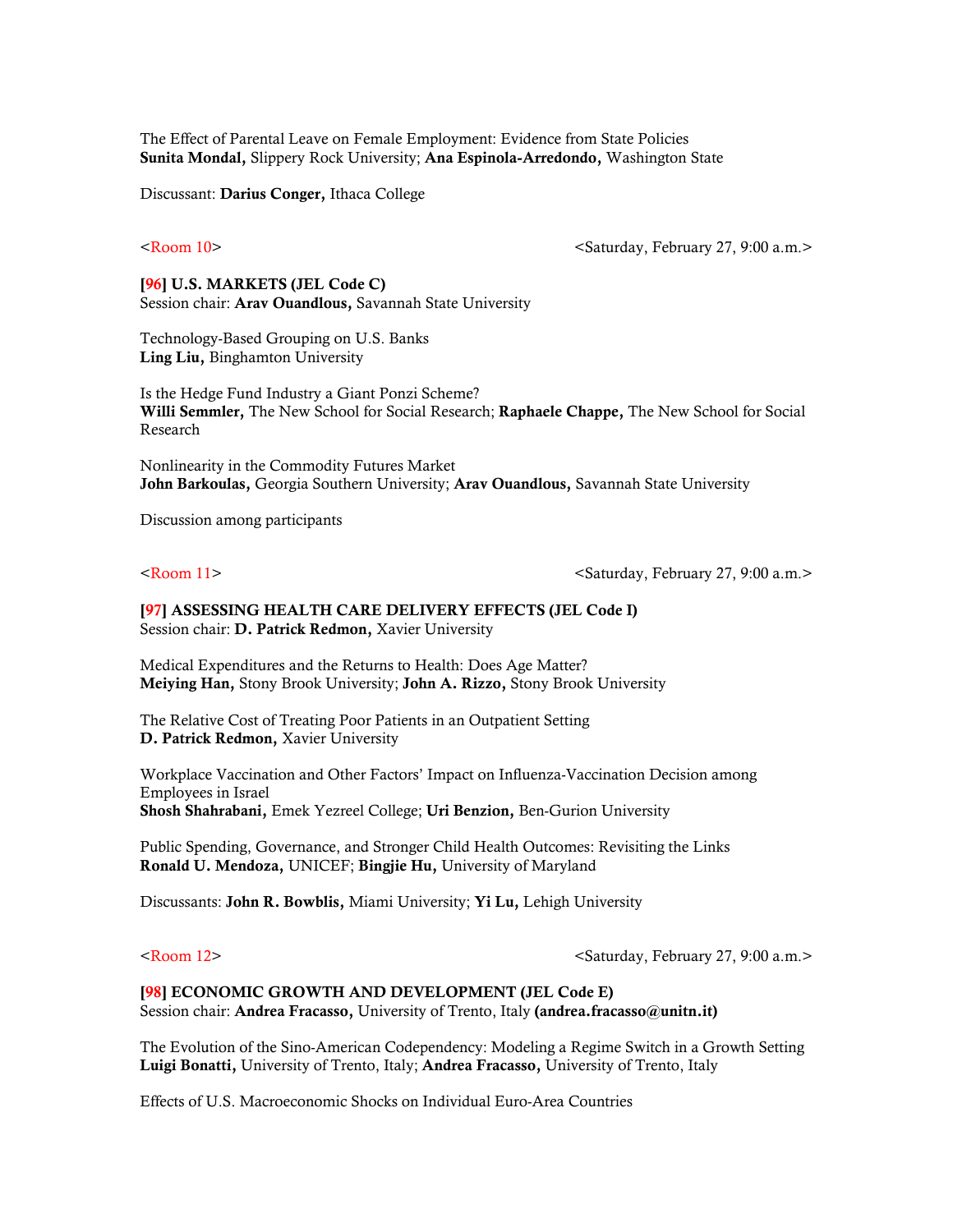Nora Collins, Furman University; Lauren Sribnick, Furman University

Cost-Push Channel of Monetary Policy: An Empirical Evaluation for Brazil Raphael Martins, IPE–USP; Gilberto Tadeu Lima, IPE–USP

Discussion among participants

<Room 13> <Saturday, February 27, 9:00 a.m.>

## [99] FLOW OF PEOPLE (JEL Code F)

Session chair: Joan Monras, Columbia University

Love of Variety and Immigration Dhimitri Qirjo, Florida International University

The Sluggish Movement of Workers: Rethinking Immigration Absorption, Rybczynski Effects, and Wage Responses Joan Monras, Columbia University

The Determinants of International Student Mobility Flows: An Empirical Study on the Erasmus Programme Carlos Rodríguez, Universidad del Pais Vasco; Ricardo Bustillo, Universidad del Pais Vasco; Petr Mariel, Universidad del Pais Vasco

Discussion among participants

<Room 14> <Saturday, February 27, 9:00 a.m.>

# [100] EMERGING COUNTRIES AND GROWTH (JEL Code G)

Session chair: Sanja Grubacic, Southern Connecticut State University

The Long-Run Relation among Financial Development, Technology, and Economic Growth: A Panel Co-integration Study

Andrey Zagorchev, Lehigh University; Youngsoo Bae, University of Seoul; Geraldo Vasconcellos, Lehigh University

Foreign Bank Credit and Internal Capital Market: Evidence from Developing Economies Ji Wu, Pennsylvania State University-Harrisburg; Bang Nam Jeon, Drexel University; Alina Luca, International Monetary Fund

Financial Markets and Economic Growth in Transition Economies Sanja Grubacic, Southern Connecticut State University

Discusant: Mark S. LeClair, Fairfield University

<Room 17> <Saturday, February 27, 9:00 a.m.>

## [IPE5] UNDERGRADUATE STUDENT RESEARCH V: INDUSTRY-SPECIFIC AND SOCIAL ISSUES (JEL Code L) Fifth of Eleven Sessions Sponsored by Issues in Political Economy (IPE)

Session organizers: Steve DeLoach and Tina Das, Elon University; Steve Greenlaw and Andrew Godburn, University of Mary Washington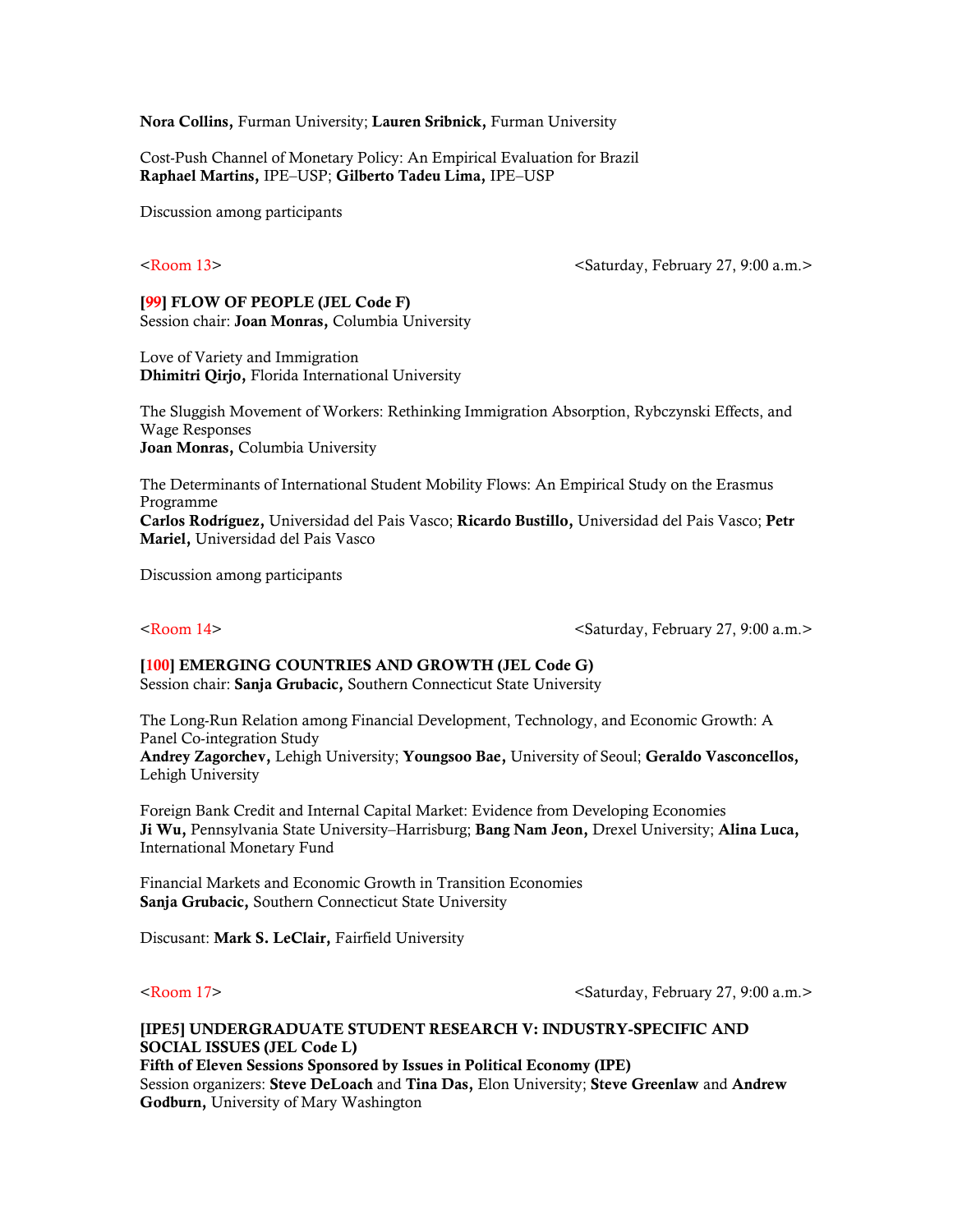Session Chair: Cameron DePuy, Elon University

Indicators of Box Office Success Jason Kunkle, West Chester University

Illuminating Social Capital: Case Study of the Pumpkin Festival Evthoxia Kyrousis, Keene State

Racial Discrimination and Spatial Mismatch: An Analysis of Commuting Times in the Pennsylvania Metropolitan Statistical Areas Johnathan Todd Williams, Washington and Jefferson College

The Global Agro-Input Oligopoly: Bootstrapping with the World Seed and Agrochemical Industries Evan Warshaw and Xanthe Burton, Skidmore College

Exploring the Costs of Unionized Labor: The Case of Detroit Francis Sanzari, College of the Holy Cross

Discussants: Casey McBrien, Keene State; Lauren Sribnick, Furman University; Wanlapa Komkai, Westminster College

<Room with tables> <saturday, February 27, 9:00 a.m.>

# [101] TOPICS IN FORENSIC ECONOMICS II (JEL Code K)

Second of Four Sessions Sponsored by the National Association of Forensic Economics (NAFE) Session Organizers: David Schap, College of the Holy Cross (dschap@holycross.edu); Marc A. Weinstein, Team Economics, LLC (mweinstein@teameconomics.com) Session Chair: Creighton Frampton, Philadelphia University (framptonc@philau.edu)

Multiple Regression Models with Qualitative Explanatory Variables for Litigation Support in Employment Discrimination Elias C. Grivoyannis, Yeshiva University (grivoyan@yu.edu)

Assessment of Portfolio Churning and Investment Suitability: A Case Study Steven J. Shapiro, New York Institute of Technology (sshapiro@analyticresources.com)

Discounting and Interest Requirements in the Northeast States David Schap, College of the Holy Cross (dschap@holycross.edu)

Discussants: Victor Matheson, College of the Holy Cross (vmatheso@holycross.edu); Michael Soudry, Eco-Stat, LLC (MSoudry@friedmanllp.com); James D. Rodgers, Pennsylvania State University (jdr@psu.com)

<Room 1> <Saturday, February 27, 11:00 a.m.>

# [102] CAPITAL AS POWER IV: THE STATE OF CAPITAL (PART A) (JEL Codes P, D, G, H) Fourth of Seven Sessions Sponsored by the Critical Mass Forum (http://www.yorku.ca/cmass/forum/) Session organizer: Jonathan Nitzan, York University (nitzan@yorku.ca) Session chair: Luis Fernando Medina, University of Virginia (lfm9b@virginia.edu)

The Capital Control Complex: Twentieth-Century Capitalism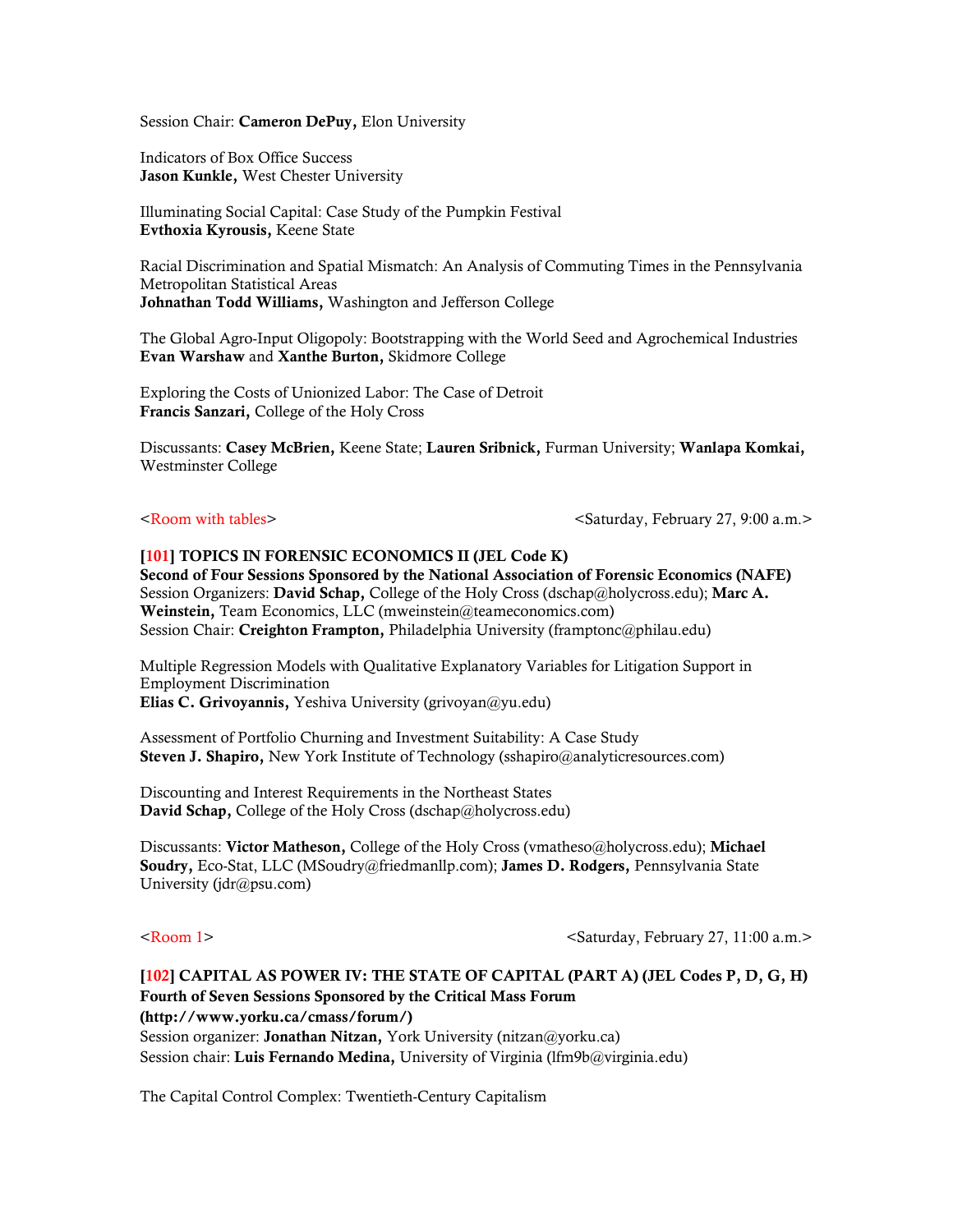Gibin Hong, Financial Economy Institute, Seoul (tentandavia@naver.com)

State and Capital: False Dichotomy but Still Dialectical Sean Starrs, York University (sean.starrs@yahoo.ca)

Discussant: **Jonathan Nitzan**, York University (nitzan@yorku.ca)

<Room 2> <Saturday, February 27, 11:00 a.m.>

## [103] PAMPLIN COLLEGE'S BRIDGE FROM ECONOMICS TO FINANCE PROGRAM (JEL Code A) Session organizer: Frank M. Smith, Virginia Tech (fmsmith@vt.edu)

Presenter: Raman Kumar, Virginia Tech (rkumar@vt.edu)

AACSB International—the premier accreditor of business schools worldwide—has approved an innovative Post-Doctoral Bridge to Business Program to enable PhD's in business-related disciplines (such as Economics) to receive Academic Qualification (AQ) status for hire into tenure-track positions within AACSB member schools.

This seminar will describe the rationale for the program's creation, the different programs available, entrance requirements, and the financial and employment rewards that graduates may expect to attain.

<Room 3> <Saturday, February 27, 11:00 a.m.>

# [104] AGENT-BASED ECONOMICS: MICROECONOMICS AND SOCIOLOGY (JEL Codes C, D)

Second of Four Sessions Sponsored by the NYC Computational Economics & Complexity Workshop (http://nyccompworkshop.org)

Session Organizer and Chair: Jason Barr, Rutgers University–Newark (jmbarr@rutgers.edu)

Social Identity and Peer Effects in Education: An Agent-Based Model Jason Barr, Rutgers University–Newark (jmbarr@rutgers.edu)

Economic Processes and Network Dynamics in the Pashtun Tribes Anamaria Berea, George Mason University (aberea@gmu.edu)

Artificial Economic Agents with Heterogeneous Cognitive Capacity and Their Economic Consequences: Study Based on Agent-Based Double-Auction Market Simulations Shu-Heng Chen, National Chengchi University (chchen@nccu.edu.tw); Shu G. Wang, National Chengchi University (phinnie.wang@gmail.com)

Economic Processes Preferences, Market Power, and the Distribution of Wealth Alan G. Isaac, American University (aisaac@american.edu)

Discussion among participants

<Room 4> <Saturday, February 27, 11:00 a.m.>

[105] ROUNDTABLE ON ALTERNATIVE THEORIES OF COMPETITION: EVIDENCE (JEL Code D)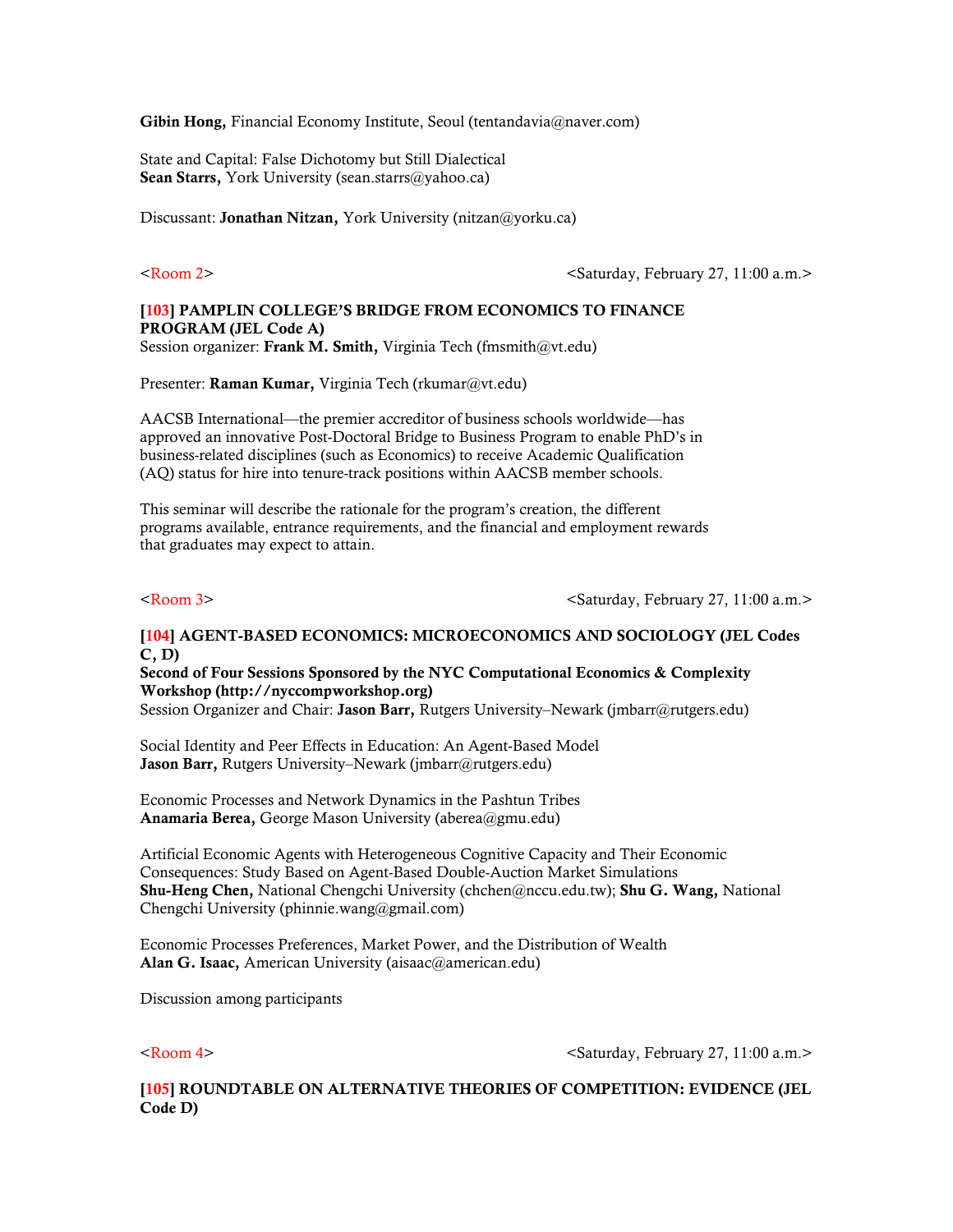Seventh of Fourteen Sessions Sponsored by the Union for Radical Political Economics (URPE) Session organizers: Jamee K. Moudud, Sarah Lawrence College (jmoudud@slc.edu); Scott Carter, The University of Tulsa (scott-carter@utulsa.edu) Session chair: Cyrus Bina, University of Minnesota–Morris (binac@morris.umn.edu)

Heterodox Pricing Theory: Accountancy Rules, Competition, and Markup Pricing Fred Lee, University of Missouri–Kansas City (leefs@umkc.edu)

Are Megafirms Competitive? Empirical Tests Using the Nonfinancial Dow Jones Industrial Average Firms

**John Sarich,** New York City Department of Finance (sarich@igc.org); **Jason Hecht**, Ramapo College of New Jersey (jayhecht@gmail.com)

Classical Competition and Regulating Capital: Theory and Empirical Evidence Persefoni Tsaliki, Aristotle University of Thessaloniki, Greece (ptsaliki@econ.auth.gr); Lefteris Tsoulfidis, University of Macedonia, Greece (lnt@uom.gr)

Testing for Classical Theory of Competition: Evidence from Turkish Manufacturing Serdal Bahce, Ankara University (bahce@politics.ankara.edu.tr); Benan Eres, Ankara University (eres@politics.ankara.edu.tr)

Discussion among participants

<Room 5> <Saturday, February 27, 11:00 a.m.>

[106] INTERNATIONAL FINANCIAL ISSUES II (JEL Codes F, G) Session organizer and chair: Theologos Homer Bonitsis, New Jersey Institute of Technology (bonitsis@adm.njit.edu)

The EMU Integration Structure and the Spillover Dynamics towards the IAS Harmonization George Karathanassis, Athens University of Economics and Business (gkarath@aueb.gr); Vasilis Sogiakas, Athens University of Economics and Business (sogiav@aueb.gr); Stella Spilioti, Athens University of Economics and Business (spilioti@aueb.gr)

What Went Wrong with Our International Laissez-Faire? Ioannis N. Kallianiotis, University of Scranton (jnk353@scranton.edu)

Globalization: An Economic Inevitability? William Pugh, University of Scranton (pughw2@scranton.edu)

Discussion among participants

<Room 6> <Saturday, February 27, 11:00 a.m.>

[107] TEACHING METHODS AND TECHNIQUES (JEL Codes A, N) Session chair: Zaki Eusufzai, Loyola Marymount University (zeusufza@lmu.edu)

Formula Scoring Revisited Ellen Sewell, University of North Carolina–Charlotte (esewell@uncc.edu)

Online Auto-graded Assignments in Economics: A Test of Their Effectiveness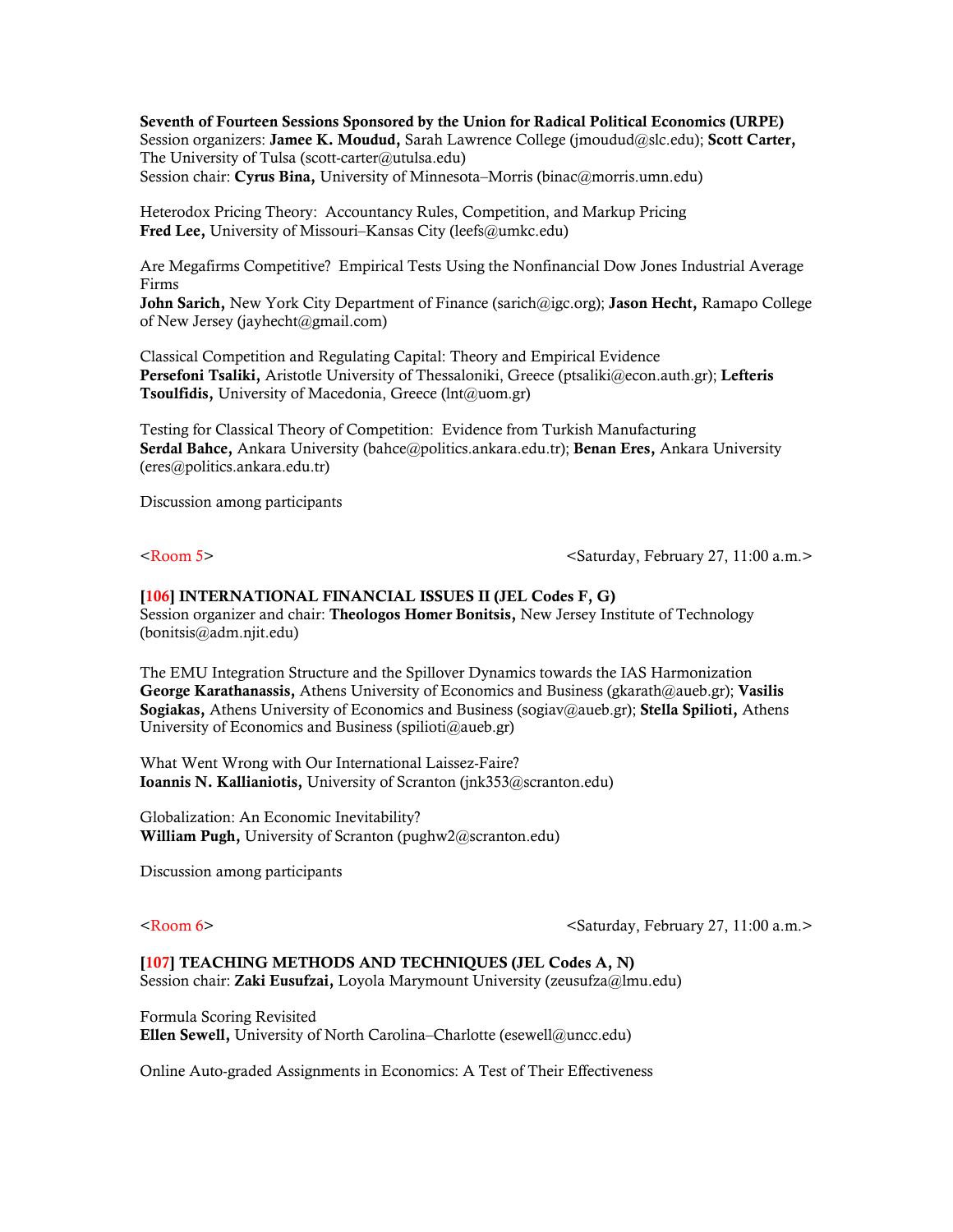Brendan Kennelly, National University of Ireland, Galway, and Lehigh University (brendan.kennelly@nuigalway.ie); John Considine, University College Cork; Darragh Flannery, University of Limerick

Comparative Advantage and the Real Exchange Rate: A Student-Friendly Approach Zaki Eusufzai, Loyola Marymount University (zeusufza@lmu.edu)

Student Choice in Topics: Does Allowing Students to Choose Applications Enhance Learning? James Barbour, Elon University (barbour@elon.edu)

Discussant: Douglas Grote (dfgrote@yahoo.com)

<Room 7>  $\leq$  a.m.>

# [108] MIGRATION AND INEQUALITY (JEL Code P) Session chair: Gabriel Mendoza-Pichardo, Universidad Nacional Autónoma de Mexico

The Dynamic Interaction between Migration and Inequality in a Model of Endogenous Economic Growth Roxana Idu, SUNY–Buffalo

The Effects of Economic Development on Migration: Evidence from Mexico in the Post-NAFTA Period Peter Schnabl, University of Delaware

Structural Change in the Mexican Economy, 1980–2008 Gabriel Mendoza-Pichardo, Universidad Nacional Autónoma de Mexico

Discussion among participants

<Room 8> <Saturday, February 27, 11:00 a.m.>

[109] ECONOMIC DEVELOPMENT OF AFRICA AND CENTRAL AMERICA (JEL Code O) Session chair: Kanybek Nur-tegin, Florida Atlantic University

HIV Infection and Condom Use in Sub-Saharan Africa Kpoti Kitissou, Binghamton University; Bong Joon Yoon, Binghamton University

Public Preferences for Decentralization: Investigating Household Willingness to Pay for Improved Water Services in Leon, Nicaragua William F. Vásquez, Fairfield University; Dina Franceschi, Fairfield University

Corporate Influence on the Determination of Macroeconomic Policy throughout South Africa's Transition Laura Ebert, Marist College

Discussants: Kelfala Kallon, University of Northern Colorado; Noha Emara, Rutgers University

<Room 9> <Saturday, February 27, 11:00 a.m.>

[110] APPEARANCES MAY BE DECEIVING (JEL Code J) Session chair: Melissa Groves, Towson University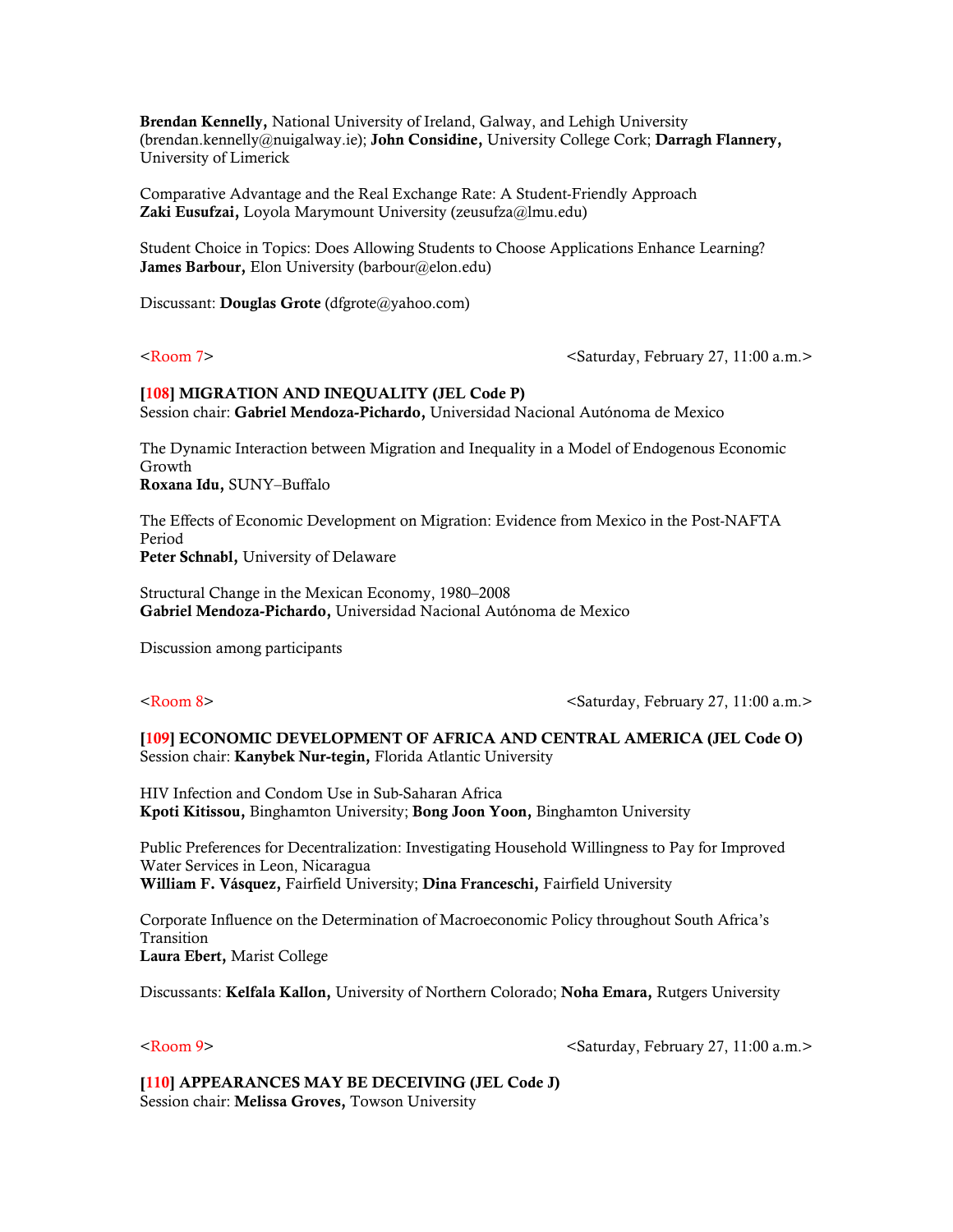Skin Tone, Facial Symmetry, and Wages: Evidence from NBA Free Agents David J. Berri, Southern Utah University; Jennifer VanGilder, Ursinus College

Do Ugly Criminals Receive Harsher Sentences? An Examination of Lookism in the Prison System Kelly Beck, Ursinus College; Jennifer VanGilder, Ursinus College

The Impact of Age, Sex, and Occupational Status on the Returns to Personality Melissa Groves, Towson University

Occupation Inflation in Household Surveys Jonathan D. Fisher, Litigation Analytics, Inc.; Christina Houseworth, Litigation Analytics, Inc.

Discussants: Nadia Doytch, University of New Haven; Hwei-Lin Chuang, National Tsing Hua University

<Room 10> <Saturday, February 27, 11:00 a.m.>

[111] GAME THEORY (JEL Code C) Session chair: Andrey Garnaev, Saint Petersburg State University

Information Policy in Tournaments with Sabotage Oliver Guertler, University of Cologne; Johannes Muenster, Free University Berlin; Petra Nieken, University Bonn

Game Theory, Vatican II, and Catholic Commitment Derek K. Yonai, Campbell University

Fish Wars: A Dynamic Game Andrey Garnaev, Saint Petersburg State University

Discussants: Raphaele Chappe, The New School for Social Research; Gilbert L. Skillman, Wesleyan University (gskillman@wesleyan.edu)

<Room 11> <Saturday, February 27, 11:00 a.m.>

[112] GOVERNMENT POLICY EFFECTS ON HEALTH CARE (JEL Code I) Session chair: Asia Sikora, Cornell University

The Financial and Ethical Issues of End-of-Life Care: Do Third-Party Payers Distort Rational Choices of Patients and Physicians? Murray Sabrin, Ramapo College of New Jersey

Obama Health-Care Reforms Khalid Mehtabdin, The College of Saint Rose (mehtabdk@strose.edu); Maria Catalano, The College of Saint Rose

The First Two Years of Medicare Part D: Consumer Demand, Beneficiary Learning, and Switching Costs Colleen Carey, Johns Hopkins University

Discussants: Susan Averett, Lafayette College (averetts@lafayette.edu); Jennifer Kohn, Drew University (jkohn@drew.edu)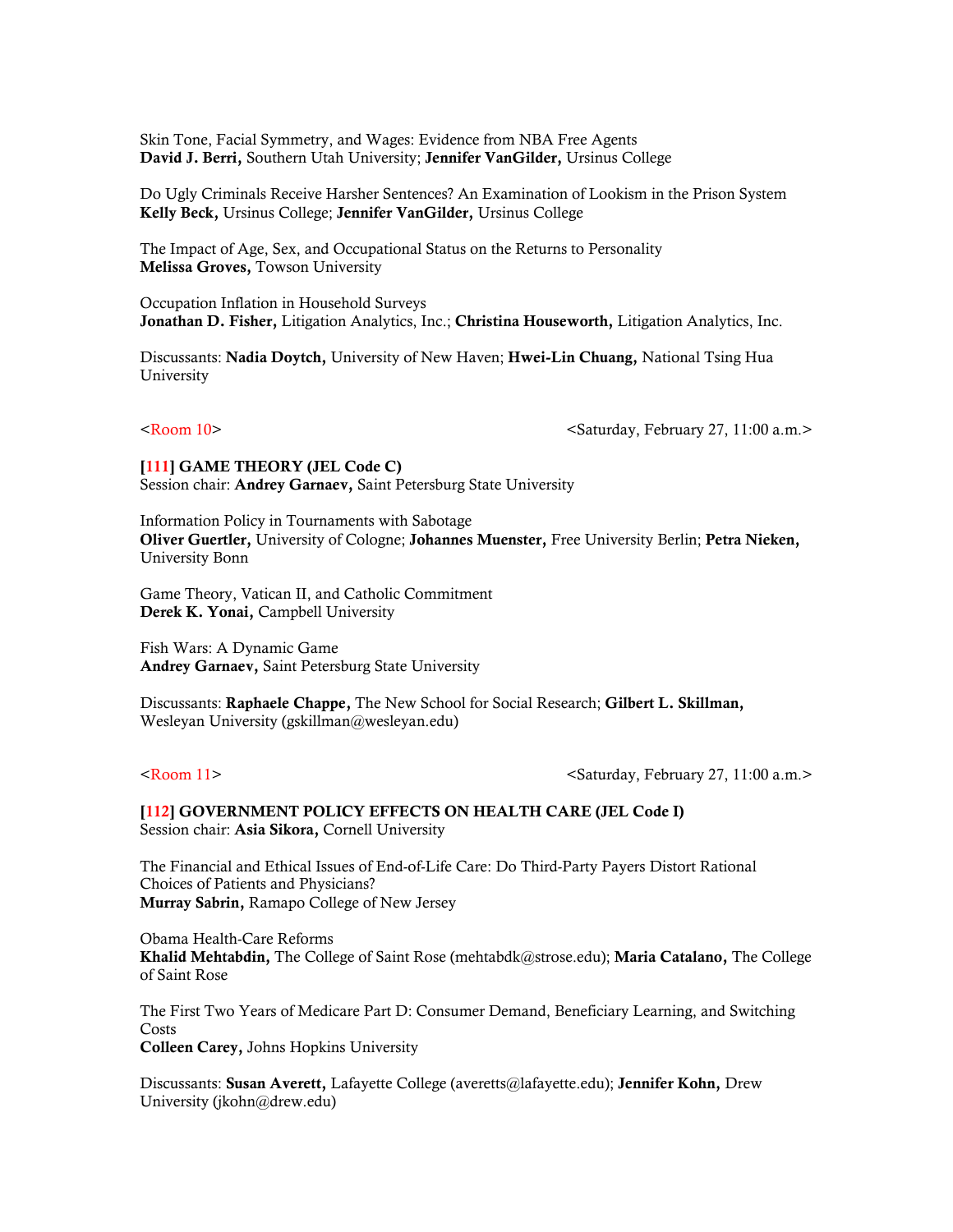## [113] BUSINESS CYCLES (JEL Codes E, F) Session chair: Sami Alpanda, Amherst College

Identifying the Role of Risk Shocks in the Business Cycle Using Stock-Price Data Sami Alpanda, Amherst College

Business Cycle and Corruption: Does the Bezzle Vary in Size with the Business Cycle? Omer Gokcekus, Seton Hall University; Yui Suzuki, Seton Hall University

Should We Expect Financial Globalization to Have Significant Effects on Business Cycles? Jens Iversen, University of Southern Denmark

Business Cycle and Inflation Volatility Impacts on Household and Financial-Institution Behavior Andre R. Neveu, James Madison University (neveuax@jmu.edu)

Discussion among participants

### <Room 13> <Saturday, February 27, 11:00 a.m.>

### [114] TRADE POLICY (JEL Code F)

Session chair: Veysel Avsar, Florida International University

Industrial Evidence on Partisan Trade Policy: Tariff vs. Antidumping Veysel Avsar, Florida International University

Trade Liberalization and the Adoption of Antidumping Laws in Developing Countries José-Daniel Reyes, Georgetown University

Cross-Sector Spillover Effects of Trade Liberalization Aleksandr Vashchilko, KIMEP (a\_vashchilko@hotmail.com)

Trade Openness and the Volatility of Output Phacharaphot Nuntramas, San Diego State University

Do the Trade Effects of EU Membership Overcome Corruption? Anca Voicu, Rollins College (avoicu@rollins.edu); Nicholas J. Horsewood, University of Birmingham

Discussants: Joao Macieira, Virginia Tech, Aleksandr Vashchilko, KIMEP (a\_vashchilko@hotmail.com)

<Room 14> <Saturday, February 27, 11:00 a.m.>

[115] WEATHER AND NATURAL RESOURCES (JEL Code G) Session chair: Jian Hu, Southern Methodist University

Does Weather Matter? Jian Hu, Southern Methodist University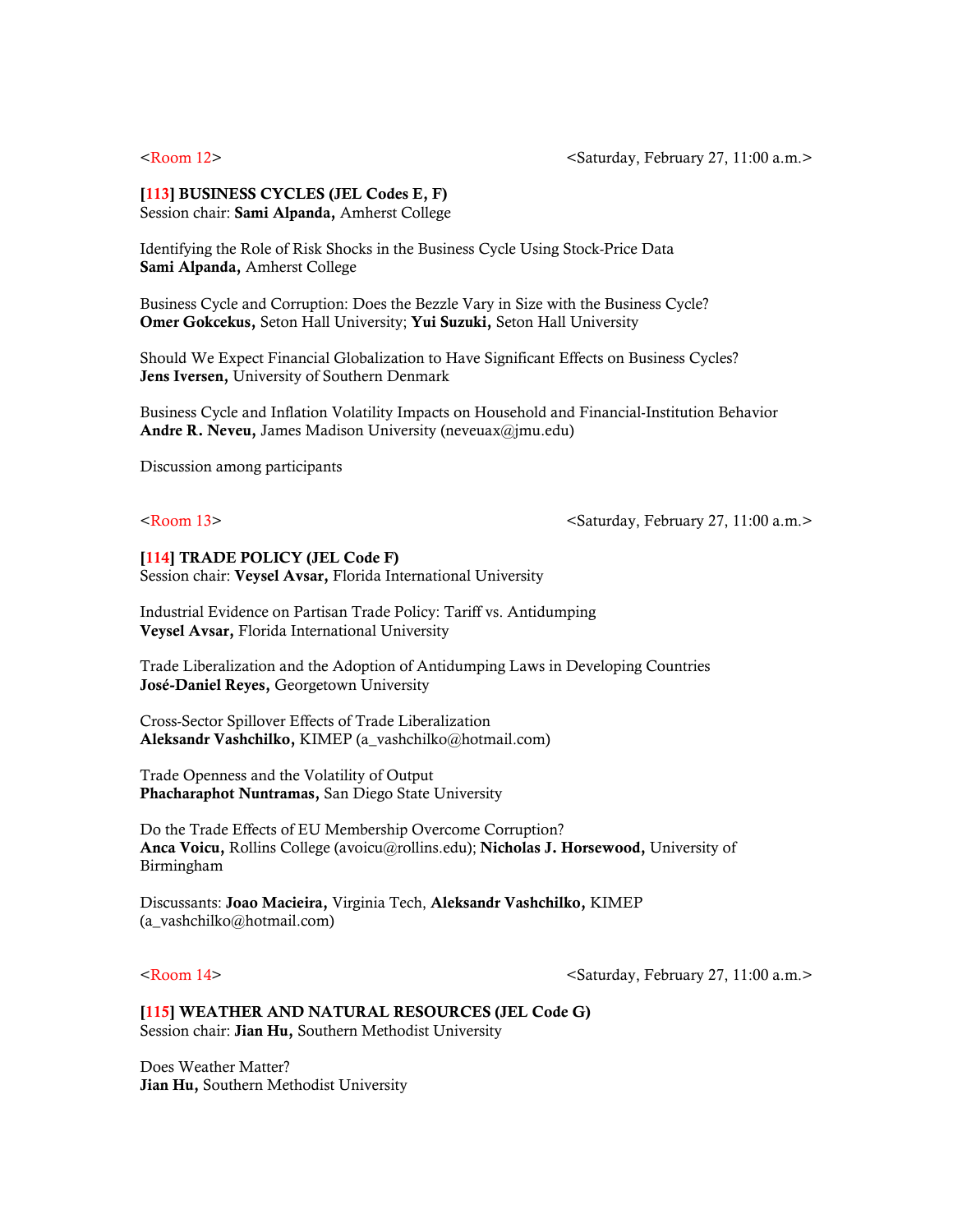EPA's Toxic-Release Inventory Program, Media Attention, and Analysts' Earnings Forecasts Liping Zheng, Drake University; Shrawantee Saha, University of New Hampshire

Property Values and Flood Risk: What Happens to Risk Premiums over Time? Okmyung Bin, East Carolina University; Craig E. Landry, East Carolina University

Discussant: Jeffrey R. Czajkowski, Austin College (jczajkowski@austincollege.edu)

<Room 17> <Saturday, February 27, 11:00 a.m.>

## [IPE6] UNDERGRADUATE STUDENT RESEARCH VI: ENVIRONMENT AND HEALTH II (JEL Code L) Sixth of Eleven Sessions Sponsored by Issues in Political Economy (IPE) Session organizers: Steve DeLoach and Tina Das, Elon University; Steve Greenlaw and Andrew Godburn, University of Mary Washington Session chair: Sarah Ball, University of Mary Washington

The Effects of Direct-to-Consumer Advertising on Drug Spending Maria Buenaventura, West Chester University

The Effects of Health Insurance on the Labor Market Melissa Hunter, Elon University

The Sociodemographic Factors Affecting Obesity Debra Zaun-Lokos, West Chester University

A Cost-Benefit Analysis of Orthopedic Care in Malawi Drea Dorrow, Elon University

Organic Food Prevalence and American Heart Health Jordan Christopher Stanley, Washington and Jefferson College

Discussants: Evan Warshaw, Skidmore College; Andrew Bryant, West Chester University; Johnathan Todd Williams, Washington and Jefferson College; Evthoxia Kyrousis, Keene State; Jason Kunkle, West Chester University

<Room with tables> <Saturday, February 27, 11:00 a.m.>

[116] FORENSIC ECONOMICS: BEST BUSINESS PRACTICES (JEL Code K) Third of Four Sessions Sponsored by the National Association of Forensic Economics (NAFE) Session organizers: David Schap, College of the Holy Cross (dschap@holycross.edu); Marc A. Weinstein, Team Economics, LLC (mweinstein@teameconomics.com) Session chair: Frank Tinari, Tinari Economics (ftinari@tinarieconomics.com)

Presenter: Frank Tinari, Tinari Economics (ftinari@tinarieconomics.com)

Panelists: **Rick R. Gaskins,** Gaskins Associates, PC ( $rrgaskins@aol.com$ ) David Rosenbaum, University of Nebraska–Lincoln (drosenbaum@unl.edu)

<Room 17> <Saturday, February 27, 12:45 p.m.>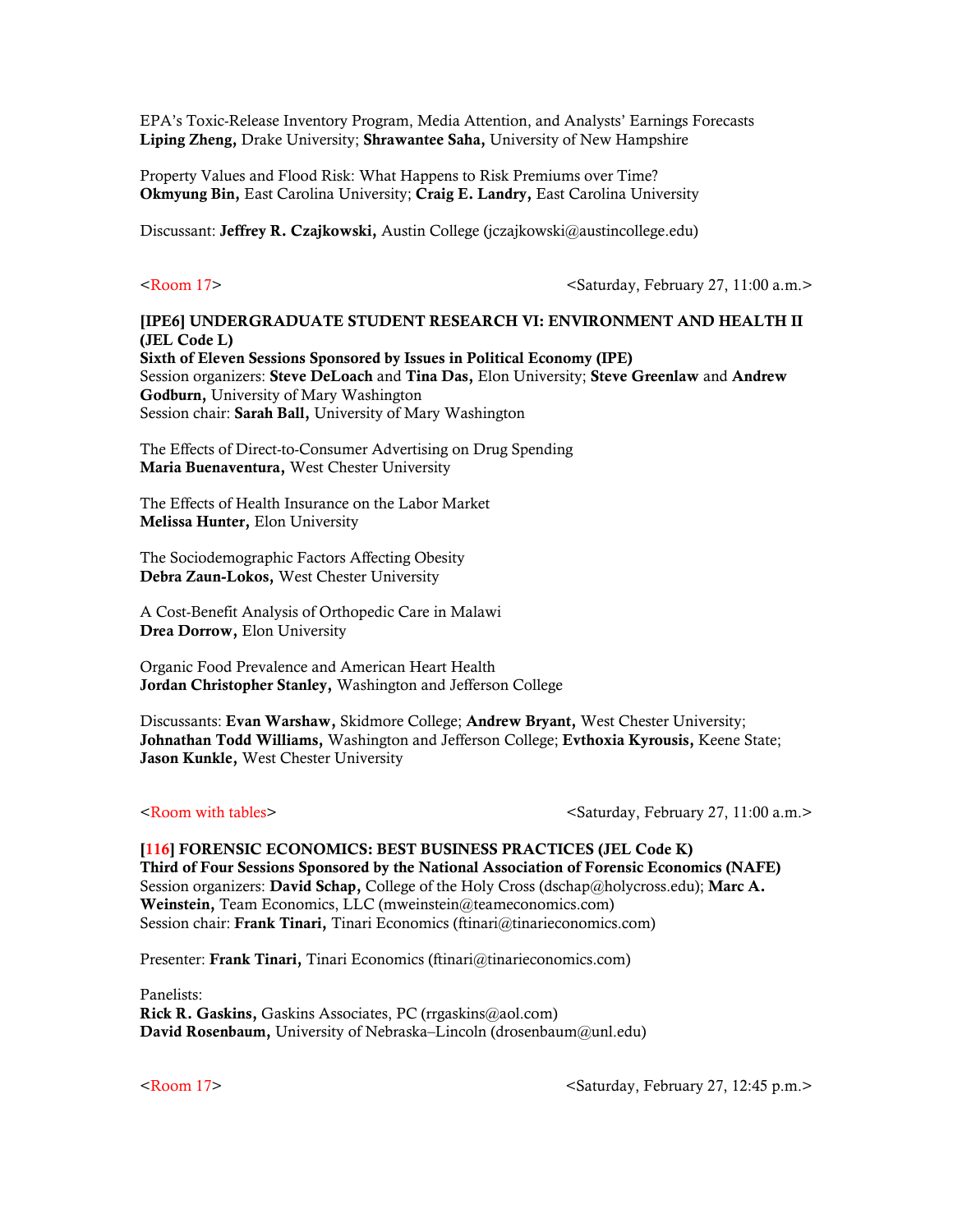### [IPE7] UNDERGRADUATE STUDENT RESEARCH VII: PRICES AND ECONOMIC THEORY (JEL Code D) Seventh of Eleven Sessions Sponsored by Issues in Political Economy (IPE)

Session organizers: Steve DeLoach and Tina Das, Elon University; Steve Greenlaw and Andrew Godburn, University of Mary Washington Session chair: Eleanor Graham Meacham, Elon University

Keynesian Economics and the Economics of Keynes Tom Augsburger, University of Northern Iowa

Exceptions to the Law of Demand Casey Hall, University of Northern Iowa

Do Cigarette Taxes Achieve the Desired Effects with the Presence of Smuggling? Jacob Bodoh, Keene State

Prices, Taxes, and Alcohol Consumption in Australia Alexandra Houseman, University of Northern Iowa

Discussants: Maria Buenaventura, West Chester University; James Barone, Keene State; Ryan Mahaffey, University of Northern Iowa; Martin Sarov, Saint Lawrence University

<Room 1> <Saturday, February 27, 2:00 p.m.>

# [117] CAPITAL AS POWER V: THE STATE OF CAPITAL (PART B) (JEL Codes P, D, H, N, G, F)

Fifth of Seven Sessions Sponsored by the Critical Mass Forum (http://www.yorku.ca/cmass/forum/) Session organizer: Jonathan Nitzan, York University (nitzan@yorku.ca) Session chair: Sandy Brian Hager, York University (sanha926@gmail.com)

On Capitalism and the Passions: The Case of State Terrorism in Argentina Joe Francis, London School of Economics and Political Science (joefrancis505@gmail.com)

Transnational Capital and American Power Sean Starrs, York University (sean.starrs@yahoo.ca)

Discussion among participants

<Room 2>  $\leq$   $\leq$   $\leq$   $\leq$   $\leq$   $\leq$   $\leq$   $\leq$   $\leq$   $\leq$   $\leq$   $\leq$   $\leq$   $\leq$   $\leq$   $\leq$   $\leq$   $\leq$   $\leq$   $\leq$   $\leq$   $\leq$   $\leq$   $\leq$   $\leq$   $\leq$   $\leq$   $\leq$   $\leq$   $\leq$   $\leq$   $\leq$   $\leq$   $\leq$   $\leq$   $\le$ 

## [118] A SUSTAINABLE FULL-EMPLOYMENT ECONOMY I (JEL Code Q)

Session organizer and chair: Mary Cleveland, Columbia University (mc2264@columbia.edu)

Making Jobs by Activating Wealth, Now and Sustainably Mason Gaffney, University of California–Riverside (m.gaffney@dslextreme.com)

Nascent Politics Toward a Steady State Economy Brian Czech, Virginia Tech (brianczech@steadystate.org)

Dissipative versus Prime Sustainability and Full Employment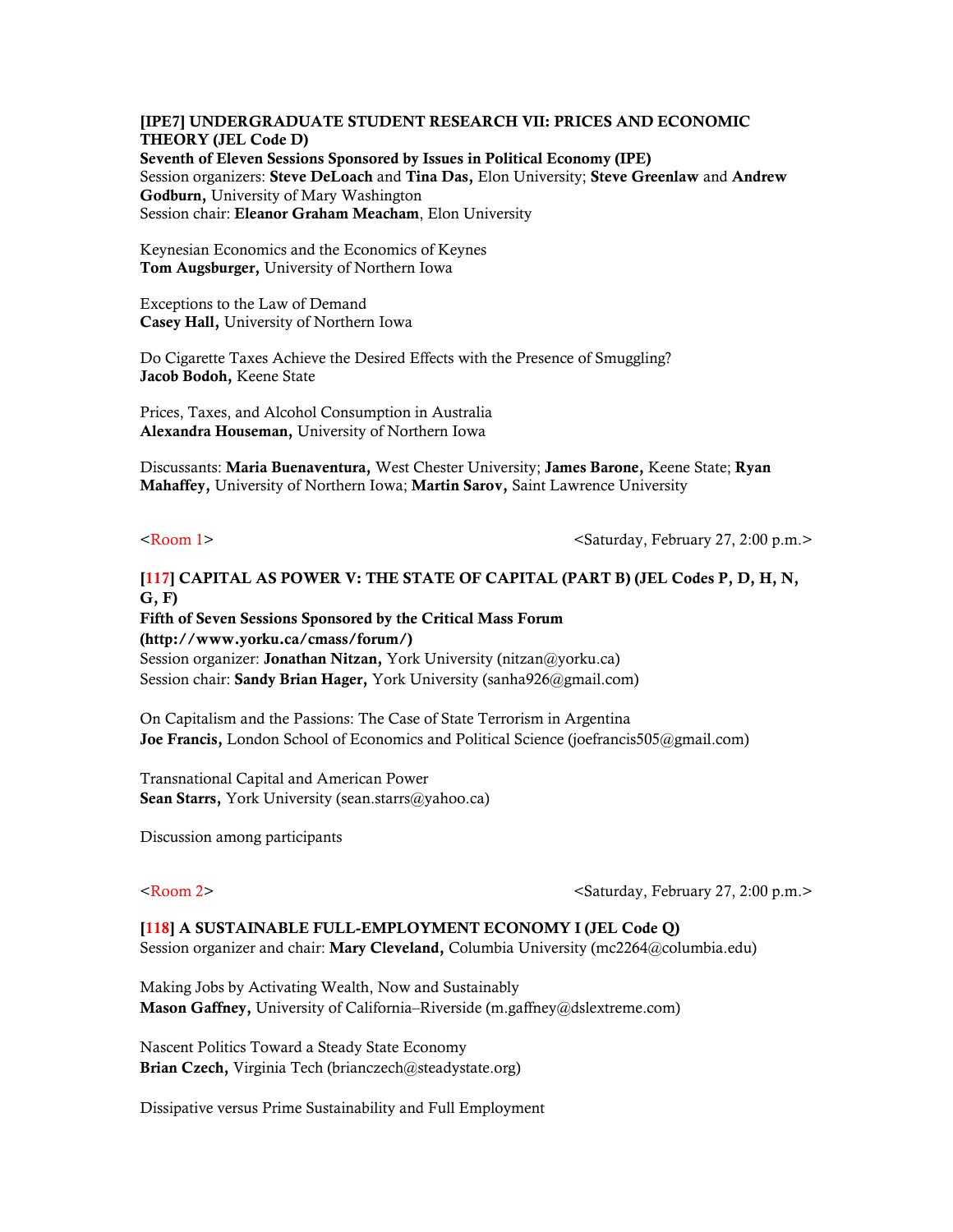Fred Foldvary, Santa Clara University (fred@foldvary.net)

Discussants: Fred Lee, University of Missouri–Kansas City, Editor, *American Journal of Economics and Sociology* (leefs@umkc.edu); Francis Peddle, Professor of Philosophy, Dominican University College (fpeddle@bellnet.ca)

<Room 3>  $\leq$ Saturday, February 27, 2:00 p.m. $>$ 

# [119] AGENT-BASED ECONOMICS: INTERNATIONAL ECONOMICS (JEL Codes C, F, G) Third of Four Sessions Sponsored by the NYC Computational Economics & Complexity Workshop (http://nyccompworkshop.org)

Session organizer: Jason Barr, Rutgers University–Newark (jmbarr@rutgers.edu) Session chair: Stephen Kinsella, University of Limerick (stephen.kinsella@ul.ie)

Simulating Financial Integration: A Stock-Flow Consistent Perspective **Stephen Kinsella, University of Limerick (stephen.kinsella@ul.ie)** 

Migration and Remittances: An Agent-Based Model Miriam Rehm, The New School for Social Research (rehmm151@newschool.edu)

Currency Crisis, Foreign Reserves Targets, and Debt Dynamics in Transition Economies Aleksandr V. Gevorkyan, The New School for Social Research (avgevorkyan@yahoo.com)

Simulating Shock in Small Rural Urban Economies Syed Ali Asjad Naqvi, The New School for Social Research (asjadnaqvi@gmail.com)

Discussant: Germán G. Creamer, Stevens Institute of Technology (gcreamer@stevens.edu)

<Room 4>  $\leq$ Saturday, February 27, 2:00 p.m.>

# [120] ON THE 50TH ANNIVERSARY OF PIERO SRAFFA'S *PRODUCTION OF COMMODITIES BY MEANS OF COMMODITIES* (JEL Code B)

Eighth of Fourteen Sessions Sponsored by the Union for Radical Political Economics (URPE) Session organizers: Matias Vernengo, University of Utah (vernengo@economics.utah.edu); Scott Carter, The University of Tulsa (scott-carter@utulsa.edu) Session chair: Matias Vernengo, University of Utah (vernengo@economics.utah.edu)

On the Discovery of the Standard Commodity: Sraffa, Marx, and the 'Corrected' Organic Composition of Capital (As Revealed through Archival Evidence) Scott Carter, The University of Tulsa (scott-carter@utulsa.edu)

Paragraph 44: Notes on Sraffa and the Money Rate of Interest Franklin Serrano, Universidade Federal do Rio de Janeiro (franklinserrano@gmail.com)

The Monetary Theory of Distribution and Exchange-Rate Determination Matias Vernengo, University of Utah (vernengo@economics.utah.edu)

Discussants: Gary Mongiovi, Saint John's University (mongiovg@stjohns.edu); William Darity, Duke University (william.darity@duke.edu); Harvey Gram, CUNY-Queens College (harvey.gram@qc.cuny.edu)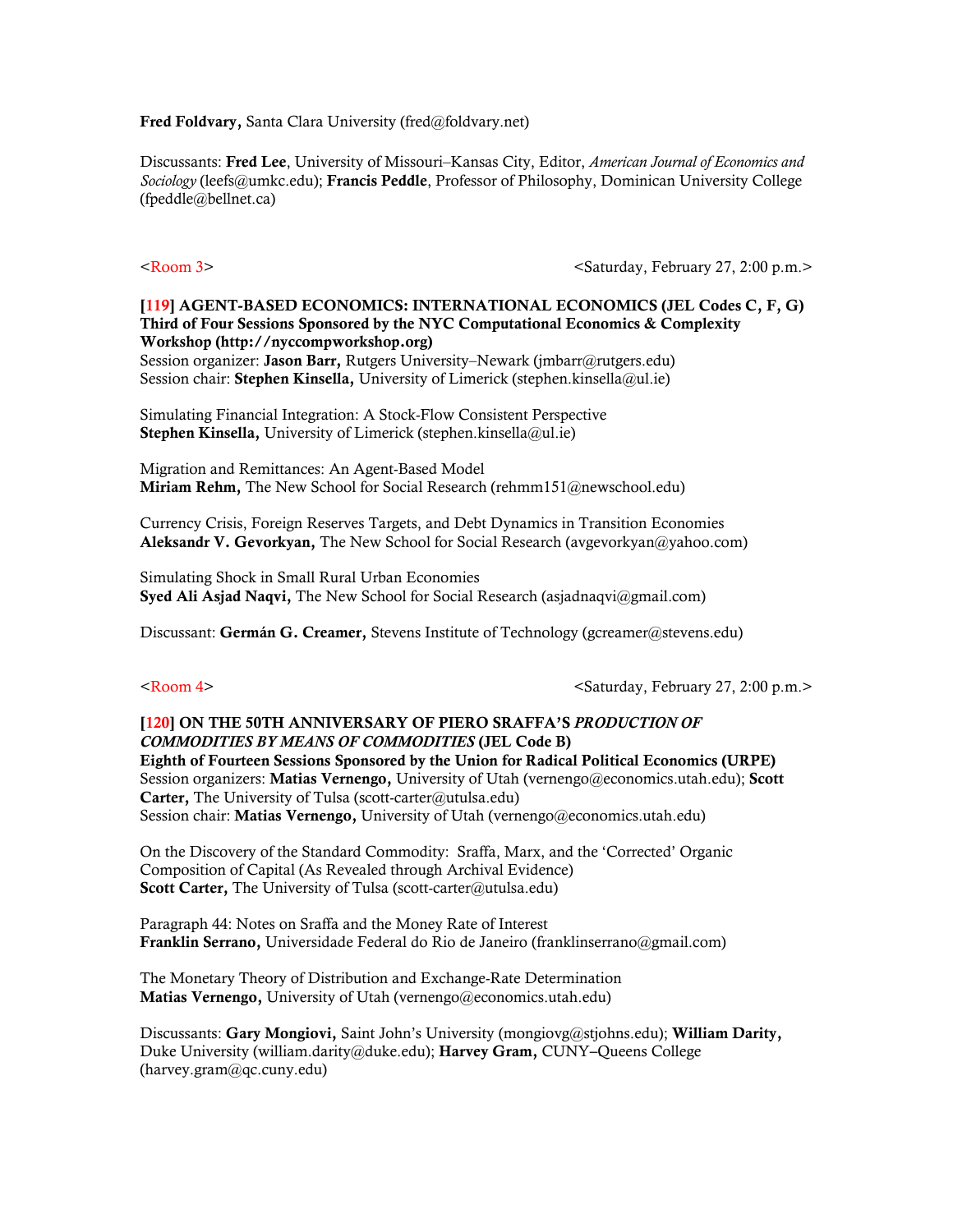# [121] INTERNATIONAL FINANCIAL ISSUES III (JEL Codes F, G)

Session organizer and chair: **Theologos Homer Bonitsis**, New Jersey Institute of Technology (bonitsis@adm.njit.edu)

The Microfinance of Households: Empirical Evidence Frank Raymond, Bellarmine University (fraymond@bellarmine.edu); Bradley Stevenson, Bellarmine University

Financial and Economic Stability in China at the End of the U.S. Great Moderation Elias C. Grivoyannis, Yeshiva University (grivoyan@yu.edu)

Is There a U.S. Dollar–Petroleum Price Nexus?

Theologos Homer Bonitsis, New Jersey Institute of Technology (bonitsis@adm.njit.edu) Farahmand Rezvani, Montclair State University (rezvanif@mail.montclair.edu)

Discussion among participants

<Room 6>  $\leq$   $\leq$   $\leq$   $\leq$   $\leq$   $\leq$   $\leq$   $\leq$   $\leq$   $\leq$   $\leq$   $\leq$   $\leq$   $\leq$   $\leq$   $\leq$   $\leq$   $\leq$   $\leq$   $\leq$   $\leq$   $\leq$   $\leq$   $\leq$   $\leq$   $\leq$   $\leq$   $\leq$   $\leq$   $\leq$   $\leq$   $\leq$   $\leq$   $\leq$   $\leq$   $\le$ 

## [122] CHALLENGES TO DEVELOPMENT POLICY IN AN HISTORICAL CONTEXT I (JEL Codes O, N, E, B)

Session organizers: Enrique Delamonica, UNICEF and Saint Peter's College (edelamonica@unicef.org); Jamee K. Moudud, Sarah Lawrence College (jmoudud@slc.edu); Esteban Pérez Caldentey, Economic Commission for Latin America and the Caribbean (ECLAC) (esteban.perez@cepal.org) Session chair: Jamee K. Moudud, Sarah Lawrence College (jmoudud@slc.edu)

The Monetary Thought of Raul Prebisch

Esteban Pérez Caldentey, Economic Commission for Latin America and the Caribbean (ECLAC) (esteban.perez@cepal.org)

Social Transformation, Industrialization, and Well-Being: A. Hirschman, G. Myrdal, and A. W. Lewis

Enrique Delamonica, UNICEF and Saint Peter's College (edelamonica@unicef.org)

Historicizing African Economic Development and Maldevelopment through the Works of Samir Amin

Karl Botchway, CUNY–New York City College of Technology (kbotchway@citytech.cuny.edu)

Discussants: Juan Alberto Vázquez Muñoz, Benemérita Universidad de Puebla, México (ecoalberto@prodigy.net.mx); Blanca Lilia Avendaño Vargas, Benemérita Universidad de Puebla, México (blav1105@hotmail.com)

<Room 7>  $\leq$   $\leq$   $\leq$   $\leq$   $\leq$   $\leq$   $\leq$   $\leq$   $\leq$   $\leq$   $\leq$   $\leq$   $\leq$   $\leq$   $\leq$   $\leq$   $\leq$   $\leq$   $\leq$   $\leq$   $\leq$   $\leq$   $\leq$   $\leq$   $\leq$   $\leq$   $\leq$   $\leq$   $\leq$   $\leq$   $\leq$   $\leq$   $\leq$   $\leq$   $\leq$   $\le$ 

# [123] HIGHER EDUCATION: ECONOMETRICS OF PERFORMANCE, DEMAND AND ADMISSIONS (JEL Code A)

Session chair: **Suhui Li**, Lehigh University (sul207@lehigh.edu)

Evaluation of Instructors' Performance on Teaching: Stochastic Frontier-Model Approach **Myungsup Kim, University of North Texas (mkim@unt.edu)**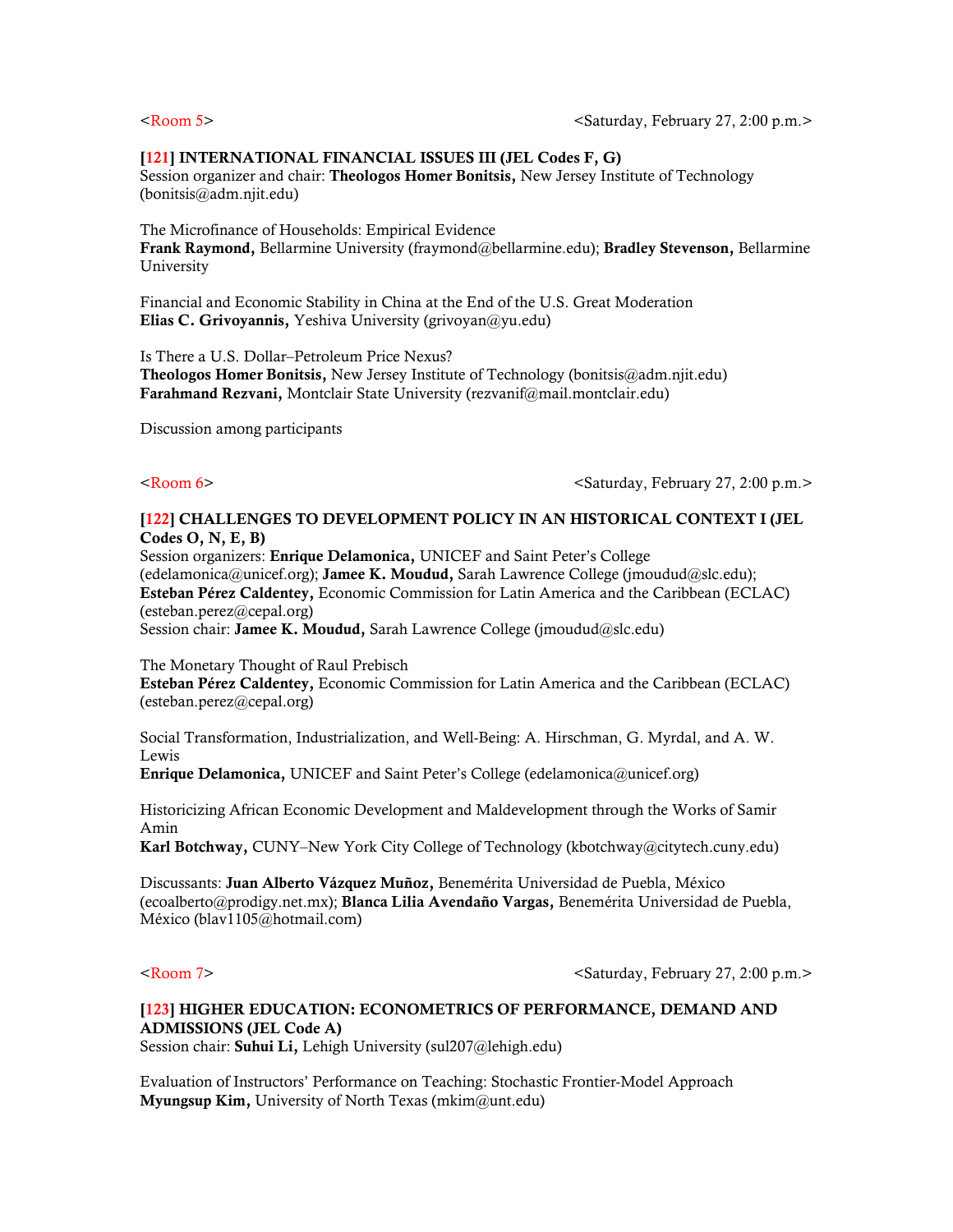An Analysis of Demand for Higher Education: What Matters S. Gupta, Saint Thomas University (sgupta@stu.edu); J. A. Villamil, Saint Thomas University

Contact Matters: The Signaling Behavior in College Admission James Dearden, Lehigh University; Suhui Li, Lehigh University (sul207@lehigh.edu); Chad Meyerhoefer, Lehigh University

Discussant: Myungsup Kim, University of North Texas (mkim $@$ unt.edu)

<Room 8>  $\leq$   $\leq$   $\leq$   $\leq$   $\leq$   $\leq$   $\leq$   $\leq$   $\leq$   $\leq$   $\leq$   $\leq$   $\leq$   $\leq$   $\leq$   $\leq$   $\leq$   $\leq$   $\leq$   $\leq$   $\leq$   $\leq$   $\leq$   $\leq$   $\leq$   $\leq$   $\leq$   $\leq$   $\leq$   $\leq$   $\leq$   $\leq$   $\leq$   $\leq$   $\leq$   $\le$ 

[124] ENERGY TOPICS (JEL Codes Q, N) Session chair: Stephen DeLoach, Elon University

The American Carpool Makes a Comeback? Stephen DeLoach, Elon University; Thomas Tiemann, Elon University

Price Dynamics in Energy Markets: Natural Gas and Crude Oil Prices Aysegul Ates, Akdeniz University; Jui-Chi Huang, Pennsylvania State University–Berks

Price Smoothing and Consumer Rationality in Energy Markets Mark S. LeClair, Fairfield University

Discussant: Martina Vidovic, Rollins College

<Room 9>  $\leq$   $\leq$   $\leq$   $\leq$   $\leq$   $\leq$   $\leq$   $\leq$   $\leq$   $\leq$   $\leq$   $\leq$   $\leq$   $\leq$   $\leq$   $\leq$   $\leq$   $\leq$   $\leq$   $\leq$   $\leq$   $\leq$   $\leq$   $\leq$   $\leq$   $\leq$   $\leq$   $\leq$   $\leq$   $\leq$   $\leq$   $\leq$   $\leq$   $\leq$   $\leq$   $\le$ 

[125] LABOR MARKET ANALYSES (JEL Code J) Session chair: Nadia Doytch, University of New Haven

Centralized Wage Setting and Labor-Market Policies: The Nordic Model Case Francesco Vona, University of Rome; Luca Zamparelli, University of Rome

Profit Sharing, Productivity, and Growth in a Kaleckian Dynamic Model Gilberto Tadeu Lima, University of São Paulo, Brazil

Employment Effects of Mergers and Acquisitions: Dynamic Panel Estimation Nadia Doytch, University of New Haven

Collusion at the Non-binding Minimum Wage: An Automatic Stabilizer? Natalya Shelkova, Guilford College

Discussant: Jonathan Fisher, Litigation Analytics, Inc.

<Room 10> <Saturday, February 27, 2:00 p.m.>

# [126] LABOR (JEL Code C) Session chair: Eduardo Rodriguez-Oreggia, ITESM

Unobserved Worker Quality and the Inter-industry Wage Differential Suqin Ge, Virginia Tech; Joao Macieira, Virginia Tech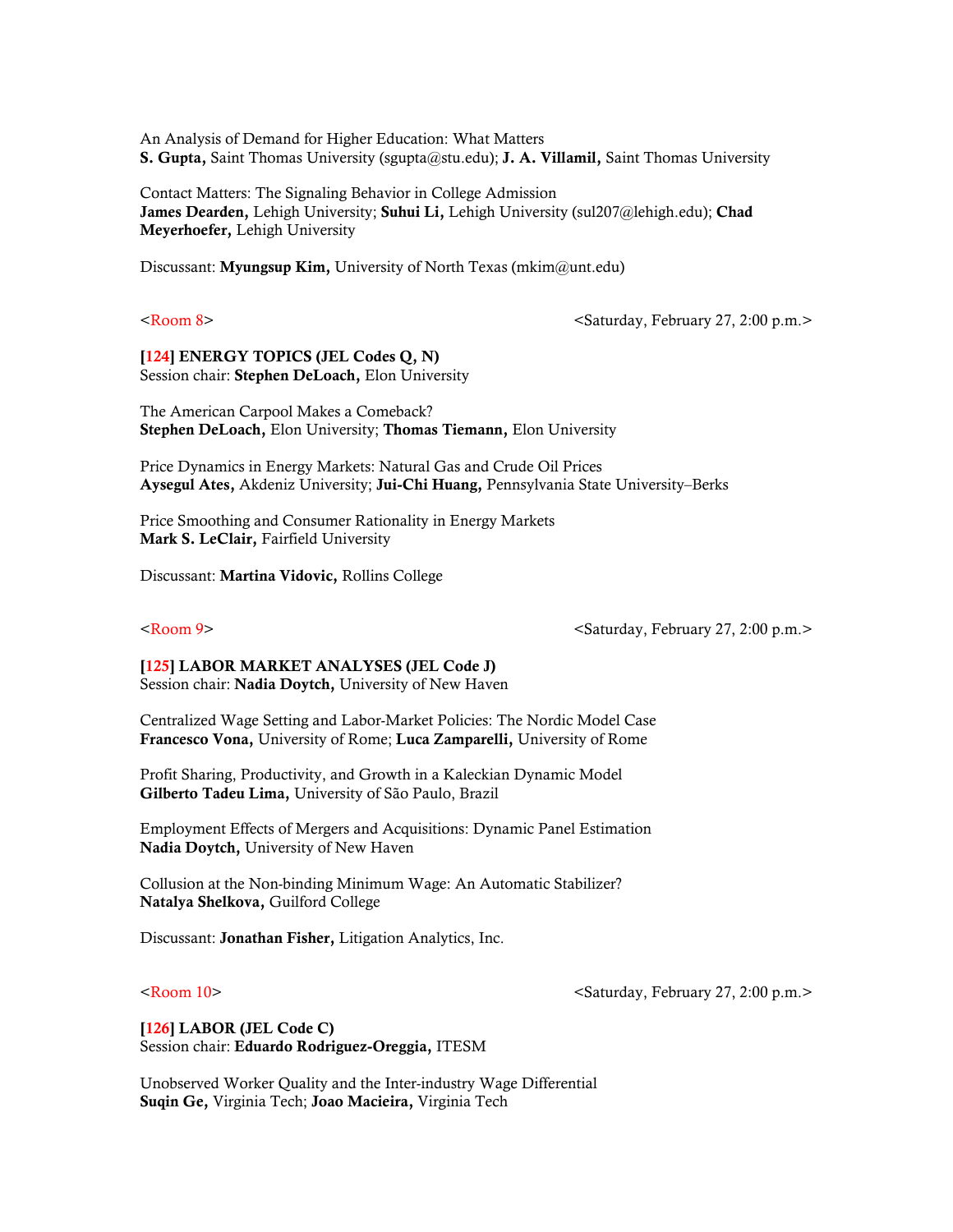An Entropy Analysis of the Earned Income Distribution Markus P. A. Schneider, University of Denver (markus.schneider@du.edu)

Hurricanes and Returns to Skills: A Difference-in-Difference Approach for Mexico Eduardo Rodriguez-Oreggia, ITESM

Educational Attainment in Successive Generations Using a Copula Approach Junyi Zhu, Stony Brook University

Travels of a Carver in Medieval Catalonia James Barbour, Elon University ([barbour@elon.edu\)](mailto:barbour@elon.edu)

Discussion among participants

<Room 11> <Saturday, February 27, 2:00 p.m.>

[127] GAME-THEORY APPLICATIONS (JEL Code C) Session chair: Yijuan Chen, Australian National University

Competing Projects in the Signaling Game of Charitable Giving Emina Cardamone, Temple University

Why Are Health-Care Report Cards So Bad (Good)? Yijuan Chen, Australian National University

Contests with Sore Losers Nicholas Shunda, University of Redlands

Discussants: Andrew Samuel, Loyola University–Maryland (asamuel@loyola.edu); Roger A. McCain, Drexel University (mccainra@drexel.edu)

<Room 12> <Saturday, February 27, 2:00 p.m.>

### [128] EXCHANGE RATES AND ECONOMIC PERFORMANCE (JEL Code E) Session chair: John J. Heim, Rensselaer Polytechnic Institute

Sudden Stop and the Real Exchange Rate in Hong Kong: A Two-Sector Neoclassical Framework Amaia Iza, Universidad del Pais Vasco; Paulina Etxeberria Garaigorta, Universidad del Pais Vasco

Do Declining Exchange Rates Help the U.S. Economy? John J. Heim, Rensselaer Polytechnic Institute

Learning about Constant versus Decreasing Gain in a Simple Model of Exchange Rate Olena Kostyshyna, Portland State University

The Impulse Response of the U.S. Dollar to Money Innovation Christopher E. S. Warburton, John Jay College of Criminal Justice

Discussant: Michael D. Bauer, University of California–San Diego

<Room 13> <Saturday, February 27, 2:00 p.m.>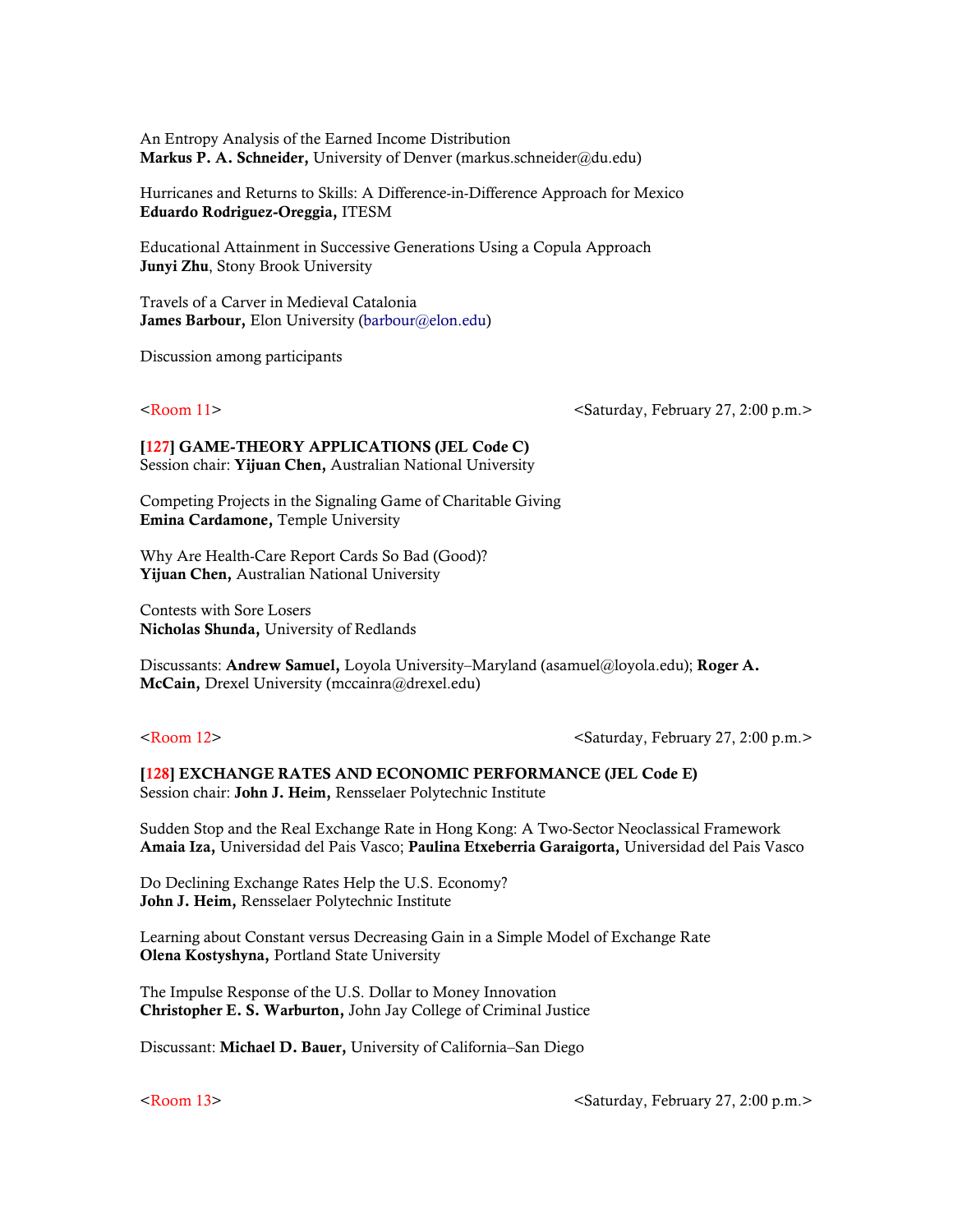### [129] DETERMINANTS OF TRADE (JEL Code F)

Session chair: Young Cheol Jung, University of New Brunswick

The Sustainability of the U.S. Trade Deficit and the Dollar Young Cheol Jung, University of New Brunswick

Trade Elasticities in the Distance Puzzle Elizaveta Archanskaia, OFCE/SciencesPo; Guillaume Daudin, Lille-I (EQUIPPe) and OFCE/SciencesPo

History, Culture, and Trade: A Dynamic Gravity Approach Douglas L. Campbell, University of California–Davis

Domestic Competition and the Propensity to Export: An Inverted U-Shaped Relationship Yonghun Jung, SUNY–Buffalo

Discussant: Ben Li, University of Colorado–Boulder

 $\leq$ Room 14>  $\leq$ Saturday, February 27, 2:00 p.m. $>$ 

[130] PRICING, CONSUMPTION, SAVINGS, AND EMPLOYMENT (JEL Code E) Session chair: Miguel Casares, Universidad Publica de Navarra

Consumption, Wealth, Stock and Government Bond Returns: International Evidence António Afonso, ECB and ISEG/UTL; Ricardo Sousa, University of Minho

A New Keynesian Analysis of Industrial Employment Fluctuations Miguel Casares, Universidad Publica de Navarra

Household Wealth and the Stock Market and Housing Bubbles: Evidence from the Survey of Consumer Finances, 1989–2007 Jaime Acosta, Rice University; John Diamond, Baker Institute for Public Policy

Reaffirming Keynes's Concept of Involuntary Unemployment Ingrid Rima, Temple University (irima@aol.com)

Pricing Externalities Nicolaus Tideman, Virginia Tech; Florenz Plassmann, Binghamton University & NSF

Discussant: Marwa Hassan, CUNY–Graduate Center

<Room 17> <Saturday, February 27, 2:00 p.m.>

[IPE8] UNDERGRADUATE STUDENT RESEARCH VIII: ATHLETICS (JEL Code J) Eighth of Eleven Sessions Sponsored by Issues in Political Economy (IPE) Session organizers: Steve DeLoach and Tina Das, Elon University; Steve Greenlaw and Andrew Godburn, University of Mary Washington Session chair: Melissa Hunter, Elon University

Does Athletic Success and Participation Affect Alumni Donations Ryan Mahaffey, University of Northern Iowa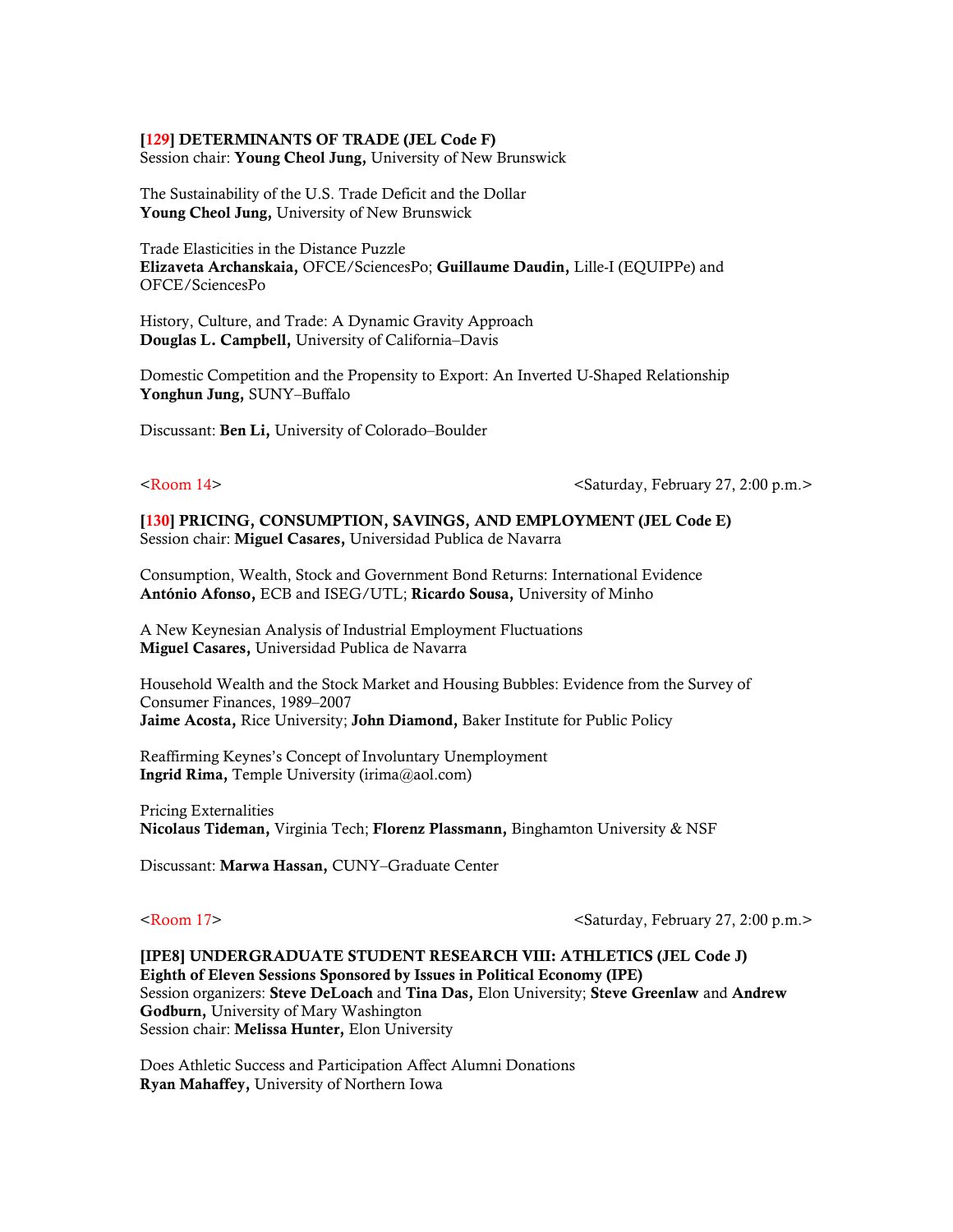Unveiling the Olympic-Bidding Process Eleanor Graham Meacham, Elon University

Price Determinants of NFL Tickets in eBay Auctions Andrew Bryant, West Chester University

Salary Dispersion and Baseball Statistics Affecting Team Winning Percentage in Major League Baseball James Barone, Keene State

Expectations for the Demand for Skiing in New Hampshire Laura Demanche, Keene State

Discussants: Jordan Christopher Stanley, Washington and Jefferson College; Debra Zaun-Lokos, West Chester University; Drea Dorrow, Elon University; Nicholas Fett, West Chester University; Jeanine Racioppo, Manhattanville College

<Room with tables>  $\leq$ Saturday, February 27, 2:00 p.m.>

# [131] CALCULATING DAMAGES UNDER PENNSYLVANIA'S PAIRED WRONGFUL-DEATH AND SURVIVAL-ACTION STATUTES (JEL Code K)

Fourth of Four Sessions Sponsored by the National Association of Forensic Economics (NAFE) Session organizers: David Schap, College of the Holy Cross (dschap@holycross.edu); Marc A. Weinstein, Team Economics, LLC (mweinstein@teameconomics.com); Thomas R. Ireland, University of Missouri–St. Louis (ireland@umsl.edu) Session chair: Thomas R. Ireland, University of Missouri-St. Louis (ireland@umsl.edu)

Panelists:

Donal Kirwan, Forensic Human Resources (forensichr@verizon.net) Matthew Marlin, Duquesne University (marlin@duq.edu) James D. Rodgers, Pennsylvania State Universit*y* (jdr@psu.edu) Robert J. Thornton, Lehigh University (rjt1@lehigh.edu) Jeroen Walstra, Cohen and Walstra (jwalstra@pointpark.edu)

<Large Ballroom>  $\leq$  Saturday, February 27, 2:00 p.m.>

# [131A] BETTER LIVING THROUGH ECONOMICS: CASE STUDIES OF HOW ECONOMIC ANALYSIS AND ECONOMISTS CHANGED IMPORTANT U.S. POLICIES (JEL Code A)

Session organizer, chair, and presenter: John Siegfried, Vanderbilt University (john.siegfried@vanderbilt.edu)

*Better Living through Economics* was published by Harvard University Press in January 2010. It contains twelve case studies that demonstrate how economic research has improved welfare over the past half century by influencing such public policy decisions as devising auctions for allocating spectrum rights to cell phone providers in the 1990s, building the foundation for eliminating the military draft in favor of an all-volunteer army in 1973, passing the Earned Income Tax Credit in 1975, deregulating airlines in 1978, adopting the welfare-to-work reforms during the Clinton administration, and implementing the Pension Reform Act of 2006 that allowed employers to automatically enroll employees in a 401(k).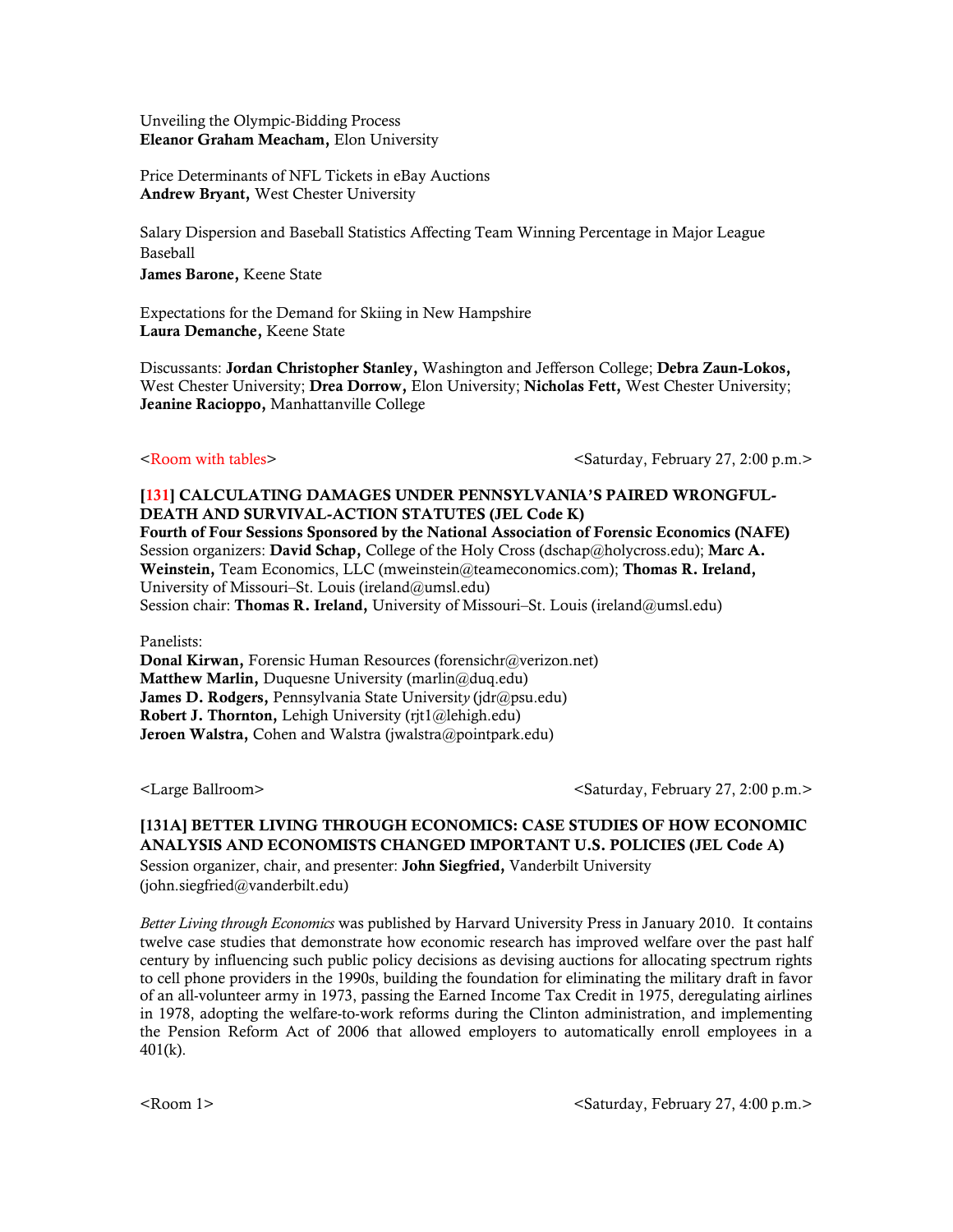[132] EXAMINING ECONOMIC WELL-BEING OF HOUSEHOLDS AND FAMILIES: WHAT CAN BE LEARNED FROM NATIONAL SURVEY DATA (JEL Codes D, J, C)

Session organizers: **John J. Hisnanick**, U.S. Census Bureau (john.j.hisnanick@census.gov); Kathleen S. Short, U.S. Census Bureau (kathleen.s.short@census.gov) Session chair: John J. Hisnanick, U.S. Census Bureau (john.j.hisnanick@census.gov)

Child-Care Choices, Family Income, and Mom's Employment: What Can We Learn from the 2004 SIPP Panel?

Daniel J. Perez-Lopez, U.S. Census Bureau (daniel.perez-lopez@census.gov); John J. Hisnanick, U.S. Census Bureau (john.j.hisnanick@census.gov); Lyndia L. Laughlin, U.S. Census Bureau (lyndia.l.laughlin@census.gov)

Poverty Transitions Given Transitory Expenditures and Child-Care Costs Sharon I. O'Donnell, U.S. Census Bureau (sharon.i.odonnell@census.gov)

Longitudinal Analysis of Labor-Market Performance of the Working Poor Marina S. Vornovytskyy, U.S. Census Bureau (marina.s.vornovytskyy@census.gov)

Social Learning in Job Choice and Residential Location Choice Graton M. Gathright, U.S. Census Bureau (graton.m.gathright@census.gov)

Discussants: Sharon I. O'Donnell, U.S. Census Bureau (sharon.i.odonnell@census.gov); John J. Hisnanick, U.S. Census Bureau (john.j.hisnanick@census.gov); Robin J. Anderson, U.S. Census Bureau (robin.j.anderson@census.gov); Kathleen S. Short, U.S. Census Bureau (kathleen.s.short@census.gov)

<Room 2>  $\leq$   $\leq$   $\leq$   $\leq$   $\leq$   $\leq$   $\leq$   $\leq$   $\leq$   $\leq$   $\leq$   $\leq$   $\leq$   $\leq$   $\leq$   $\leq$   $\leq$   $\leq$   $\leq$   $\leq$   $\leq$   $\leq$   $\leq$   $\leq$   $\leq$   $\leq$   $\leq$   $\leq$   $\leq$   $\leq$   $\leq$   $\leq$   $\leq$   $\leq$   $\leq$   $\le$ 

# [133] ON INDUSTRIAL ORGANIZATION: PATENT-LITIGATION INSURANCE, BANK DEPOSIT MARKET, AND A LA CARTE REGULATION (JEL Codes L, H) Second of Three Sessions Sponsored by the Society for the Advancement of Behavioral Economics (SABE)

Session organizer and chair: Bijou Yang Lester, Drexel University (lesterby@drexel.edu)

Patent-Litigation Insurance in the Presence of Asymmetric Information Anne Duchene, Drexel University (anne.duchene@drexel.edu)

Entry and Social Inefficiencies in the Bank-Deposit Market Mian Dai, Drexel University (miandai@gmail.com); Yuan Yuan, Drexel University (ryan.yuan@drexel.edu)

Bundling, a la Carte Pricing, and Vertical Bargaining in a Two-Sided Model: A Numerical Approach Minghua Chen, Drexel University (mc429@drexel.edu) Konstantinos Serfes, Drexel University (ks346@drexel.edu)

Discussants: Mian Dai, Drexel University (miandai@gmail.com); Minghua Chen, Drexel University (mc429@drexel.edu); Anne Duchene, Drexel University (anne.duchene@drexel.edu)

<Room 3>  $\leq$ Saturday, February 27, 4:00 p.m.>

[134] AGENT-BASED ECONOMICS: FINANCE (JEL Codes C, G) Fourth of Four Sessions Sponsored by the NYC Computational Economics & Complexity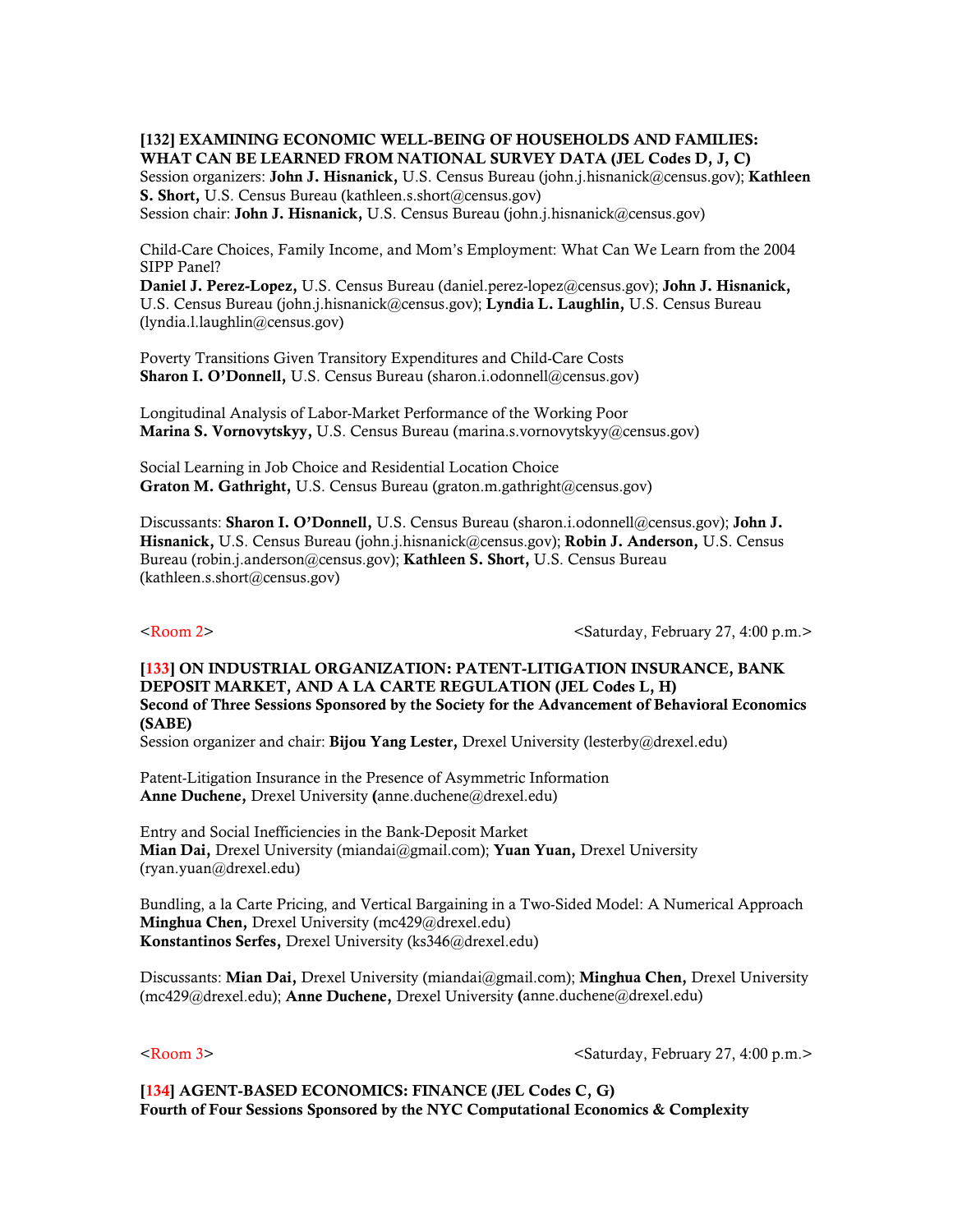### Workshop (http://nyccompworkshop.org)

Session organizer and chair: Leanne Usher, CUNY-Queens College (leanne.ussher@qc.cuny.edu)

Agent-Based Models with Zero Intelligence and Balance-Sheet Constraints Leanne Usher, CUNY–Queens College (leanne.ussher@qc.cuny.edu)

Linking Data Quality and Risk: A Boosting Approach Germán G. Creamer, Stevens Institute of Technology (gcreamer@stevens.edu)

Short-Selling Constraints and Their Effects on Market Efficiency Björn-Christopher Witte, Bamberg University, Germany (bjoern-christopher.witte@unibamberg.de); Christopher Kah, Bamberg University, Germany (christopher.s.kah@gmail.com)

Discussion among participants

<Room 4>  $\leq$  <Room 4>  $\leq$   $\leq$   $\leq$   $\leq$   $\leq$   $\leq$   $\leq$   $\leq$   $\leq$   $\leq$   $\leq$   $\leq$   $\leq$   $\leq$   $\leq$   $\leq$   $\leq$   $\leq$   $\leq$   $\leq$   $\leq$   $\leq$   $\leq$   $\leq$   $\leq$   $\leq$   $\leq$   $\leq$   $\leq$   $\leq$   $\leq$   $\leq$   $\leq$ 

[135] CENTRAL BANKING AND THE CURRENT FINANCIAL CRISIS (JEL Codes E, G) Ninth of Fourteen Sessions Sponsored by the Union for Radical Political Economics (URPE) Session organizer: Hasan Cömert, University of Massachusetts–Amherst (hcomert@gmail.com) Session chair: Deepankar Basu, University of Massachusetts–Amherst (dbasu@econs.umass.edu)

Central Banks in Chaotic Times Marc Lavoie, University of Ottawa (marc.lavoie@uottawa.ca)

Is This What a Credit Crisis Looks Like? J. W. Mason, University of Massachusetts–Amherst (jwmasonnyc@gmail.com)

Did the Fed Trigger the U.S. Financial Crisis of 2008? Hasan Cömert, University of Massachusetts–Amherst (hcomert@gmail.com)

Insuring Against Neighboring Crises: Contagion and the Reserve-Accumulation Decision by Latin American Central Banks Luis Daniel Rosero, University of Massachusetts–Amherst (luisrosero@gmail.com)

Discussants: Deepankar Basu, University of Massachusetts–Amherst (dbasu@econs.umass.edu); Mohamad Shaaf, University of Central Oklahoma (mshaaf@uco.edu); Marcelo Milan, University of Wisconsin–Parkside (milan@uwp.edu); Martin Rapetti (m.g.rapetti@gmail.com)

<Room 5> <Saturday, February 27, 4:00 p.m.>

[136] ISSUES ON THE CURRENT FINANCIAL CRISIS (JEL Codes F, G) Session organizer and chair: **Theologos Homer Bonitsis**, New Jersey Institute of Technology (bonitsis@adm.njit.edu)

The Current Financial Crisis Solution: The European Union and the United States Perspective Pellegrino Manfra, CUNY–Queensborough Community College (pmanfra@qcc.cuny.edu)

The Impact of the Subprime Financial Crisis on Latin America Luis Eduardo Rivera-Solis, Dowling College (riveral@dowling.edu)

Discussion among participants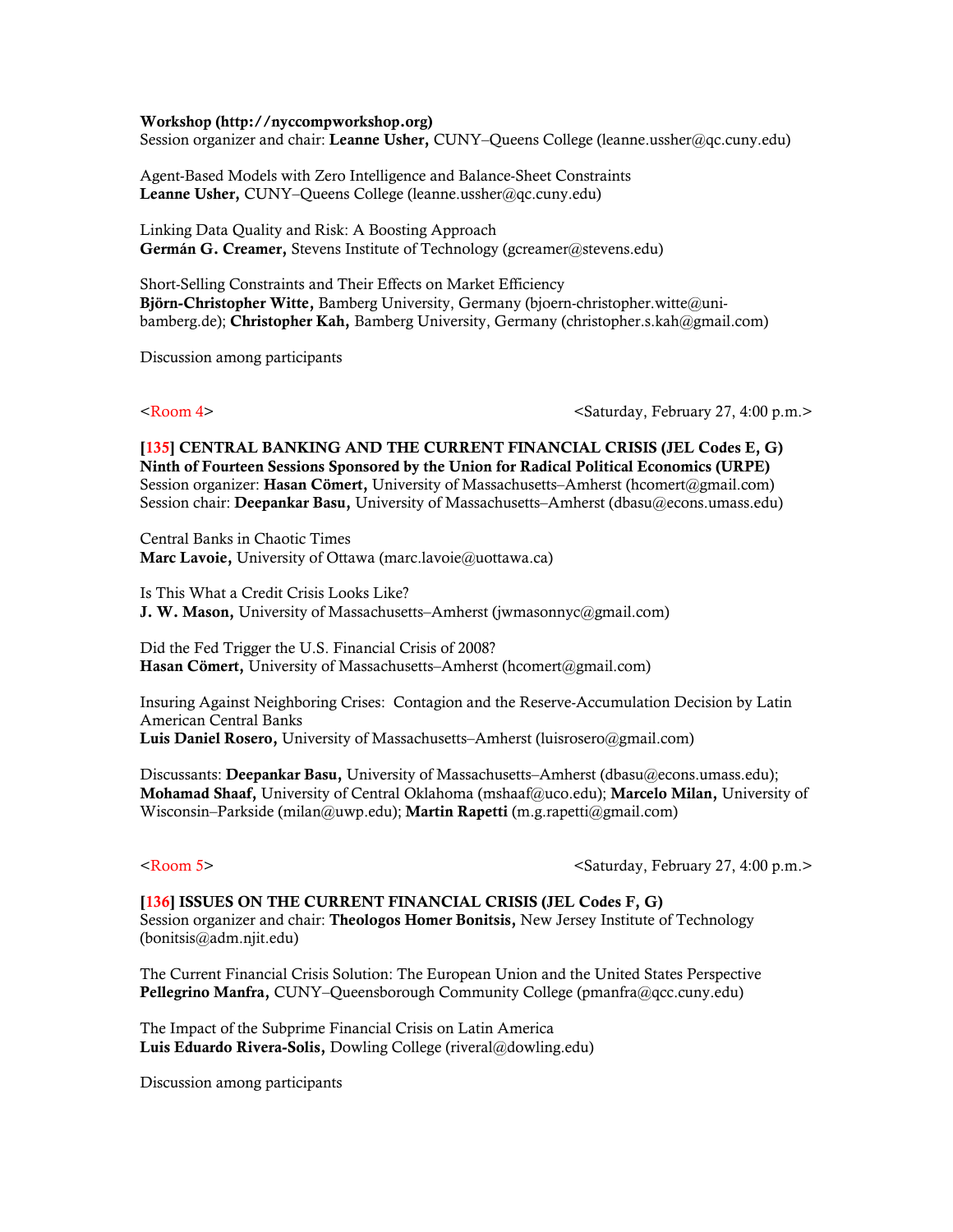## [137] CHALLENGES TO DEVELOPMENT POLICY IN AN HISTORICAL CONTEXT II (JEL Codes O, N, E, B)

Session organizers: Enrique Delamonica, UNICEF and Saint Peter's College (edelamonica@unicef.org); Jamee K. Moudud, Sarah Lawrence College (jmoudud@slc.edu); Esteban Pérez Caldentey, Economic Commission for Latin America and the Caribbean (ECLAC) (esteban.perez@cepal.org) Session chair: Enrique Delamonica, UNICEF (edelamonica@unicef.org)

How Finance Shaped the Patterns of Development of Latin American Economies in the  $19<sup>th</sup>$  and  $20<sup>th</sup>$ Centuries

Esteban Pérez Caldentey, Economic Commission for Latin America and the Caribbean (ECLAC) (esteban.perez@cepal.org); Matías Vernengo, University of Utah (vernengo@economics.utah.edu)

The Role of the State and Industrialization in the Writings of Ragnar Nurkse and P. C. Mahanalobis Jamee K. Moudud, Sarah Lawrence College (imoudud@slc.edu)

Capital Accumulation and Thirlwall´s Law: The Case of Mexico, 1950–2008 Ignacio Perrotini Hernández, Universidad Nacional Autónoma de México (UNAM) (iph@servidor.unam.mx); Blanca Lilia Avendaño Vargas, Benemérita Universidad de Puebla, México (blav1105@hotmail.com)

Discussants: Karl Botchway, CUNY–New York City College of Technology (kbotchway@citytech.cuny.edu)

<Room 7>  $\leq$   $\leq$   $\leq$   $\leq$   $\leq$   $\leq$   $\leq$   $\leq$   $\leq$   $\leq$   $\leq$   $\leq$   $\leq$   $\leq$   $\leq$   $\leq$   $\leq$   $\leq$   $\leq$   $\leq$   $\leq$   $\leq$   $\leq$   $\leq$   $\leq$   $\leq$   $\leq$   $\leq$   $\leq$   $\leq$   $\leq$   $\leq$   $\leq$   $\leq$   $\leq$   $\le$ 

# [138] DEVELOPING COUNTRIES: PRODUCTIVITY, RELOCATIONS, AND GROWTH (JEL Code P)

Session chair: Anna Wong, University of Chicago

Importing, Exporting, and Innovation in Developing Countries Murat Seker, World Bank

The Effect of Centripetal Tendencies on Output and Productivity Growth in Developing Countries: An Empirical Inquiry Kanybek Nur-tegin, Florida Atlantic University

Spatial Dynamics of Firm Relocation: Evidence from China Anna Wong, University of Chicago

Town vs. Country: Price Scissors and Investable Surplus in Poland Monika M. Advocate, Quinnipiac University Mohsen Fardmanesh, Temple University (v5087f@temple.edu)

Discussion among participants

<Room 8>  $\leq$   $\leq$   $\leq$   $\leq$   $\leq$   $\leq$   $\leq$   $\leq$   $\leq$   $\leq$   $\leq$   $\leq$   $\leq$   $\leq$   $\leq$   $\leq$   $\leq$   $\leq$   $\leq$   $\leq$   $\leq$   $\leq$   $\leq$   $\leq$   $\leq$   $\leq$   $\leq$   $\leq$   $\leq$   $\leq$   $\leq$   $\leq$   $\leq$   $\leq$   $\leq$   $\le$ 

[139] ENVIRONMENTAL REGULATIONS (JEL Code Q) Session chair: Martina Vidovic, Rollins College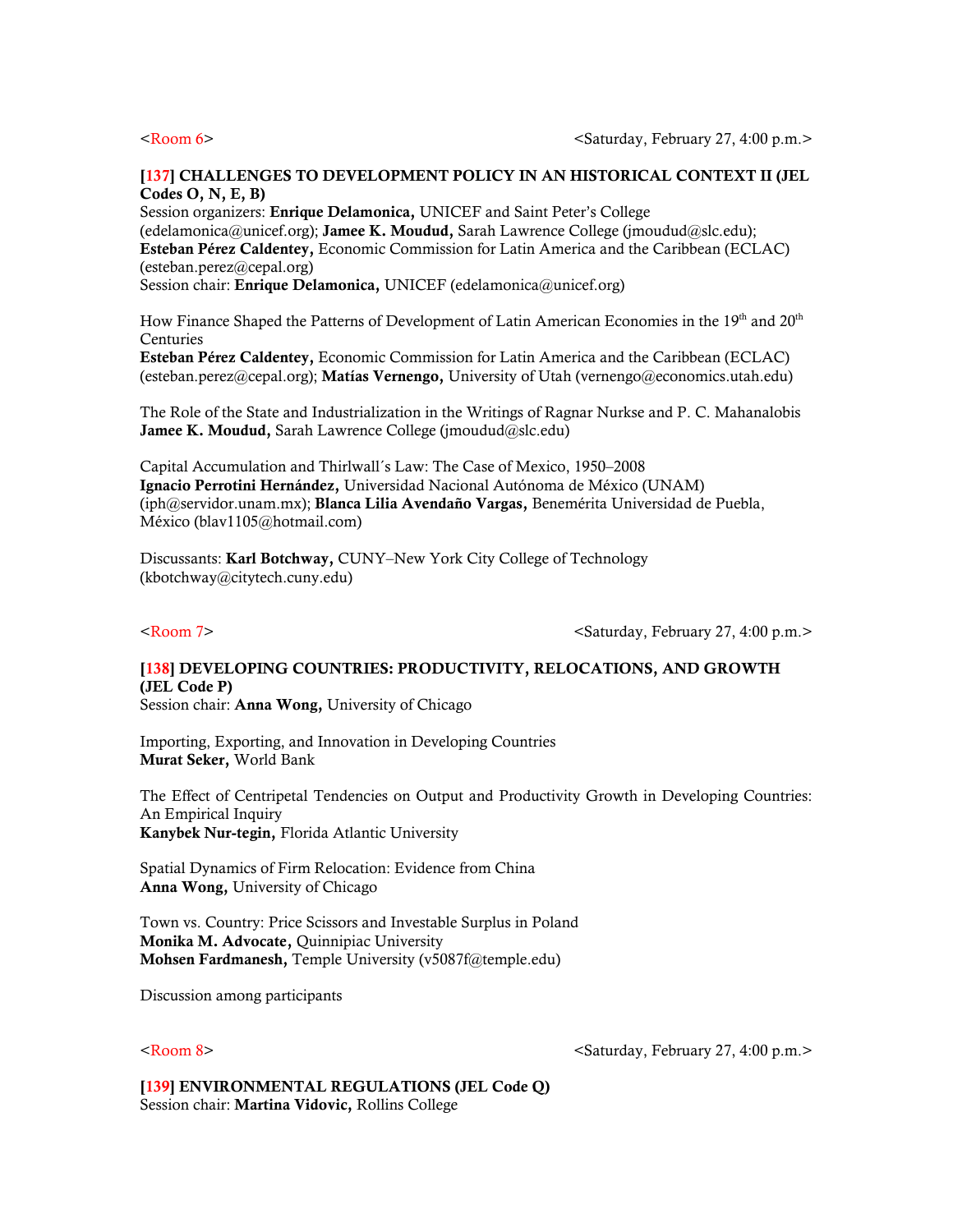Who Supports Climate Change Legislation Bryan Buckley, Ursinus College

Impact of EPA's Voluntary Pollution-Prevention 33/50 Program on Facility Participation and Emissions Martina Vidovic, Rollins College; Neha Khanna, Binghamton University

Does Self-Regulation Reduce Pollution? Responsible Care in the Chemicals Industry Stephen R. Finger, University of South Carolina; Shanti Gamper-Rabindran, University of Pittsburgh

Discussants: Victoria Adams, Booz Allen Hamilton (adams\_victoria@bah.com); Alanna Hartzok, Earthrights Institute (earthrts@pa.net)

<Room 9>  $\leq$   $\leq$   $\leq$   $\leq$   $\leq$   $\leq$   $\leq$   $\leq$   $\leq$   $\leq$   $\leq$   $\leq$   $\leq$   $\leq$   $\leq$   $\leq$   $\leq$   $\leq$   $\leq$   $\leq$   $\leq$   $\leq$   $\leq$   $\leq$   $\leq$   $\leq$   $\leq$   $\leq$   $\leq$   $\leq$   $\leq$   $\leq$   $\leq$   $\leq$   $\leq$   $\le$ 

[140] ASIAN LABOR MARKETS (JEL Code J) Session chair: Lea R. Giménez-Duarte, Lehigh University

The Employment Assimilation of Marriage Immigrants in Taiwan Hwei-Lin Chuang, National Tsing Hua University; Eric S. Lin, National Tsing Hua University; Min-Teh Yu, Providence University

The Effects of Parental Loss on Child's Human Capital: Evidence from Taiwan Lea R. Giménez-Duarte, Lehigh University; Shin-Yi Chou, Lehigh University and National Bureau of Economic Research; Jin-Tan Liu, National Taiwan University and National Bureau of Economic Research; Jin-Long Liu, National Central University

Gender and China's Informal Sector: The Effects of Capitalism on Decent Work in the Post– Command Economy Era Tonia Warnecke, Rollins College; Alain Blanchard, Rollins College

Discussants: Jennifer VanGilder, Ursinus College; Sheng Guo, Florida International University

<Room 10> <Saturday, February 27, 4:00 p.m.>

[141] URBAN ECONOMICS/ECONOMETRIC METHODS (JEL Code C) Session chair: Andrew J. Buck, Temple University

Path Dependency and the Zipf's Law in a Spatial Agent-Based Model Yuri Mansury, KDI School of Public Policy and Management, Seoul

Inverse Probability Weighted Estimation for Nonsmooth Objective Functions in Missing Data Problems Otavio Bartalotti, Michigan State University

Qualitative Matrices and Information Andrew J. Buck, Temple University; George M. Lady, Temple University

Inference for Impulse Responses from Sliced Inverse Regression Local Projections (SIRLP) Chun Wang, CUNY–Brooklyn College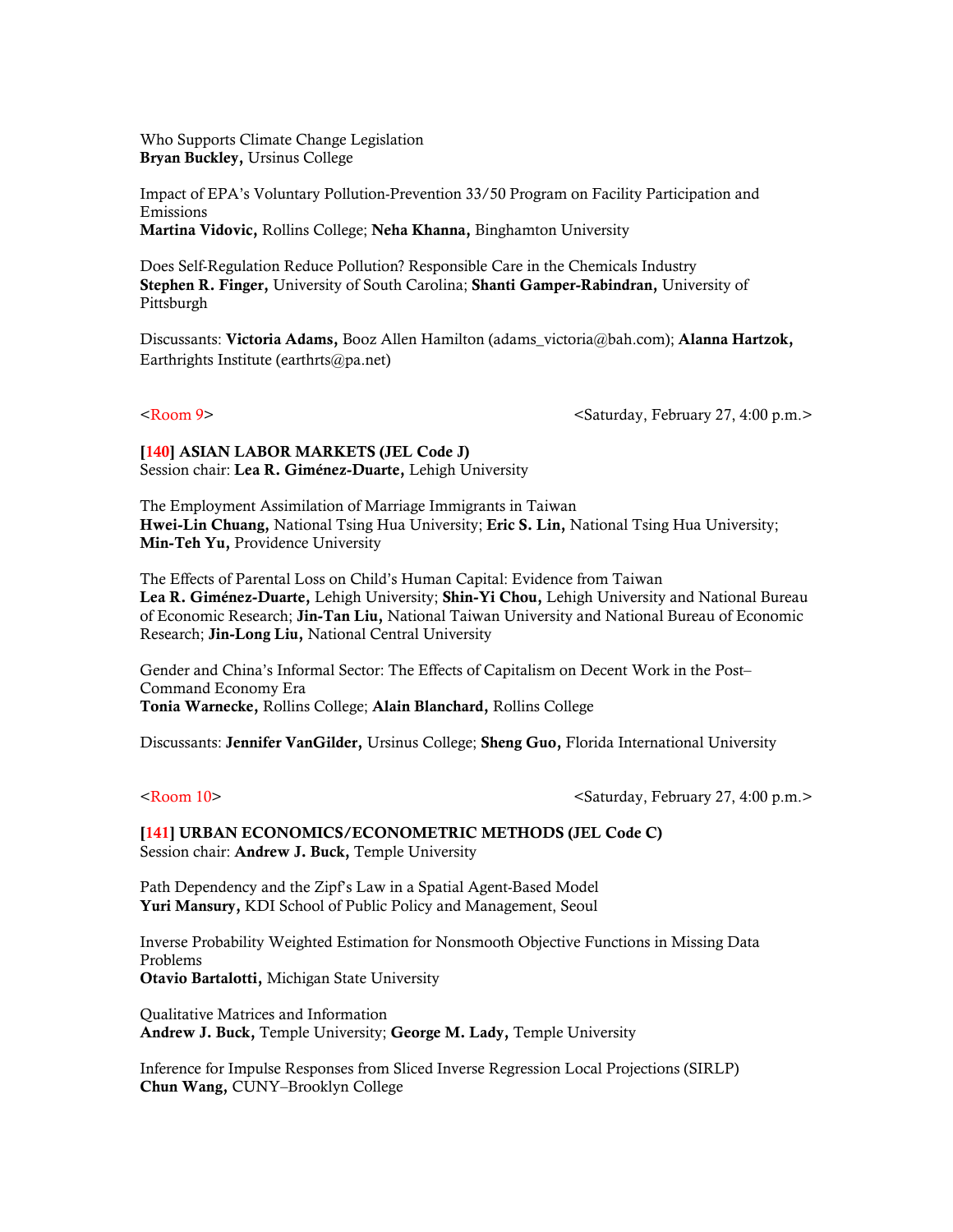### Discussant: Eric Doviak, New York State Department of Banking

<Room 11> <Saturday, February 27, 4:00 p.m.>

## [142] IT'S NOT SO EASY BEING YOUNG (JEL Code I) Session chair: Robert Scott

Closing the College Enrollment Gap Between White Youth and Minority Youth Kazuhisa Matsuda

The Effects of Consumer Debt on Child Poverty Estimates Robert Scott; Steven Pressman, Monmouth University (pressman@monmouth.edu)

Discussion among participants

<Room 12> <Saturday, February 27, 4:00 p.m.>

### [143] FINANCIAL MARKET ANALYSIS (JEL Code E) Session chair: Constantine Alexandrakis, Hofstra University

Does a Slowdown in the Sensitive Sector of the Economy Signal Economic Recession? Jian Hu, Southern Methodist University; Tom Fomby, Southern Methodist University

Measures of Technological Change and the U.S. Real Interest Rate Constantine Alexandrakis, Hofstra University

Recombinant Slave Equilibria and Their Cure: Living-Wage Full Employment Douglas Grote

Discussant: Olena Mykhaylova, University of Richmond

<Room 13> <Saturday, February 27, 4:00 p.m.>

### [144] IMMIGRATION (JEL Code F)

Session chair: Roger White, Franklin & Marshall College

In Search of Missing Links: On the Operability and Universality of the Immigrant-Trade Relationship Roger White, Franklin & Marshall College; Bedassa Tadesse, University of Minnesota–Duluth

Simultaneous Quantile Regression and the Immigrant-Trade Link Roger White, Franklin & Marshall College; Bedassa Tadesse, University of Minnesota–Duluth

Self-Selection and Liquidity Constraints in Different Migration-Cost Regimes Scott Borger, Office of Immigration Statistics

Discussant: Joan Monras, Columbia University

<Room 14> <Saturday, February 27, 4:00 p.m.>

[145] INTERNATIONAL AND GLOBAL ECONOMICS II (JEL Code C) Session chair: Vit Bubak, Universite Paris–Sorbonne and Charles University, Prague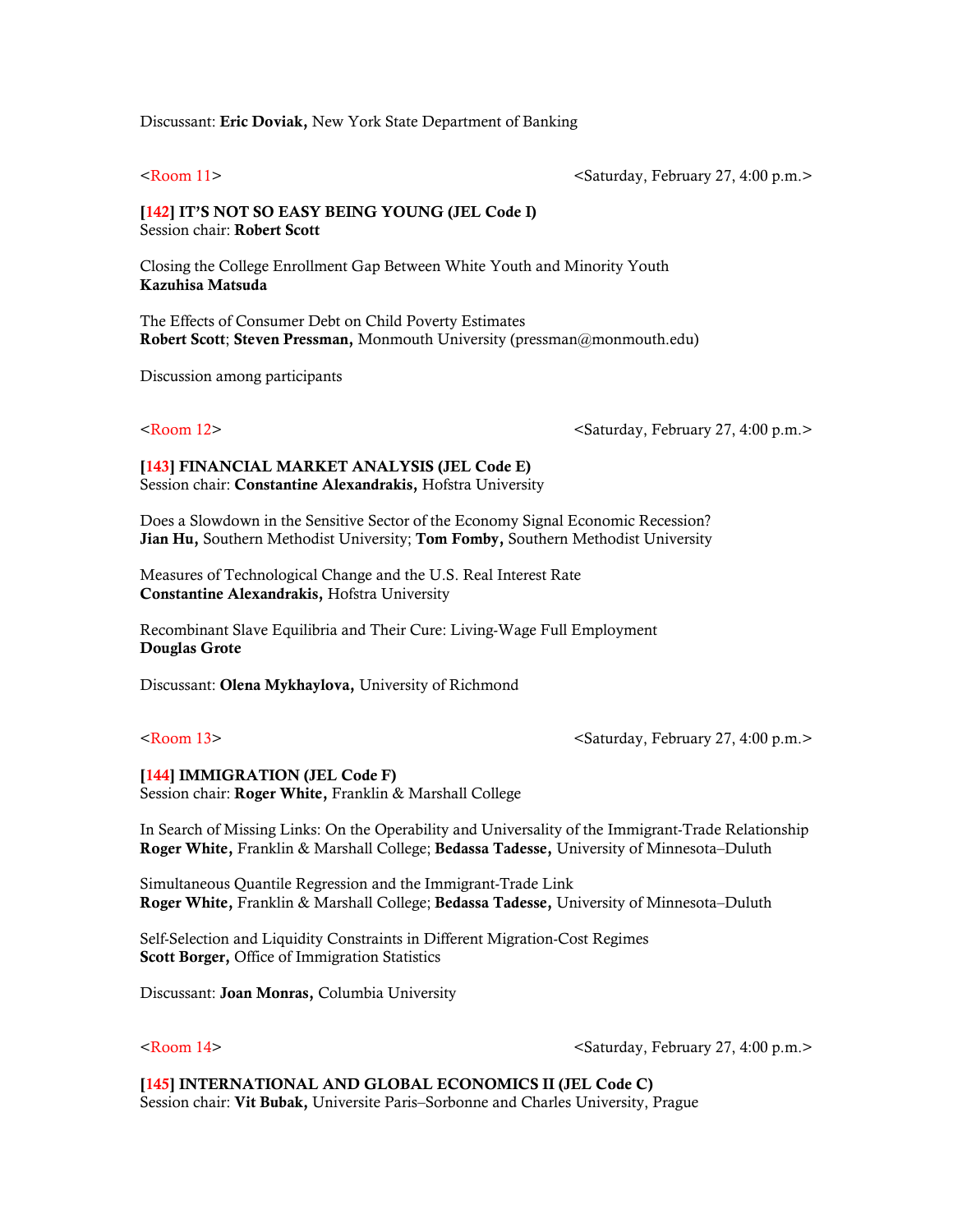Dependence Structures and Diversification Opportunities on Central European Equity Markets Vit Bubak, Universite Paris–Sorbonne and Charles University, Prague; Filip Zikes, Imperial College London

Foreign Direct Investment and its Determinants in the Chilean Case: An Error-Correction Model Analysis, 1960–2004 Miguel D. Ramirez, Trinity College

Current Account Sustainability in African Economic Communities: Are there Regional Differences? Yaya Sissoko, Indiana University of Pennsylvania; Niloufer Sohrabji, Simmons College

Budgetary and External Imbalances Relationship: A Panel-Data Diagnostic António Afonso, European Central Bank; Christophe Rault, University of Orléans

Discussants: Raphaele Chappe, The New School for Social Research; Yaya Sissoko, Indiana University of Pennsylvania

<Room 16>  $\leq$ Saturday, February 27, 4:00 p.m. $>$ 

[146A] ENVIRONMENTAL VALUATION (JEL Code R) Session chair: Achla Marathe, Virginia Tech

Respondent Consistency in a Tournament-Style Contingent Choice Survey Blake Willmarth, University of Pennsylvania; Robert W. Turner, Colgate University (rturner@colgate.edu)

Contingent Valuation and Environmental Public Goods: Issues of Gender and Race Chian Jones, Colorado State University; Alexandra Bernasek, Colorado State University

Consumers' Preference for Green Energy in New Mexico Achla Marathe, Virginia Tech; Pallab Mozumder, Florida International University; William F. V. Mazariegos, Fairfield University

Discussants: Lina Li, Binghamton University; Janet Spitz, College of Saint Rose (spitzj@mail.strose.edu)

<Room 17> <Saturday, February 27, 4:00 p.m.>

# [IPE9] UNDERGRADUATE STUDENT RESEARCH IX: BANKING AND MONETARY POLICY (JEL Code E)

Ninth of Eleven Sessions Sponsored by Issues in Political Economy (IPE) Session organizers: Steve DeLoach and Tina Das, Elon University; Steve Greenlaw and Andrew Godburn, University of Mary Washington Session chair: Rosalie Ray, Smith College

The Effect of Monetary Policy on Real Growth Cycles Nicholas Fett, West Chester University

Determinants of Central Banks' Relative Preferences for Inflation Stability Thanh Bui, Smith College

Lending Growth in North Dakota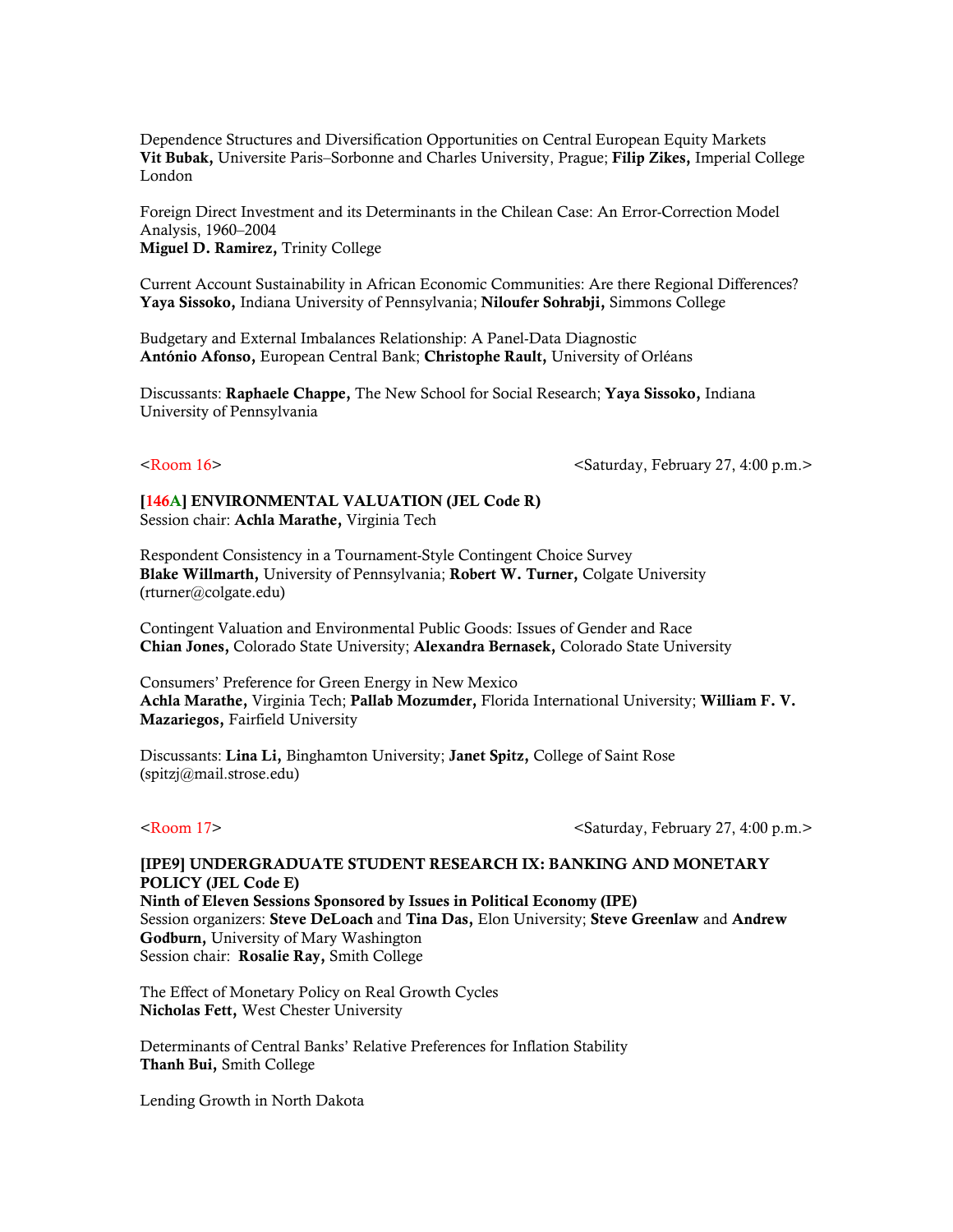Joseph Botrell, Minnesota State University–Moorhead

Borrowing from the Lender of Last Resort: A Look at the Positive and Negative Effects of the 2008 Bank Bailouts and What They May Bring in the Future Laura Krauss, Manhattanville College

An Islamic Finance Perspective to Monetary Policy Kamran Ahmed, Austin College

Discussants: Travis Owens, Saint Lawrence University; Mark Wu, Furman University; John A. Garvey, Keene State; Gino Frisella, Keene State; Jacob Bodoh, Keene State

<Room 1>  $\leq$  <Room 1>  $\leq$   $\leq$   $\leq$   $\leq$   $\leq$   $\leq$   $\leq$   $\leq$   $\leq$   $\leq$   $\leq$   $\leq$   $\leq$   $\leq$   $\leq$   $\leq$   $\leq$   $\leq$   $\leq$   $\leq$   $\leq$   $\leq$   $\leq$   $\leq$   $\leq$   $\leq$   $\leq$   $\leq$   $\leq$   $\leq$   $\leq$   $\leq$   $\leq$ 

[146B] TRADE POLICY (JEL Codes K, L) Session chair: Carlos Cinquetti

Strategic Effects of Three-Part Tariffs under Oligopoly Yong Chao, University of Southern California

Trade Policy and Efficiency in a Ricardian Model with Monopolistic Competition Carlos Cinquetti, Ricardo Silva, and Keith Maskus

Does the Effect of International Trade on Concentration Differ with the Formula Used? Fatma Abdel-Raouf, Goldey-Beacom College (raouff@gbc.edu)

Discussant: Derek K. Yonai, Campbell University

<Room 2>  $\leq$   $\leq$   $\leq$   $\leq$   $\leq$   $\leq$   $\leq$   $\leq$   $\leq$   $\leq$   $\leq$   $\leq$   $\leq$   $\leq$   $\leq$   $\leq$   $\leq$   $\leq$   $\leq$   $\leq$   $\leq$   $\leq$   $\leq$   $\leq$   $\leq$   $\leq$   $\leq$   $\leq$   $\leq$   $\leq$   $\leq$   $\leq$   $\leq$   $\leq$   $\leq$   $\le$ 

[146C] TOPICS IN TRANSPORTATION ECONOMICS I (JEL Codes D, H, I, L) Session Organizer and Chair: Peter D. Loeb, Rutgers University–Newark (ploeb@andromeda.rutgers.edu)

The Cell Phone Effect on Truck Accidents Peter D. Loeb, Rutgers University–Newark (ploeb@andromeda.rutgers.edu); William A. Clarke, Bentley College (wclarke@bentley.edu); Richard Fowles, University of Utah, (richard.fowles@economics.utah.edu)

Are There Nonlinearities in Airport Noise Determinants? Jeffrey P. Cohen, University of Hartford (jcohen@hartford.edu); Cletus C. Coughlin, Federal Reserve Bank of St. Louis (coughlin@stls.frb.org)

Output Measures for Ports Wayne K. Talley, Old Dominion University (wktalley@odu.edu)

Discussion among participants

<Room 2> <Sunday, February 28, 8:30 a.m.>

## [148] A SUSTAINABLE FULL-EMPLOYMENT ECONOMY II (JEL Code Q)

Session organizer and chair: Mary Cleveland, Columbia University (mc2264@columbia.edu)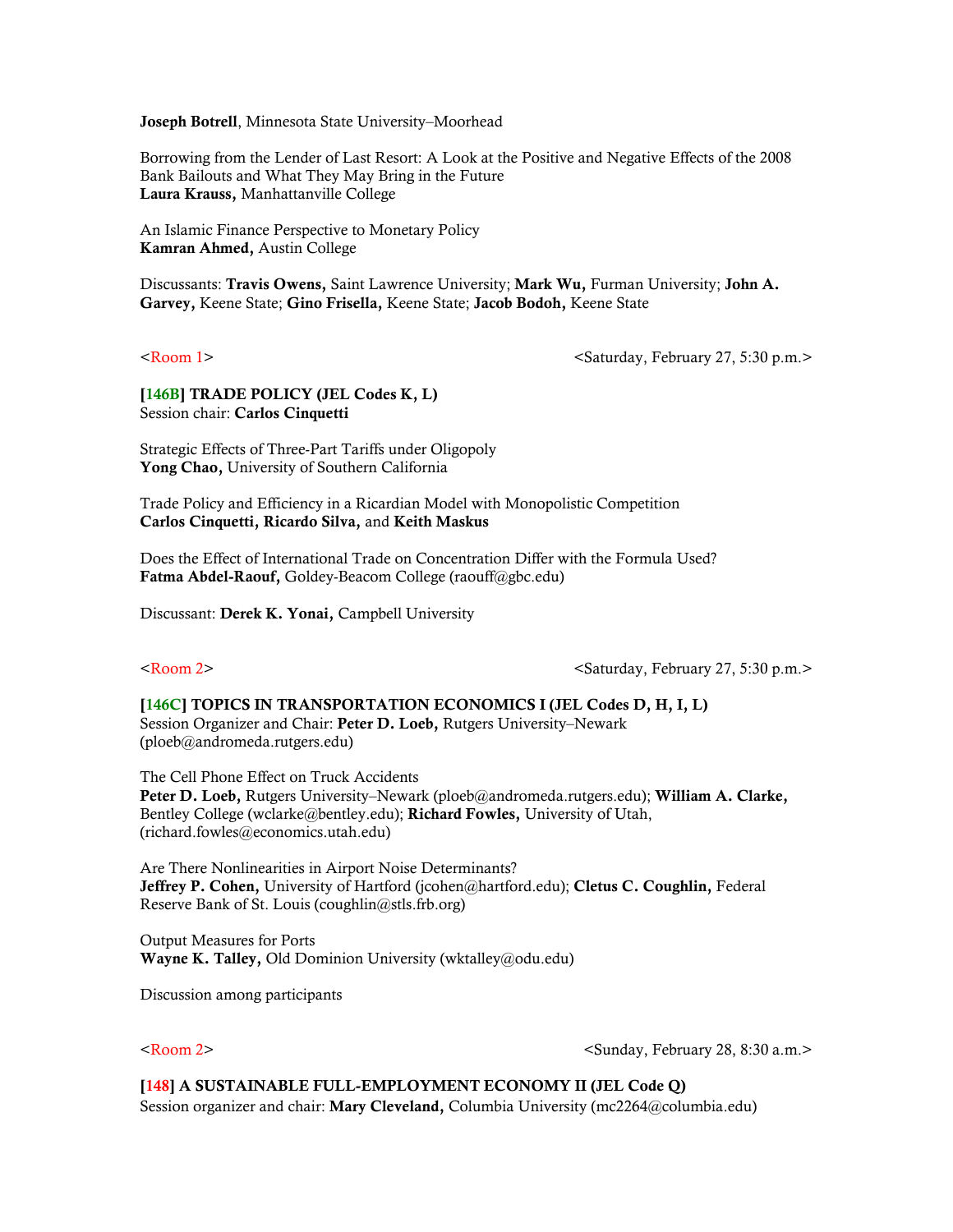Economic Incentives for Building Sustainable Local Communities Alanna Hartzok, Earthrights Institute (earthrts@pa.net)

Estimating Gains that New York City Could Realize by Reducing Under-use of Land Lindy Davies, The Henry George Institute (lindy@henrygeorge.org)

Death by Debt Strangulation Edward Dodson, School of Cooperative Individualism (ejdodson@comcast.net)

Discussants: William Batt, Central Research Group (HWBatt@gmail.com); Robert Ross, Bard College (robertaross@covad.net)

<Room 3> <Sunday, February 28, 8:30 a.m.>

# [149] HEALTH AND LABOR ECONOMICS (JEL Codes I, J) Third of Three Sessions Sponsored by the Committee on the Status of Women in the Economics Profession (CSWEP)

Session organizer: Susan Averett, Lafayette College (averetts@lafayette.edu) Session chair: Laura M. Argys, University of Colorado–Denver (laura.argys@cudenver.edu)

Can Americans Predict Their Own Retirement Savings? Yang Wang, Lafayette College (wangy@lafayette.edu)

Are Low Wages Risk Factors for Hypertension? An Instrumental Variables Model Using National Longitudinal Data **Paul Leigh,** University of California–Davis (pleigh@ucdavis.edu); **Juan Du,** The College of New Jersey (du@tcnj.edu)

Brains vs. Brawn: Occupational Determinants of Cognitive Ability among Older Americans Asia Sikora, Cornell University (jes259@cornell.edu)

Is It Necessary to Walk the Talk? The Effects of Parental Experiences and Communication on Adolescent Sexual Behavior Susan L. Averett, Lafayette College (averetts@lafayette.edu); Sarah M. Estelle, Rhodes College

National School-Lunch-Program Participation and Child Body Weight Donka M. Mirtcheva, The College of New Jersey (mirtchev@tcnj.edu); Lisa M. Powell, University of Illinois–Chicago (powelll@uic.edu)

Discussant: Dhaval Dave, Bentley University (ddave@bentley.edu)

(estelles@rhodes.edu)

<Room 4> <Sunday, February 28, 8:30 a.m.>

### [150] AGRICULTURAL ECONOMICS (JEL Code Q)

Tenth of Fourteen Sessions Sponsored by the Union for Radical Political Economics (URPE) Session organizers: Hasan Tekguc, University of Massachusetts–Amherst (hastek@econs.umass.edu); Hasan Cömert, University of Massachusetts–Amherst (hcomert@gmail.com) Session chair: Charalampos Konstantinidis, University of Massachusetts–Amherst (ckonstan@econs.umass.edu)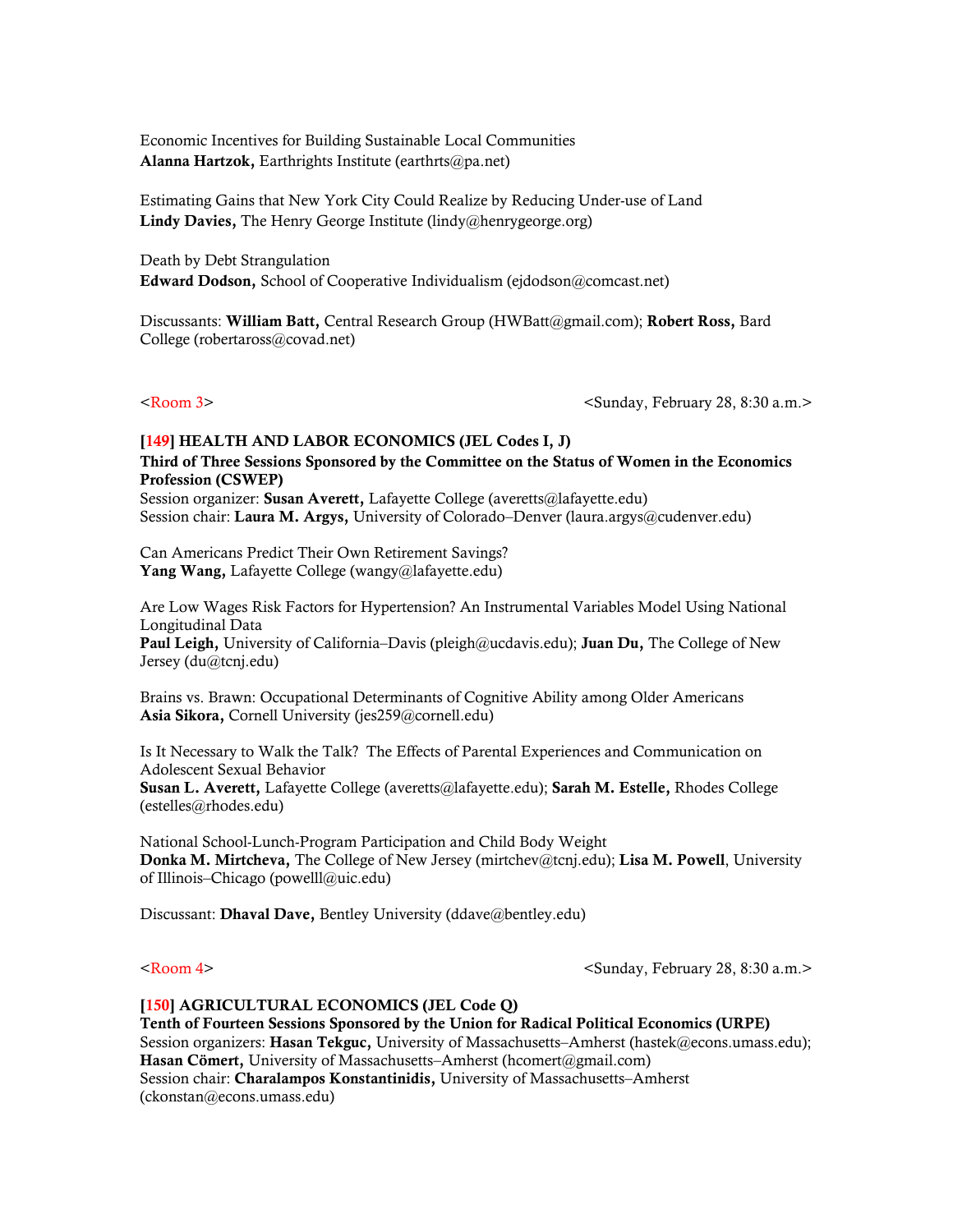The Political Myth of Land Privatization in China Zhu Xu, University of Massachusetts–Amherst (xuzhunjune@gmail.com)

From Bless to Curse: Releasing and Absorbing Agricultural Surplus Labor in Maoist and Post-Mao China **Zhaochang Peng,** University of Massachusetts–Amherst (pengzhaochang@gmail.com)

Importance of Food Self-Provisioning for Food Security of Rural Households Hasan Tekguc, University of Massachusetts–Amherst (hastek@econs.umass.edu)

Market Failure and Land Concentration Gül Ünal, Levy Economics Institute of Bard College (unalgul@gmail.com)

Discussants: Ana Maria Takahashi, University of Utah (picioreaa@hotmail.com); Noah Enelow, Hampshire College (nhenelow@gmail.com); Osmar Loiaza, Universidad de Antioquia (osmarllq@yahoo.com); Charalampos Konstantinidis, University of Massachusetts–Amherst (ckonstan@econs.umass.edu)

<Room 5> <Sunday, February 28, 8:30 a.m.>

# [151] THAT'S THE WAY THE MONEY GOES: SPENDING PREFERENCES BY CONSUMERS (JEL Codes D, F, H)

Session organizer and chair: Geoffrey Paulin, Bureau of Labor Statistics (paulin.geoffrey@bls.gov)

Expenditure and Frequency of Purchase of Food Away from Home in U.S. Households Megumi Omori, Bloomsburg University of Pennsylvania (momori@bloomu.edu)

Home Bias in International Trade: Who Has a Taste for Discrimination? Lisa Kolovich, University of Maryland (lkolovich@gmail.com)

Effect of Income Taxes on Charitable Contribution Arpita Biswas, Clemson University (abiswas@clemson.edu)

How Consumers Used the 2008 Economic Stimulus Payments (Tax Rebates): Results from the Consumer Expenditure Survey Geoffrey Paulin, Bureau of Labor Statistics (paulin.geoffrey@bls.gov)

Discussant: Sara LaLumia, Williams College (sara.lalumia@williams.edu)

<Room 6> <Sunday, February 28, 8:30 a.m.>

# [152] OPEN-ECONOMY MACRO (JEL Code F)

Session organizer and chair: Peter Skott, University of Massachusetts-Amherst (pskott@econs.umass.edu)

Heterodox Open-Economy Models Robert Blecker, American University (blecker@american.edu)

Exploring the Robustness of the Balance-of-Payments-Constrained Growth Idea in a Multiple-Good Framework Arslan Razmi, University of Massachusetts–Amherst (arazmi@econs.umass.edu)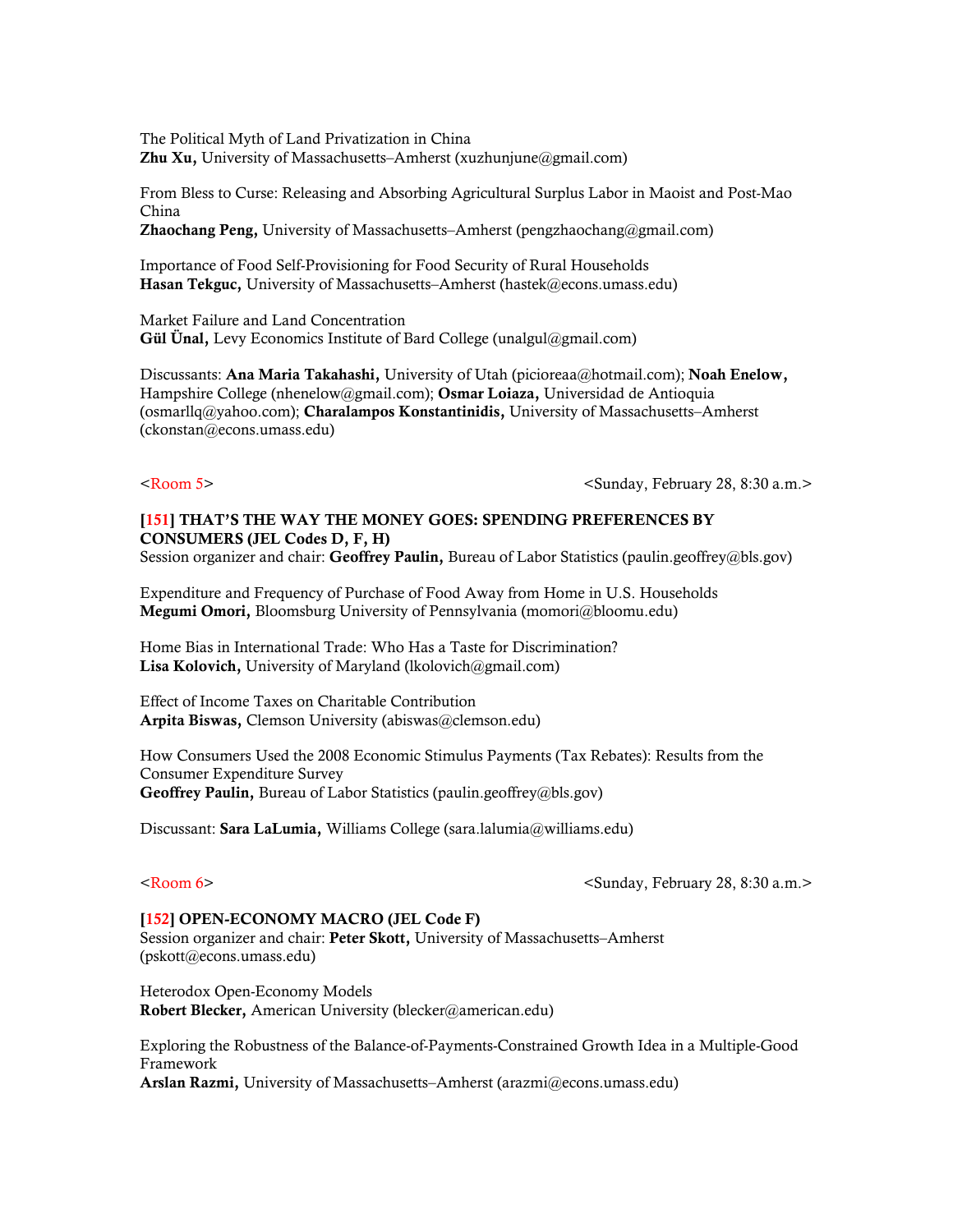Financialisation, Global Macroeconomic Policies, and the Financial Crisis Mario Seccareccia, University of Ottawa (mseccare@uottawa.ca)

Discussants: Amitava Dutt, Notre Dame University (adutt@nd.edu); Peter Skott, University of Massachusetts–Amherst (pskott@econs.umass.edu)

<Room 7> <Sunday, February 28, 8:30 a.m.>

[153] LAW AND ECONOMICS (JEL Code B) Session chair: Murat C. Mungan, Boston College & George Mason University

Partisan Competition and Women's Suffrage in the United States Soumyanetra Munshi, Rutgers University

Optimal Warning Strategies in Law Enforcement Murat C. Mungan, Boston College & George Mason University

Determinants of Judicial Independence: A Cross-Country Analysis Hossein A. Abbasi, Bloomsburg University of Pennsylvania

Discussion among participants

<Room 8> <Sunday, February 28, 8:30 a.m.>

[154] COMPONENTS OF EDUCATIONAL QUALITY (JEL Code I) Session chair: Spyros Konstantopoulos, Michigan State University

Teacher Effects in Early Grades: Evidence from a Randomized Study Amelie Constant, George Washington University (constant@iza.org); Spyros Konstantopoulos, Michigan State University

Effect of School Quality on Property Values Paramita Dhar, University of Connecticut

Discussant: Junyi Zhu, Stony Brook University

<Room 9> <Sunday, February 28, 8:30 a.m.>

[155] THE ECONOMICS OF LIFE AND DEATH (JEL Codes J, I) Session chair: Marcel Fulop, Kean University

Economic Analysis of Mortality Marcel Fulop, Kean University

The Evolution of Fertility Expectations Miranda A Moore, Department of Labor

The Effect of Schooling, Wages, Marriage, and Socioeconomic Circumstances on Fertility Behavior in Russia Olesya Fomenko, University of North Carolina–Chapel Hill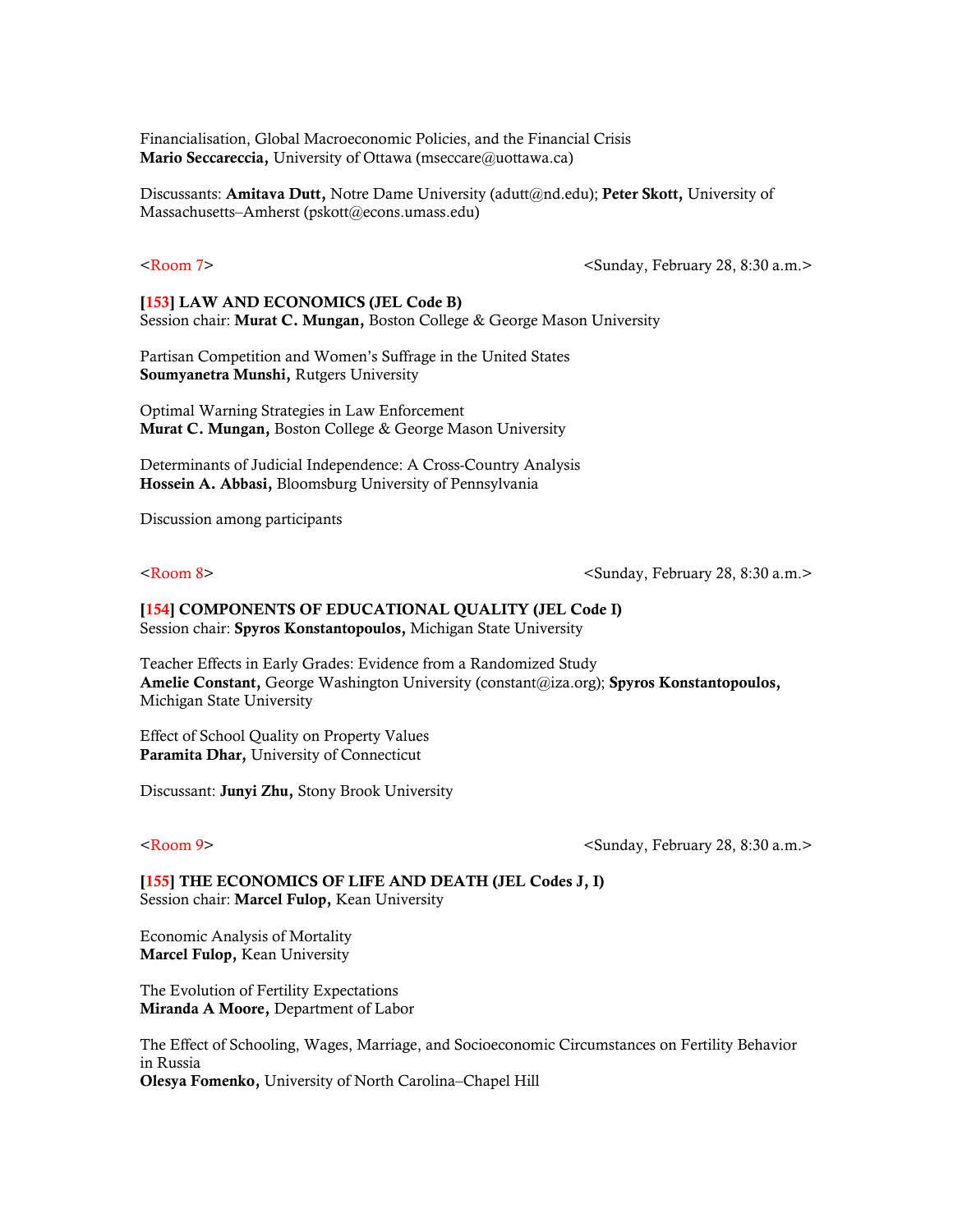Caring for the Elderly: The Economic and Social Issues Annette Forti, SUNY–Old Westbury

Discussants: Tavis Barr, Long Island University; Nadia Greenhalgh-Stanley, Kent State University (ngreenha@kent.edu)

<Room 10> <Sunday, February 28, 8:30 a.m.>

### [156] APPLIED POLICY/FORECASTING (JEL Code C) Session chair: Takeshi Yagihashi, CUNY–College of Staten Island

Forecasting the New York State Economy with "Terraced" VARs and Coincident Indices Eric Doviak, New York State Department of Banking; Sean MacDonald, New York City College of Technology

Estimating Taylor Rules in a Credit-Channel Environment Takeshi Yagihashi, CUNY–College of Staten Island

Tariffs, Quota Restraints, Product Quality, and Consumer Welfare in the Imported Specialty-Cheese Market

Joao Macieira, Virginia Tech; Jason Grant, Virginia Tech

Evaluating Emission Trading as a Policy Tool: Evidence from Conditional Jump Models Marc Gronwald, Institute for Economic Research; Janina Ketterer, Institute for Economic Research

Discussant: Andrew Buck, Temple University

<Room 11> <Sunday, February 28, 8:30 a.m.>

[157] OIL MARKETS AND FINANCIAL ANALYSIS (JEL Code E) Session chair: Jae-Kwang Hwang, Virginia State University

Why the Nature of Oil Shocks Matters Elizaveta Archanskaia, OFCE/SciencesPo; Jérôme Creel, ESCP Europe and OFCE/SciencesPo; Paul Hubert, OFCE/SciencesPo

The Paradox of Thrift and Crowding-In of Private Investment in a Simple IS-LM Model Deepankar Basu, University of Massachusetts–Amherst

The Welfare Cost of Inflation with Residential and Nonresidential Portfolio Assets Katerina Koka, Brock University

Discussant: Natasha Xingyuan Che, Georgetown University

<Room 12> <Sunday, February 28, 8:30 a.m.>

### [158] INTERNATIONAL GROWTH AND POLICY (JEL Code E) Session chair: Bin Wang, Saint Edward's University

Balance of Payment, Monetary Policy, and Price Stability: The Case of China I-Ming Chiu, Rutgers University–Camden; Bin Wang, Saint Edward's University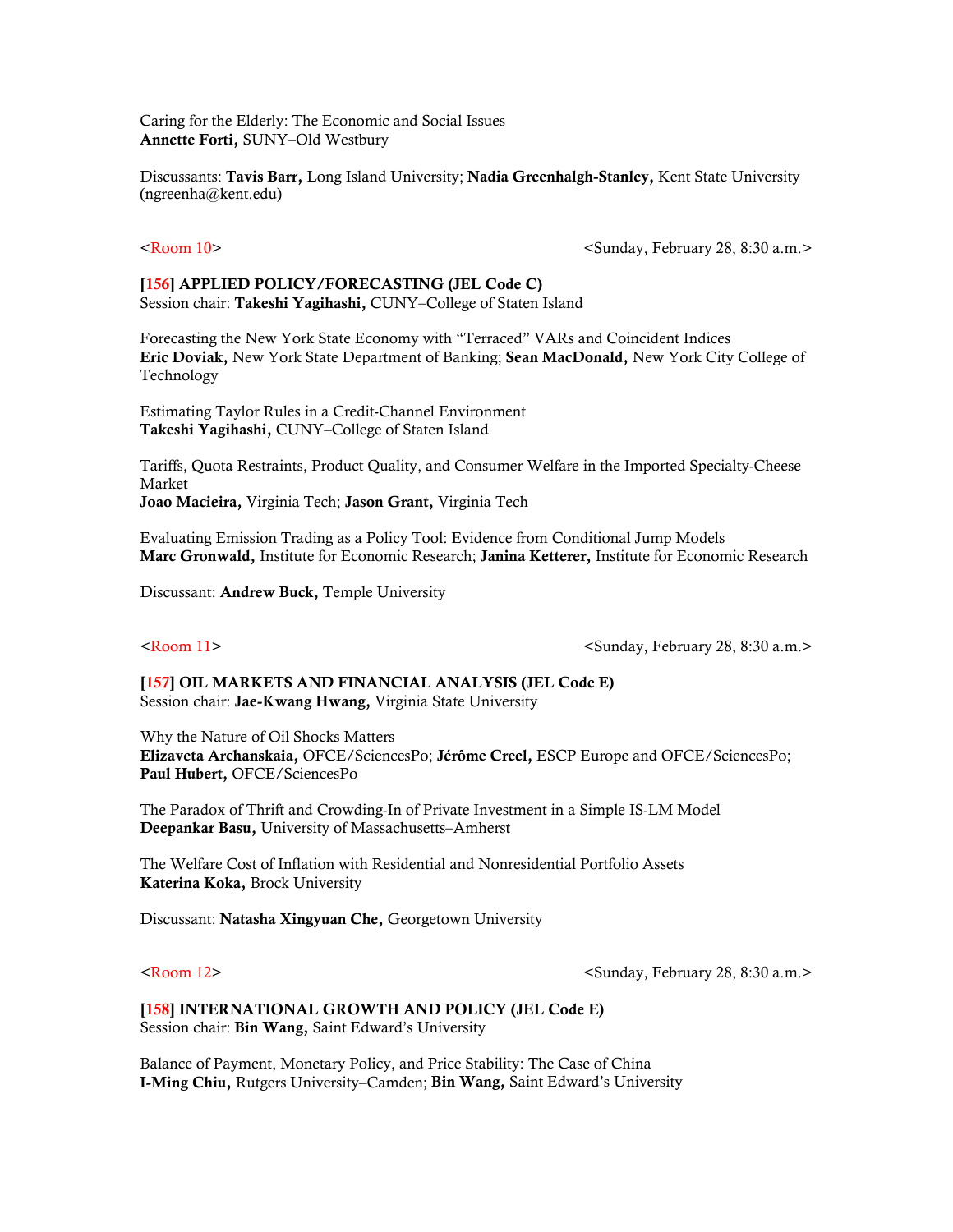The Effects of Decentralization and Spending Composition on Growth in Argentina Paulo Regis, Xi'an Jiaotong–Liverpool University, China

Provincial Disparities and Structural Unemployment in Canada Sandra Hanson McPherson, Millersville University; Oscar Flores, Minnesota State University– Moorhead

Estimating Capital Stock from Gross Investment: Application to Sierra Leone Kelfala M. Kallon, University of Northern Colorado

Discussion among participants

<Room 13> <Sunday, February 28, 8:30 a.m.>

## [159] FINANCIAL AND CURRENCY CRISIS (JEL Code F) Session chair: James N. Marshall, Muhlenberg College (marshall@muhlenberg.edu)

The Financial Crisis of 2008 and the Caribbean Countries Yuliya K Lynch, East Stroudsburg University

Fiscal Solvency and Currency Crises: The Short-Term Debt-Flows Perspective Ayse Ertugrul, Bahcesehir University

International Contagion during the Recent U.S. Financial Crisis Juan F. Cabrera, Ramapo College of New Jersey; Viktoriya Staneva, Ramapo College of New Jersey

A New Measure of Fiscal Shocks Based on Budget Forecasts and Its Implications Manuel Coutinho Pereira, Banco de Portugal (mpereira@bportugal.pt)

Discussion among participants

<Room 14> <Sunday, February 28, 8:30 a.m.>

## [160] ECONOMIC DEVELOPMENT AND THE FINANCING OF SOCIAL POLICIES (JEL Codes O, N, E, B)

Session organizers: Enrique Delamonica, UNICEF and Saint Peter's College (edelamonica@unicef.org); Jamee K. Moudud, Sarah Lawrence College (jmoudud@slc.edu); Esteban Pérez Caldentey, Economic Commission for Latin America and the Caribbean (ECLAC) (esteban.perez@cepal.org) Session chair: Jamee K. Moudud, Sarah Lawrence College (jmoudud@slc.edu)

Options and Strategies in the Financing of Social Policies in Latin America Esteban Pérez Caldentey, Economic Commission for Latin America and the Caribbean (ECLAC) (esteban.perez@cepal.org)

The Impact of Cash Transfers and Redistributive Policies on Nutrition, Health, and Schooling Enrique Delamonica, UNICEF and Saint Peter's College (edelamonica@unicef.org)

Discussants: Matías Vernengo, University of Utah (vernengo@economics.utah.edu); Prea Gulati, George Washington University (pgulati@gwu.edu)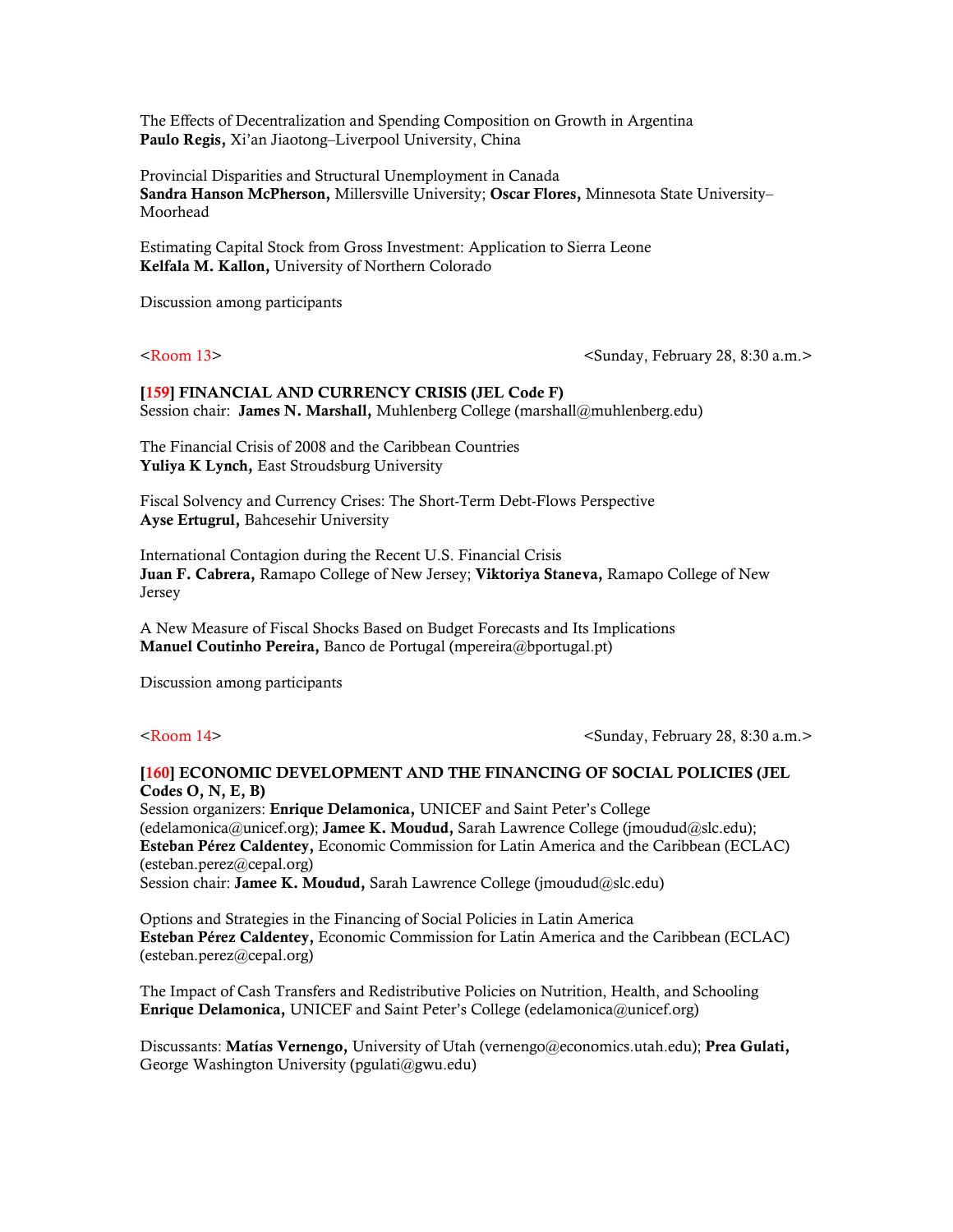# [161] HOUSEHOLD DECISION MAKING (JEL Code R)

Session chair: Baris K. Yoruk, SUNY-Albany

A Structural Equation Model of Gambling in the United Kingdom Arnold Kamis, Suffolk University; Dominique Haughton, Bentley University; O. David Gulley, Bentley University; Patrick Scholten, Bentley University

How Do Extreme Weather Events Affect the Duration of Home Ownership? Lina Li, Binghamton University; Neha Khanna, Binghamton University

The Effect of Media on Charitable Giving and Volunteering: Evidence from the "Give Five" Campaign Baris K. Yoruk, SUNY–Albany

Discussants: Shrawantee Saha, University of New Hampshire; John C. Ham, University of Maryland (ham@econ.umd.edu)

<Room 1> <Sunday, February 28, 9:00 a.m.>

# [161A] OMICRON DELTA EPSILON SESSION (JEL Codes E, H)

Session organizer and chair: Michael Szenberg, Pace University (mszenberg@pace.edu)

Fashion-Accessory Buying Intentions among Female Milennials Lawrence M. Bellman, Hofstra University (lbellman1@aol.com); Sylvia D. Clark, Saint John's University (clark1094@aol.com); Ira Teich, Touro College (irat@touro.edu)

Bankruptcy Proceedings in Romania Iuliana Ismailescu, Pace University (iismailescu@pace.edu)

Demand for Personal Chef Services in American Households Rita Dynan, LaSalle University

Aspects of the American Book Publishing Industry Michael Szenberg, Pace University (mszenberg@pace.edu); Lall Ramrattan, UC–Berkeley

Discussants: Cathyann Tully, Kean University (ctully@kean.edu); Alan Zimmerman, CUNY-College of Staten Island (azimmerman@zimmymail.com); **Surendra Kaushik**, Pace University (skaushik@pace.edu)

<Room 17> <Sunday, February 28, 9:00 a.m.>

# [IPE10] UNDERGRADUATE STUDENT RESEARCH X: MONEY, FINANCE, AND POLITICS (JEL Code E) Tenth of Eleven Sessions Sponsored by Issues in Political Economy (IPE)

Session organizers: Steve DeLoach and Tina Das, Elon University; Steve Greenlaw and Andrew Godburn, University of Mary Washington Session chair: Tom Augsburger, University of Northern Iowa

Inflation and Relative Price Variability: Evidence Using the OECD Inflation Forecasts Kalen Hutcheson, University of Northern Iowa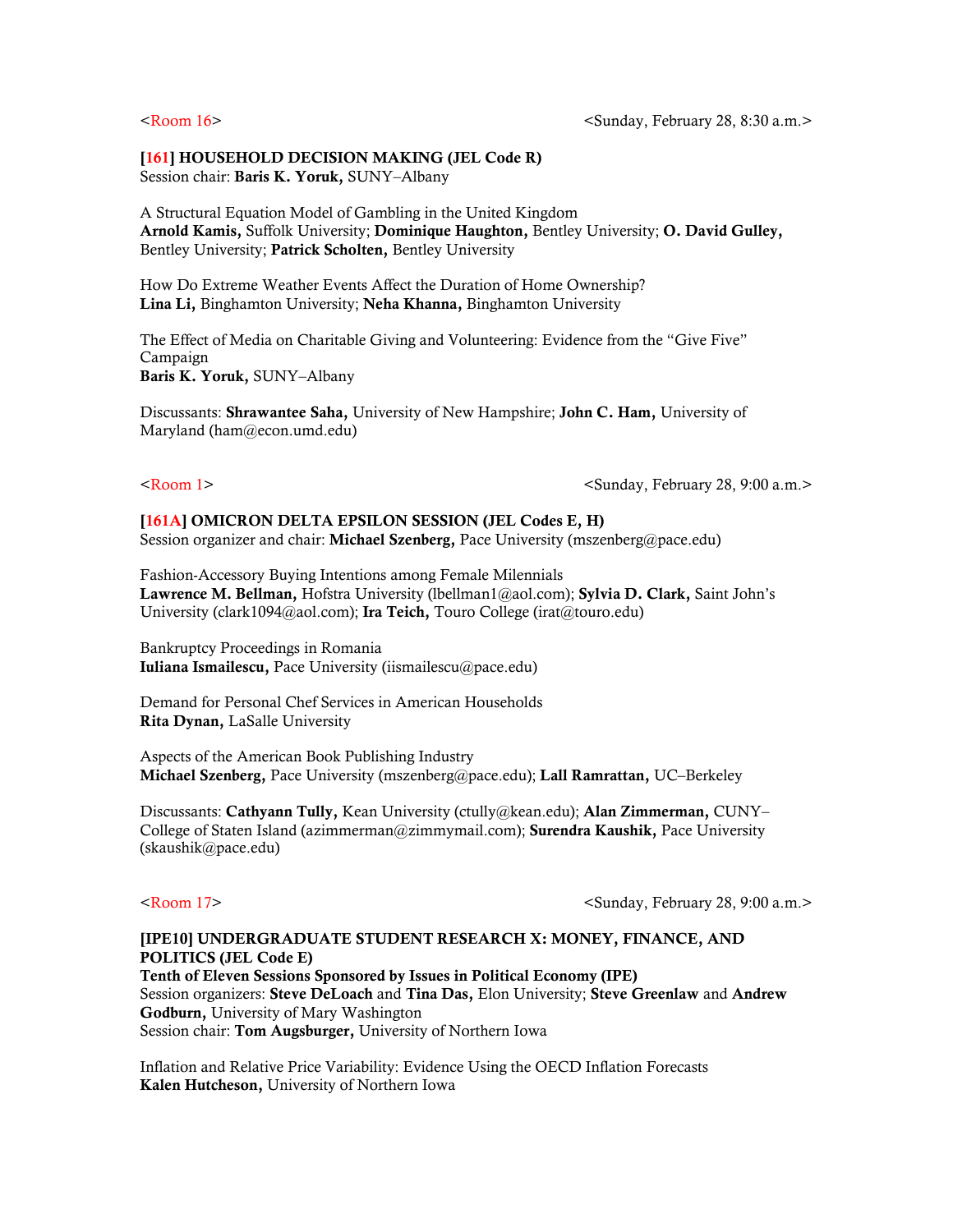Credit Issues: Do Credit Cards Take Advantage? Gino Frisella, Keene State

Executive Incentives and the Overvalued Stock of American International Group John A. Garvey, Keene State

Time for Change? An Examination of County-Level Economic Factors on the Voting Patterns of Key States in the 2008 Presidential Election Mark Wu, Furman University

Determinants of Consumer Attitudes Towards E-commerce Martin Sarov and Travis Owens, Saint Lawrence University

Discussants: Melissa Hamilton, Skidmore College; Cameron DePuy, Elon University; Constantine Grivoyannis, Binghamton University; Kristi Phillips, University of Northern Iowa; Danielle MacConnel, Keene State

<Room 1> <Sunday, February 28, 10:15 a.m.>

# [162] CAPITAL AS POWER VI: THE SCOPE AND LIMITS OF CAPITALIZATION (JEL Codes P, M, L, F, Q) Sixth of Seven Sessions Sponsored by the Critical Mass Forum (http://www.yorku.ca/cmass/forum/) Session organizer: **Jonathan Nitzan**, York University (nitzan@yorku.ca) Session chair: Gibin Hong, Financial Economy Institute, Seoul (tentandavia@naver.com)

The Power of Love: A Power-Theory Analysis of the De Beers Cartel D. T. Cochrane, York University (dtc@yorku.ca)

Trade and Investment Liberalization in Canada after 20 Years: A Capital-as-Power Approach Jordan Brennan, York University (jbrennan@yorku.ca)

The Scramble for Substitutes and the Struggle for Alternatives: Authoritarian and Democratic Responses to Peak Oil Kevin Sutton, York University (ksutton@yorku.ca)

Discussion among participants

<Room 2> <Sunday, February 28, 10:15 a.m.>

# [163] ON MACROECONOMICS: REMITTANCES AND GOVERNMENT SPENDING: SWITCHING COSTS FOR BORROWERS; AND THE DIFFUSION OF TECHNOLOGY, EDUCATION, AND INCOME INEQUALITY (JEL Codes E, H)

Third of Three Sessions Sponsored by the Society for the Advancement of Behavioral Economics (SABE)

Session organizer: Yoto Yotov, Drexel University Session chair: Tatiana Mihailovschi-Muntean, Trent University (tmmuntean@trentu.ca)

Remittances and Government Spending: Consumption and Investment Goods or Employee Compensation?

Tatiana Mihailovschi-Muntean, Trent University (tmmuntean@trentu.ca)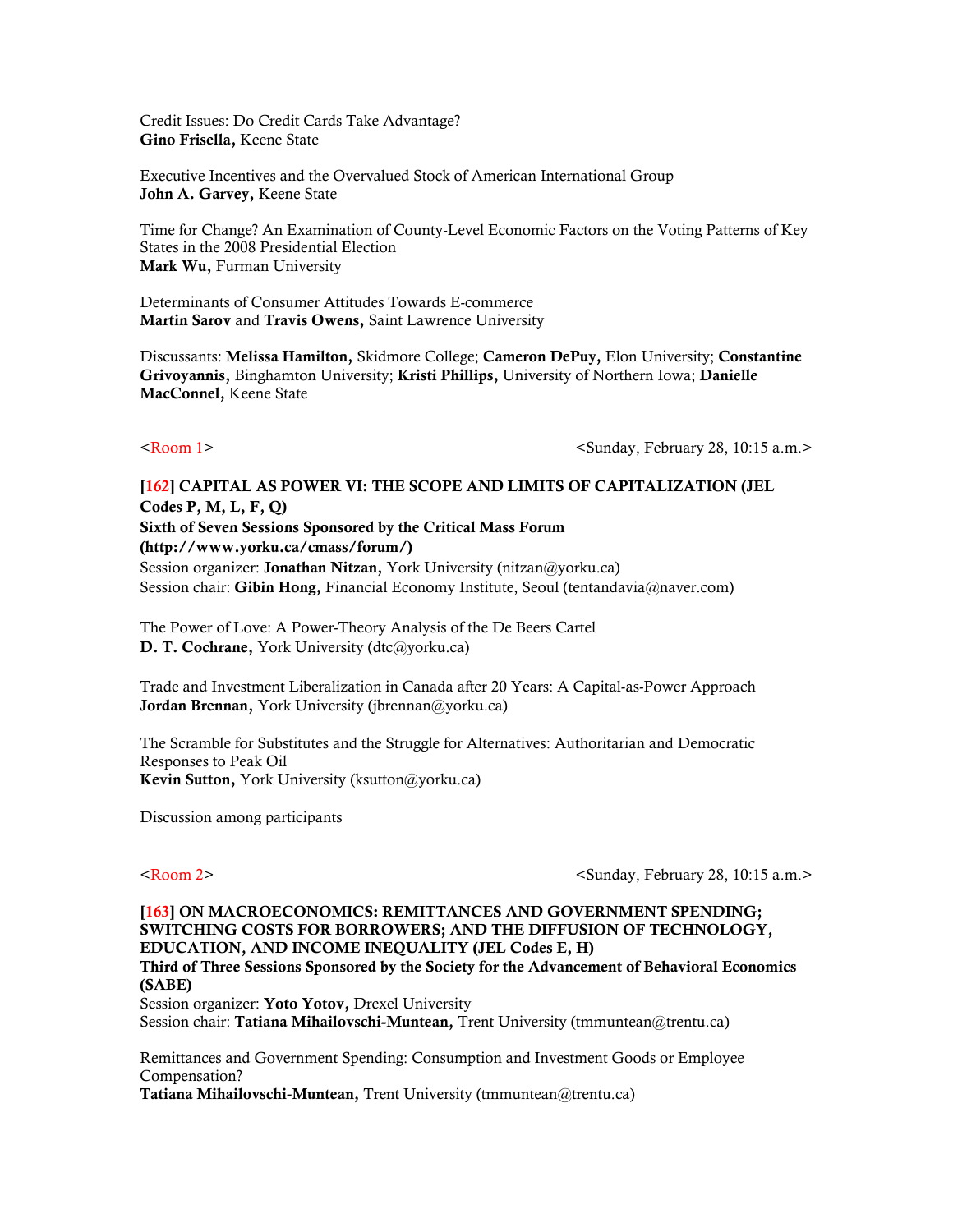Switching Costs for Bank-Dependent Borrowers: Do They Matter for the Bank-Lending Channel of Monetary Policy?

Maria Pia Olivero, Drexel University (mpo25@drexel.edu); Yuan Yuan, Drexel University (ryan.yuan@drexel.edu)

The Diffusion of Technology, Education, and Income Inequality: Evidence from Developed and Developing Countries Joshua D. Hall, Drexel University (joshhall@drexel.edu)

Discussants: Joshua D. Hall, Drexel University (joshhall@drexel.edu); Tatiana Mihailovschi-Muntean, Trent University (tmmuntean@trentu.ca); Yuan Yuan, Drexel University (ryan.yuan@drexel.edu)

<Room 3> <Sunday, February 28, 10:15 a.m.>

# [164] LOCAL LABOR MARKETS (JEL Codes J, R)

Session organizer and chair: Ariel Belasen, SIU–Edwardsville (abelase@siue.edu)

McFreedom: How Women Can Have It Their Way—An Income-Leisure Choice Model Ariel Belasen, SIU–Edwardsville (abelase@siue.edu)

Why Do Women Have Higher Rate of Return to Schooling than Men? Yanan Chen, Binghamton University (ychen4@binghamton.edu)

Government Programs Can Improve Local Labor Markets: Evidence from State Enterprise Zones, Federal Empowerment Zones, and Federal Enterprise Communities John C. Ham, University of Maryland (ham@econ.umd.edu)

Local Labor-Market Impacts of Energy-Sector Boom and Bust in Western Canada Joseph Marchand, University of Alberta (joseph.marchand@ualberta.ca)

Discussants: Ledat Balla, Lindenwood University (lballa@lindenwood.edu); Jonathan Fisher, Litigation Analytics (econofish@gmail.com); **Alexander Klemme,** Federal Reserve Bank of St. Louis (alex.r.klemme@stls.frb.org); **Shawn Rohlin,** University of Akron (smr83@uakron.edu)

<Room 4> <Sunday, February 28, 10:15 a.m.>

## [165] GENDER, THE HOUSEHOLD DIVISION OF LABOR, AND TRADE POLICIES (JEL Codes F, D, B)

Eleventh of Fourteen Sessions Sponsored by the Union for Radical Political Economics (URPE) Session organizers: Hasan Cömert, University of Massachusetts–Amherst (hcomert@gmail.com); Scott Carter, The University of Tulsa (scott-carter@utulsa.edu) Session chair: Luis Brunstein, Georgetown University (lfb23@georgetown.edu)

The Tragedy of 'Quantitative Poverty Reduction': An Analysis of What Has Gone Wrong with Rural Poverty Reduction in Post-Mao China Zhaochang Peng, University of Massachusetts–Amherst (pengzhaochang@gmail.com)

Gender Salary Differences in Economics Departments in Japan Ana Maria Takahashi, University of Utah (picioreaa@hotmail.com); Schingo Takahashi, International University of Japan (staka@iuj.ac.jp)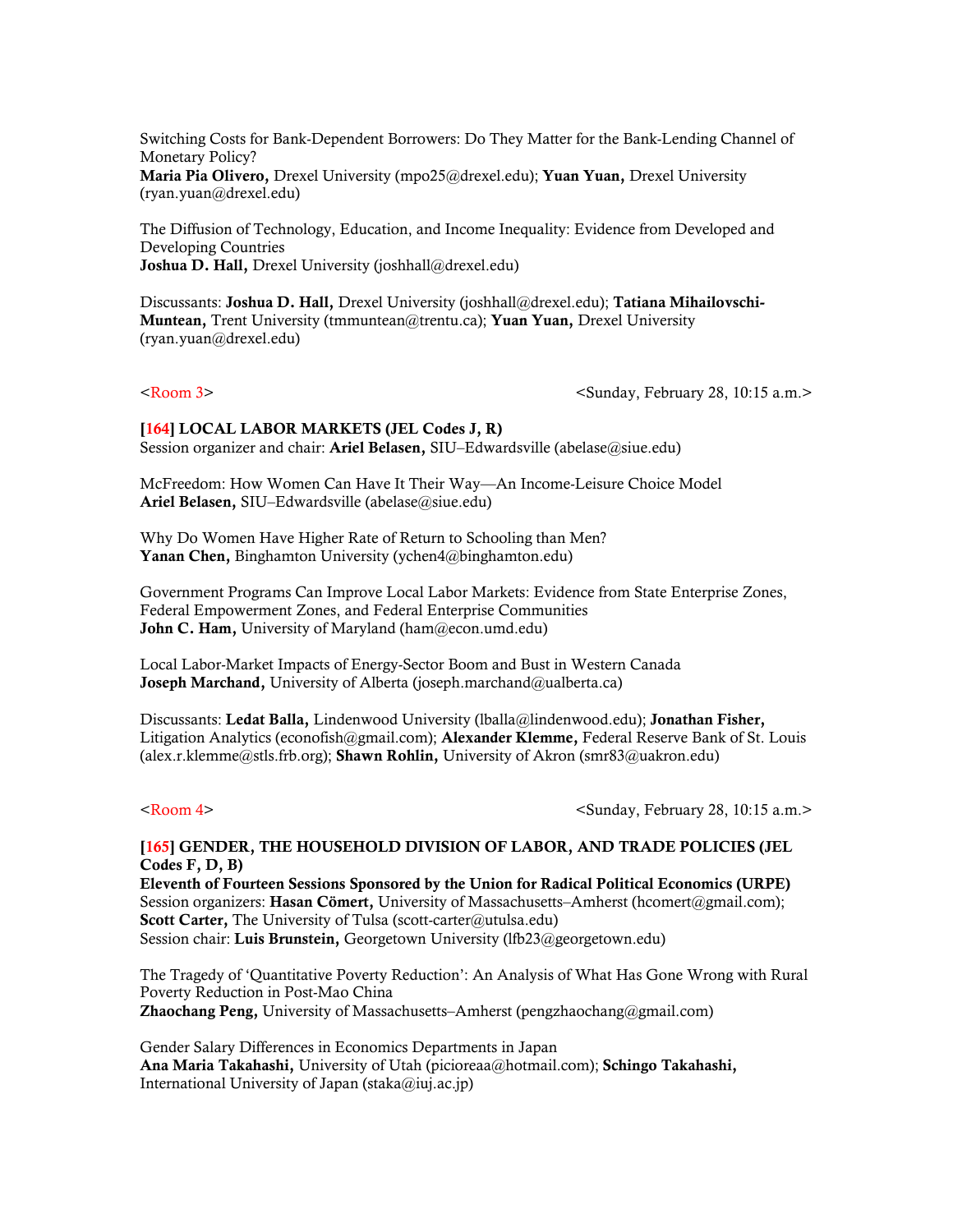Institutional Approaches to Technology and Economic History Yasemin Dildar, University of Massachusetts–Amherst (vasemindildar@gmail.com)

Discussants: Serdal Bahce, Ankara University (bahce@politics.ankara.edu.tr); Jeanette Wicks-Lim, Political Economy Research Institute, University of Massachusetts–Amherst (wickslim@peri.umass.edu); Marie Duggan, Keene State University (mduggan@keene.edu)

<Room 5> <Sunday, February 28, 10:15 a.m.>

### [166] CURRENT ISSUES IN MICROFINANCE (JEL Codes G, O, K)

Session organizer and chair: Heather Montgomery, International Christian University, Tokyo (montgomery@icu.ac.jp)

Bribery, Formal Lending, and the Role of Microfinance in Bangladesh Emmanuel Dechenaux, Kent State University (edechena@kent.edu); Aaron Lowen, Grand Valley State University (lowena@gvsu.edu); Andrew Samuel, Loyola University–Maryland (asamuel@loyola.edu)

The Financing of Microfinance: Ownership and Performance **Yuki Takahashi,** International Christian University (g116013t@yamata.icu.ac.jp)

Can Commercially Oriented Microfinance Help Meet the Millenium Development Goals? Evidence from Pakistan

Heather Montgomery, International Christian University (montgomery@icu.ac.jp); John Weiss, Bradford University, UK (j.weiss@bradford.ac.uk)

Discussants: Heather Montgomery, International Christian University (montgomery@icu.ac.jp); Emmanuel Dechenaux, Kent State University (edechena@kent.edu); Andrew Samuel, Loyola University–Maryland (asamuel@loyola.edu)

 $\leq$ Room 6>  $\leq$ Sunday, February 28, 10:15 a.m.>

## [167] SOCIAL VALUE AND ETHICS (JEL Code A) Session chair: Nancy Ruth Fox, Saint Joseph's University (nfox@sju.edu)

A Faith-Based "Buycott" Nancy Ruth Fox, Saint Joseph's University (nfox@sju.edu)

How Much Can Behavioral Economics Help Us Make Decisions? Devaki Chandra (devakichandra@yahoo.com)

Discussant: Brendan Kennelly, National University of Ireland, Galway (brendan.kennelly@nuigalway.ie)

<Room 7> <Sunday, February 28, 10:15 a.m.>

## [168] COUNTERCYCLICAL MACROECONOMIC POLICIES I (JEL Code E)

Session organizers: Esteban Perez Caldentey, University of Utah (esteban.perez@eclac.org); Matias Vernengo, University of Utah (vernengo@economics.utah.edu) Session chair: Esteban Perez Caldentey, University of Utah (esteban.perez@eclac.org)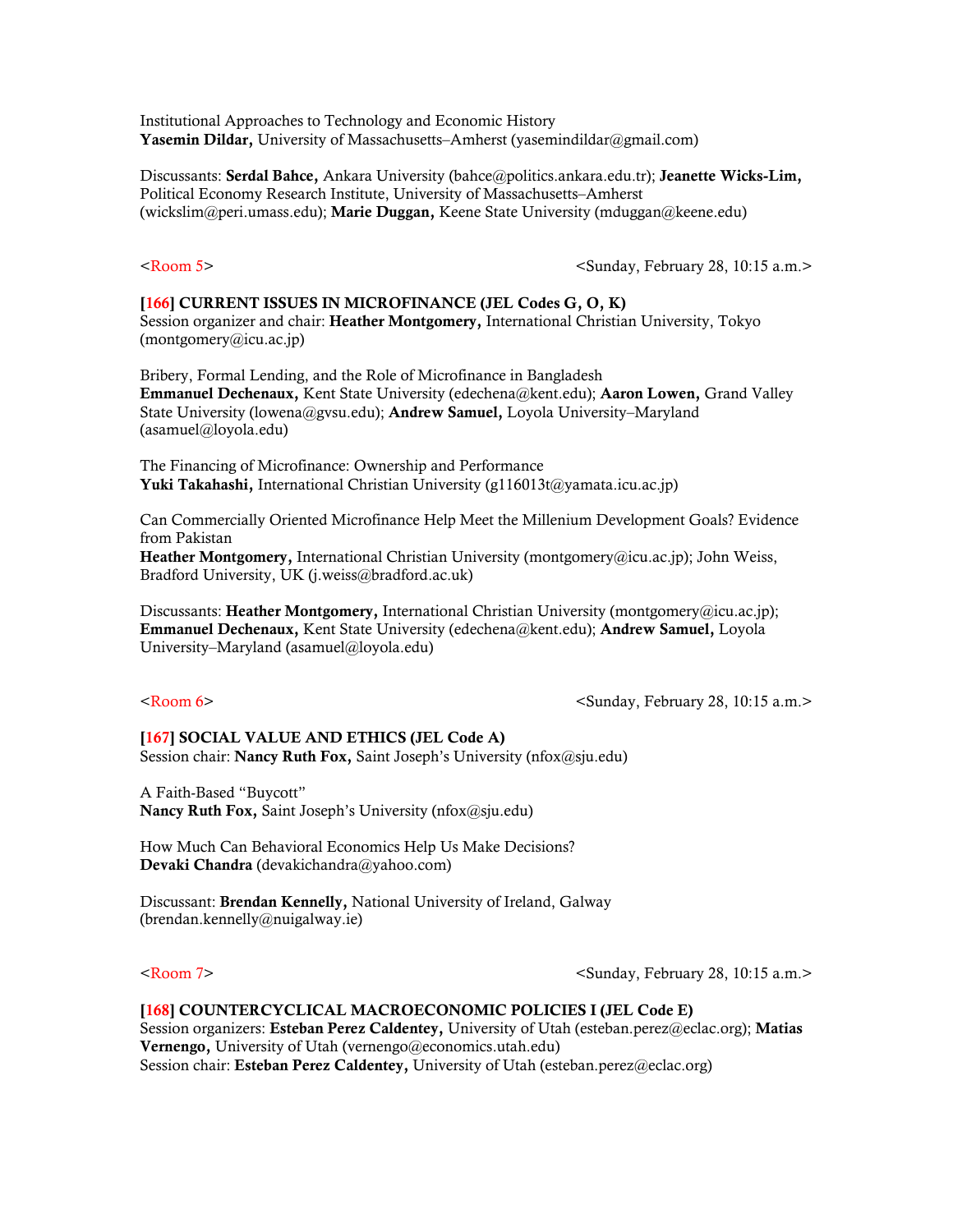Quadruple the Fiscal Stimulus in 2009:04 and 2010:01 Laurence Seidman, University of Delaware (seidmanl@lerner.udel.edu); Kenneth Lewis, University of Delaware (lewisk@lerner.udel.edu)

Countercyclical Financial Policies Thomas Palley, Economics for Democratic & Open Societies [\(mail@thomaspalley.org](mailto:mail@thomaspalley.org))

Financialized Capitalism: The Cases of Mexico and Spain Ignacio Perrotini Hernandez, Universidad Nacional Autónoma de México (UNAM) (iph@servidor.unam.mx)

Financial Integration and Countercyclical Policies in Latin America Luis Daniel Rosero, University of Massachusetts–Amherst (luisrosero@gmail.com)

Discussants: Matias Vernengo, University of Utah (vernengo@economics.utah.edu); Pablo Ruiz Napoles, Universidad Nacional Autónoma de México (UNAM) (ruizna@servidor.unam.mx); Martin Rapetti, University of Massachusetts–Amherst (m.g.rapetti@gmail.com)

<Room 8> <Sunday, February 28, 10:15 a.m.>

## [169] LEARNING ENVIRONMENTS AND SECONDARY-SCHOOL EDUCATION OUTCOMES (JEL Code I)

Session chair: Julian Schuster, Hamline University (jschuster@gw.hamline.edu)

When the Bell Tolls: The Effects of School Starting Times on Academic Achievement Peter Hinrichs, Georgetown University

Merit-Based Scholarships and High School Student Outcomes Tracy Ann L. Henry, Georgia Southern University

Discussant: Katy Rouse, Elon University

<Room 9> <Sunday, February 28, 10:15 a.m.>

### [170] CHILD DEVELOPMENT AND EDUCATION (JEL Code J) Session chair: Jonathan James, University of Essex

Birth-Order Effects and Gender Bias in Child Labor and School Attendance Eskander Alvi, Western Michigan University; Seife Dendir, Radford University

Do Business Majors Earn More by Attending an AACSB-Accredited Business School? Hamid Bastin, Shippensburg University; David Kalist, Shippensburg University

The Impact of Parental-Son Preference on Children's Educational Attainments and Its Mechanism Wanchuan Lin, Peking University; Yu Qin, Cornell University

Healthy School Meals and Educational Outcomes Michele Belot, University of Oxford; Jonathan James, University of Essex

Discussants: Henry Hyatt, U.S. Census Bureau; Julia Schwenkenberg, Rutgers University–Newark

<Room 10> <Sunday, February 28, 10:15 a.m.>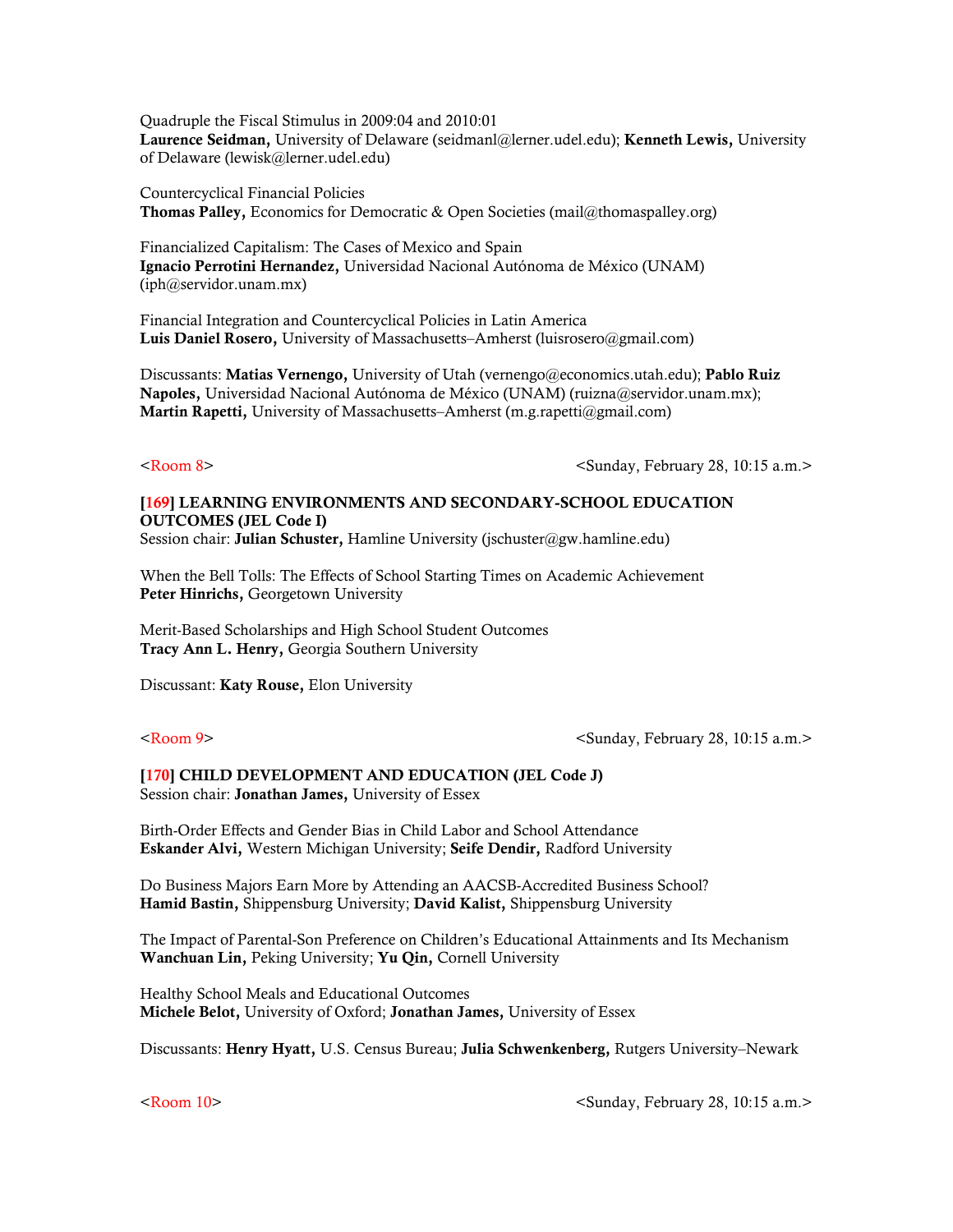### [171] MOTHERS AND THEIR CHILDREN (JEL Code I)

Session chair: Genevieve Pham-Kanter, Princeton University

The Effect of Sons and Daughters on Parental Weight Genevieve Pham-Kanter, Princeton University

Early vs. Late Cessation in Pregnancy: What Is the Deadline for Smoking Mothers to Quit? Ji Yan, Washington University–St. Louis

Rethinking Economic Security of Low-Income Families with Children: The Role of Food Stamps on Income, Employment, and Poverty Udaya Wagle, Western Michigan University (udaya.wagle@wmich.edu)

New Evidence on the Sibship Size and Children's Educational Attainment Sabrina Terrizzi, Lehigh University; Shin-Yi Chou, Lehigh University; Hsien-Ming Lien, Cheng-Chi University

Discussant: Jing Hua Zhang, Lehigh University

<Room 11> <Sunday, February 28, 10:15 a.m.>

[172] BANK LENDING AND FEDERAL RESERVE POLICY (JEL Code E) Session chair: Olena Mykhaylova, University of Richmond

The Bank Lending Channel, Bank Size, and Securitization Paul E. Orzechowski, Monmouth University

Capital Inflows, Housing Prices, and Monetary Policy Berrak Buyukkarabacak, University of Richmond; Olena Mykhaylova, University of Richmond

Liquidity Preference, Coordination Failures, and Systemic Risk Marcelo Milan, University of Wisconsin–Parkside; James Heintz, University of Massachusetts– Amherst and Political Economy Research Institute

Discussant: Constantine Alexandrakis, Hofstra University

<Room 12> <Sunday, February 28, 10:15 a.m.>

[173] EXCHANGE RATES AND ECONOMIC PERFORMANCE II (JEL Code E) Session chair: Michael Dominic Bauer, University of California–San Diego

Term Premia and the News Michael Dominic Bauer, University of California–San Diego

Testing the Efficacy of Japanese Foreign-Exchange Intervention in the JPY/USD Exchange Market Marwa Hassan, CUNY–Graduate Center

Money Cycles Andrew Clausen, University of Pennsylvania; Carlo Strub, University of Saint Gallen

Uncertainty, Oil Prices, Debts, Deficits, and Exchange-Rates Dynamics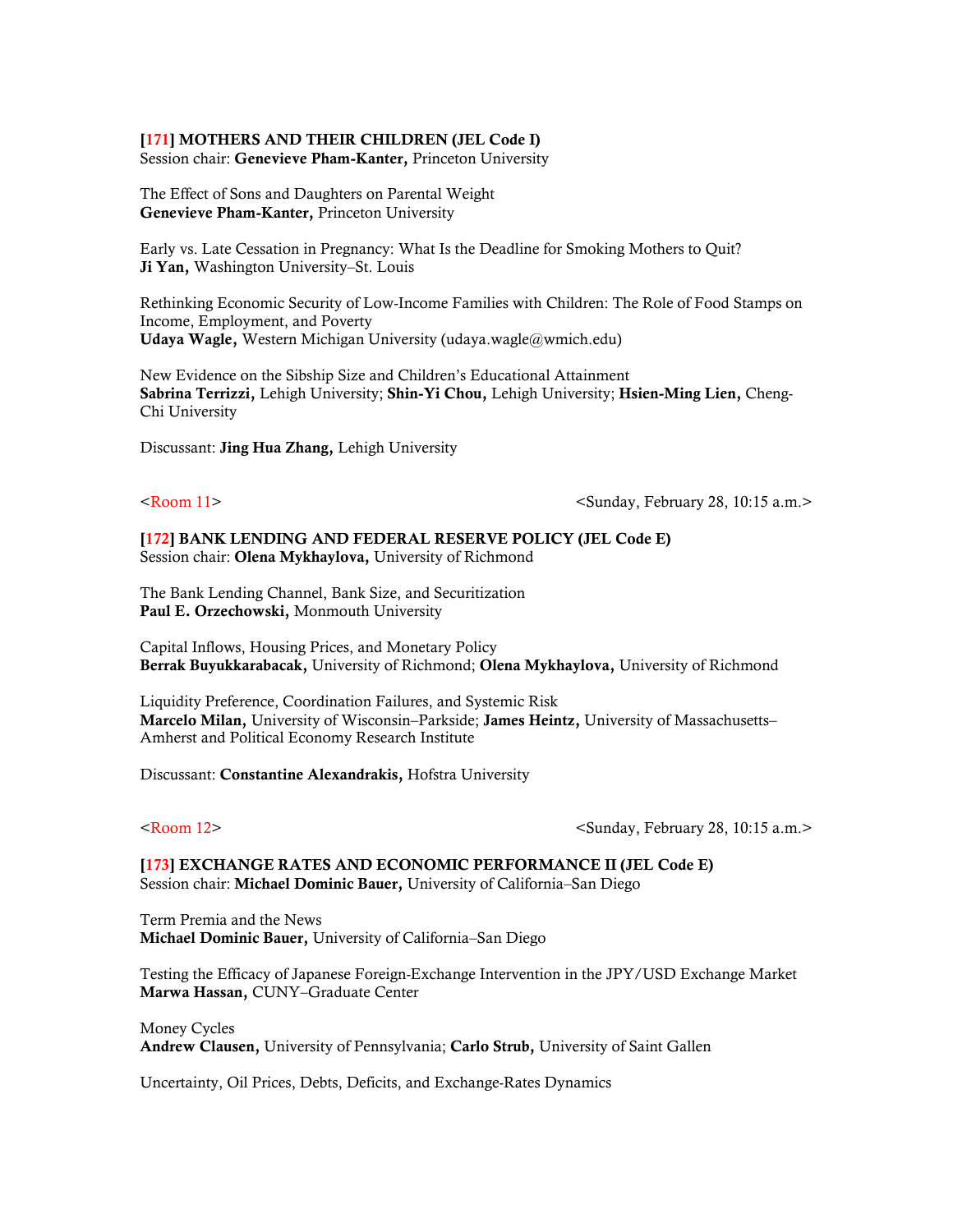John N. Kallianiotis, University of Scranton (jnk353@scranton.edu); Satyajit Ghosh, University of Scranton (ghoshs1@scranton.edu)

Discussant: John J. Heim, Rensselaer Polytechnic Institute

<Room 13> <Sunday, February 28, 10:15 a.m.>

### [174] FOREIGN DIRECT INVESTMENT (JEL Code F) Session chair: Mingming Pan, University of Nebraska–Lincoln

Complex Spatial Dependence in Aggregate U.S. FDI Data Francis Kemegue, University of Pretoria

The Determinants of FDI Inflows in the European Union and Policy Implications E. Nur Gunay, Bogazici University

FDI in the EU Olesia Kozlova, University of New Hampshire; Bruce Elmslie, University of New Hampshire; Timothy Ford, California State University–Sacramento

Regional Determinants of FDI in China: Spatial Analysis Mingming Pan, University of Nebraska–Lincoln

Discussants: Thomas Hyclak, Lehigh University (tjh7@lehigh.edu); Ben Li, University of Colorado– Boulder; Dhimitri Qirjo, Florida International University

<Room 14> <Sunday, February 28, 10:15 a.m.>

## [175] FINANCIAL MARKETS II (JEL Code G)

Session chair: Marc Santugini, HEC Montreal

Assessment of the Sarbanes-Oxley Act on the Firm Using a Difference-in-Difference Estimator Brian W. Sloboda, U.S. Postal Service

The Dynamic Impact of Macroeconomic Factors on Initial Public Offerings: Evidence from Time-Series Analysis Anh L. Tran, Drexel University; Bang Nam Jeon, Drexel University

A Financial Model of the Firm: Risk and Portfolio Selection Leonard J. Mirman, University of Virginia; Marc Santugini, HEC Montreal

Non-price Competition in Credit Card Markets through Bundling and Bank-Level Benefits G. Gulsun Akin, Bogazici University; Ahmet Faruk Aysan, Bogazici University; Gazi Ishak Kara, University of North Carolina–Chapel Hill; Levent Yildiran, Bogazici University

Discussion among participants

<Room 16> <Sunday, February 28, 10:15 a.m.>

[176] AGRICULTURE TOPICS IN LESS-DEVELOPED COUNTRIES (JEL Code Q) Session chair: Lopamudra Banerjee, The New School for Social Research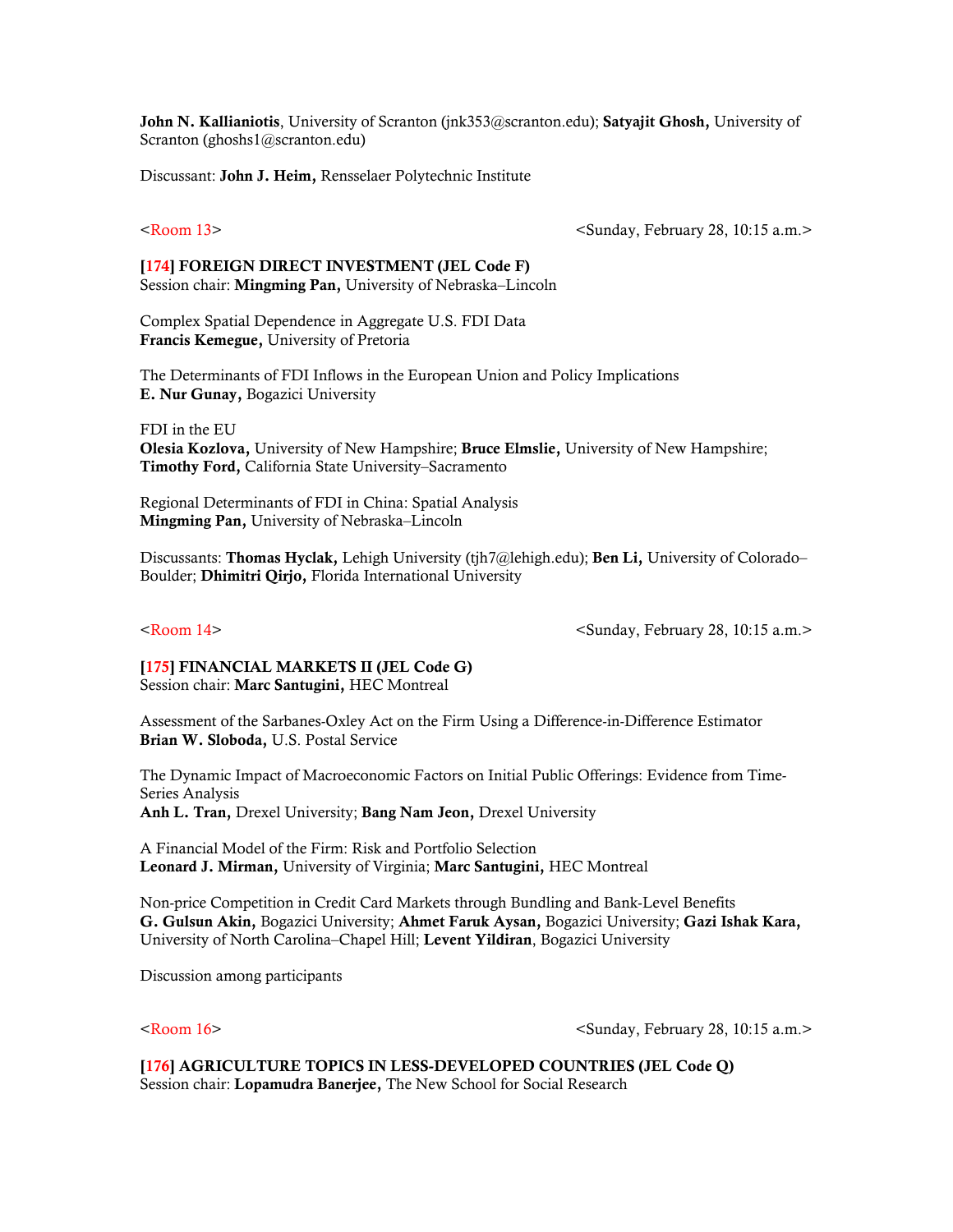Are Bush-Meat Hunters Profit Maximizers or Simply Brigands of Opportunity? Wayne A. Morra, Arcadia University; Gail Hearn, Drexel University; Andrew J. Buck, Temple University; Thomas M. Butynski, Bioko Biodiversity Protection Program

Flood Hazard, Employment Uncertainty, and Labor Contracts in Agriculture Lopamudra Banerjee, The New School for Social Research

Discussants: Paramita Dhar, University of Connecticut; Robert W. Turner, Colgate University (rturner@colgate.edu)

<Room 17> <Sunday, February 28, 11:00 a.m.>

## [IPE11] UNDERGRADUATE STUDENT RESEARCH XI: ENVIRONMENT AND HEALTH III (JEL Code Q)

Eleventh of Eleven Sessions Sponsored by Issues in Political Economy (IPE) Session organizers: Steve DeLoach and Tina Das, Elon University; Steve Greenlaw and Andrew Godburn, University of Mary Washington Session chair: Drea Dorrow, Elon University

Wind Power: Can It Be Effective? Danielle MacConnell, Keene State

Economics in the Genetic-Engineering Debate Constantine Grivoyannis, State University of New York at Binghamton

How the United States Went Wrong: An International Comparison of Carbon Emissions Cameron DePuy, Elon University

Hospital Cost Efficiency in Maryland and the Effect of Competition Melissa Hamilton, Skidmore College

Health-Care Reform in the United States Jeanine Racioppo, Manhattanville College

Discussants: Russell Boozer, Elon University; Tom Augsburger, University of Northern Iowa; Kristi Phillips, University of Northern Iowa; Luca D'Italia, Keene State; Anthony Schreck, University of Northern Iowa

<Room 1> <Sunday, February 28, noon>

## [177] ISSUES IN TRANSPORTATION AND HOMELAND-SECURITY ECONOMICS (JEL Code H)

Session organizer and chair: Marvin Fell, U.S. Department of Homeland Security (marvin.fell@dhs.gov)

Impact of Using Increased GA Gas Taxes to Fund the FAA Trust Fund Anthony Homan, U.S. Department of Transportation (anthony.homan@dot.gov)

A Preliminary Analysis of Wait-Time Savings and Participation Using Global Entry Gary Becker, U.S. Department of Homeland Security (gary.becker@dhs.gov)

The Economic Impact of a Single Event on a Local Economy: Cedar Rapids, Iowa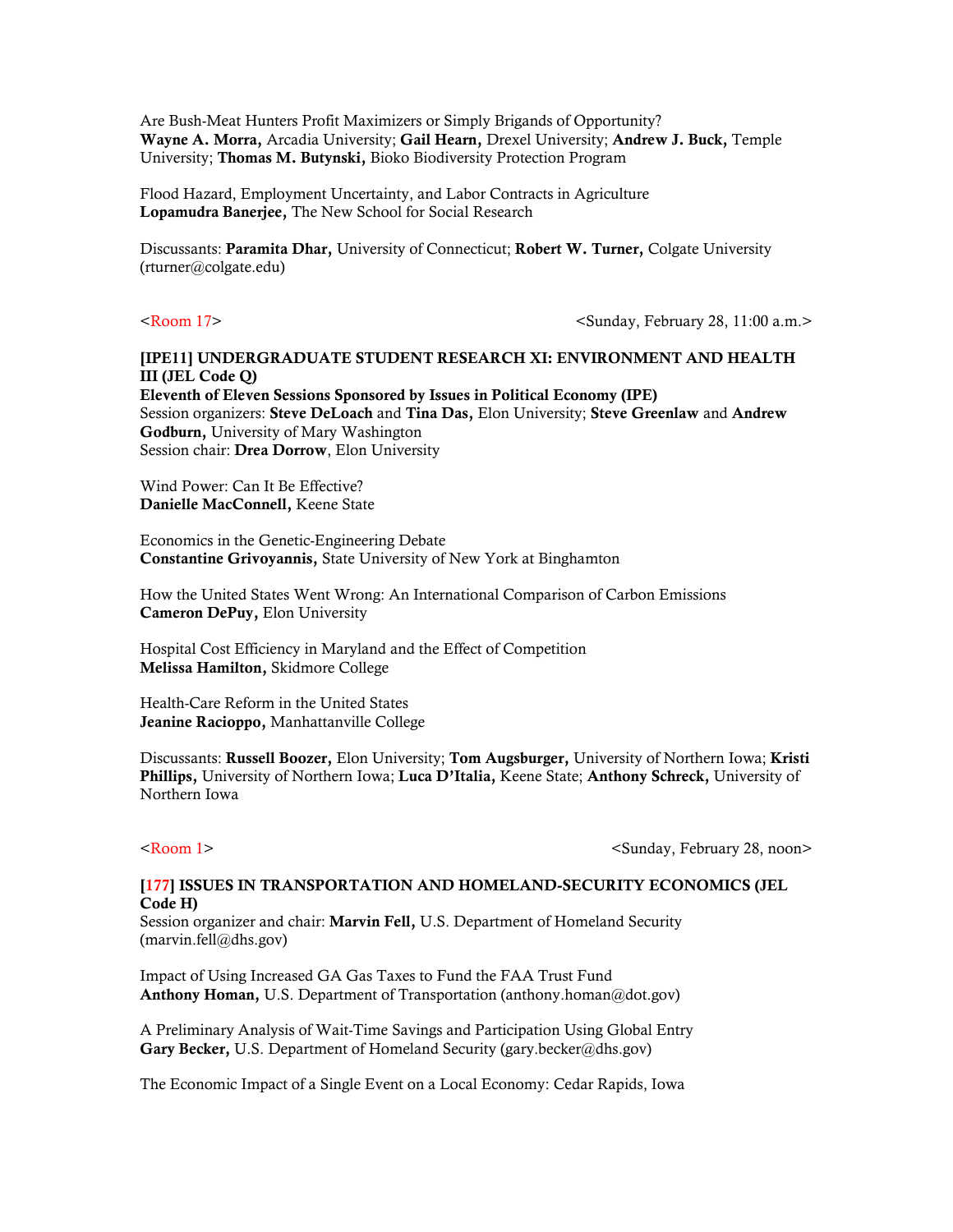Brittney Corrow, RTI, Inc. (brittney.corrow@dhs.gov); Marvin Fell, U.S. Department of Homeland Security (marvin.fell@dhs.gov)

Discussants: Joseph Cordes, George Washington University (cordes@gwu.edu); Reed Garfield, U.S. Coast Guard (reed.r.garfield@uscg.dhs.gov)

<Room 2> <Sunday, February 28, noon>

## [178] SOCIAL ECONOMICS PERSPECTIVES ON METHODOLOGY, RHETORIC, AND PHILOSOPHY (JEL Code B)

Second of Three Sessions Sponsored by the Association for Social Economics (ASE) Session organizer and chair: David George, LaSalle University (george@lasalle.edu)

K. William Kapp's Substantive-Institutional Theory of Social Costs, Environmental Policy, and Technological Development Sebastian Berger, Roanoke College (sberger@roanoke.edu)

Behavioral vs. Standard Economics: A Methodological Assessment Tim Brennan, University of Maryland–Baltimore County (brennan@umbc.edu)

The Conservative Drift of Ordinary Language: The Case of Labor David George, LaSalle University (george@lasalle.edu)

Discussion among participants

<Room 3> <Sunday, February 28, noon>

### [179] TOPICS IN SPORTS ECONOMICS (JEL Code Z) First of Two Sessions Sponsored by the North American Association for Sports Economists (NAASE)

Session organizer: Brad Humphreys, University of Alberta, Canada (brad.humphreys@ualberta.ca) Session chair: Victor Matheson, College of the Holy Cross (vmatheso@holycross.edu)

Integrating Economics into the Graduate Sport-Management Curriculum Glenn Gerstner, Saint John's University (gerstneg@stjohns.edu)

Determinants of the Salaries of Head Football Coaches in BCS Colleges Eva Marakova Leeds, Moravian College (marik@moravian.edu); Michael Leeds, Temple University (mleeds@temple.edu)

The Effect of Sports Franchises on Property Values: The Role of Owners versus Renters Katherine A. Kiel, College of the Holy Cross (kkeil@holycross.edu); Victor Matheson, College of the Holy Cross (vmatheso@holycross.edu); Christopher Sullivan, Boston College

Discussant: George Diemer, Temple University (gdiemer@temple.edu)

<Room 4> <Sunday, February 28, noon>

[180] ECOLOGY DEVELOPMENT AND JUSTICE (JEL Code Q) Twelfth of Fourteen Sessions Sponsored by the Union for Radical Political Economics (URPE) Session organizer: Charalampos Konstantinidis, University of Massachusetts–Amherst (ckonstan@econs.umass.edu)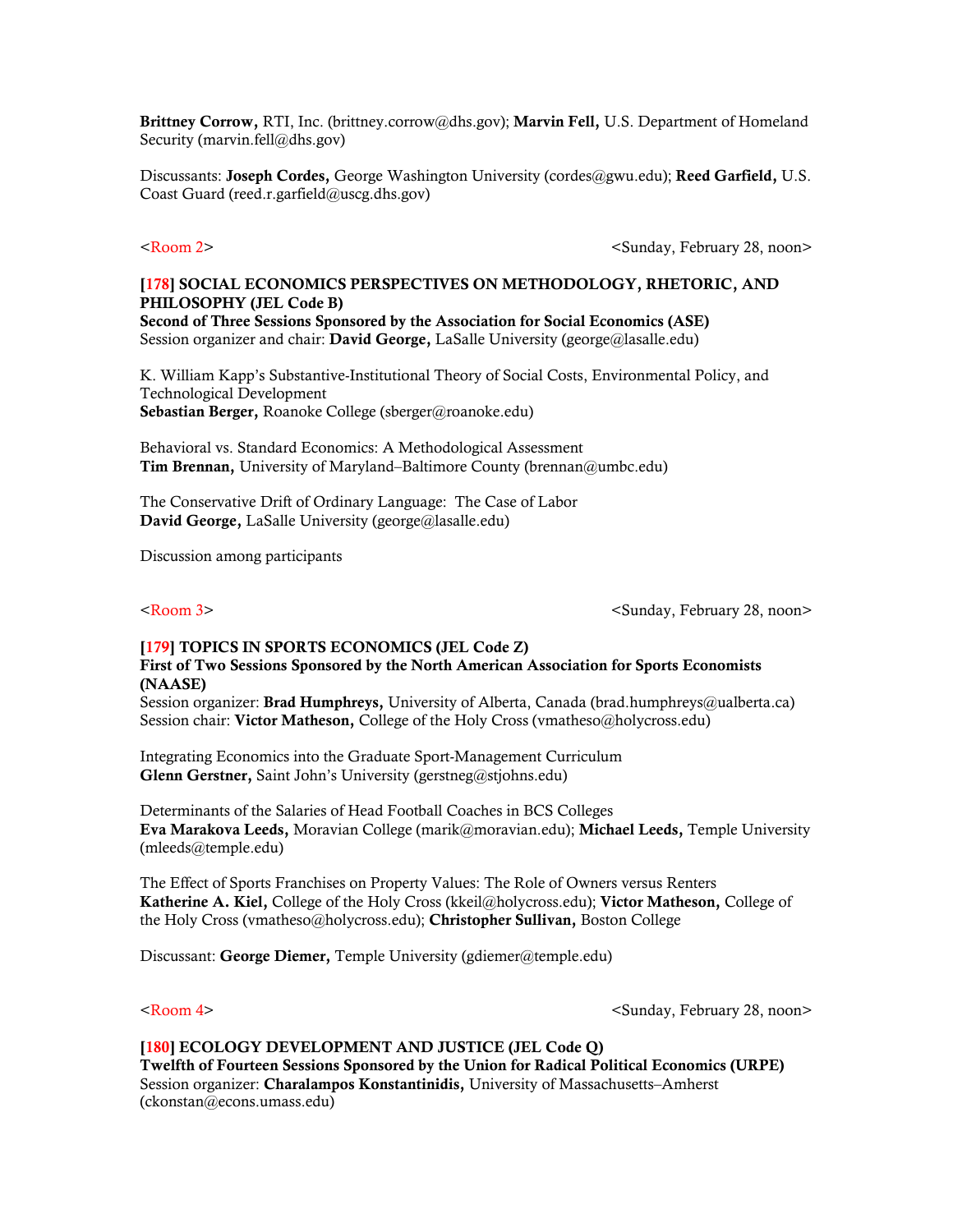Session chair: Hasan Tekguc, University of Massachusetts–Amherst (hastek@econs.umass.edu)

Interrogating the Turkish State and Sustainable Development: The GEF Experience Bengi Akbulut, University of Massachusetts–Amherst (bakbulut@econs.umass.edu)

The Relationship between Ecology and Trade: Proposal for a Theoretical Framework Noah Enelow, Hampshire College (nhenelow@gmail.com)

When Everybody Cares: Environmental Technocratism and (the Need for) Radical Ecological Economics

Charalampos Konstantinidis, University of Massachusetts–Amherst (ckonstan@econs.umass.edu)

Discussants: Hasan Tekguc, University of Massachusetts–Amherst (hastek@econs.umass.edu); Gul Unal, Levy Economics Institute of Bard College (unalgul@gmail.com); Cem Oyvat, University of Massachusetts–Amherst (coyvat@gmail.com)

<Room 5> <Sunday, February 28, noon>

[181] TOPICS IN TRANSPORTATION ECONOMICS II (JEL Codes D, H, I, L) Session Organizer and Chair: Peter D. Loeb, Rutgers University–Newark (ploeb@andromeda.rutgers.edu)

Cell Phone Usage and Motor Vehicle Fatalities: An International Panel-Data Analysis Andrew M. Welki, John Carroll University (welki@jcu.edu); Thomas J. Zlatoper, John Carroll University (zlatoper@jcu.edu)

Union Wage Premiums following Intrastate Deregulation: Evidence of the U.S. Trucking Industry Steven Trick, University of Wisconsin–Milwaukee (stevetrick@gmail.com); James Peoples, University of Wisconsin–Milwaukee (peoples@uwm.edu)

Investment in Transportation Infrastructure and Economic Growth in China Bin Wang, Saint Edward's University (binw@stedwards.edu); Chen Guanghan, Sun Yat-sen University, China (lnscgh@yahoo.com.cn); Zhang Guangnan, Sun Yat-sen University, China (zsuzgn@hotmail.com); Zhu Hongjia, Sun Yat-sen University

Discussant: Chinyere Emmanuel Egbe, CUNY–Medgar Evers College

<Room 6> <Sunday, February 28, noon>

[182] KEYNESIAN FINANCIAL ARCHITECTURE (JEL Code E) Thirteenth of Fourteen Sessions Sponsored by the Union for Radical Political Economics (URPE) Session organizers: Marie Duggan, Keene State University (mduggan@keene.edu); Scott Carter, The University of Tulsa (scott-carter@utulsa.edu) Session chair: Marie Duggan, Keene State University (mduggan@keene.edu)

Would Global Imbalances Have Been Prevented by Keynes's 1941 Draft ICU? Marie Duggan, Keene State University (mduggan@keene.edu)

Kaldor's 1964 Proposal for a Global Monetary and Fiscal Framework Leanne Usher, CUNY–Queens College (leanne.ussher@qc.cuny.edu)

Liquidity Preference, Coordination Failures, and Systemic Risk Marcelo Milan, University of Wisconsin–Parkside (milan@uwp.edu)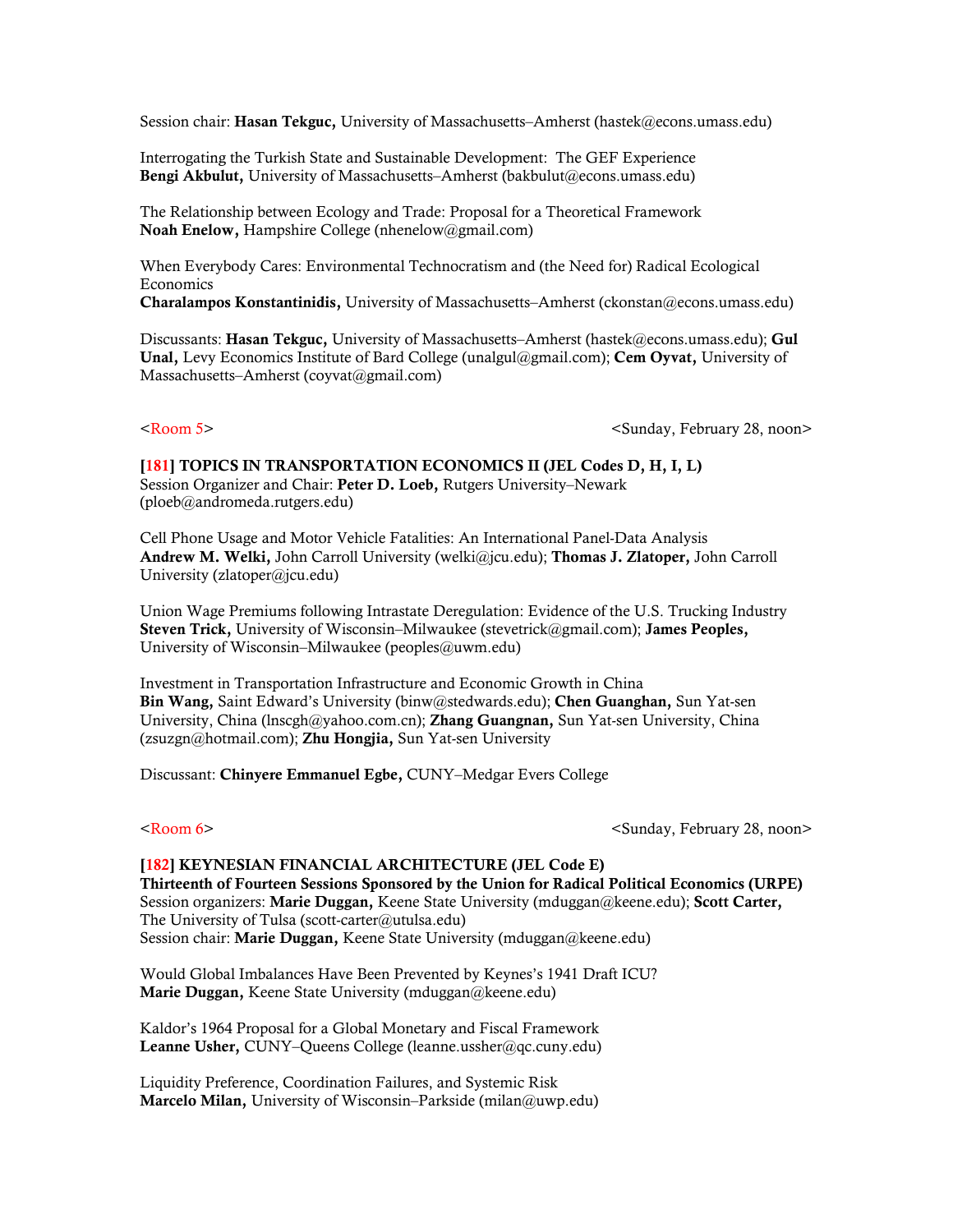An Interactive Simulation Model of the LTRPF, Its Link to the Rate of Surplus-Value, and Capital Accumulation Mohamad Shaaf, University of Central Oklahoma (mshaaf@uco.edu)

Discussants: Tom Masterson, Levy Economics Institute of Bard College (masterso@levy.org); Hasan Cömert, University of Massachusetts–Amherst (hcomert@gmail.com); John Sarich, New York City Department of Finance (sarich@igc.org)

 $\leq$ Room 7>  $\leq$ Sunday, February 28, noon>

### [183] COUNTERCYCLICAL MACROECONOMIC POLICIES II (JEL Code E)

Session organizers: Esteban Perez Caldentey, Economic Commission for Latin America and the Caribbean (ECLAC) (esteban.perez@eclac.org); Matias Vernengo, University of Utah (vernengo@economics.utah.edu)

Session chair: Matias Vernengo, University of Utah (vernengo@economics.utah.edu)

Countercyclical Financial Policies

Esteban Perez Caldentey, Economic Commission for Latin America and the Caribbean (ECLAC) (esteban.perez@eclac.org)

Countercyclical Green Policies Pablo Ruiz Napoles, Universidad Nacional Autónoma de México (UNAM) (ruizna@servidor.unam.mx)

Greenhouse-Gas Emissions in Mexico, Relative Costs, and Policy Implications Pablo Ruiz Napoles, Universidad Nacional Autónoma de México (UNAM) (ruizna@servidor.unam.mx)

Discussants: **Thomas Palley**, Economics for Democratic & Open Societies [\(mail@thomaspalley.org\)](mailto:mail@thomaspalley.org); Ignacio Perrotini Hernandez, Universidad Nacional Autónoma de México (UNAM) (iph@servidor.unam.mx); Martin Rapetti, University of Massachusetts–Amherst (m.g.rapetti@gmail.com)

<Room 8> <Sunday, February 28, noon>

### [184] HIGHER-EDUCATION FINANCE (JEL Code I) Session chair: Sara LaLumia, Williams College (sara.lalumia@williams.edu)

Asset Accumulation and Learning: Theory and Evidence from Saving for Child's College Junyi Zhu, Stony Brook University

Young Alumni Donations to a Selective Liberal Arts College: What Gives? Alison F. Del Rossi, Saint Lawrence University; Todd M. Loffredo, The Hun School

Tax Preferences for Higher Education and Adult College Enrollment Sara LaLumia, Williams College (sara.lalumia@williams.edu)

Discussant: Weichiao Huang, Western Michigan University

<Room 9> <Sunday, February 28, noon>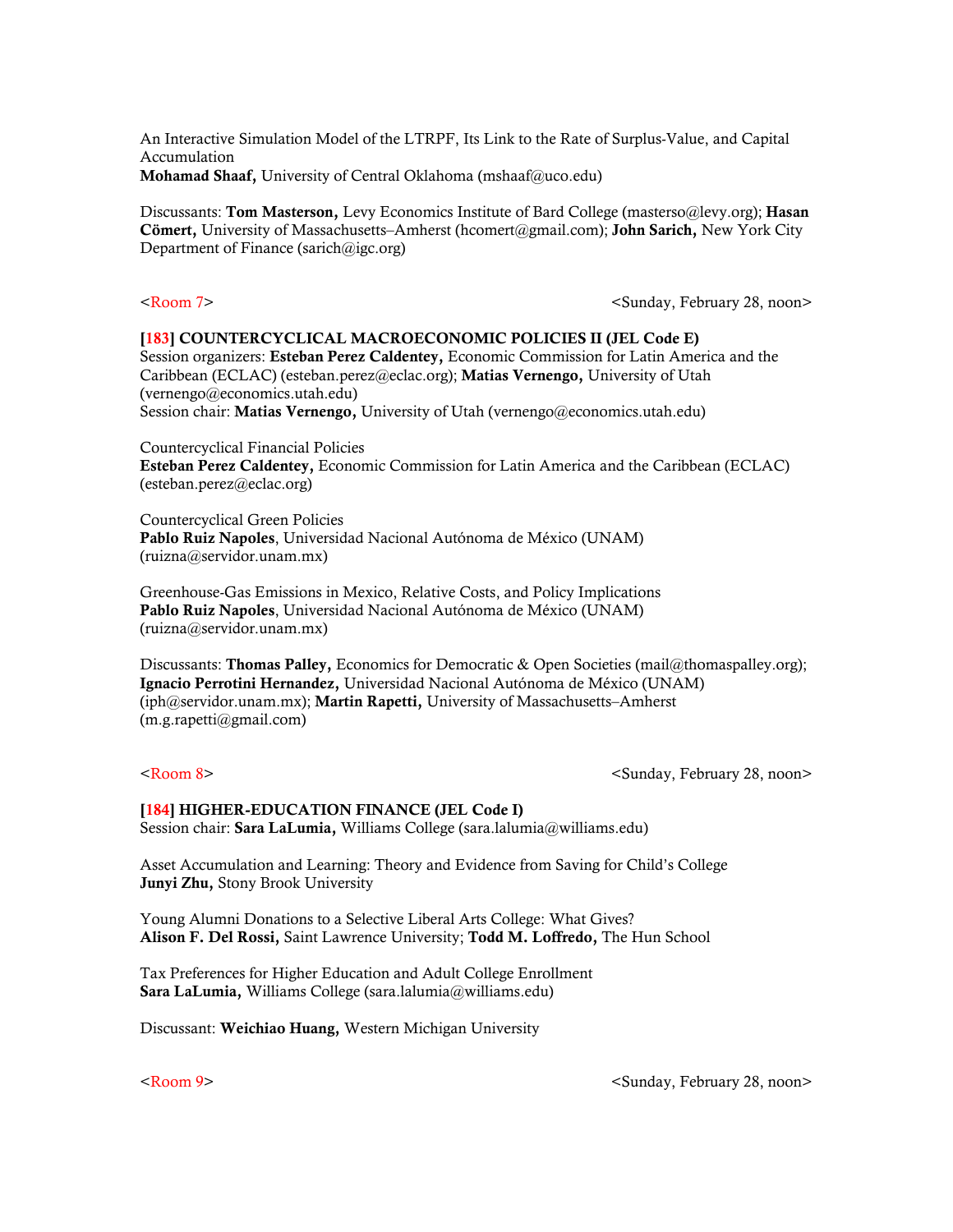### [185] WOMEN IN THE LABOR MARKET II (JEL Code J)

Session chair: Maryanne T. Clifford, Eastern Connecticut State University

Labor-Market Demographic Composition and Employment Differentials between Black and White Women

Thanos Mergoupis, University of Bath

The Psychology of Major Choice and Wage Differential between Black Women and White Women in Connecticut

Margaret Letterman, Eastern Connecticut State University; Jennifer L. Brown, Eastern Connecticut State University; Maryanne T. Clifford, Eastern Connecticut State University

The Economics of Beauty: Women's Labor-Force Participation and Cosmetics Consumption Hyungna Oh, West Virginia University; Jin Hwa Jung, Seoul National University

Discussant: Ariel Belasen, Southern Illinois University–Edwardsville (abelase@siue.edu)

<Room 10> <Sunday, February 28, noon>

[186] SECONDARY SCHOOLS AND TRANSITION TO HIGHER EDUCATION (JEL Code I) Session chair: Neal Olitsky, University of Massachusetts–Dartmouth

The Impact of High School Leadership on Subsequent Educational Attainment Katy Rouse, Elon University

If I Made You Older Would You Do Better? The Effect of Age on College Entrance-Test Scores Breno Sampaio, University of Illinois at UC; Rafael da Matta, University of Illinois at UC; Rafael Perez Ribas, University of Illinois at UC; Gustavo Sampaio, University of Illinois at UC

High School Curricular and Extracurricular Activities and the Transition to College Neal Olitsky, University of Massachusetts–Dartmouth; Jeff Allen, ACT, Inc.; Steve Robbins, ACT, Inc.

Discussant: Tracy Ann L. Henry, Georgia Southern University

<Room 11> <Sunday, February 28, noon>

[187] MONETARY POLICY II (JEL Code E) Session chair: Christopher E. S. Warburton, John Jay College of Criminal Justice

U.S. Monetary-Policy Transmission Mechanism and the Real Sector, 1955–2009 Piruz Alemi, John Jay College of Criminal Justice; Christopher E. S. Warburton, John Jay College of Criminal Justice

Monetary Transmission Mechanisms in Asian Countries: A Factor-Augmented Vector Autoregressive (FAVAR) Approach Dawit Senbet, Bloomsburg University of Pennsylvania; Martha Cruz-Zuniga, The Catholic University of America

The 2009 Conjuncture's Impact on Channels of Monetary Policy and Circuits of Capital Ronald Calitri, John Jay College of Criminal Justice; Piruz Alemi, John Jay College of Criminal Justice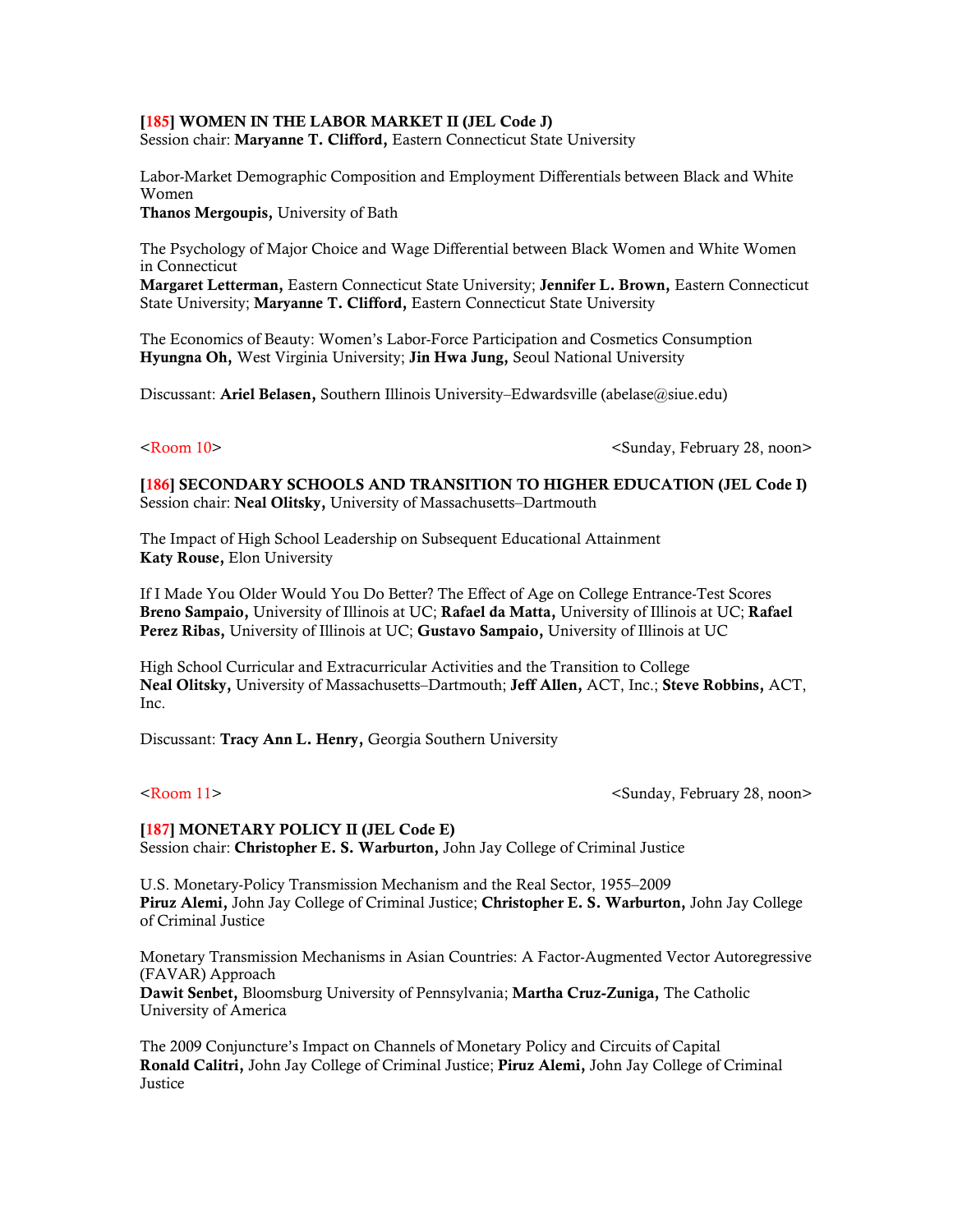Estimating the Federal Reserve's Inflation Target Stuart Glosser, University of Wisconsin–Whitewater; Yamin Ahamd, University of Wisconsin– Whitewater

Discussion among participants

<Room 12> <Sunday, February 28, noon>

### [188] INCOME AND WEALTH DISTRIBUTION (JEL Code E) Session chair: John J. Heim, Rensselaer Polytechnic Institute

Wealth Distribution under Idiosyncratic Investment Risk Shenghao Zhu, New York University

Social Inequalities, Capita Tax, and Macroeconomic Instability Mohanad Ismael, University of Evry Val D'Essonne

Wage Bargaining and Induced Technical Change in a Linear Economy: Model and Application to the U.S., 1963–2003 Daniele Tavani, Colorado State University

Measuring Income & Substitution Effects When Exchange Rates Change John J. Heim, Rensselaer Polytechnic Institute

Discussion among participants

<Room 13> <Sunday, February 28, noon>

[189] THE DEVELOPING WORLD (JEL Code F) Session chair: Thomas Snyder, Florida International University

Increasing Returns, Collateral Differences, and Sovereign Debt Thomas Snyder, Florida International University

Commitment, Debt Dilution, and Overborrowing Juan Carlos Hatchondo, Federal Reserve Bank of Richmond; Leonardo Martinez, IMF Institute; Cesar Sosa Padilla, University of Maryland

Regionalism and Development Under Changing Regimes Omar Dahi, Hampshire College

Exclusive Exporting, Technology Transfer, and Firm Heterogeneity Ben Li, University of Colorado–Boulder

In Darkest Africa—A Road Trip through Southern Africa Including: Botswana, Namibia, South Africa, Zambia and Zimbabwe K. Morris (Moshe) Speter, Mercy College (kmoshe1@yahoo.com)

Discussion among participants.

<Room 14> <Sunday, February 28, noon>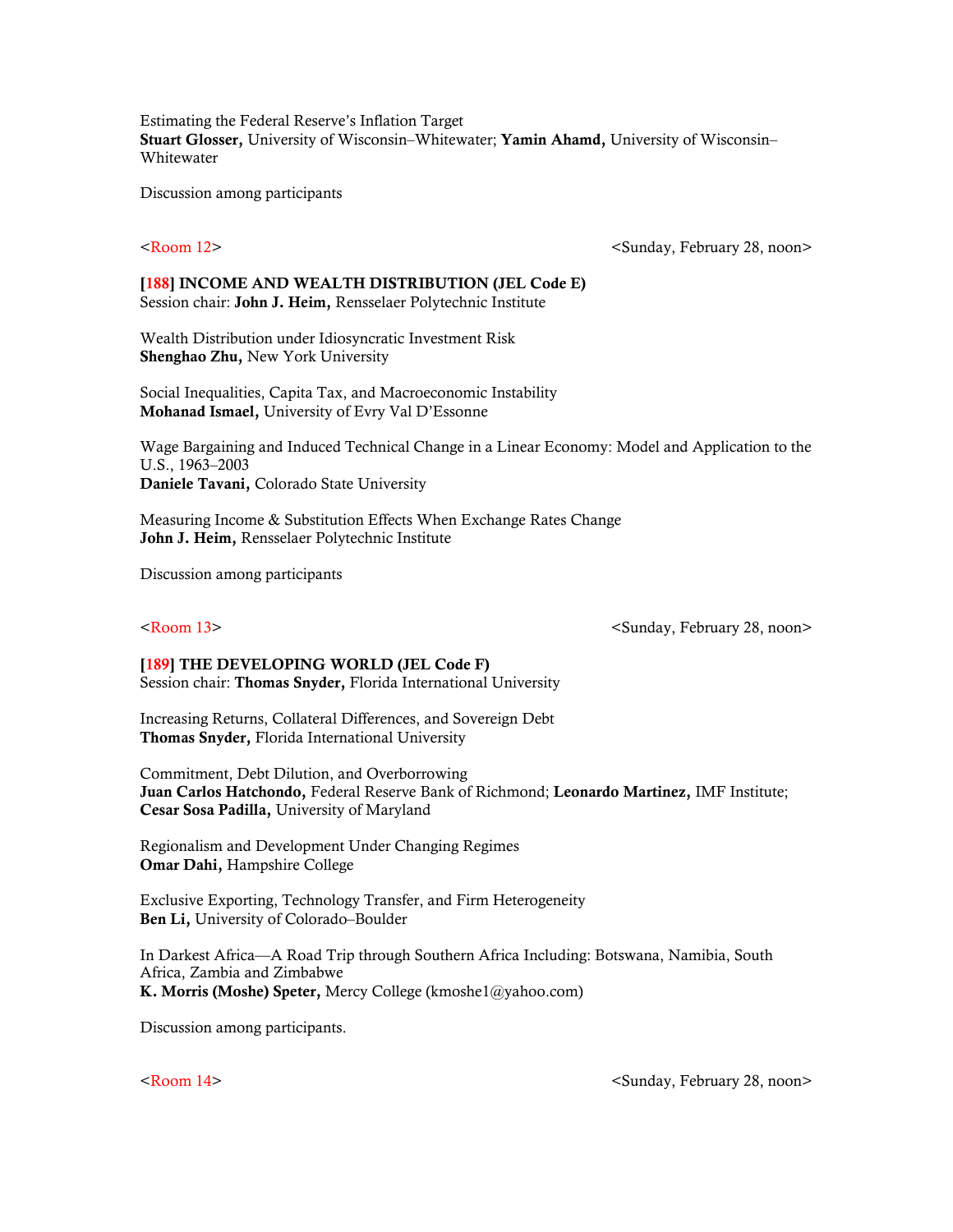### [190] FINANCIAL REGULATION (JEL Code G)

Session chair: Lu Tan, Michigan State University

Retirement Savings and Portfolio Choices in Taxable and Tax-Deferred Accounts Zhe Li, Stony Brook University (lizhelz@hotmail.com)

Financial Reporting Quality and the Securities Exchange Act of 1934: Evidence from the Great Depression Period Hong V. Nguyen, University of Scranton; William Pugh, University of Scranton

Corporate Payout Responses to the 2003 Dividend Tax Cut Lu Tan, Michigan State University

Are Firms on the Right Page with Chapter 11? An Analysis of Firm Choices that Contribute to Postbankruptcy Survival Chad Sandler, Cornell University; Vicki Bogan, Cornell University

Discussants: **Anton Miglo,** University of Bridgeport; **Zhe Li,** Stony Brook University (lizhelz@hotmail.com)

<Large ballroom>  $\leq$   $\leq$   $\leq$   $\leq$   $\leq$   $\leq$   $\leq$   $\leq$   $\leq$   $\leq$   $\leq$   $\leq$   $\leq$   $\leq$   $\leq$   $\leq$   $\leq$   $\leq$   $\leq$   $\leq$   $\leq$   $\leq$   $\leq$   $\leq$   $\leq$   $\leq$   $\leq$   $\leq$   $\leq$   $\leq$   $\leq$   $\leq$   $\leq$   $\leq$ 

## [191] HARD TIMES: ECONOMISTS THEN AND NOW (JEL Codes B, N)

Session organizer and chair: Frank Genovese (fcgenovese@aol.com)

Presenters: Frank Genovese (fcgenovese@aol.com) Mason Gaffney Ingrid Rima, Temple University Lawrence Klein

<Room 1> < Sunday, February 28, 1:45 p.m.>

[192] CAPITAL AS POWER VII: MONEY & FINANCE (JEL Codes P, G, E, N) Seventh of Seven Sessions Sponsored by the Critical Mass Forum (http://www.yorku.ca/cmass/forum/) Session Organizer: Jonathan Nitzan, York University (nitzan@yorku.ca) Session Chair: D.T. Cochrane, York University (dtc@yorku.ca)

The Political Economy of American Investment Banking: From 'Golden Age' to Crisis? Sandy Brian Hager, York University (sanha926@gmail.com)

Goldsmith Banking as an Institutionalization of Trust Jongchul Kim, York University (jongchul@yorku.ca)

Discussion among participants

<Room 2> <Sunday, February 28, 1:45 p.m.>

### [193] TOPICS IN APPLIED MICROECONOMICS (JEL Codes N, K, F, C)

Session organizer and chair: Mike Roth, Binghamton University (mroth1@binghamton.edu)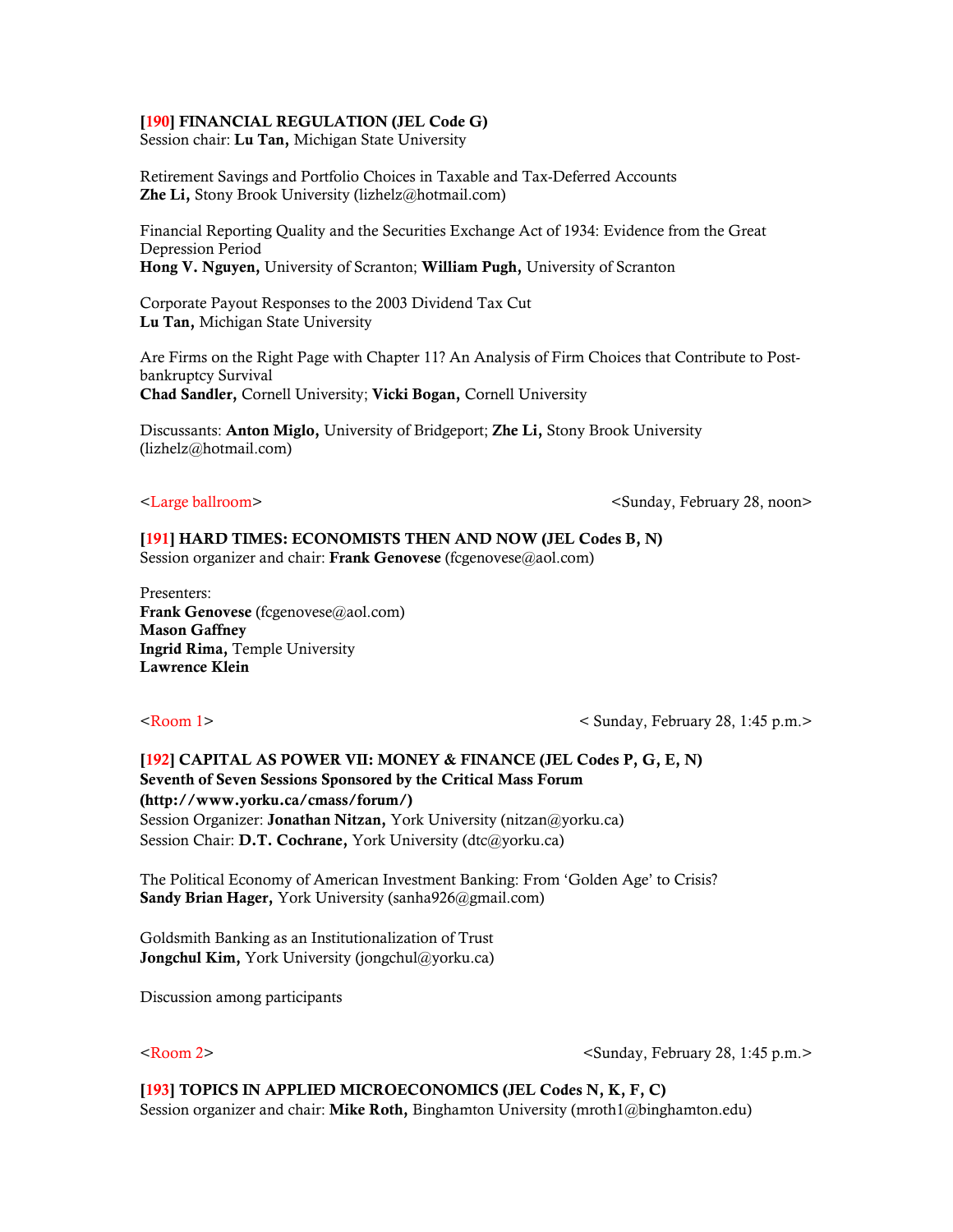America's Deadly Export: Evidence from Data on Homicide and Deportation Rates Garfield O. Blake, Binghamton University (gblake1@binghamton.edu)

The Effect of Macroeconomic News on Stock Returns: New Evidence from Newspaper Coverage Gene Birz, Binghamton University (gbirz1@binghamton.edu)

Valence-Building in a Dynamic Spatial Voting Model Mike Roth, Binghamton University (mroth $1$ @binghamton.edu)

Discussant: Nicolas Sanchez, College of the Holy Cross

<Room 3> <Sunday, February 28, 1:45 p.m.>

## [194] NYU ECONOMICS HONORS SOCIETY: UNDERGRADUATE RESEARCH (JEL Codes Q, I)

Session organizers: Amit Amin, New York University (amit.amin@stern.nyu.edu); Andrew Diaz, New York University (andrew.diaz@stern.nyu.edu) Session chair: Amit Amin, New York University (amit.amin@stern.nyu.edu)

Price Volatility and the Efficient-Energy Portfolio for the United States Kasia Janczura, New York University (kasia.janczura@gmail.com)

Drawing on Incremental Change and Anchoring Bias to Curb Addiction to Cigarettes Andrew Diaz, New York University (andrew.diaz@stern.nyu.edu)

Balancing Environmental Sustainability and Economic Growth: Smog in India and China Khushbu Vora, New York University (khushbu.vora@gmail.com)

Discussion among participants

<Room 4> <Sunday, February 28, 1:45 p.m.>

### [195] HETERODOX THEORIES OF MACROECONOMIC DISTRIBUTION AND GROWTH (JEL Codes E, B)

Fourteenth of Fourteen Sessions Sponsored by the Union for Radical Political Economics (URPE) Session organizer: Hasan Cömert, University of Massachusetts–Amherst (hcomert@gmail.com); Scott Carter, The University of Tulsa (scott-carter@utulsa.edu) Session chair: Scott Carter, The University of Tulsa (scott-carter@utulsa.edu)

Wage Bargaining and Induced Technical Change in a Linear Economy: Model and Application to the U.S., 1963–2003 Daniele Tavani, Colorado State University (daniele.tavani@colostate.edu)

Through a Mahalanobis Lens: Economic Growth in Colonial California, 1770–1810 Marie Duggan, Keene State University (mduggan@keene.edu)

Integrating Neo-Keynesian and Neo-Marxian Theories of Distribution Joao Paulo A. de Souza and Ben Zipperer, University of Massachusetts–Amherst (desouza.jpa@gmail.com)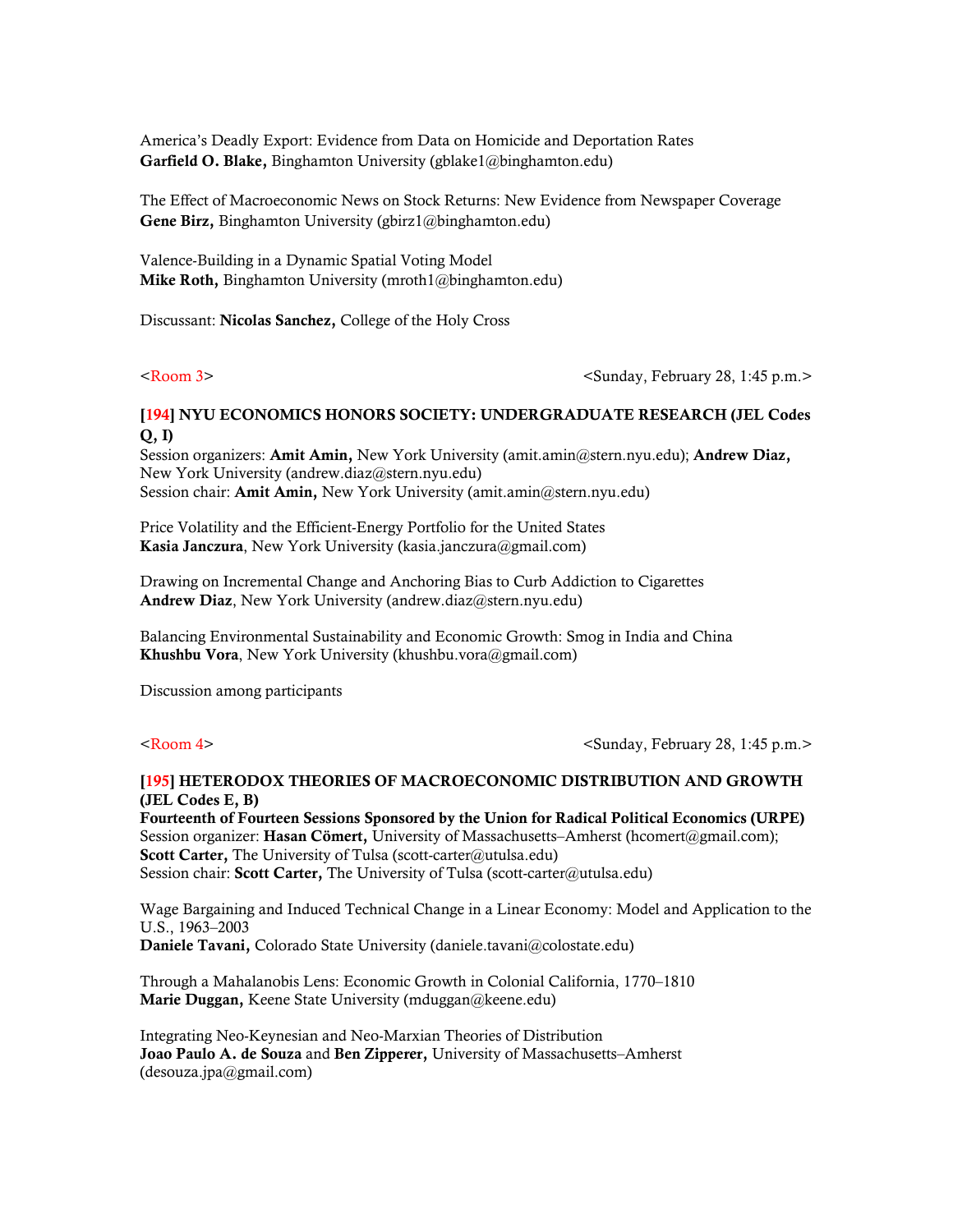Discussants: Luis Brunstein, Georgetown University (lfb23@georgetown.edu); Zhu Xu, University of Massachusetts–Amherst (xuzhunjune@gmail.com); Scott Carter, The University of Tulsa (scottcarter@utulsa.edu)

<Room 5> <Sunday, February 28, 1:45 p.m.>

### [196] LABOR-FORCE-MOBILITY DECISION MAKING (JEL Code J) Session chair: Brian C. Hill, Salisbury University

Time to Retire? The Effect of State Fiscal Policies on Retirement Decisions Tami Gurley-Calvez, West Virginia University; Brian Hill, Salisbury University

Love, Toil, and Health Insurance: Why American Husbands Retire When They Do Joshua Congdon-Hohman, College of the Holy Cross

Explanation Why Labor-Supply Elasticities from Hausman Random-Income-Coefficient Model Are Larger Li Gan, Texas A&M University and NBER; Xinrong Li, Texas A&M University

Discussion among participants

<Room 6> <Sunday, February 28, 1:45 p.m.>

## [197] POLITICS AND ECONOMICS (JEL Code P)

Session chair: J. Barkley Rosser, Jr., James Madison University

Can Economics of Civilization Encompass New Institutional and New Traditional Economics? The Case of Neo-Confucian Korea J. Barkley Rosser, Jr., James Madison University; Marina V. Rosser, James Madison University

Analysis of Political Cycles and Voter Behavior in Subnational Elections in India Harini Kannan, Georgia State University

Corruption in Iraq: Conflict, Costs, and Causes Frank R. Gunter, Lehigh University

Impact of Violence on Market Integration Frank R. Gunter, Lehigh University; Sam Korab, Lehigh University

Discussant: Sanja Grubacic, Southern Connecticut State University

<Room 7> <Sunday, February 28, 1:45 p.m.>

[198] EMPIRICAL ANALYSIS OF THE ECONOMICS OF CRIME (JEL Code K) Session chair: Thomas Hyclak, Lehigh University (tjh7@lehigh.edu)

Do Cell Phones Deter Crime? Evidence from 2000–2007 State-Level Panel Data Matt Parrett, Bridgewater State College (mbparrett@gmail.com) Susan Parrett, Boston University

Casinos and Campus Crime Thomas Hyclak, Lehigh University (tjh7@lehigh.edu)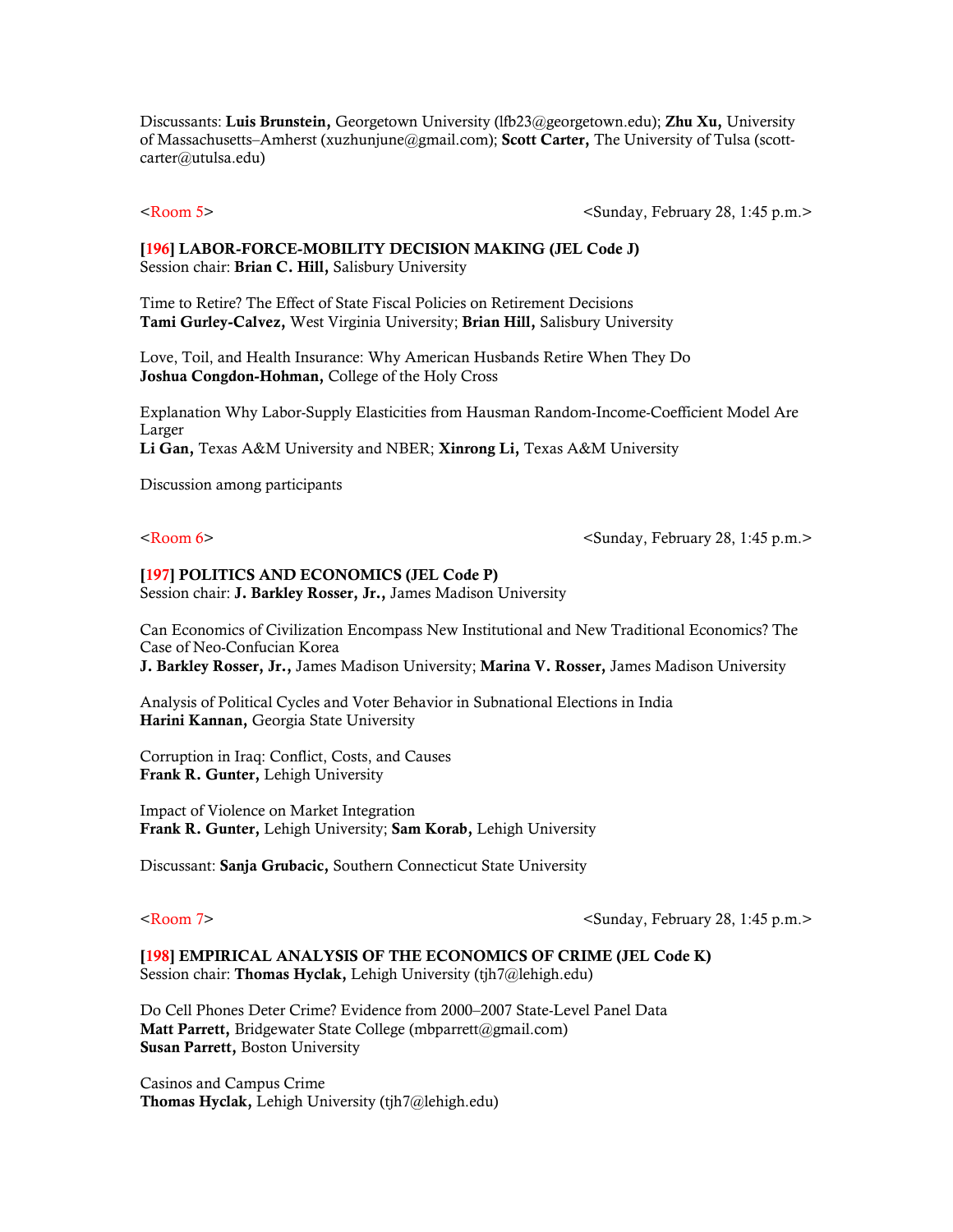Crime in Alabama: County-Level Analysis Lina Cui, Auburn University (cuilina@auburn.edu)

Janie's Got a Gun: The Impact of Children's Early Exposure to Guns on Crime Lauren Spirko, Muhlenberg College (lauren.spirko@muhlenberg.edu)

Relative Crime Rates in New York City Robert Jantzen, Iona College

Discussant: Michael Carr, University of Massachusetts–Boston

<Room 8> <Sunday, February 28, 1:45 p.m.>

[199] OBESITY AND WEIGHT GAIN (JEL Code I) Session chair: Lori B. Anderson, Binghamton University

The Trend in Obesity: The Effect of Social Norms on Perceived Weight and Weight Goals Lori B. Anderson, Binghamton University

Exposure to Obesity and Weight Gain Among Adolescents Muzhe Yang, Lehigh University; Rui Huang, University of Connecticut (rui.huang@uconn.edu)

Socioeconomic Status and Overweight and Obesity: How Does the Gradient Change with Age? New Evidence from China Bing Ma, University of Maryland–Baltimore County

Discussants: Ji Yan, Washington University–Saint Louis (jyan@artsci.wustl.edu); Genevieve Pham-Kanter, Princeton University

<Room 9> <Sunday, February 28, 1:45 p.m.>

[200] DISCRIMINATION (JEL Code J) Session chair: Brian D. Volz, University of Connecticut

Race and the Likelihood of Managing in Major League Baseball Brian D. Volz, University of Connecticut

The Black-White Income-Mobility Gap and Investment in Children's Human Capital Julia Schwenkenberg, Rutgers University–Newark

Impact of African-American Migration on Housing in New York City during the Great Depression Trevor Kollmann, University of Arizona

Discussant: David Kalist, Shippensburg University

<Room 10> <Sunday, February 28, 1:45 p.m.>

[201] TOPICS IN ECONOMIC HISTORY (JEL Codes N, Z) Session chair: Constance Crawford, Ramapo College of New Jersey

Did Trust-Company Depositors Panic in 1907?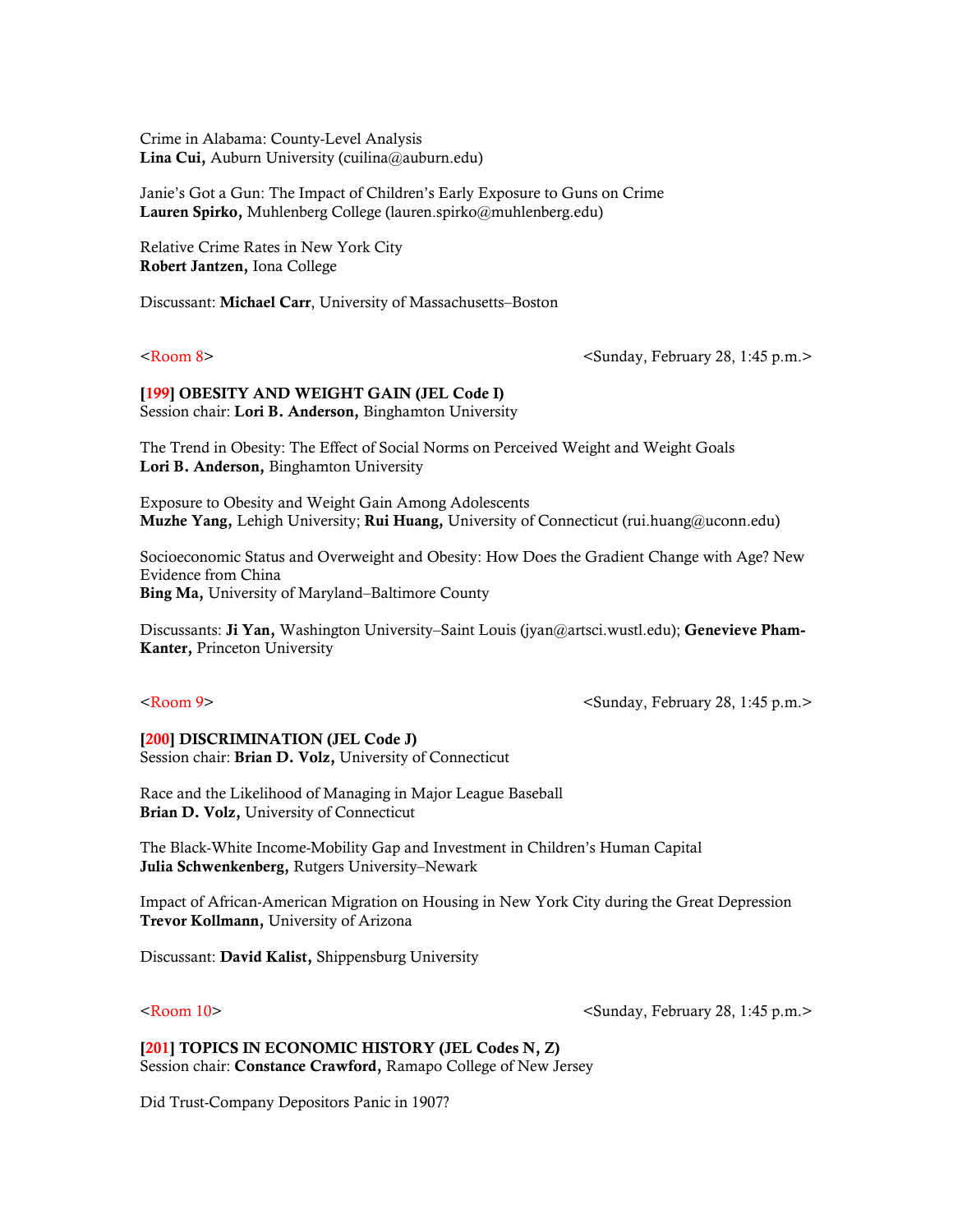Bradley A. Hansen, University of Mary Washington (bhansen@umw.edu)

The Productivity of American Indian Agriculture before Allotment: Evidence from the Eastern Band of Cherokees, 1894–1906 Matthew T. Gregg, Roger Williams University

Public Health Movements, Local Poor Relief, and Child Mortality in American Cities: 1923–1932 Jonathan Fox, University of Arizona

In Search of the Multiplier for Net Federal Spending in the States during the New Deal: A Preliminary Report Price Fishback, University of Arizona; Valentina Kachanovskaya, University of Arizona

Discussant: Constance Crawford, Ramapo College of New Jersey

<Room 11> <Sunday, February 28, 1:45 p.m.>

[202] TAXATION AND PUBLIC POLICY (JEL Code E) Session chair: William Peterman, University of California–San Diego

The Effect of Learning-by-Doing on Optimal Taxation William Peterman, University of California–San Diego

The Optimum Unemployment Rate Marcelo Milan, University of Wisconsin–Parkside; Wesley Pech, Wofford College

Credibility Concerns in Optimal Policy Design Yang K. Lu, European University Institute, Italy

Political Turnover, Taxes, and the Shadow Economy Ceyhun Elgin, University of Minnesota

State Government Responses to Tax Reform Act of 1986 Treatment of Sales and Income Taxes Jerome F. Heavey, Lafayette College

Discussion among participants

<Room 12> <Sunday, February 28, 1:45 p.m.>

[203] MACRODYNAMICS (JEL Code E) Session chair: Ricardo Viana, Federal University

Long Waves and Short Cycles in a Model of Endogenous Financial Fragility Soon Ryoo, Adelphi University

From the Peaks to the Valleys: Cross-State Evidence on Income Volatility over the Business Cycle Colleen M. Carey, Johns Hopkins University; Stephen H. Shore, Johns Hopkins University

The Circuit of Capital: U.S. Manufacturing and Non-Financial Corporate Business Sectors, 1966– 2009

Piruz Alemi, John Jay College of Criminal Justice; Duncan K. Foley, The New School University

Discussant: Ozgur Kaya, University of Georgia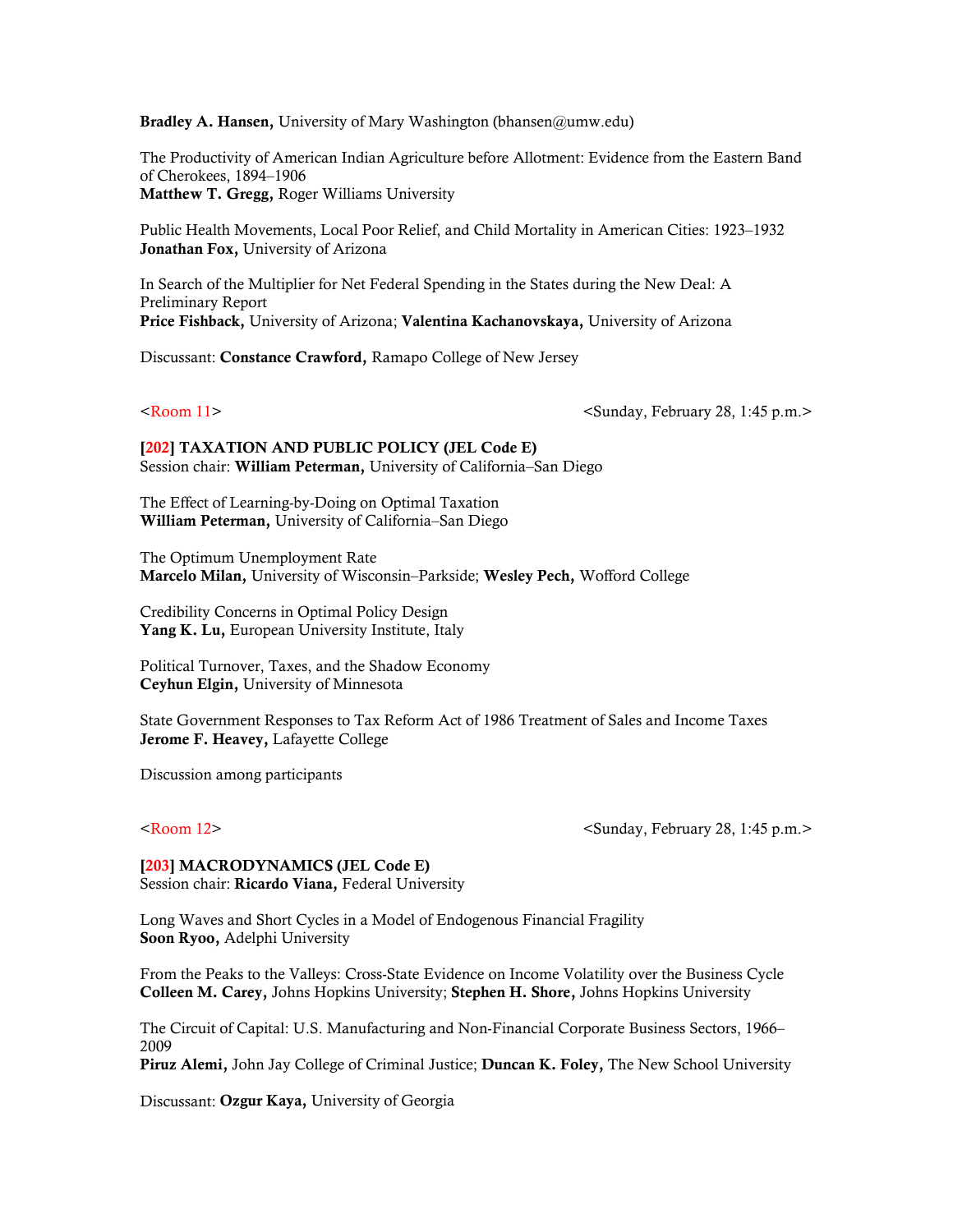### [204] SOCIAL ECONOMICS PERSPECTIVES ON MACROECONOMICS AND MONEY (JEL Code E)

Third of Three Sessions Sponsored by the Association for Social Economics (ASE) Session organizer: Mark D. White, CUNY-College of Staten Island (profmdwhite@hotmail.com) Session chair: Michael J. Murray, Central College (murraym@central.edu)

A Look into the Social Costs and Economic Consequences of Unemployment: A Lowe-Granovetter Synthesis

Michael J. Murray, Central College (murraym@central.edu)

Theories of Money's Origins: A Methodological Critique Alla Semanova, Roanoke College (semenova@roanoke.edu)

International Reserves and Monetary-Policy Rule: Empirical Evidence from Some Developing **Countries** 

**Prakash K. Shrestha,** The New School University (praks shrestha@yahoo.com)

Discussant: Tim Brennan, University of Maryland–Baltimore County (brennan@umbc.edu)

<Room 14> <Sunday, February 28, 1:45 p.m.>

## [205A] SPORTS BETTING MARKETS (JEL Code Z)

### Second of Two Sessions Sponsored by the North American Association for Sports Economists (NAASE)

Session organizer: **Brad Humphreys,** University of Alberta, Canada (brad.humphreys@ualberta.ca) Session chair: Victor Matheson, College of the Holy Cross (vmatheso@holycross.edu)

Regression Tests and the Efficiency of Sports Betting Markets Ruud H. Koning, University of Groningen, The Netherlands (r.h.koning@rug.nl)

The Determinants of Betting Volume for NCAA Basketball

Brad Humphreys, University of Alberta, Canada (brad.humphreys@ualberta.ca); Rodney Paul, University of Alberta, Canada (brad.humphreys@ualberta.ca); **Andrew Weinbach,** Coastal Carolina University (aweinbac@coastal.edu)

The Relationship Between Point Spread and Odds Betting in Football: What the Betting Percentages Tell Us

Mark Wilson, Saint Bonaventure University (mwilson@sbu.edu)

Discussion among participants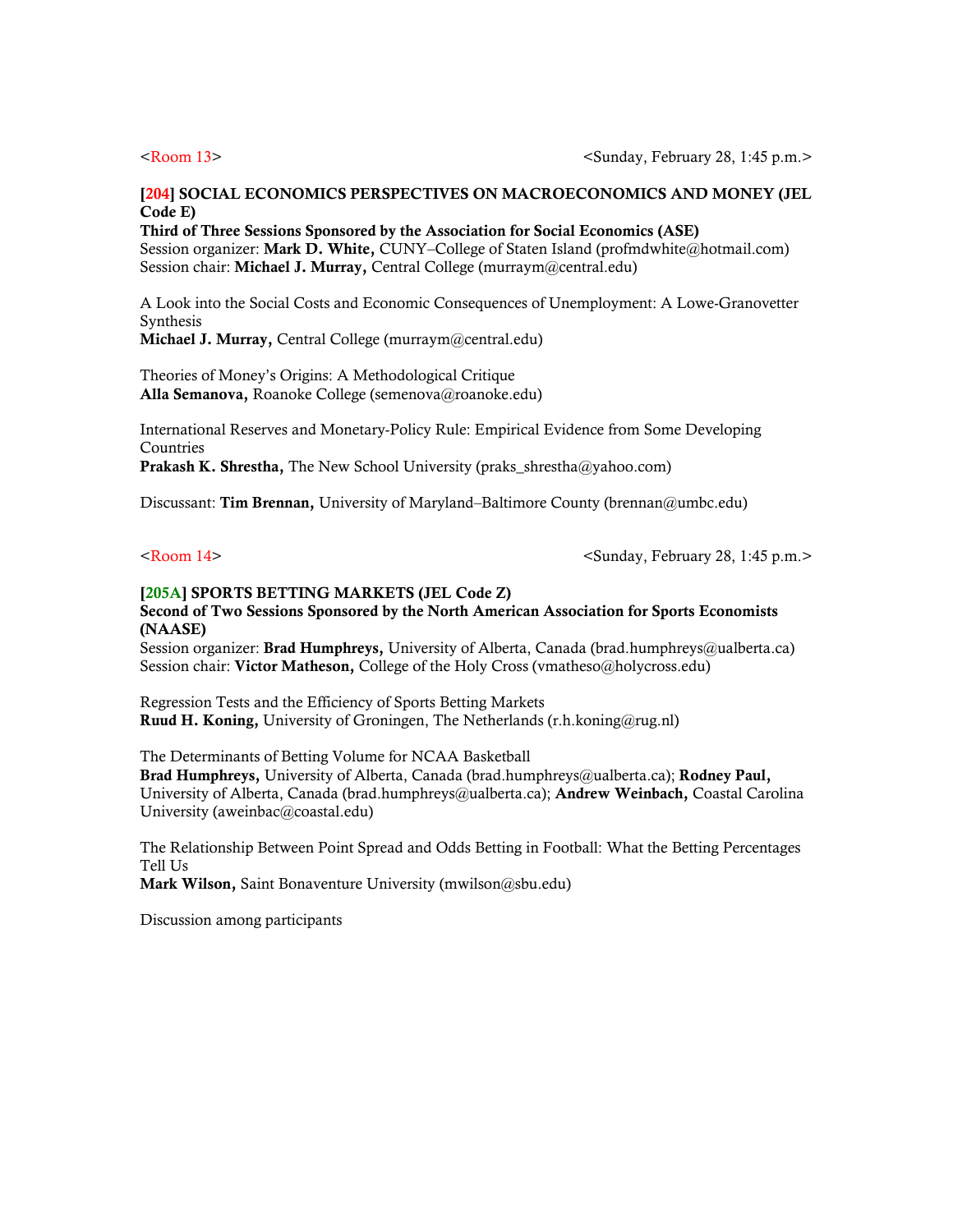Name of Participant

## ${\bf A}$

## $\bf{B}$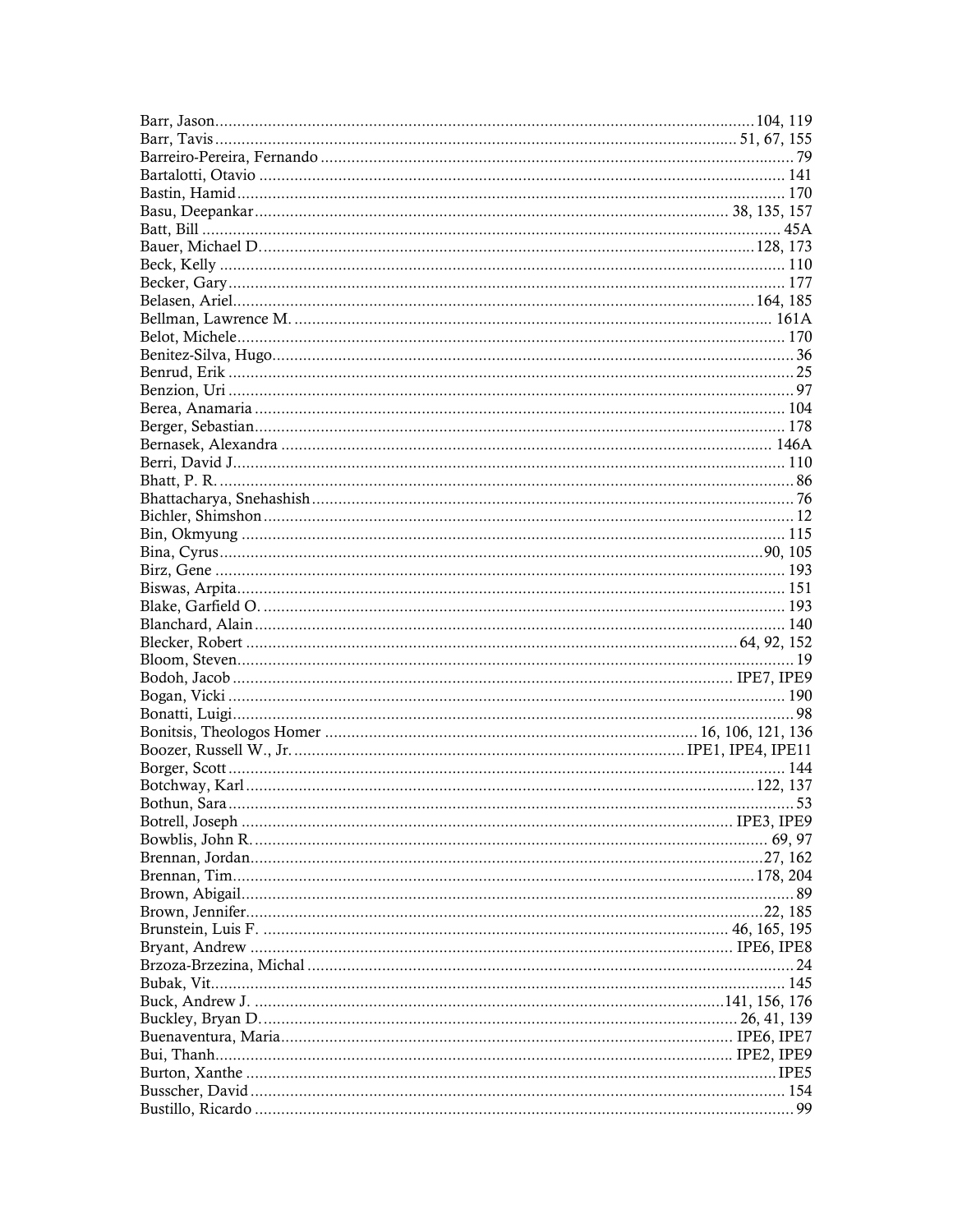| $\mathbf C$ |  |
|-------------|--|
|             |  |
|             |  |
|             |  |
|             |  |
|             |  |
|             |  |
|             |  |
|             |  |
|             |  |
|             |  |
|             |  |
|             |  |
|             |  |
|             |  |
|             |  |
|             |  |
|             |  |
|             |  |
|             |  |
|             |  |
|             |  |
|             |  |
|             |  |
|             |  |
|             |  |
|             |  |
|             |  |
|             |  |
|             |  |
|             |  |
|             |  |
|             |  |
|             |  |
|             |  |
|             |  |
|             |  |
|             |  |
|             |  |
|             |  |
|             |  |
|             |  |
|             |  |
|             |  |
|             |  |
|             |  |
|             |  |
|             |  |
|             |  |
|             |  |
|             |  |
|             |  |
|             |  |
|             |  |
|             |  |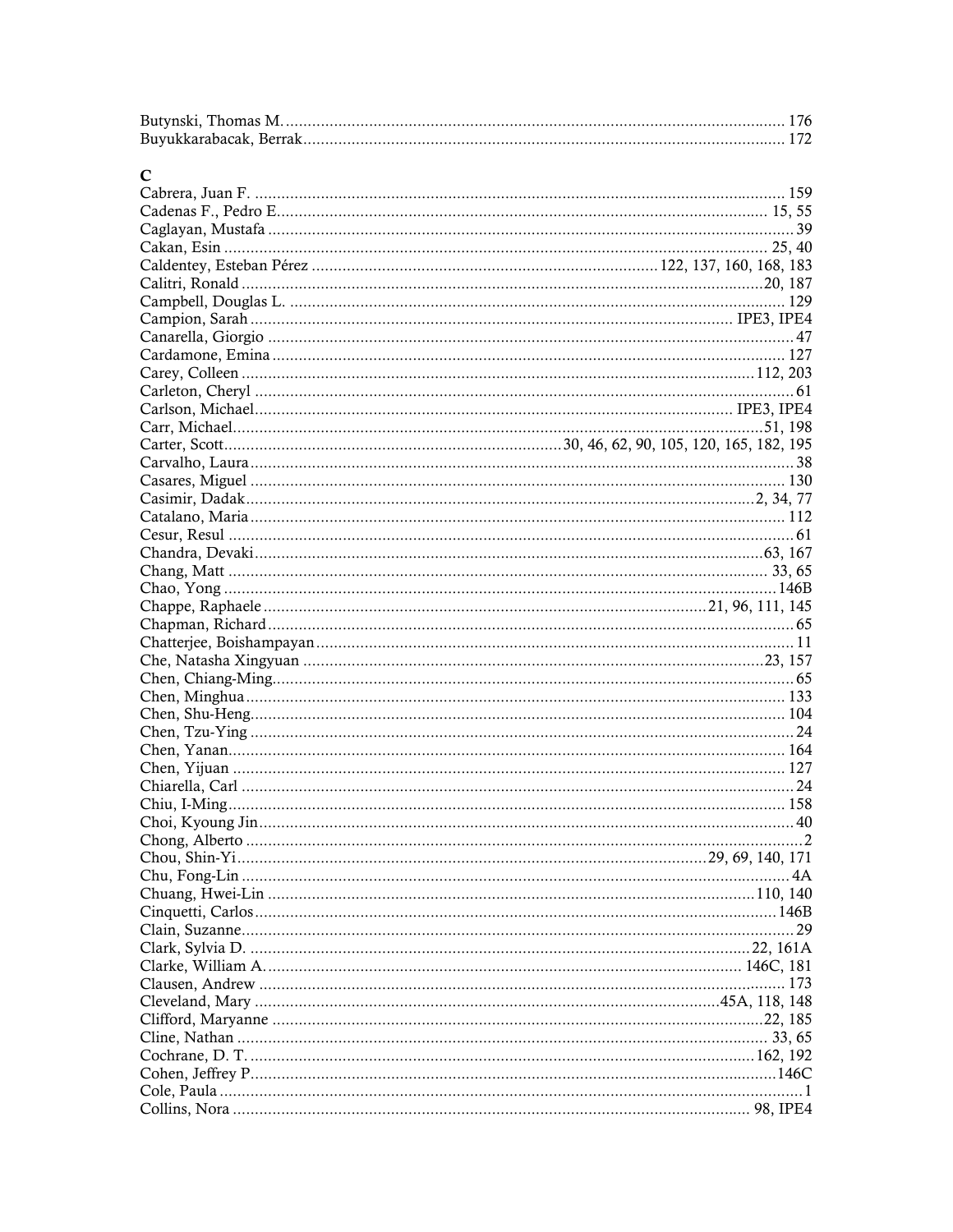## $\mathbf{D}$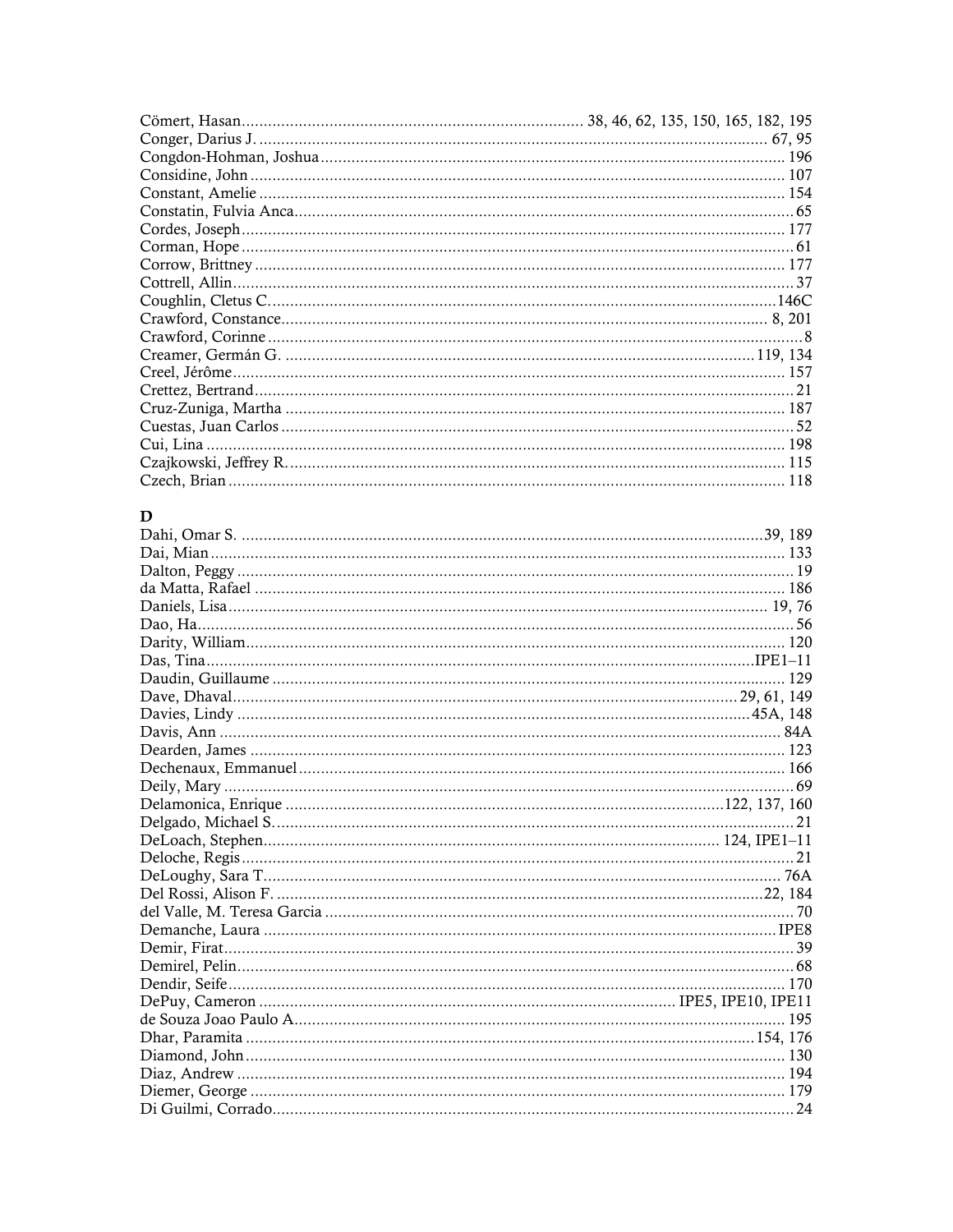# $\mathbf E$

## $\mathbf{F}$

| 54 |
|----|
|    |
|    |
|    |
|    |
|    |
|    |
|    |
|    |
|    |
|    |
|    |
|    |
|    |
|    |
|    |
|    |
|    |
|    |
|    |
|    |
|    |
| 48 |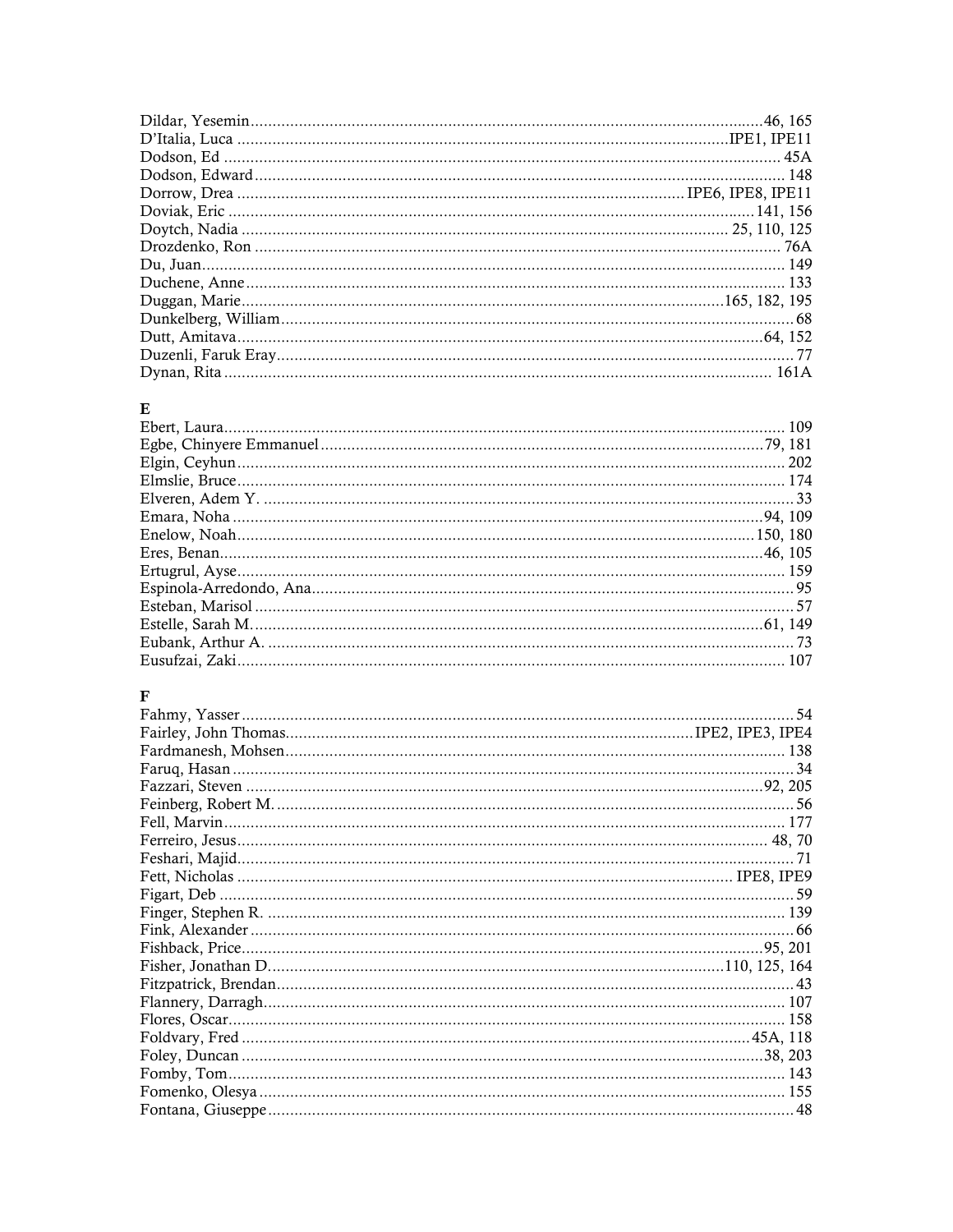## $\mathbf G$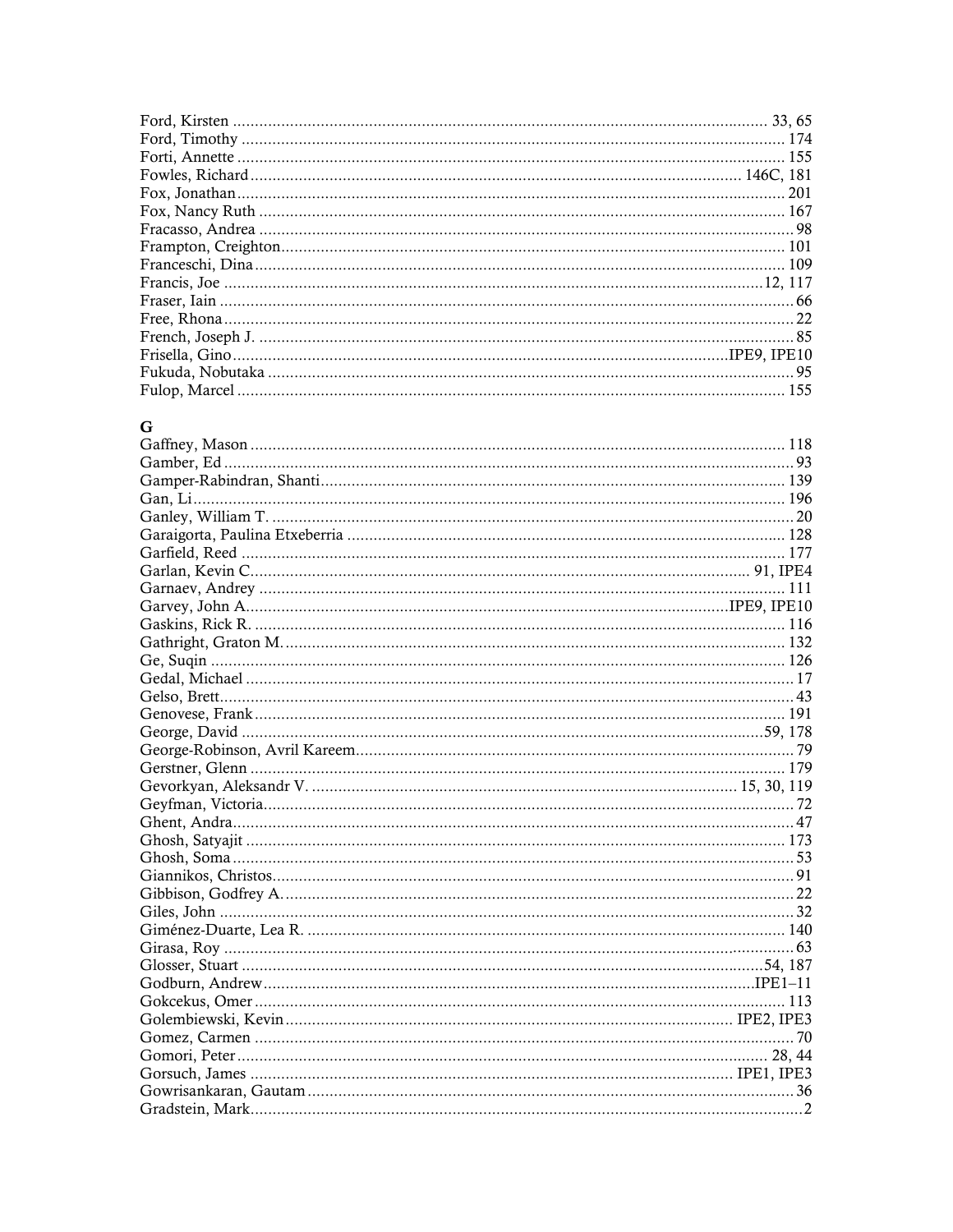## $\mathbf H$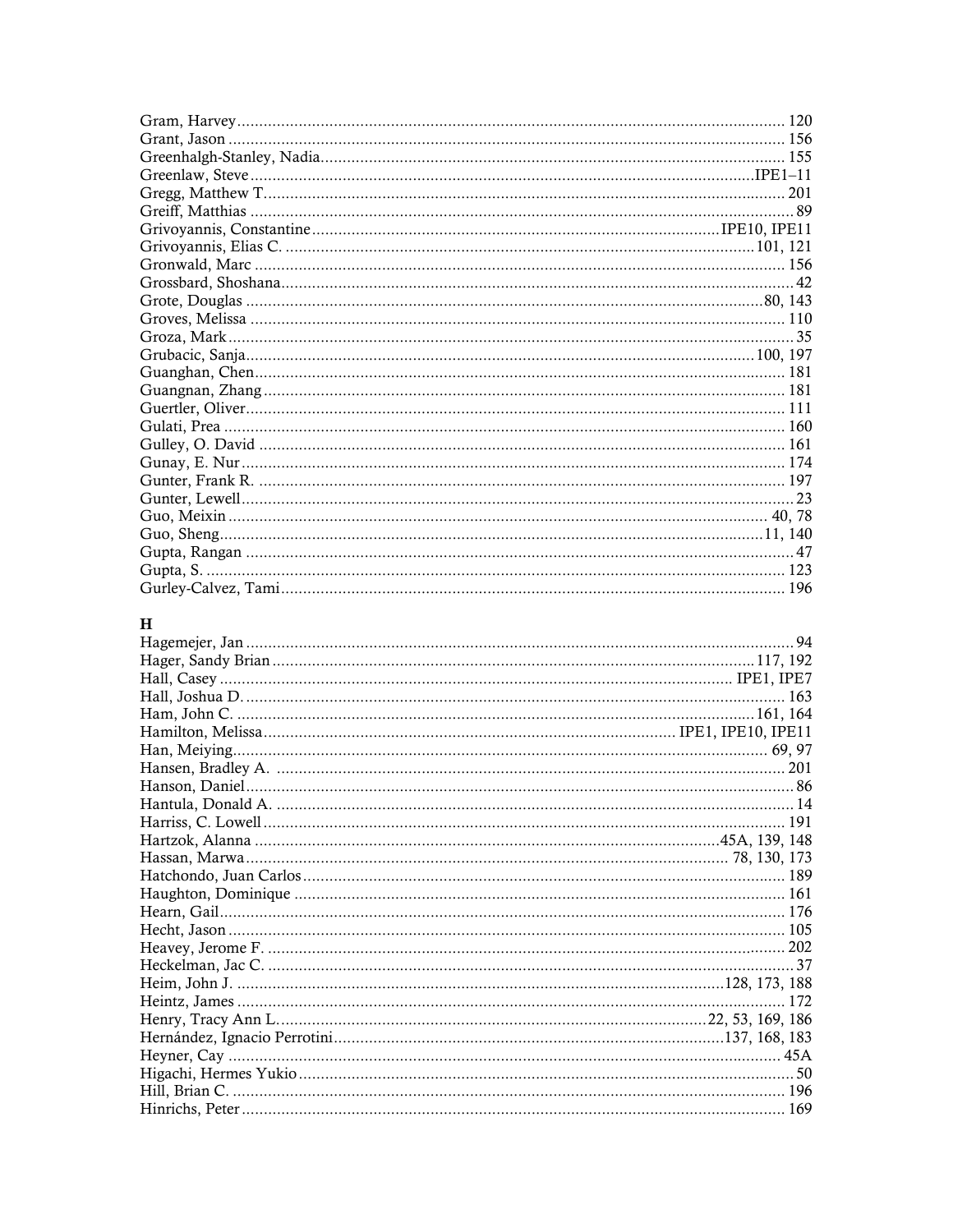# $\mathbf{I}$

# $\mathbf{J}$

# $\mathbf K$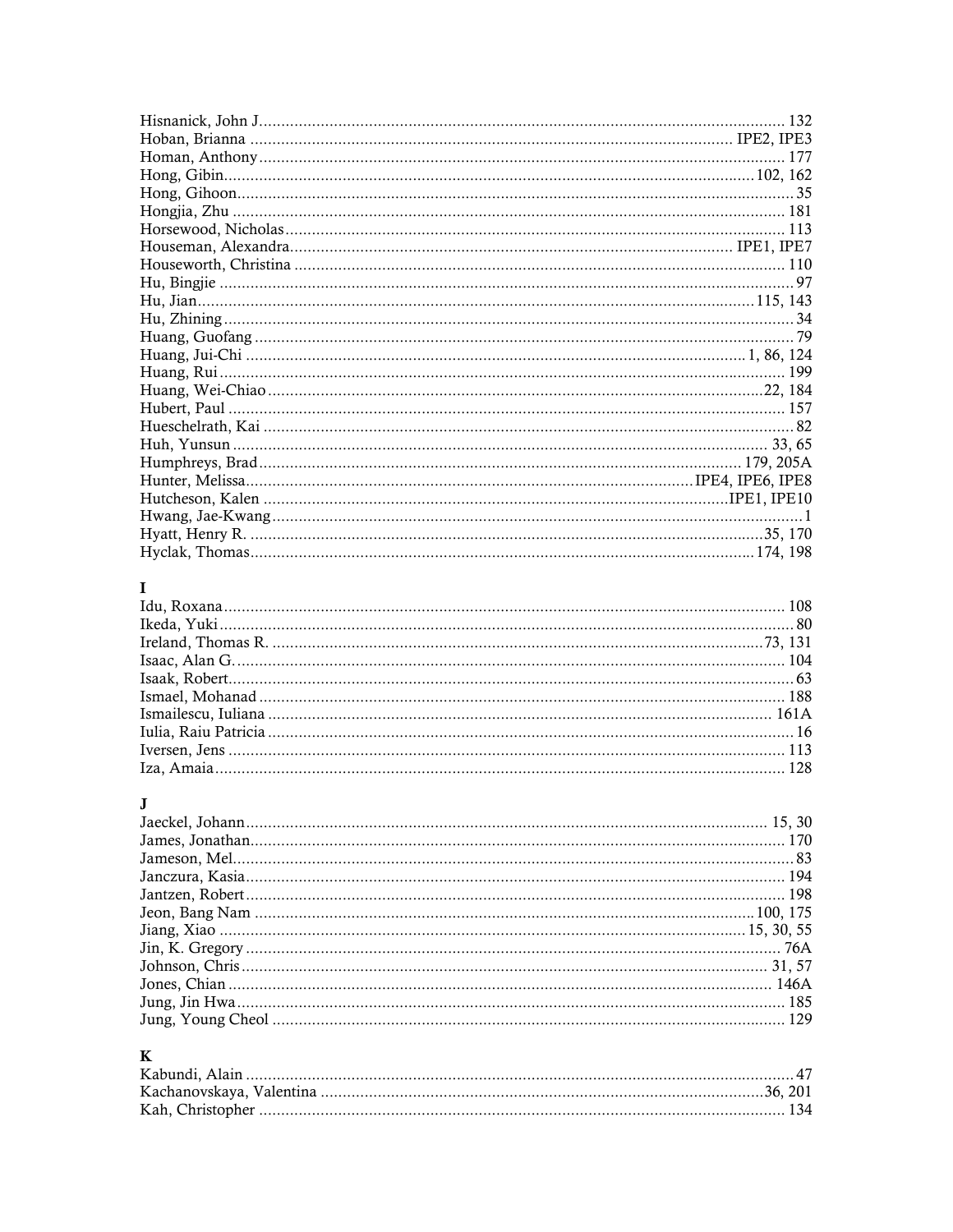| 67 |
|----|
|    |
|    |

# $\mathbf{L}%$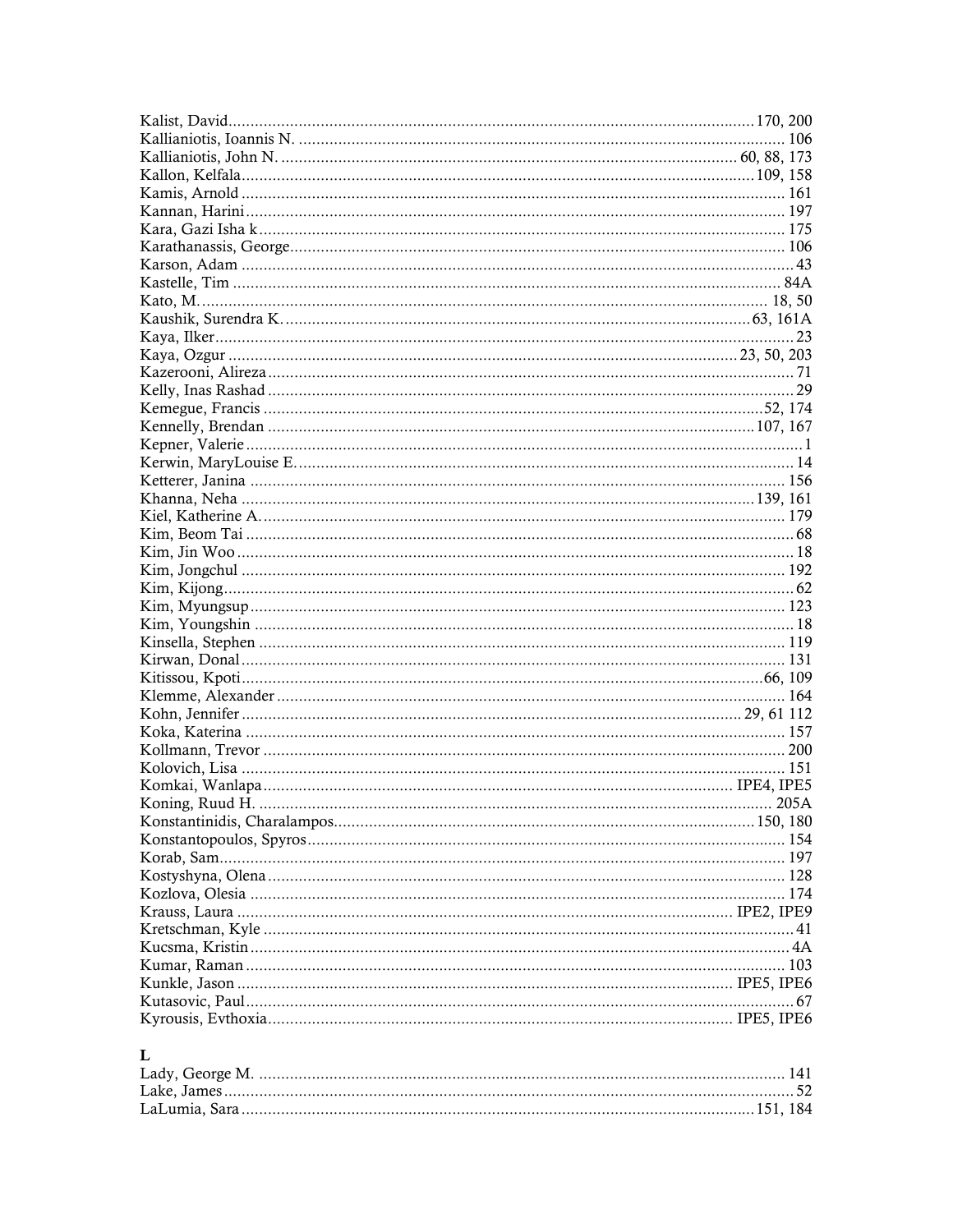## $\mathbf{M}$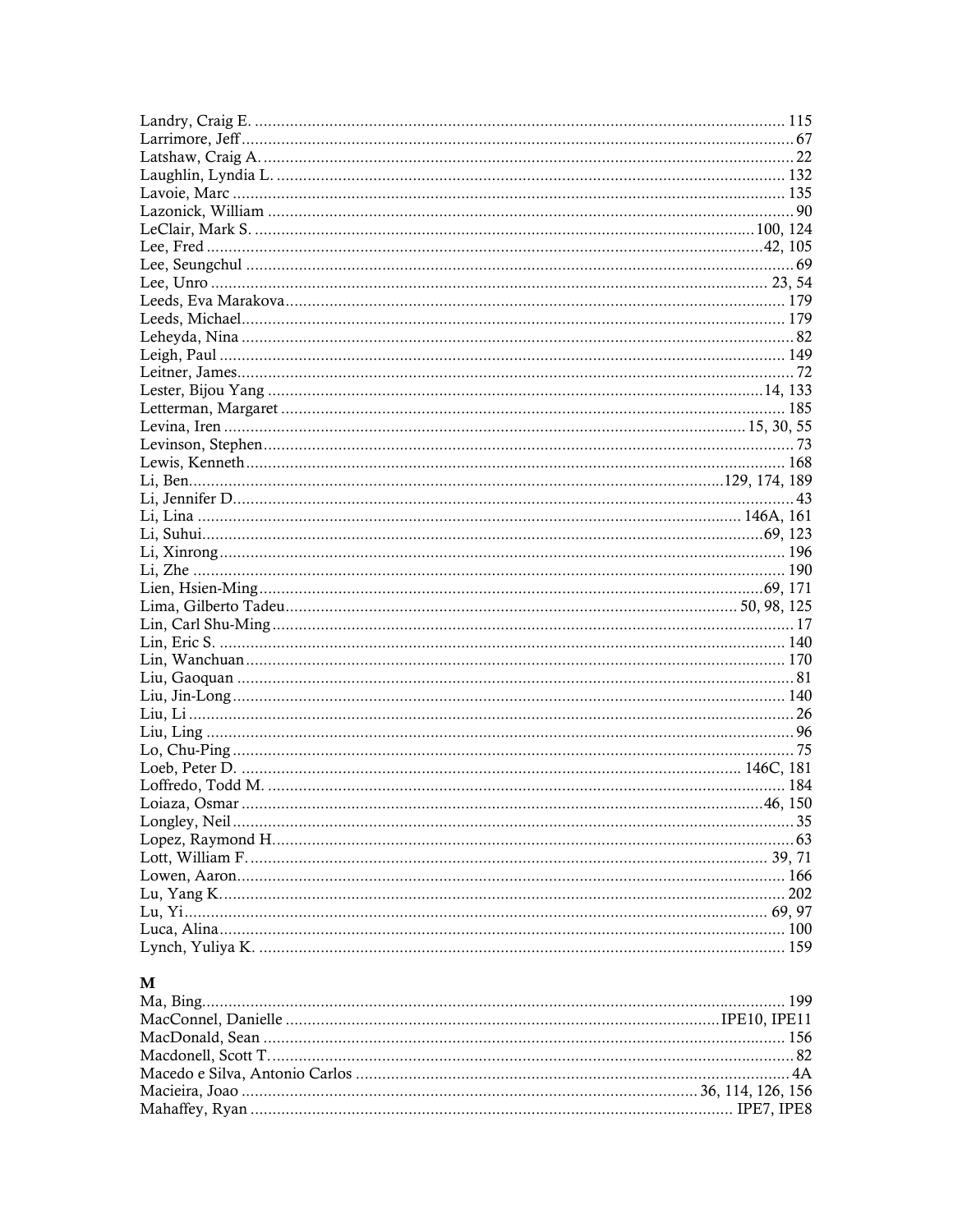| 163 |
|-----|
|     |
|     |
|     |
|     |
|     |
|     |
|     |
|     |
|     |
| 120 |
|     |
|     |
|     |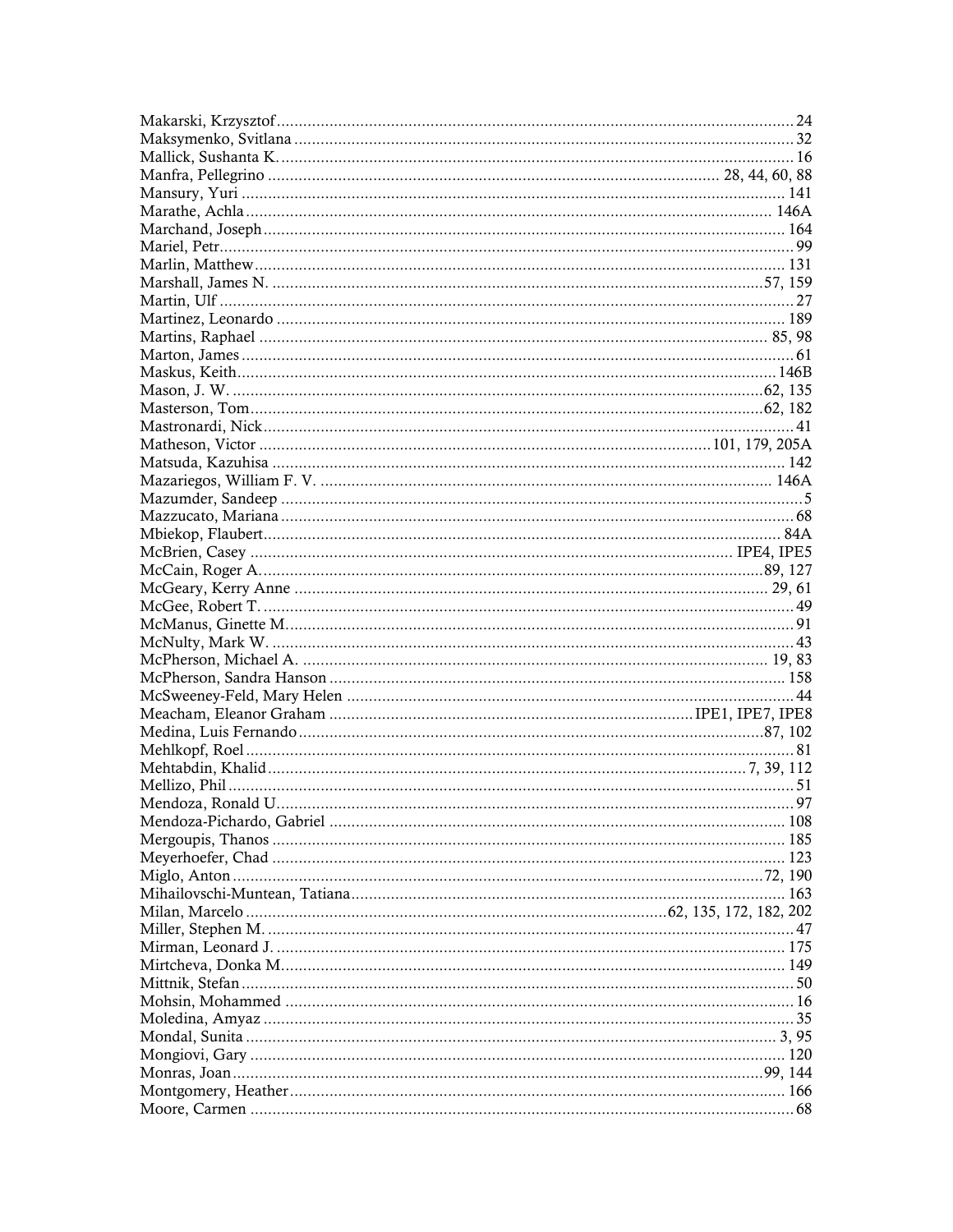## $\mathbf N$

# $\mathbf{o}$

## $\, {\bf P}$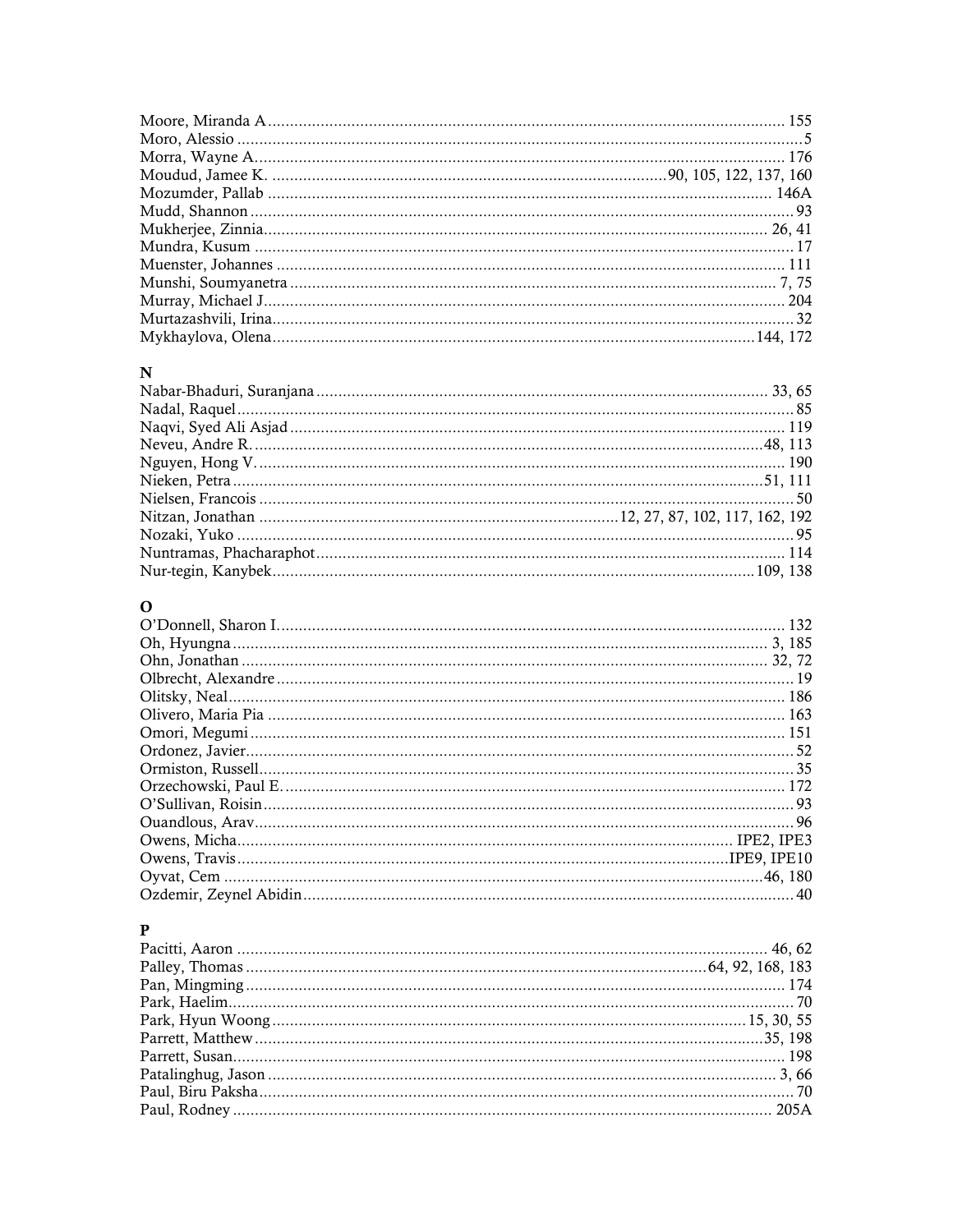# $\bf{Q}$

# $\mathbf R$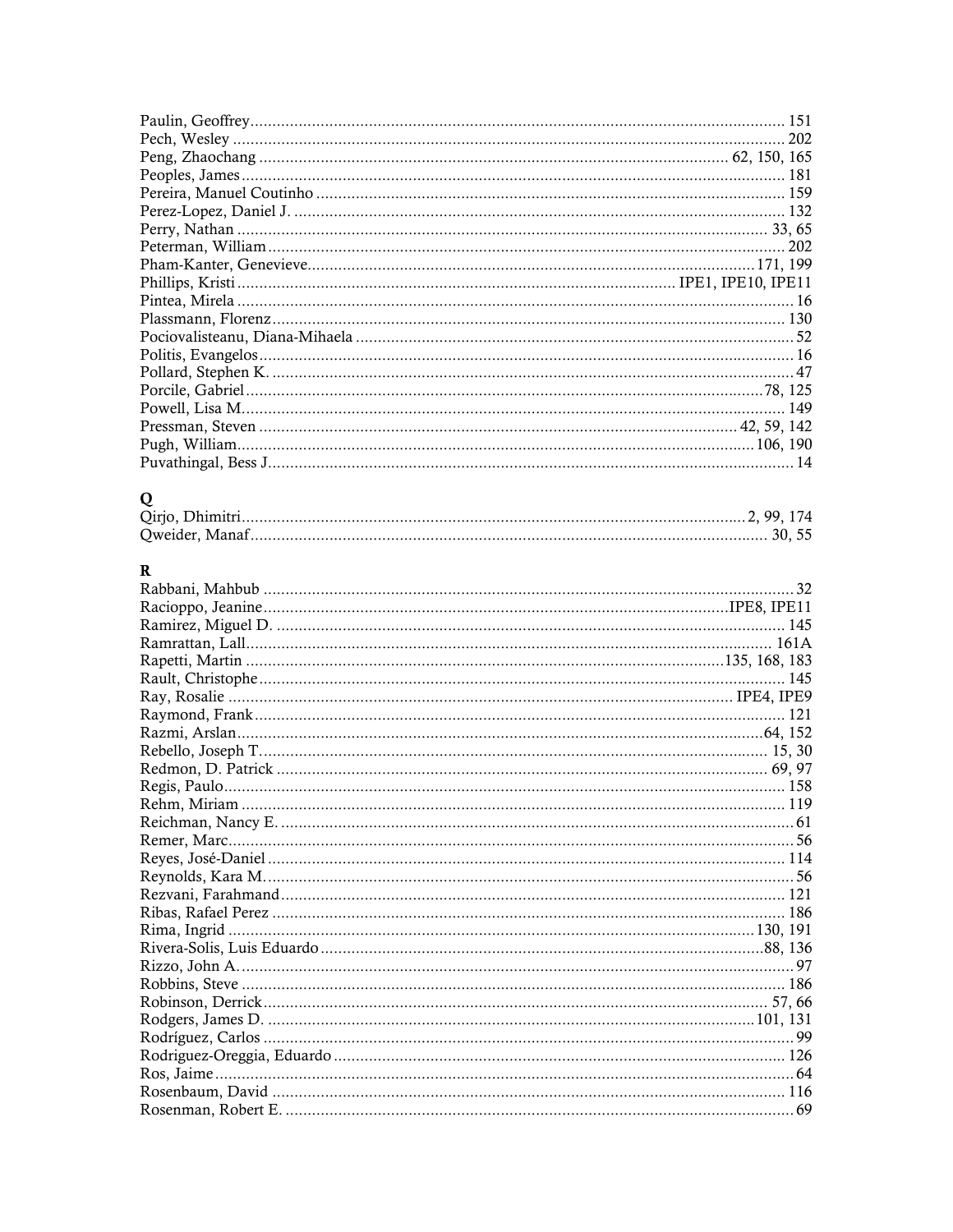## $S$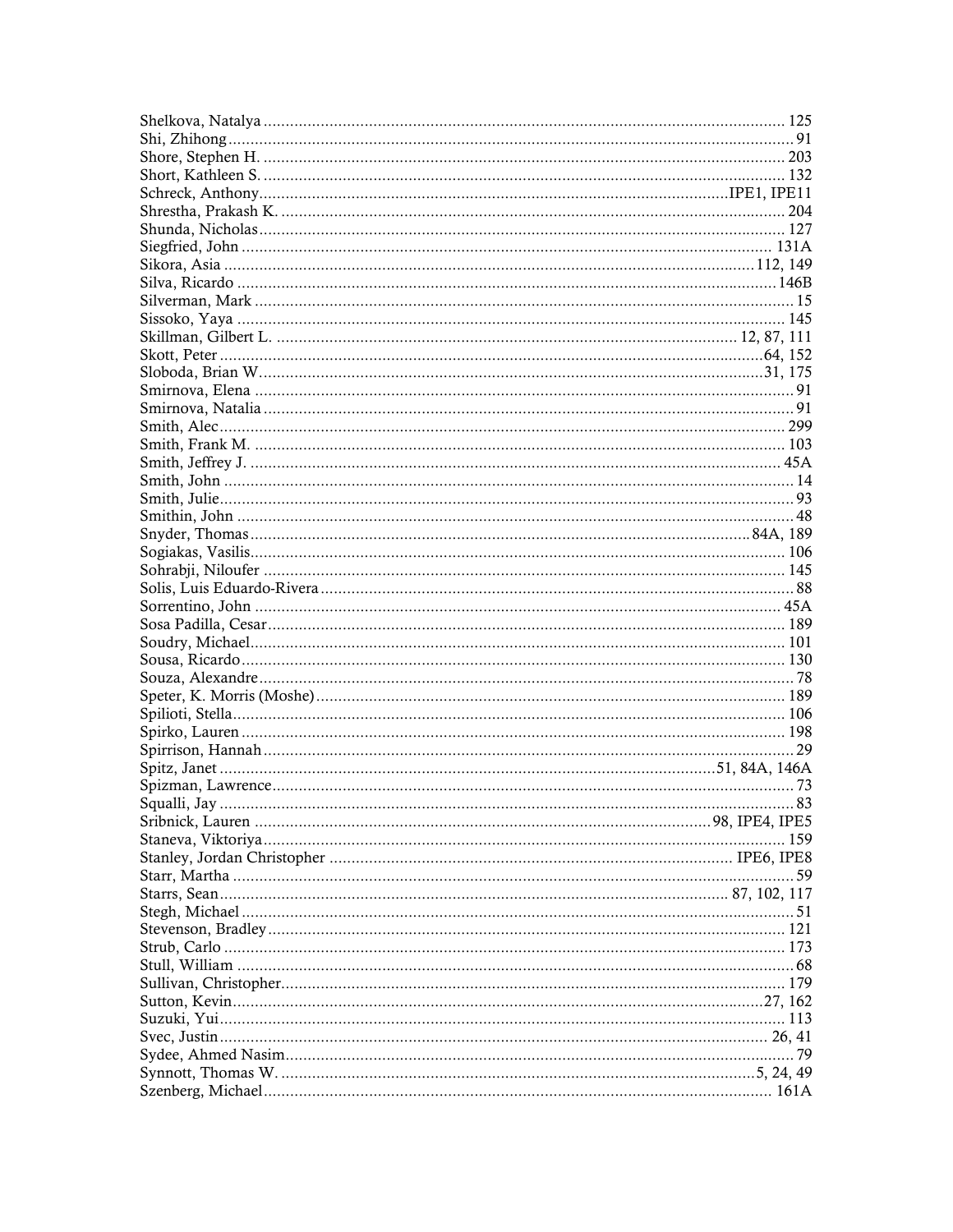## $\overline{\mathbf{T}}$

| $\mathbf{U}$ |  |
|--------------|--|
|              |  |
|              |  |
|              |  |
| $\mathbf{V}$ |  |

| × |
|---|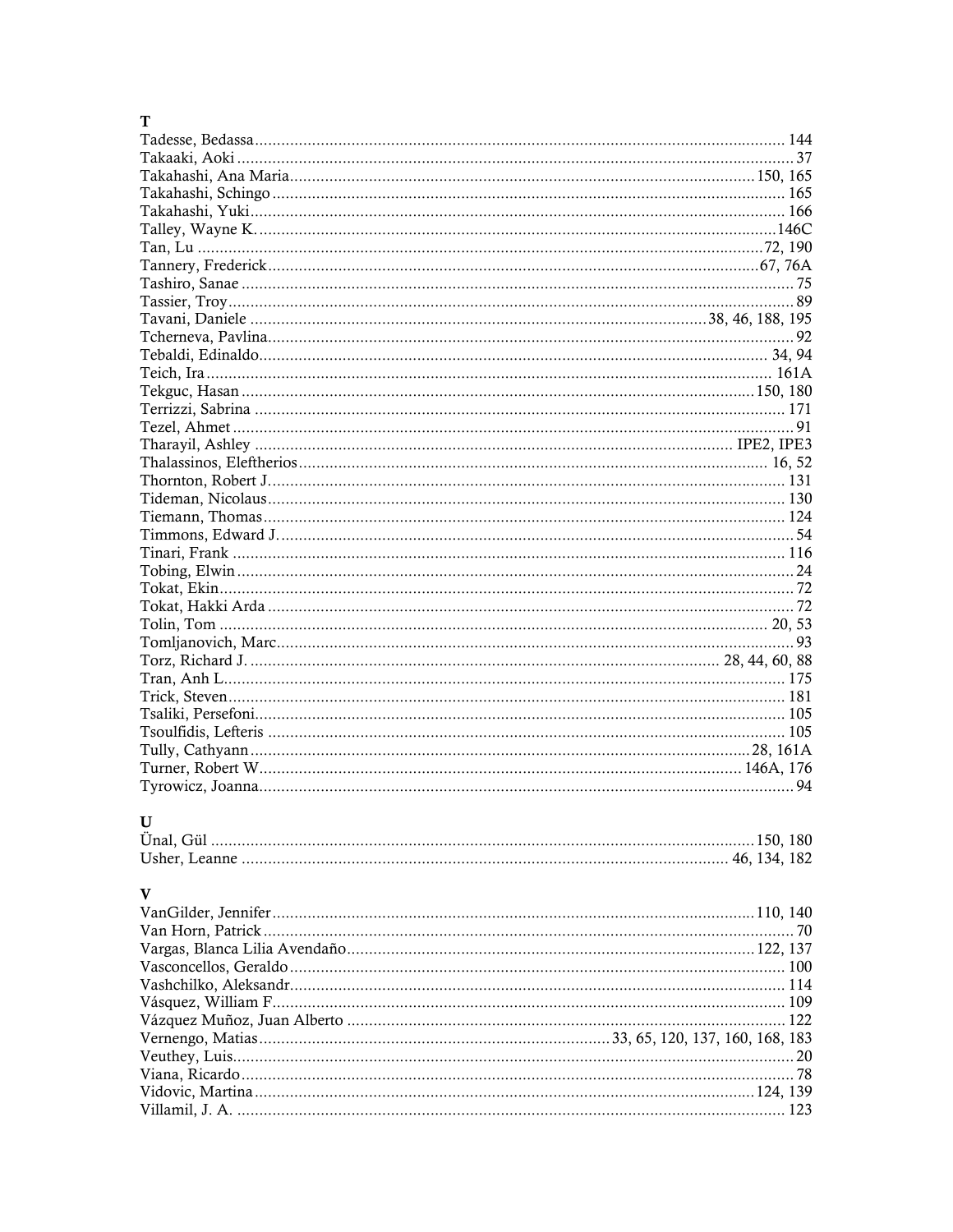## $\mathbf{w}$

# $\mathbf X$

| <b>ZX</b> |  |
|-----------|--|
|           |  |
|           |  |
|           |  |

# $\overline{\mathbf{v}}$